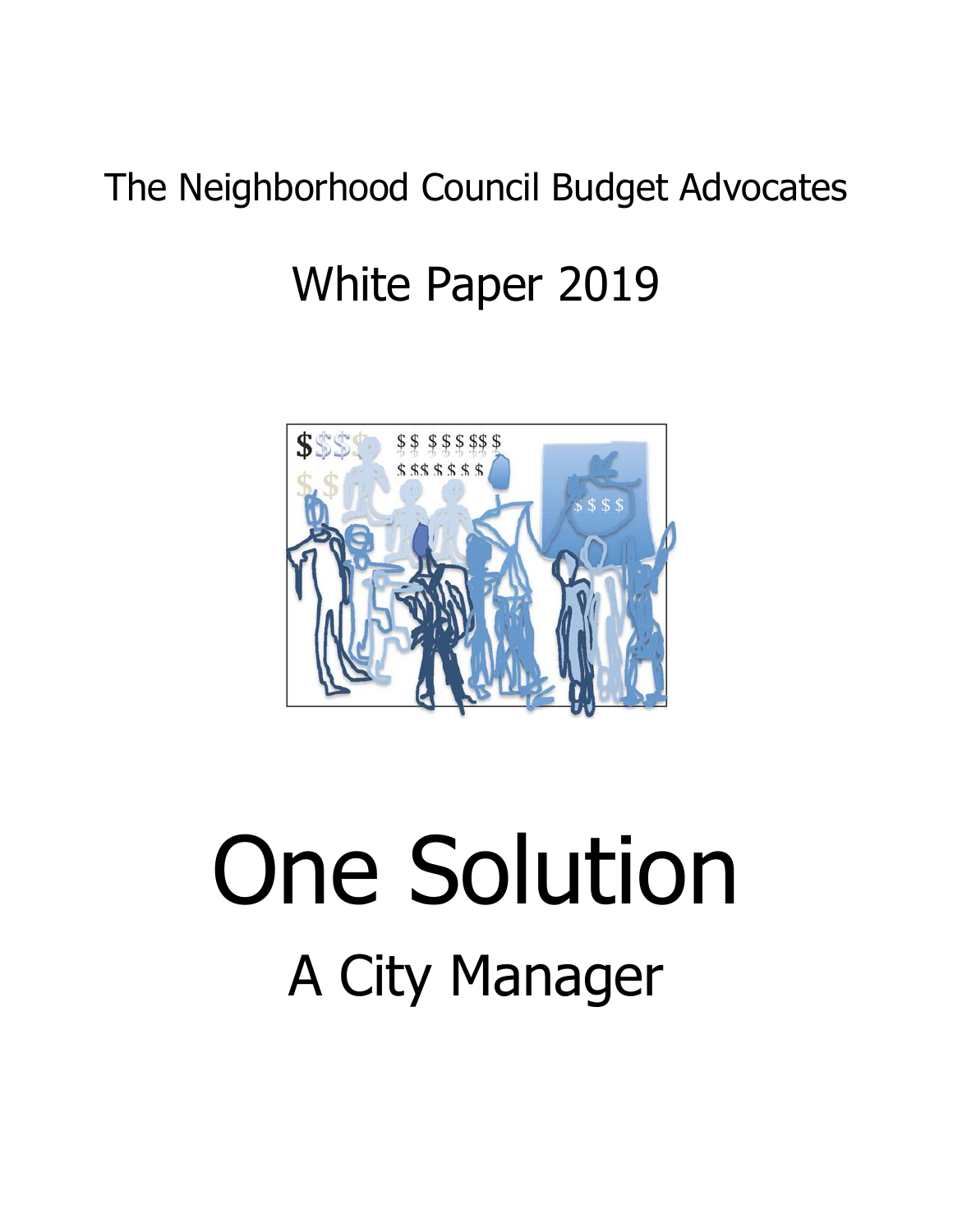# A FAILURE OF LEADERSHIP

# One Solution: A City Manager

Last year the Budget Advocates' White Paper asked: Who's In Charge? This year we take a step back and look at the bigger picture, asking:

What is the purpose of a city government?

The Budget Advocates believe (and we strongly suspect that a majority of Angelenos would agree) that our government is supposed to provide the support and services to give everyone living and working in the City a superior quality of life, one worthy of what the Mayor would like to see as the best-run big city in America.

A White Paper is intended to raise red flags and lay out ways to proceed. These few pages are an overview, and a summation of the Budget Advocates' conclusions at the beginning of 2019.

Los Angeles has struggled with outdated tech since the cuts of the 2008 recession. Out of necessity and expediency, many departments have set up their own systems and this plethora of different software means departments can't network over related issues. This has created internal inefficiencies as well as boundless frustration for Angelenos trying to navigate this cyber-maze. It is up to the City's Information Technology Agency (ITA) to bring order to this chaos, not by telling departments what to do but by working with them to efficiently connect everyone.

As well as providing internal communications for the City government and its emergency systems, ITA has a responsibility to update all City systems to interface with each other and with the rapidly-changing technologies of today and to protect the City and those who connect with it from cyber security attacks.

Currently the City's budget is overseen by people who choose not to understand or address the reality of budget deficits. Numbers don't lie but our Mayor and City Council and some of the Departments they oversee conveniently manipulate the numbers to reflect what coincides with their beliefs, perhaps their dreams. This is not sustainable.

The City's financial status reports this year are pessimistic, projecting over-expenditures approaching \$80 million already. This means the City is spending more than was approved for this year's budget even before additional homelessness costs, before emergencies, before costs relating to the teachers' strike, before payouts for lawsuits (which are projected to be twice what is budgeted), before City worker salary increases, and before fully funding the City's pension obligations.

Next year, the City is anticipating a budget gap of \$160 million despite record revenues. This gap is significantly understated because it does not include anticipated raises for the police, firefighters, and civilian workers of over \$100 million. This pushes the budget gap to north of \$250 million.

The City's perhaps overly optimistic four-year outlook projects a budget surplus in 2022-23 of \$100 million. However, this does not reflect the impact of employee raises and benefits over the next four years of an estimated \$340 million. This will result in a budget gap of almost \$250 million.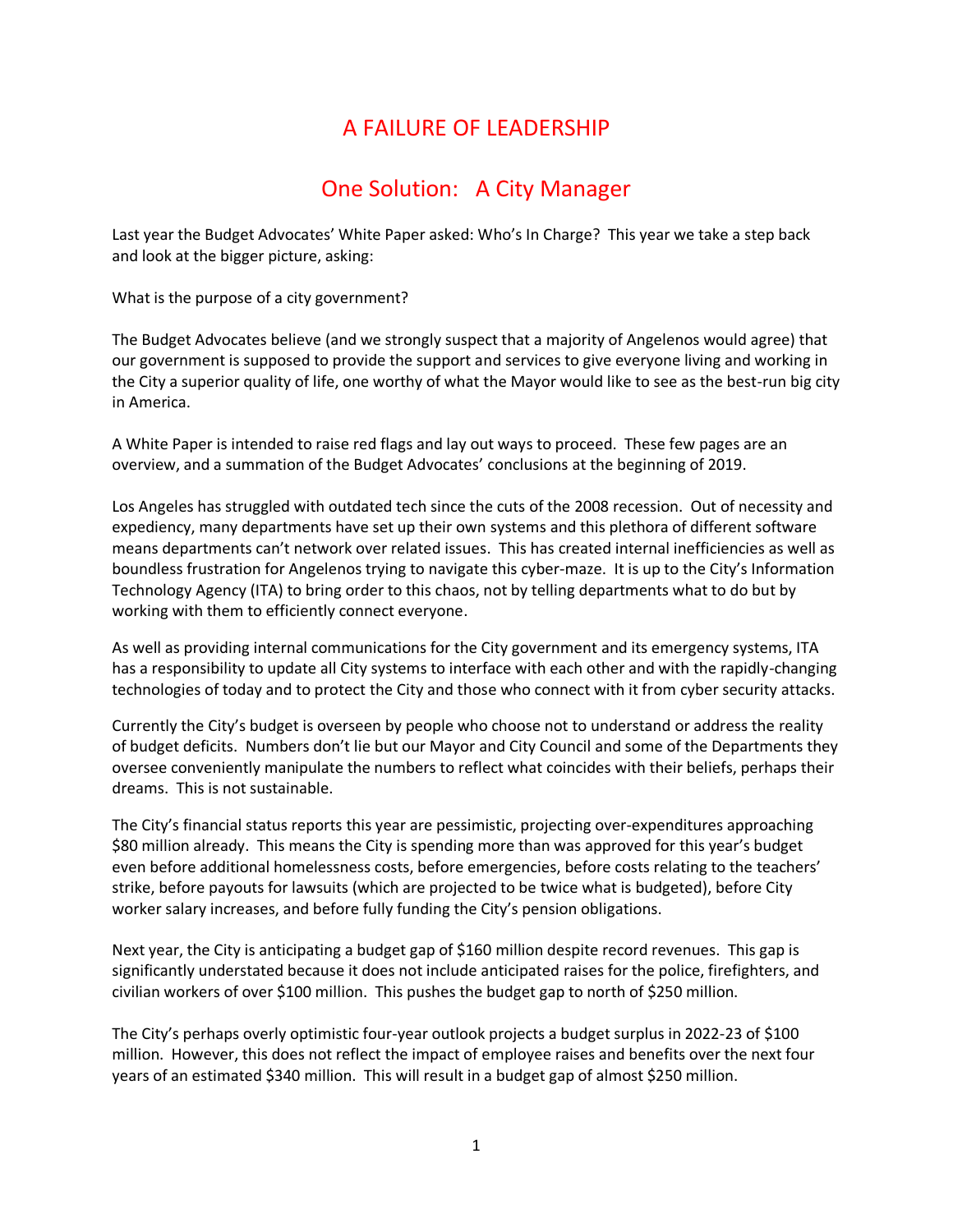Furthermore, the City has consistently refused to address its structural deficit, where its expenditures persistently grow faster than its revenues even in times of increased income. Over the next four years, the City is facing a cumulative deficit of almost \$1 billion, or about \$250 million a year.

The Mayor and the City Council have not addressed the City's \$10 billion of deferred maintenance on its streets, sidewalks, parks and their bathrooms, urban forest, streetlights, and the rest of its infrastructure. This would add at least \$250 million a year to the budget shortfall.

The City has not adequately funded its two pension plans to the tune of almost \$9 billion (only 82% funded). This shortfall increases to over \$15 billion (72% funded) if the investment rate of return assumption is lowered to 6.25% from the currently unrealistic 7.25%.

The City's Annual Required Contribution ('ARC') to its pension funds for this year is \$1.2 billion, or around 20% of the General Fund budget. Next year, the ARC will grow by about 10%, significantly more than the anticipated 2% growth in revenues and, using the more realistic 6.25%, the ARC would increase by about \$500-600 million a year to about 30% of the General Fund.

The City has a legal and moral obligation to provide pensions to those who retire; by refusing to come to terms with that truth, our politicians are failing in their fiduciary duty.

The City's Personnel Department was also eviscerated after 2008, ultimately costing the City more money in lost productivity than ever was saved by the cuts. Despite repeated calls to fix clear-cut problems, the Department has not been made whole and continues to be unable to supply other Departments with the qualified personnel needed for them to operate efficiently.

As a result, the City is not only underfunded, it is undermanned.

What is the common thread? A lack of cohesive management. The Mayor and some Council Members and General Managers may *say* that they have everything covered. But it is very clear, even from a cursory look, that *ignoring* the problems do not make them disappear and that any managing at the moment is in *reacting* to problems after the fact, *not* in being proactive and *not* in providing and overseeing a cohesive plan to improve our City.

If the reports that follow seem disjointed, it is because they are. Departments are run as fiefdoms, protected by their General Managers to a greater or lesser extent, a pattern apparently encouraged by our elected officials who can then use this disorganization to hide the extent of the City's indebtedness.

It's not all bad. You will see that there are effective managers with forward-thinking plans and good departments providing excellent services as well as troglodytes stuck in the 20<sup>th</sup> century, sectors that in promoting well-intentioned concepts are creating problems, and others on the brink of falling apart. But what we do need is some fiscally responsible manager to pull this all together.

This year, the Budget Advocates noted a continuing trend of departments requesting our support to promote items they want included in their budgets. That is NOT our job. We are responsible to encourage policies and services that benefit the people and the neighborhoods, not entrench departmental fiefdoms. Our mandate is to recommend areas where improvements are needed, whether the department agrees with us or not.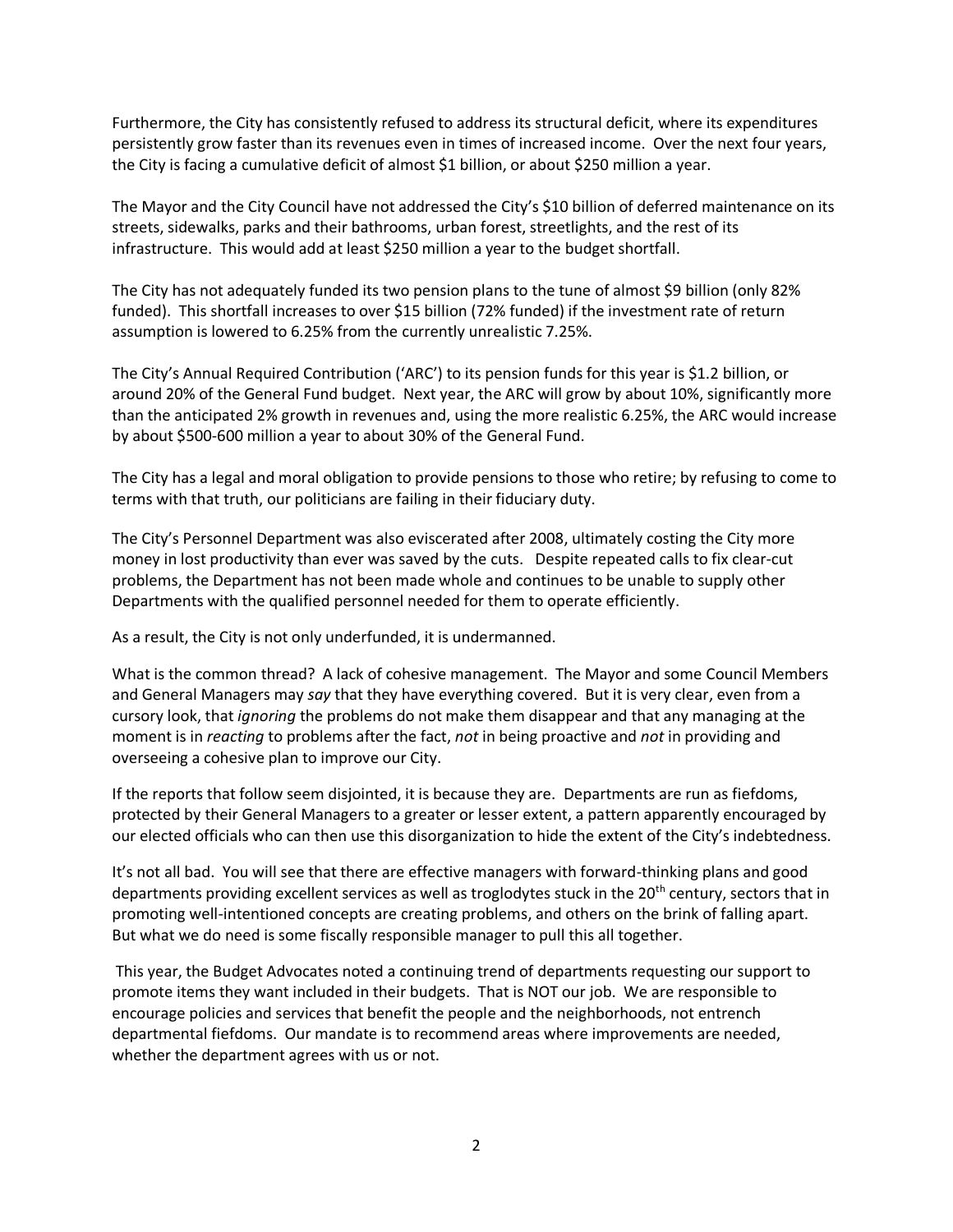A few departments offered solution-oriented fiscal suggestions but many just wanted a larger share of the City's financial pie, clearly hoping the Budget Advocates' support would give these fiscal requests a better chance to survive vetting first by the Mayor's office and then by the Budget and Finance Committee.

City departments exist to serve the people and provide the services we need, not to entrench fiefdoms or build silos. The Budget Advocates call on the departments and the elected leaders of Los Angeles to work together to improve the quality of life for all stakeholders and to ensure we bequeath to future generations a Los Angeles that is safe, livable, well-run, productive and, above all, sustainable.

However, elected officials often make decisions through the prism of being re-elected and/or leaving a legacy. They may be more interested in being liked, both by Angelenos and the entities that funded their elections, than making the difficult choices to address the long-term health of our City.

That is why, AGAIN, the Budget Advocates call for the creation of a hired City Manager position to help them make these hard decisions.

And find answers to the following problems:

- How do we replace our failing infrastructure?
- Where will the City find the billion-with-a-B dollars it will take to repair our cracked and dangerous streets and sidewalks?
- What's the best way or ways to curtail payouts from lawsuits?
- When are we going to address the City's spiraling pension costs?
- How do we work with the unions to ensure workers are protected and paid well WITHOUT bankrupting the City?
- What can be done to remove the root causes of homelessness?
- When are we going to stop paying lip-service to global warming and initiate a comprehensive approach to transportation, trees, profitability, pollution, and all the other interrelated factors?
- Where is the real transparency we need to stop backroom deals and give people unequivocal input into the decisions that affect their well-being?
- In a City known for earthquakes, fires, floods and riots, where are the plans to ramp up our emergency preparedness programs?

•

Once this White Paper is released, the Budget Advocates will develop and release a second White Paper focused on increasing City revenues and fiscal efficiencies, as well as identifying where smart cuts can be made to the City's expenditures. But we don't have the power to implement anything.

Over the past few years while the stock market indices and property values have rocketed back and surpassed their pre-2008 values, the City has managed to go further and further into debt. Now that we are facing a potential Wall Street crash or serious 'correction,' with the ensuing corporate and personal bankruptcies, how can we protect our services, the services the City is supposed to provide?

What we do see is that the money in the City's coffers is constantly being drained by inefficiencies, pet projects, and the failure to enforce what controls actually are in place. To please constituencies, many elected officials pass grand (and not-so-grand) mandates but don't fully fund them. They cook up wonderful schemes to attract business but give away the tax basis that should pay for these incentives. They fail to provide the services needed for stakeholders, which makes moving to Los Angeles unattractive to the qualified workers and businesses we need to build up our economy. Past and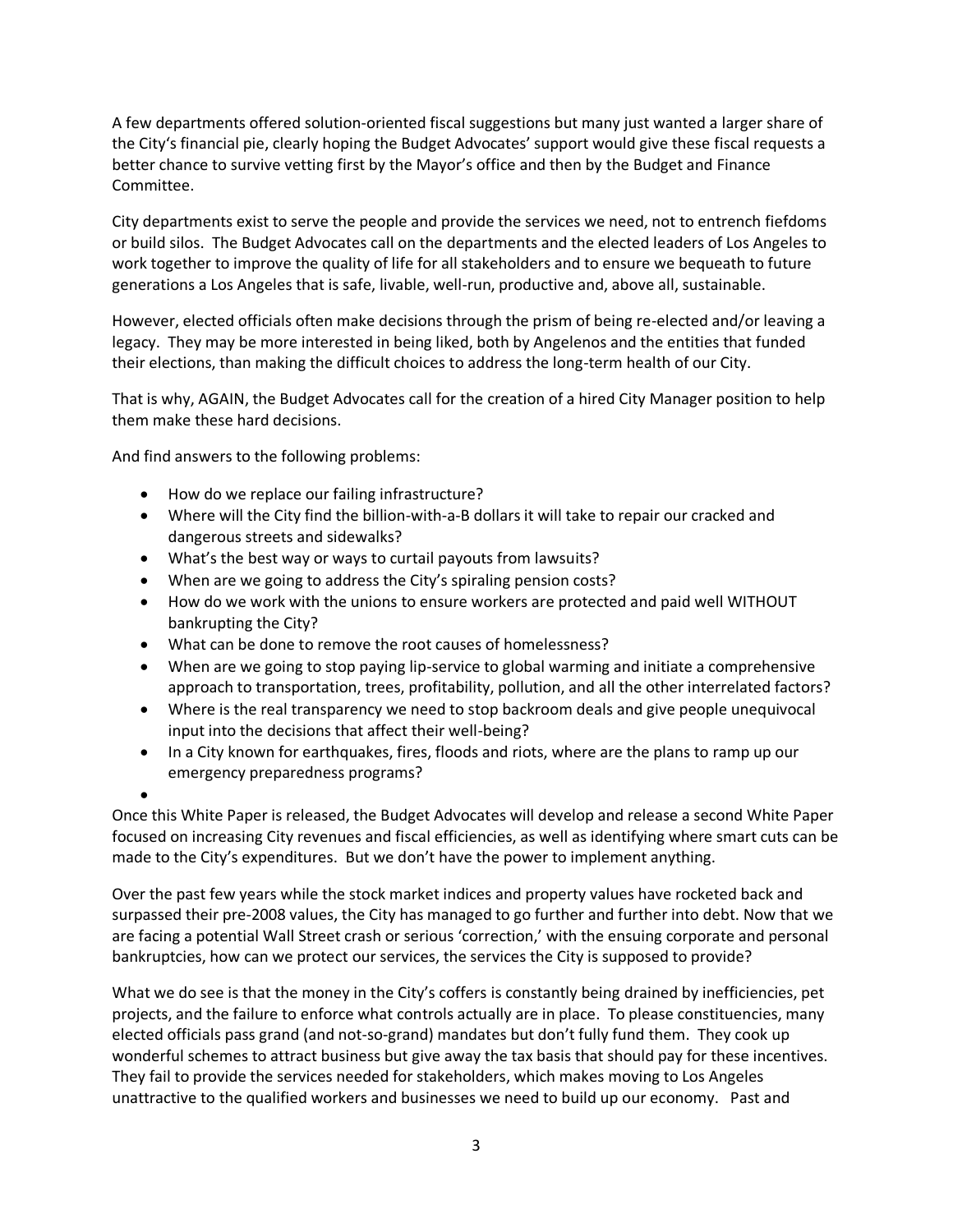present policies move us further away from a level playing field and entrench a caste system, an embarrassment of 'redlining' most of us choose to ignore.

The Emergency Management Department is grossly underfunded, and its leaders appear to lack the bigpicture vision of how to plan for the City's needs in the event of a major disaster. A disaster of any scale would bring down the City's house of cards.

#### Wake up!

Neighborhood Councils, stakeholders, the Departments, the City Council and the Mayor all need to push together towards:

- Ensuring thorough oversight of all City operations
- Demanding accountability by the City Council for services provided and those that aren't
- Benchmarking the efficiency services provided by the City
- Increasing revenue generation including acting on allocating unused Special Funds
- Maximizing efficiencies within departments and minimizing siloization
- Collaboration and consensus how departments and the elected officials can relate to each other more effectively using the FUSE report from Laila Alequresh as an example
- Stopping finger-pointing, the root cause of why are we going nowhere fast
- Answering the question: will we be a gold-medal city at the Olympics or will we be revealed to the world as a city in decay?
- Ending piecemeal patching and focusing on long term infrastructure revitalization
- Confirming the millions we pay in Prop HHH taxes actually tackles the root causes of homelessness and does not simply swell developers' bottom lines
- Augmenting City income by providing seed money and support for departments looking for state and federal funding for specific projects, i.e. job creation, infrastructure, and homelessness solutions
- Removing redlining practices by addressing the underlying causes of the disparities that should not exist in 2018 between have and have-not neighborhoods
- Prohibiting Councilmembers from making commitments for which taxpayers will pay and pay for long after the Councilmembers' terms have ended and they can no longer be held accountable
- Discontinuing the practice of budgeting funds as placeholders, approved to look proactive but existing solely for the Department or City to pull back to cover unfunded expenses

We are specifically concerned about those cuts made during the 2008 economic meltdown in the Personnel, the ITA and other departments, which continue to cause bottlenecks for still *other* departments' functionality and their efficient provision of services. This must be addressed and corrected for the health and future of our City.

Another recession will create another go-round of false economies. We need to get the City's budget under control now!

The Budget Advocates have the power to recommend but not to implement. Each resident of Los Angeles has the power of their vote. Use it to make our elected officials listen to reason.

This means that, in addition to a City Manager, we deserve robust and effective Offices of Pension Reform and of Transparency and Accountability, such as were recommended by the 2020 Commission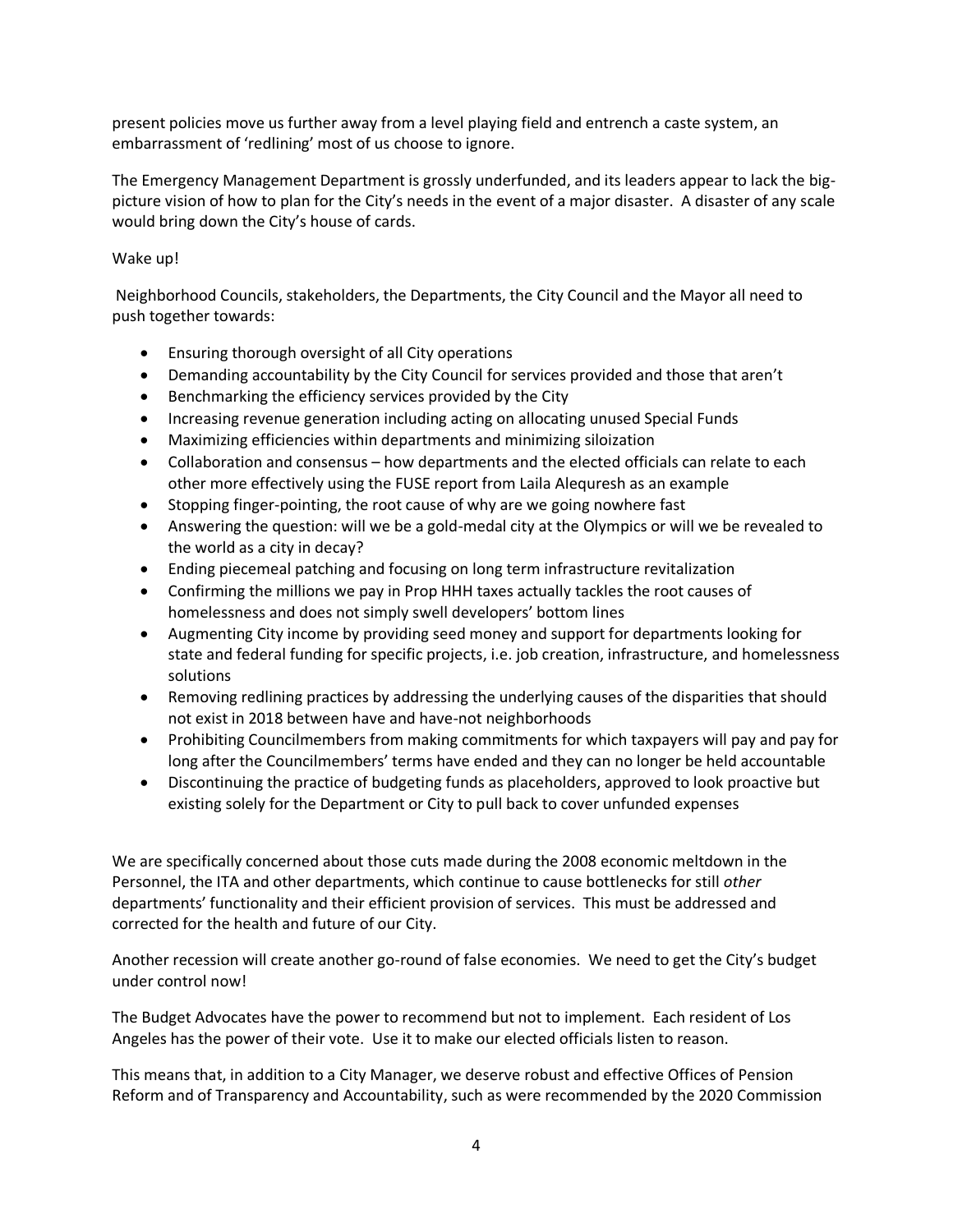almost 5 years ago… but not acted upon. Angelenos are not mushrooms to be kept in ignorance – the state in which Los Angeles, along with many in governments across the country and around the world, would like to keep their stakeholders.

We have rights, we have brains, we can no longer ignore what is happening and we need to take action to ensure City Hall works for us, not the other way around.

As you peruse these reports, try to see what elements are honest requests to truly improve services to the communities that make up our City, and what concerns transcend Departments. Which demands are territorial and which are political in nature?

Above all, what problems would best be addressed by a City Manager, a non-political hire with the requisite experience to manage a big city, oversee departments including sweeping out the siloization that impedes their efficient operation, coordinate long term solutions to current problems and proactively ensure decisions are made to best serve the City's needs, address the structural deficit and over-spending, effectively implement transparency and accountability across all departments and Council Districts, and give us the quality of life all Angelenos deserve. And provide departments and stakeholders, creditors and the financial markets, with the assurance the City would continue to run smoothly in the event of investigations for possible ethical and/or fiduciary violations by our elected officials and staff.

These are obligations that the City Administrative Officer cannot do and for which the Controller, as an elected official, should not be responsible. A City Manager is hired to make decisions based on the long term well-being of the City, not to promote re-election, enhance numbers for political ends or serve short term goals.

Elected officials and department heads, please listen to our words and start planning for a better future.

Angelenos, please weigh in with Community Impact Statements through your Neighborhood Council, with calls and e-mails to the Mayor and your City Councilmember, with letters to the editor of local newspapers and online blogging.

People who are interested – be they Neighborhood Council members, ordinary Angelenos, City employees, stakeholders or people with specific passions – are welcome to work with the Budget Advocates in pursuing these concerns.

Respectfully submitted,

The 2018-2019 Budget Advocates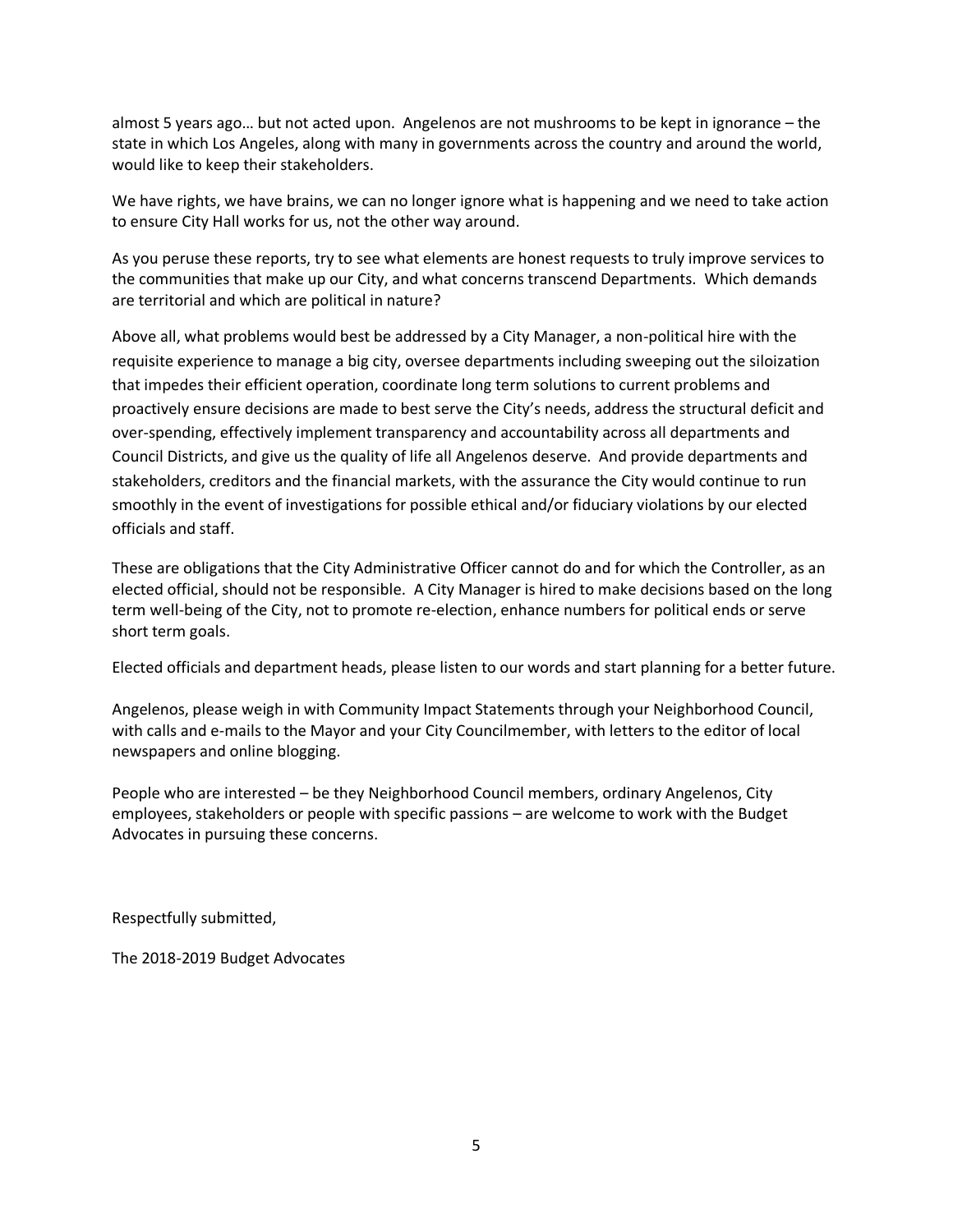#### **The 2018-2019 Budget Advocates**

*Jay Handal*, West Los Angeles, Co-Chair *Liz Amsden*, Historic Highland Park, Co-Chair *John DiGregorio*, Panorama City, Vice-Chair, Communication *Barbara Ringuette*, Silver Lake, Vice-Chair, Administration *Erick Morales*, Mid-City, Secretary *Chelsea McElwee*, Zapata King, Assistant Secretary *Howard M. Katchen*, Sherman Oaks, Treasurer *Carol Newman,* Lake Balboa, Parliamentarian

> *Connie Acosta,* Echo Park *Brian Allen,* Granada Hills North *Glenn Bailey*, Northridge East *KJ Clark,* Empowerment Congress West *Kevin Davis*, Foothill Trails District *Carol Derby-David,* Park Mesa Heights *Adrienne Nicole Edwards,* Olympic Park *Diedra Greenaway,* Northridge East *Jeanette Hopp,* Van Nuys *James Hornik,* Westlake South *Jack Humphreville,* Greater Wilshire *Jacqueline Le Kennedy,* Bel Air-Beverly Crest *Melanie Labrecque,* Northwest San Pedro *Jon Liberman,* South Robertson *Jeffrey Mausner,* Tarzana *Tony Michaelis,* Silver Lake *José Orozco Pelico,* Boyle Heights *Brandon Pender,* Greater Toluca Lake *Ricardo Ramirez,* Sunland-Tujunga *Danielle Sandoval*, Harbor City *Patrick Seamans*, Mid-City West *Nina (Faalaniga) Smith,* Olympic Park *Dr. Princess Sykes,* Harbor Gateway North *Jamie Tijerina,* Historic Highland Park *Evelyn Valdez,* CANNDU *Joanne Yvanek-Garb*, West Hills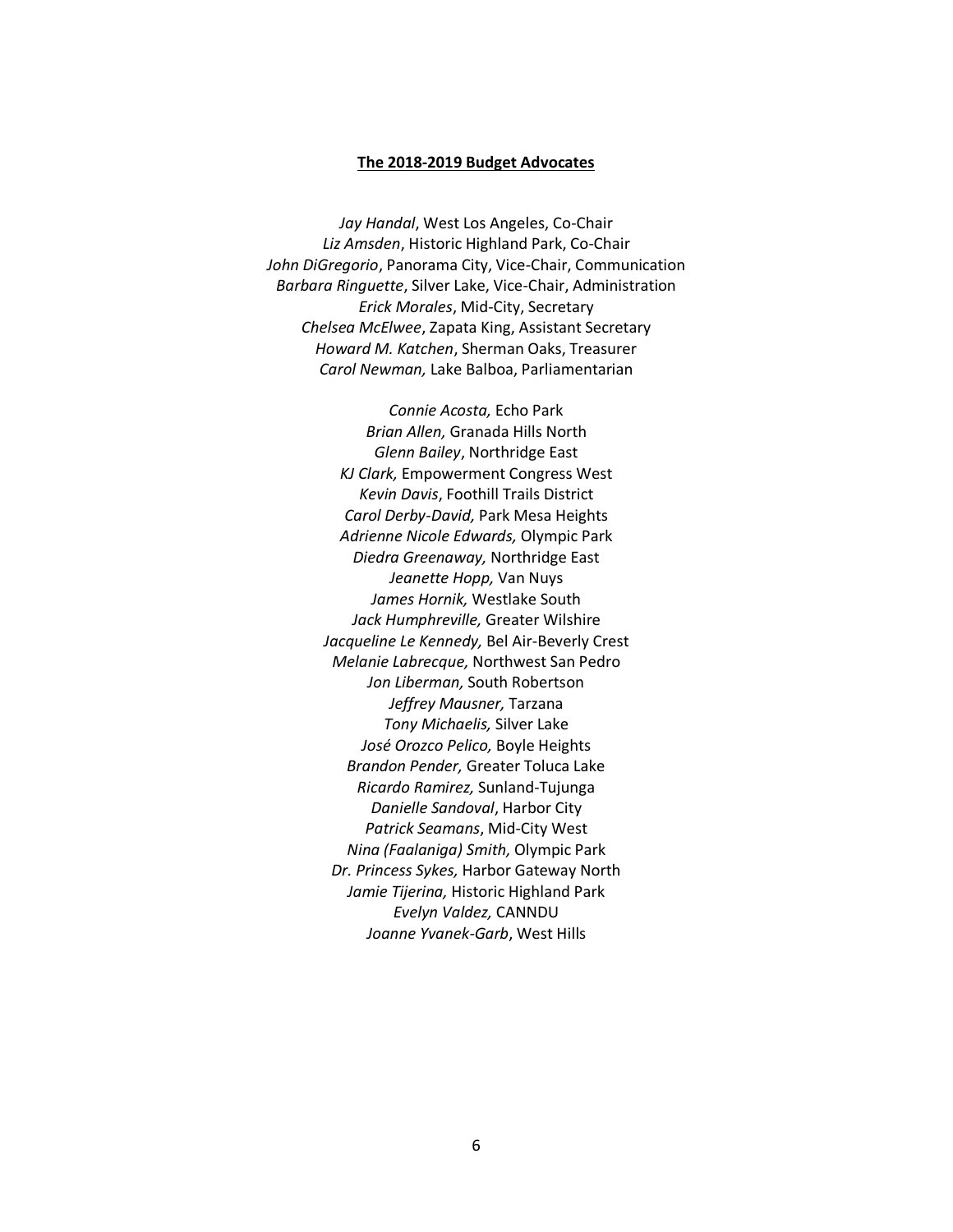# **DEPARTMENT REPORTS**

#### **TABLE OF CONTENTS**

| <b>Title</b>                                   | Page |
|------------------------------------------------|------|
| Recommendations by Department                  | 9    |
| 311 Call Center                                | 22   |
| Department of Aging                            | 24   |
| <b>Animal Services Department</b>              | 26   |
| <b>Board of Public Works</b>                   | 30   |
| <b>Building and Safety Department</b>          | 32   |
| Department of Cannabis Regulation              | 34   |
| Office of the City Attorney                    | 37   |
| Office of the City Clerk                       | 41   |
| Convention and Tourism (Convention Center)     | 42   |
| Department of Disability                       | 44   |
| Department of Economic & Workforce Development | 47   |
| <b>Emergency Management Department</b>         | 51   |
| <b>Bureau of Engineering</b>                   | 54   |
| <b>Ethics Commission</b>                       | 57   |
| Office of Finance                              | 63   |
| Fire Department                                | 65   |
| <b>General Services Department</b>             | 68   |
| Department of Housing & Community Investment   | 70   |
| <b>Information Technology Agency</b>           | 72   |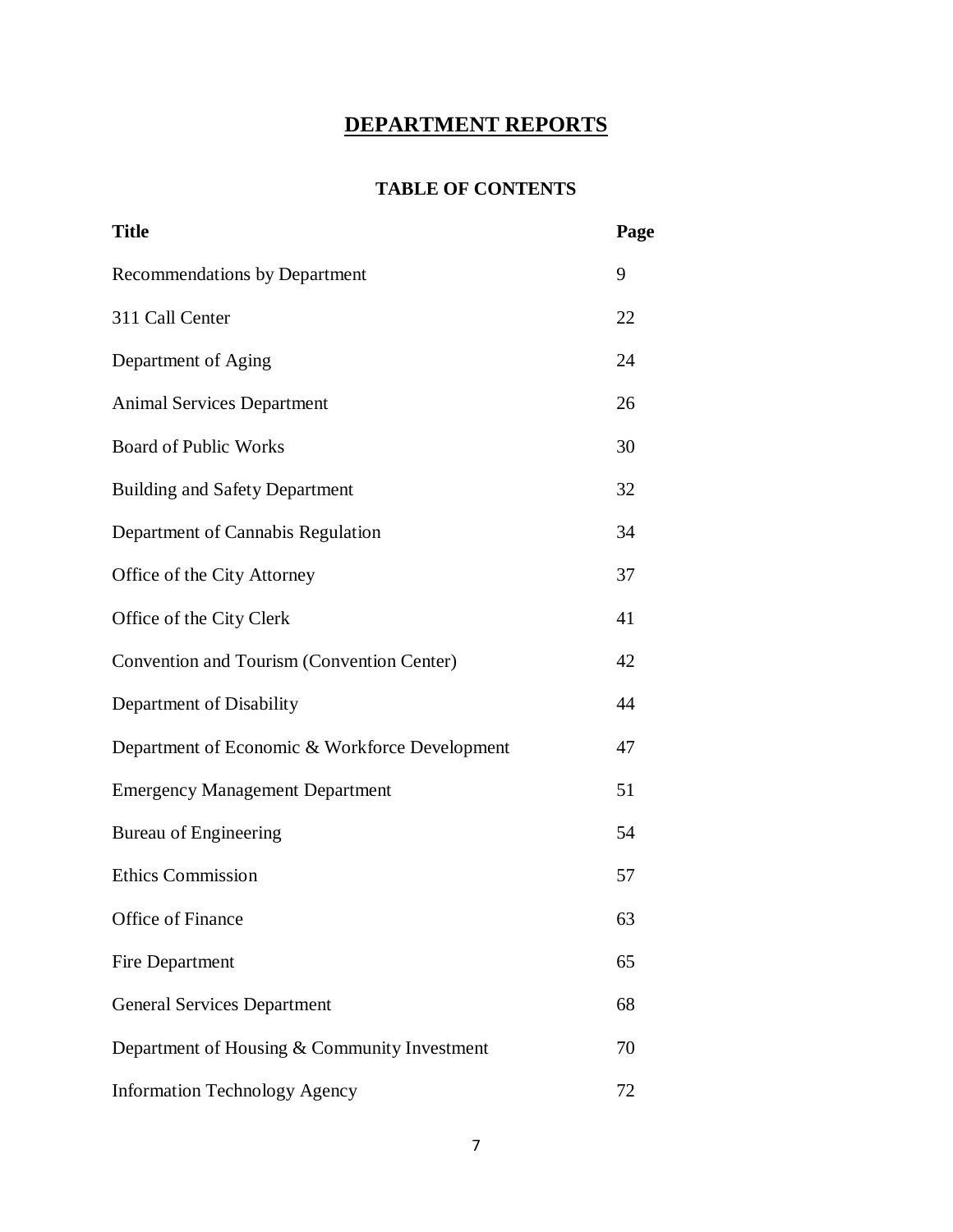| <b>Library Department</b> |  |
|---------------------------|--|
|---------------------------|--|

- Department of Neighborhood Empowerment 76
- Personnel Department 81

Pension Plans 78

- Department of City Planning 83
- Police Department 90 Police Protective League 93
- Department of Recreation and Parks 97
- Bureau of Sanitation 100
- Bureau of Street Lighting 109 Bureau of Street Services 111
- Department of Transportation 115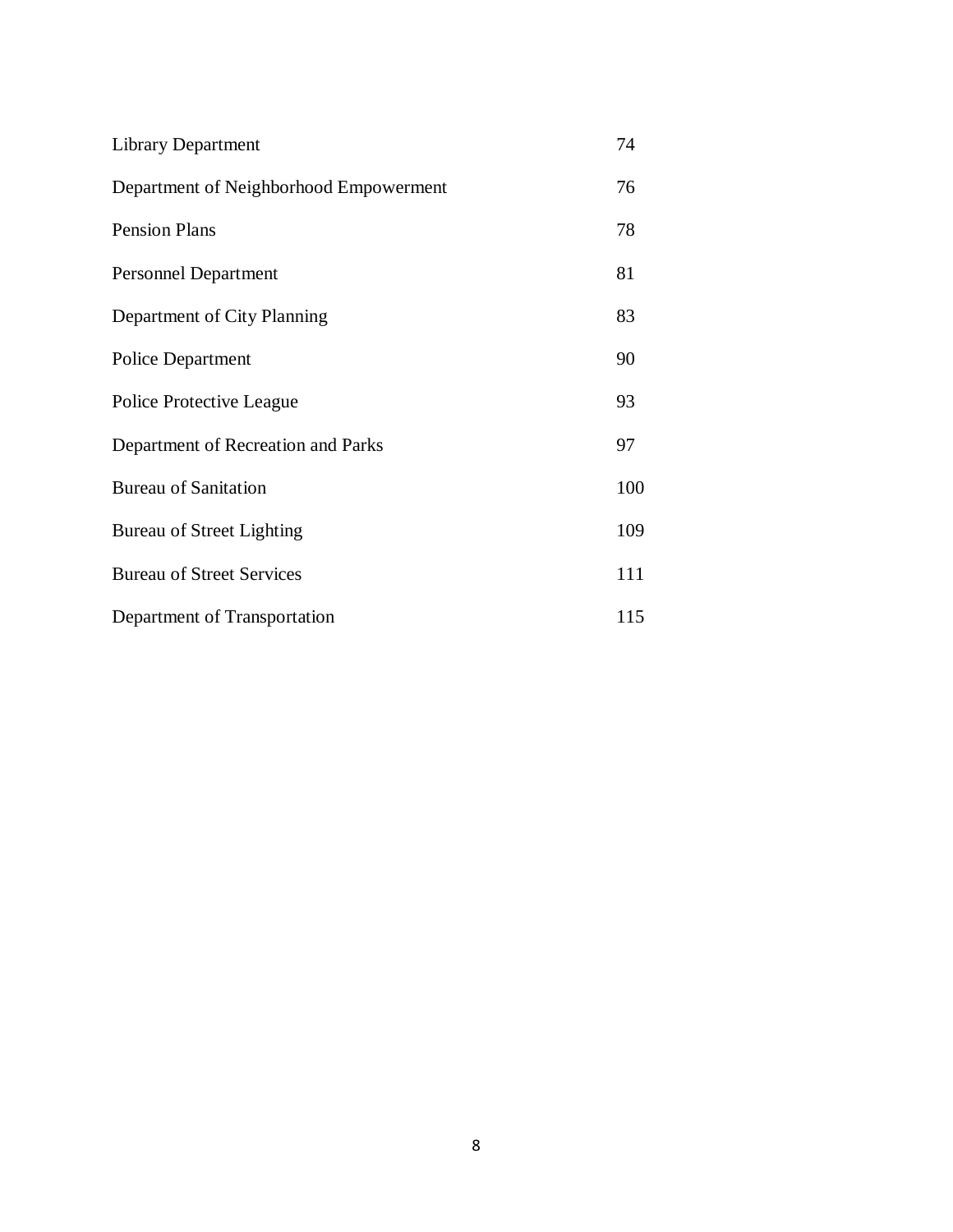# **LIST OF RECOMMENDATIONS BY CITY DEPARTMENT**

# **311 CALL CENTER**

- Work with Departments receiving service requests from 311 on reporting status and completion
- Increase staffing for social media presence and monitoring to inform and respond to concerns and complaints
- Encourage civic engagement through gathering ideas to improve City services, and provide volunteer opportunities and emergency preparedness in conjunction with Department of Neighborhood Empowerment (DONE), LAFD, LAPD, Department of Transportation (DOT), and Emergency Management Department
- Increase engagement with Neighborhood Councils to create "flash mobs" to walk a neighborhood to ALERT Departments of service needs (i.e. submit service requests)

# **DEPARTMENT OF AGING**

- Continue support of the "Good Food Policy" to improve the health and wellbeing of elderly residents, particularly in disadvantaged communities, develop a thriving "Good Food" economy, and strengthen agricultural and environmental stewardship throughout the region
- Continue support of the "older workers employment program" that provides part-time work-based training opportunities at local community service agencies for older adults who have poor employment prospects and are unemployed
- Continue support of caregivers and the need for respite care services
- Support the Department through additional funding for the hiring of additional administrative staff
- Support the hiring of a case worker/social worker for the Department
- Eliminate generic job classification for the Department so that the hiring for the Department can be more sustainable

#### **ANIMAL SERVICES DEPARTMENT**

- A. Recommendations to Help Achieve and Maintain No-Kill
	- Fund the Animal Sterilization Fund in the amount of \$1.1 million, to save the City tens of millions of dollars in the future
	- Determine if funding is available to LAAS for spay/neuter and veterinary for dogs and cats of homeless people, from already approved funds for homelessness such as HHH and other sources
	- Fund \$250,000 to provide support for foster homes and other programs to deal with the temporary influx of dogs around the  $4<sup>th</sup>$  of July and influx of cats and dogs during other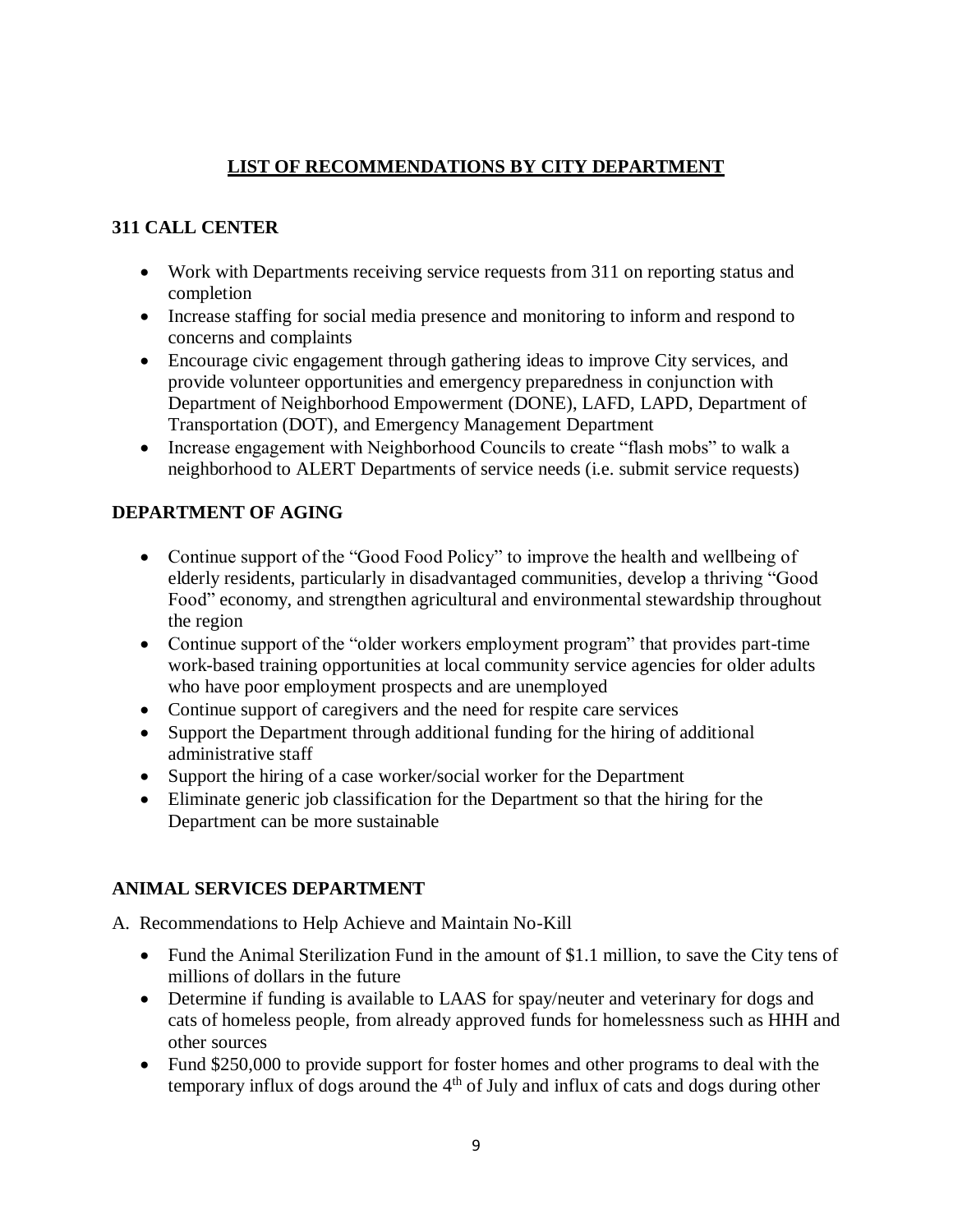periods, so healthy adoptable dogs and cats do not have to be euthanized for lack of kennel space during these periods

- Fund approximately \$100,000 to hire two clerical assistants for the Life Saving Liaisons at the 6 City Shelters (2 clerical assistants for all 6 Life Saving Liaisons)
- B. Recommendations to Increase Volunteer Support for the Shelters
	- Fund approximately \$100,000 to hire two full-time clerical assistants for the Volunteer Liaisons at the 6 City Shelters (two clerical assistants for all 6 Volunteer Liaisons) and \$25,000 for supplies for the Volunteers at the 6 City Shelters
	- Make the position of Director of Volunteer Programs, who oversees all 6 City Shelters, a permanent position
	- Fund 12 new Animal Control Technician (ACT) positions to replace the 6 ACTs who are currently acting as the Volunteer Liaisons and the 6 ACTs who are currently acting as the Life Saving Liaisons.
- C. Recommendations Regarding Staffing
	- Fund positions for a Data Analyst and a Public Information Director, to increase spay/neuters, adoptions, and donations to the Department
	- Fund 10 full-time canvassers, who go out into the neighborhoods to make sure dogs are licensed and neutered, for safety purposes and to produce revenue.
	- Fund the 8 unfunded Animal Control Officer (ACO) positions, a safety issue.
	- The Personnel Department should give priority to and expedite hiring for LAAS positions.

#### **BOARD OF PUBLIC WORKS**

- Fund an additional 6 positions for the Gas and Petroleum Management Program
- Provide the Film and Television Office (now in the Public Works Bureaus) up to \$25,000 for outreach
- Continue the cleanup of homeless encampments
- Fund a program manager and attendants for the Mobile Toilet Program for the safety of the homeless and to eliminate takeover of the facilities by gangs
- Provide \$60,000 to \$80,000 for the purchase of E-Bidding program (described below)
- Add a FUSE fellow
- Hire a qualified tree administrator to manage the urban forest
- Hire a risk manager to manage liabilities
- Add 6-10 accounting positions

#### **BUILDING AND SAFETY DEPARTMENT**

- Expand the number of inspector positions beyond the current limits to allow for a faster response time to requests
- Continue the use of retirees on temporary contracts as substitute inspectors to offset the potential loss of staff through retirements for a long enough time to pass on their institutional knowledge to the next generation of inspectors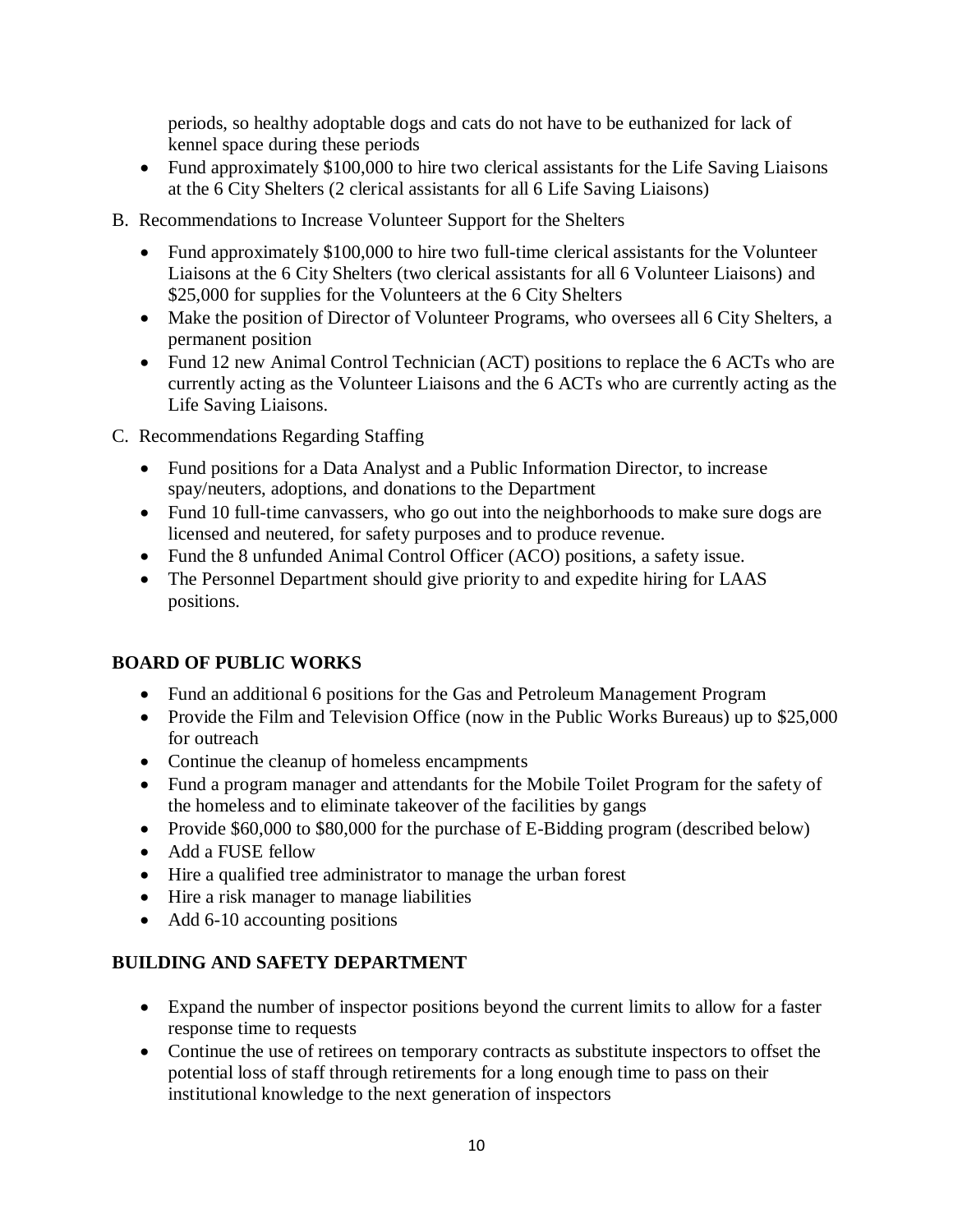- Continue to support the Targeted Local Hiring Program and Summer Youth Employment Program which provide opportunities for employment for prospective employees
- Encourage an expanded interaction between the Department and local schools with the goal to enhance a course of study which would expand the pool of prospective employment candidates

#### **DEPARTMENT OF CANNABIS REGULATION**

- Expedite hiring of 10 unfilled staff positions to process cannabis applications timely
- Transition enforcement from LAPD to Dept. of Cannabis Regulation
- Allocate regular pay to LAPD for enforcement, rather than overtime hours
- Ensure equal enforcement of criminal activity
- Sequester monies within the General Fund to track the fees and fines collected by this Department (see below)
- Allocate a portion of the excess cannabis revenues to Neighborhood Councils where cannabis businesses are located to be used for neighborhood-specific problems
- Create 311 App interface for quickly registering a complaint that will route through existing Department website.
- Fund transparent training programming for authorized license owners and employees, with certificate of completion tracking

# **OFFICE OF THE CITY ATTORNEY**

- Step up efforts to address risk management and liability claims
- Increase educational efforts with City Departments to address potential liability issues
- Recommend to the Mayor and City Council that Departments and their General Managers be penalized for liability payouts arising from their operations
- Continue efforts to determine ways to make the City less of an easy target for litigants
- Expand homelessness programs including HEART (Homelessness Engagement and Response Team) program to trade homeless citations for community service or enrollment in substance abuse, and train Neighborhood Councils on homeless issues
- Work with the City's Information Technology Agency to try to reconcile the City Attorney's technology upgrade with other Departments so that the technology can be shared and made consistent between Departments

# **OFFICE OF THE CITY CLERK**

- Continue developing a 5-year strategic plan
- Support the administration of system innovations of the Contact Portal and provide records for Freedom of Information Act requests
- Support the scanning of all records dating back to 1980
- Continue support of system innovations in house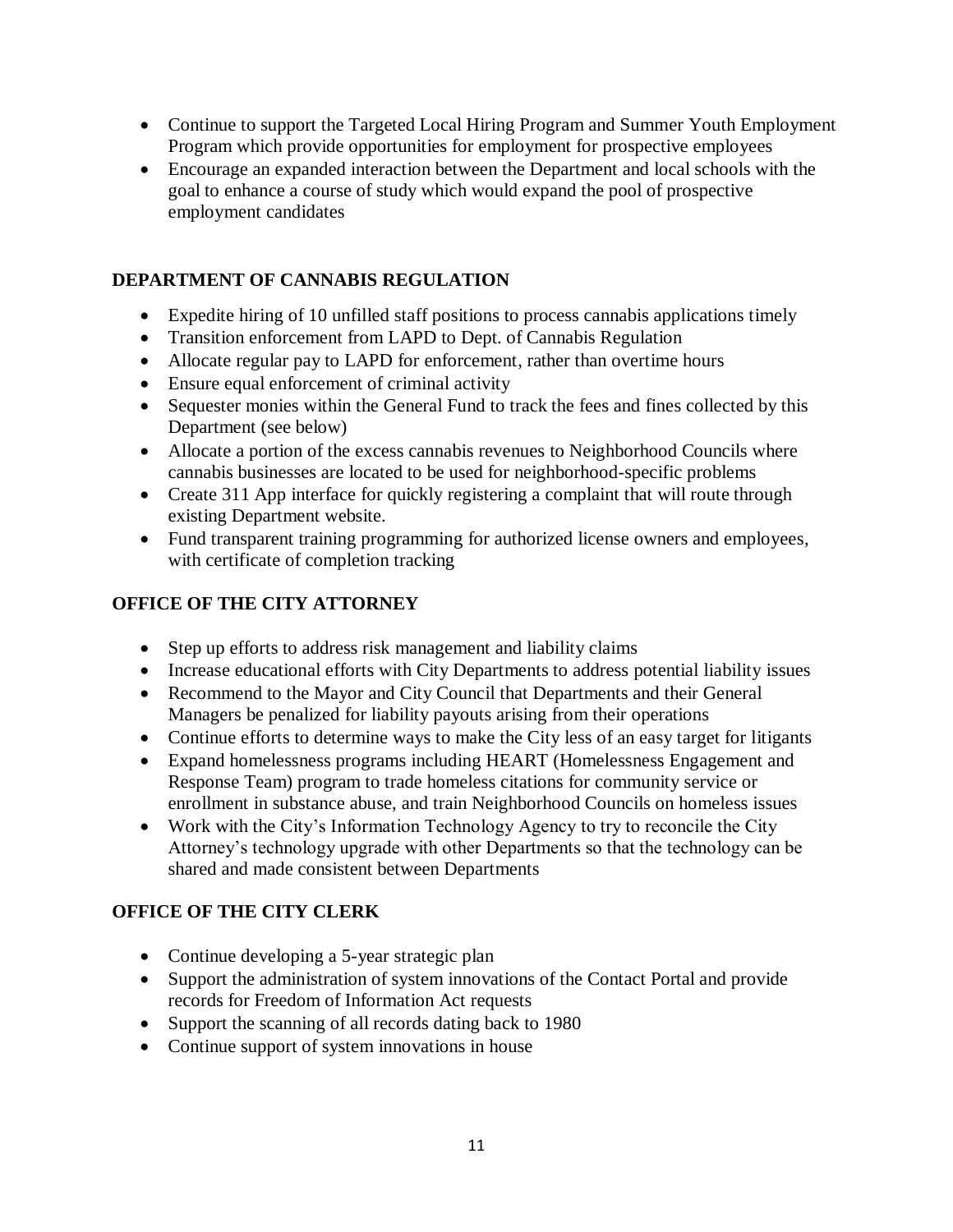#### **CONVENTION AND TOURISM (CONVENTION CENTER)**

- Develop plans for more hotel rooms, as the limited hotel space is very limiting
- Develop a more specific method of analyzing the benefits to the City of tourism
- Continue to move in the direction of a more campus-like environment

#### **DEPARTMENT ON DISABILITY**

- Update and expand the Citywide 2000 ADA Self Evaluation and Transition Plan, which is the most important and urgent priority for the Department on Disability (DOD)
- For the Transition Plan, hire a full-time in-house or contracted State-Certified Access Specialist (CASp) and external CASp experts
- Fund an efficient case and project management software solution, principally for the Transition Plan and the CASps
- Continue funding and updating the mandated Title II [see note 1] training for all City departments
- Continue and increase funding for both HIV/AIDS Policy and Planning and HIV/AIDS Prevention Contracts
- Continue funding the Title III [see note 2] program which helps small businesses become accessible using low cost ADA consulting and tax incentives, and expand the program to include mediation and initiatives for the gig economy.
- Relaunch the accessible parking zone program
- Hire a full-time staff member to assist as the point person in unified disabled homelessness response as a part of the CORE (Community Outreach, Referrals and Education) Division of DOD, along with the Mayor's Office and Unified Homelessness Response Center (UHRC)
- Fund public service outreach to people with disabilities about the 2020 Census
- Partner with the Recreation and Parks Department to expand accessible recreation and sports as well as adaptive programming in advance of the 2028 Olympics and Paralympics
- Hire an administrative clerk to handle customer service
- Expand Video Remote Interpreting (VRI) to as many public counters as possible

#### **DEPARTMENT OF ECONOMIC & WORKFORCE DEVELOPMENT**

- Allocate funding for a citywide public service campaign to inform citizens about Workforce Centers and how they specialize in different job offerings by industry and/ or trade
- Create an analysis of Workforce Centers on the website as a quick information guide to job seekers
- Allocate funds for 2 non-exempt positions for Neighborhood Council liaisons
- Revamp "Employment at EWDD" site to include real time positions
- Maintain existing Department key performance measures for 2018-2019 Fiscal Year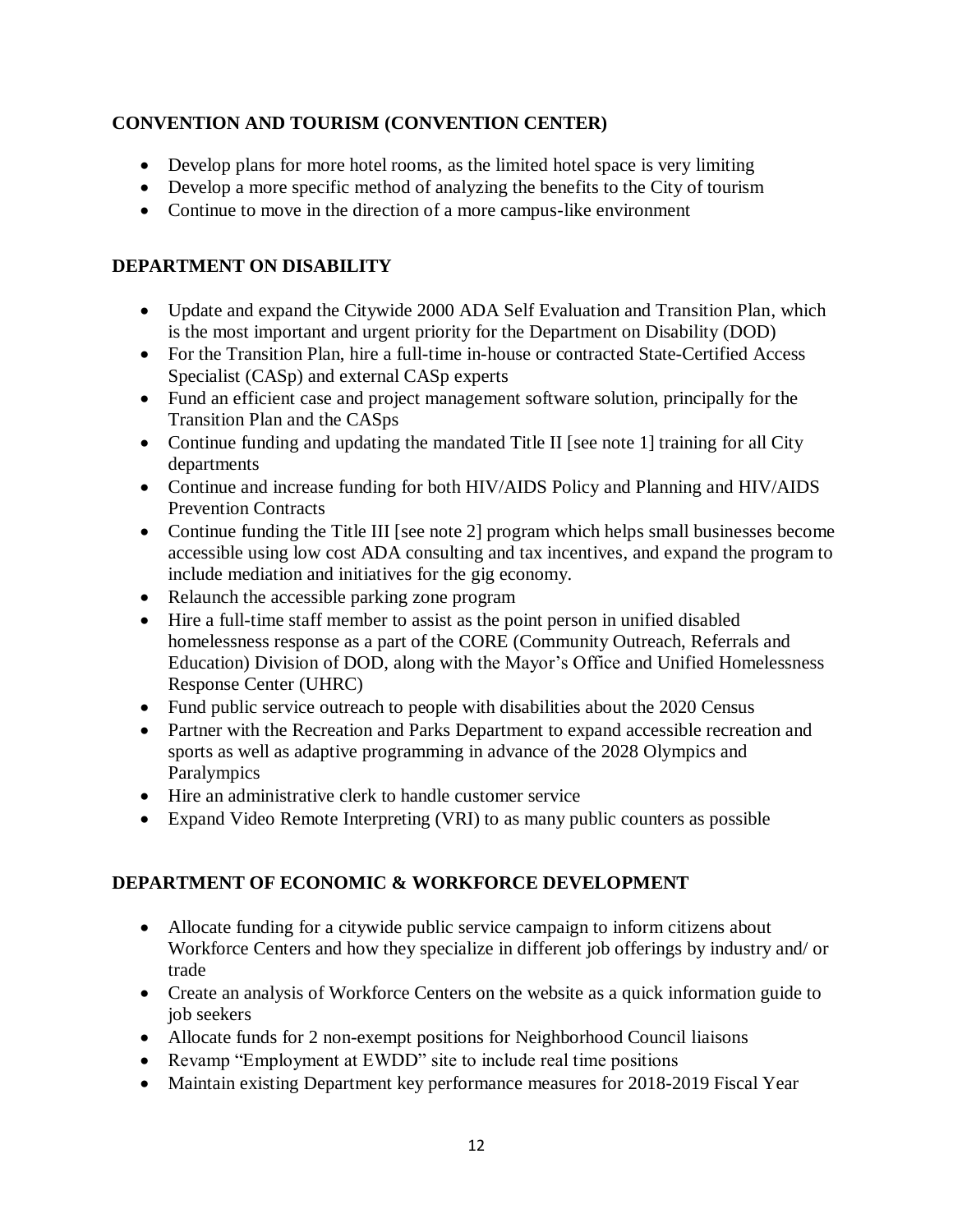- Seek a grant with focus on employing US black, African black, and citizens of Latinx heritage who are currently underrepresented in the private sector
- Create an annual or biennial Workforce Center review with some key performance measurements to ensure "contractors" are identifying emerging businesses and/or industries in order to develop and offer new training for those emerging business markets
- For transparency, create a dashboard on the website (even if it is a drill down to the existing Controller Dashboard) detailing analytics tracking key performance measures with actual job placements

# **EMERGENCY MANAGEMENT DEPARTMENT**

- Improve this Department's functionality by substantially increasing its operational budget, since this crucial Department is currently undersized and underfunded
- Continue to replace and update agency servers, software, and fulfilling equipment
- Provide funding for electrical work and updating security systems
- Fund long term community preparedness efforts so that all stakeholders can be well informed and prepared in case of an emergency
- Fund outreach efforts on promoting Notify LA, printing of informational material in multiple languages to be disseminated throughout the City and Neighborhood Councils, and a specific individual to focus on marketing efforts
- Provide specific staff to assist in developing emergency resiliency plans for all 90+ Neighborhood Councils reflecting their individual needs
- Provide sufficient fully-functioning and properly equipped vehicles for the Department's sole use so they are able to respond quickly in the event of an emergency

#### **BUREAU OF ENGINEERING**

- Provide incentives through contract negotiations to improve competitiveness in hiring and retention of engineers and architects vis-à-vis the public and private sectors
- Press on toward total automation of the Bureau's information systems
- Urge/compel elected officials to select appropriate locations for Bridge Home sites to shelter homeless individuals
- Add 6 to 8 positions to design and deliver new and expanded projects including one position to accelerate construction on the Purple Line, 3 to 5 positions to double DOT's Automated Traffic Signal Program, and both a construction manager and administrative person for the Civic Center Program (as discussed below)

# **ETHICS COMMISSION**

The Budget Advocates support the following requests of the Commission:

- Fully funding 3 education positions including all ancillary costs
- Fully funding 2 project assistants to handle entry level audit and investigative duties as well as helping with clerical responsibilities
- Fully funding 1 additional auditor including all ancillary costs
- Funding to promote key personnel in order to retain their services and institutional knowledge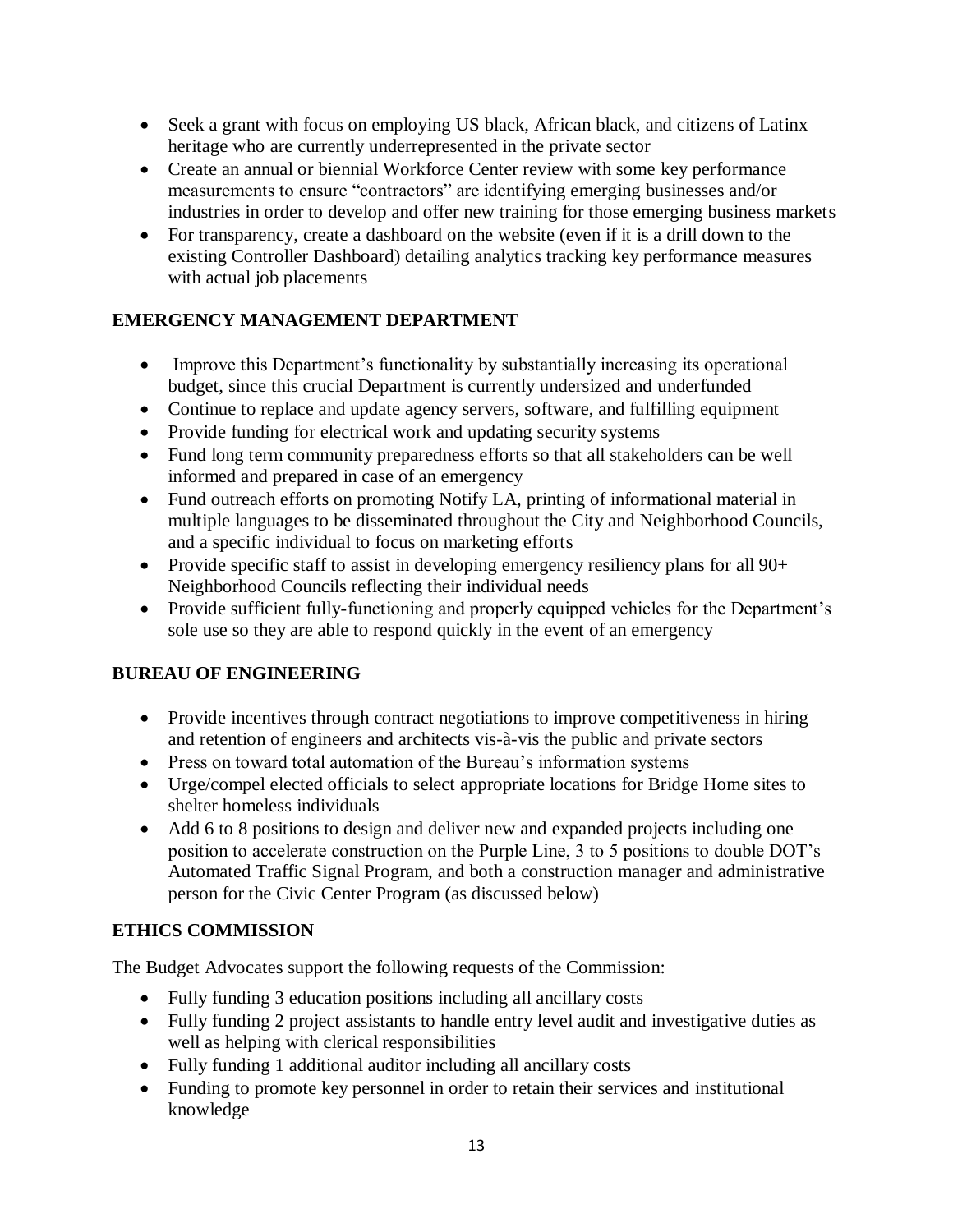• Increasing the Department's overhead budget to \$60,000

In addition, the Budget Advocates strongly recommend that the City take the following measures to enhance the Commission's budget and its ability to enforce its mandate:

- Through ordinance or Charter Amendment, making the changes necessary to allocate sufficient funds from the Matching Funds Trust Fund to cover administrative costs so that ongoing audits, claims and other staff obligations can be maintained during election periods
- Requiring every Council District to set up and maintain a page on their websites clearly showing detail of all monies received and expended in connection with the Councilmembers' discretionary funds, to increase transparency and aid the City Attorney and Commission in addressing inappropriate uses, if any
- Charging back costs of investigation, litigation and settlements to the departments and Council Districts involved, as an incentive to improve their internal oversight
- Setting appropriate penalties to ensure all departments report malfeasance to the Ethics Commission and City Attorney upon discovery, rather than waiting on internal investigation

# **OFFICE OF FINANCE**

- Prioritize how to use Special Funds (should they be consolidated as a reserve and/or repurposed to other critical needs)
- Increase efforts to ensure auditing and collection of the appropriate amount of cannabis fees and taxes, and determine how to control and handle collections from the cash-rich cannabis industry

#### **FIRE DEPARTMENT**

 $\overline{a}$ 

- Fund and promptly complete a Standards of Cover Report<sup>1</sup> to establish Department benchmarks and ensure that resources are allocated efficiently and effectively
- Establish performance metrics which link incident activity with costs by fire station to help evaluate overall utilization of Department resources
- Evaluate EMS (Emergency Medical Services) non-transport reimbursement options including Advanced Provider Response Unit (APRU) reimbursement options
- Assess  $3<sup>rd</sup>$  party EMS reimbursement administrator performance
- Use the federal SAFER (Staffing for Adequate Fire and Emergency Response) grant and matching funds to restore staffing in Wilmington's Fire Station 38
- Fund the Department's request for two additional Fast Response Vehicles (FRVs) to improve response times and service

<sup>&</sup>lt;sup>1</sup> A Standards of Cover Report is defined by the Commission on Fire Accreditation International as "those adopted written policies and procedures that determine the distribution, concentration and reliability of fixed and mobile response forces for fire, emergency medical services, hazardous materials and other technical responses." It is through this document that resource benchmarks can be established and there can be a more objective evaluation of cost effectiveness and performance outcomes.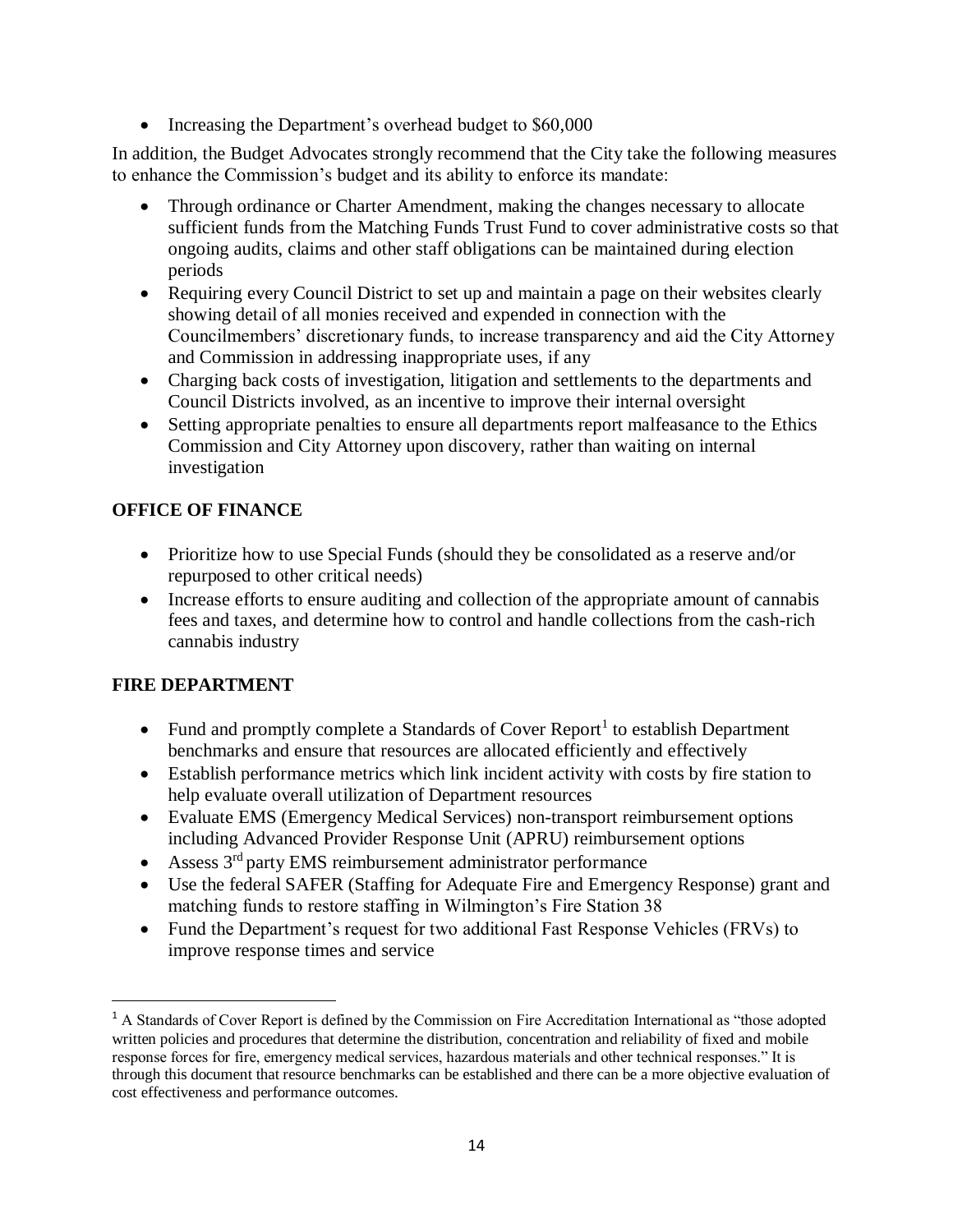- Conduct an analysis of the use of overtime pay (\$197 million, 29% of total Department budget) to confirm that using this approach to cover staffing shortages is the most efficient and effective method for the City
- Eliminate the Deferred Retirement Option Plan (DROP) for firefighters<sup>2</sup>

#### **GENERAL SERVICES DEPARTMENT**

- Continue to restore staffing, services, and funding to better support the 40 City Departments and Bureaus to ensure they are operating to their full capacity
- Develop a retention plan to keep staff as employees in high demand positions in the Department
- Increase staff for preventive maintenance of equipment to avoid the expense for equipment replacement
- Accelerate replacement of the 50% of equipment beyond life cycle Citywide
- Assure sufficient funds to bring the Building Management System on line by April 2019 as the next step in integration of data systems across City Departments.

#### **DEPARTMENT OF HOUSING & COMMUNITY INVESTMENT**

- Complete a gap analysis that will compare the number of households within an income range to the number of affordable homes available, including City-owned excess properties that can be converted into affordable and/or low income housing
- Complete a cost burden analysis that focuses on severely cost-burdened households and is reflective of the percentage of income paid for housing by income range
- Increase the number of staff utilized for oversight of LASHA to ensure compliance of policy and procedure as it relates to Measure H and Proposition  $HHH<sup>3</sup>$
- Adopt or update a housing plan with local dollars and HHH funding dedicated to affordable housing financing and strategies to increase the future local funding commitment

#### **INFORMATION TECHNOLOGY AGENCY**

 $\overline{\phantom{a}}$ 

- Prioritize maintenance and upgrading of the City's communication infrastructure especially, but not exclusively, for the Fire and Police Departments, to guarantee public safety in the event of a disaster
- Prioritize working with, monitoring, upgrading and linking internet systems across all City Departments

<sup>&</sup>lt;sup>2</sup> The impetus for the DROP program was only for the LAPD to retain experienced personnel, and there is no evidence that the Department was having trouble retaining experienced personnel. The program has documented fraud and abuse claims (Los Angeles Times, 4/15/18 and 8/24/18 and subsequent articles)

<sup>&</sup>lt;sup>3</sup> Proposition HHH is a \$1.2 billion bond to build approximately 10,000 units of supportive housing in the City of Los Angeles. Measure H, adopted by the County, increased the sales tax by a quarter-cent in order to generate an estimated \$355 million per year for 10 years to fund a variety of programs to combat homelessness.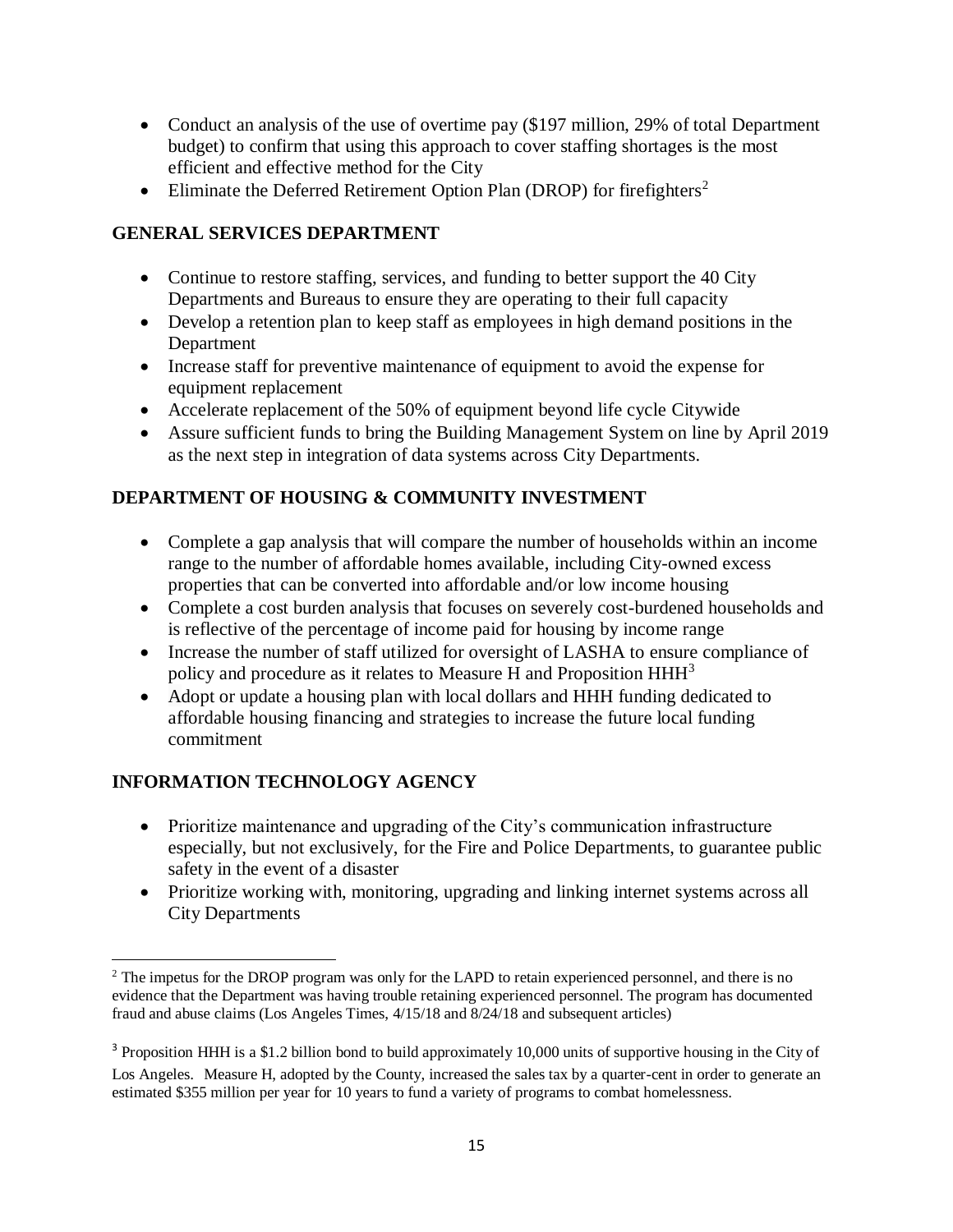- Ensure that cyber security protections are implemented, monitored and upgraded in technology throughout the City
- Help the City and relevant departments determine what is needed to consolidate and upgrade the City's payroll systems to ensure efficiency and security

#### **LIBRARY DEPARTMENT**

- Provide sufficient security to assure that libraries are a safe and welcoming space
- Plan for and identify funds for building improvements to accommodate changes in technology and replace aging computer equipment
- Develop a 10-20 year Master Plan to sort out the Department's commitment to the community
- Partner with Green and Sustainability Committees of Neighborhood Councils on the Library's Citizen Science Project.

# **DEPARTMENT OF NEIGHBORHOOD EMPOWERMENT**

- Increase the number of DONE's Neighborhood Empower Administrators (NEA) positions by at least five which will bring the NEA ratio per Neighborhood Council coverage from the current one-to-eight closer to a desirable one-to-five
- Live stream Neighborhood Council training sessions and enhance DONE's website with an on-demand training videos library to include Neighborhood Council instructional and all board member mandatory trainings
- Provide for DONE civic engagement support staff positions to provide education to City departments and bureaus, to assist them in working with Neighborhood Councils and stakeholders, and to create and maintain a civic engagement educational data base
- Create a special fund to collect unspent neighborhood council funds at fiscal year-end and use funds to provide neighborhood councils with ancillary services and support such as translation, interpretation, child care.

#### **PENSION PLANS –LOS ANGELES CITY EMPLOYEE RETIREMENT SYSTEM (LACERS)--LOS ANGELES FIRE AND POLICE PENSION PLAN (LAFPP)**

#### **Recommendations to City Hall**

- Recognize that the \$15 billion unfunded pension liability is the most significant financial issue facing the City of Los Angeles, and take immediate action to address the \$15 billion liability
- Proactively address the lower returns on invested assets
- Appoint trustees who have relevant experience and who understand that their exclusive duty is to the plan, its participants, and beneficiaries
- Follow up on LA 2020 Commission's recommendation to establish an Independent Committee to review and analyze pension obligations and to make recommendations to fully fund pensions
- Release February 2016 report by the City Administrative Officer to the EERC (Executive Employees Relations Committee) on the LAFPP's Deferred Retirement Option Plan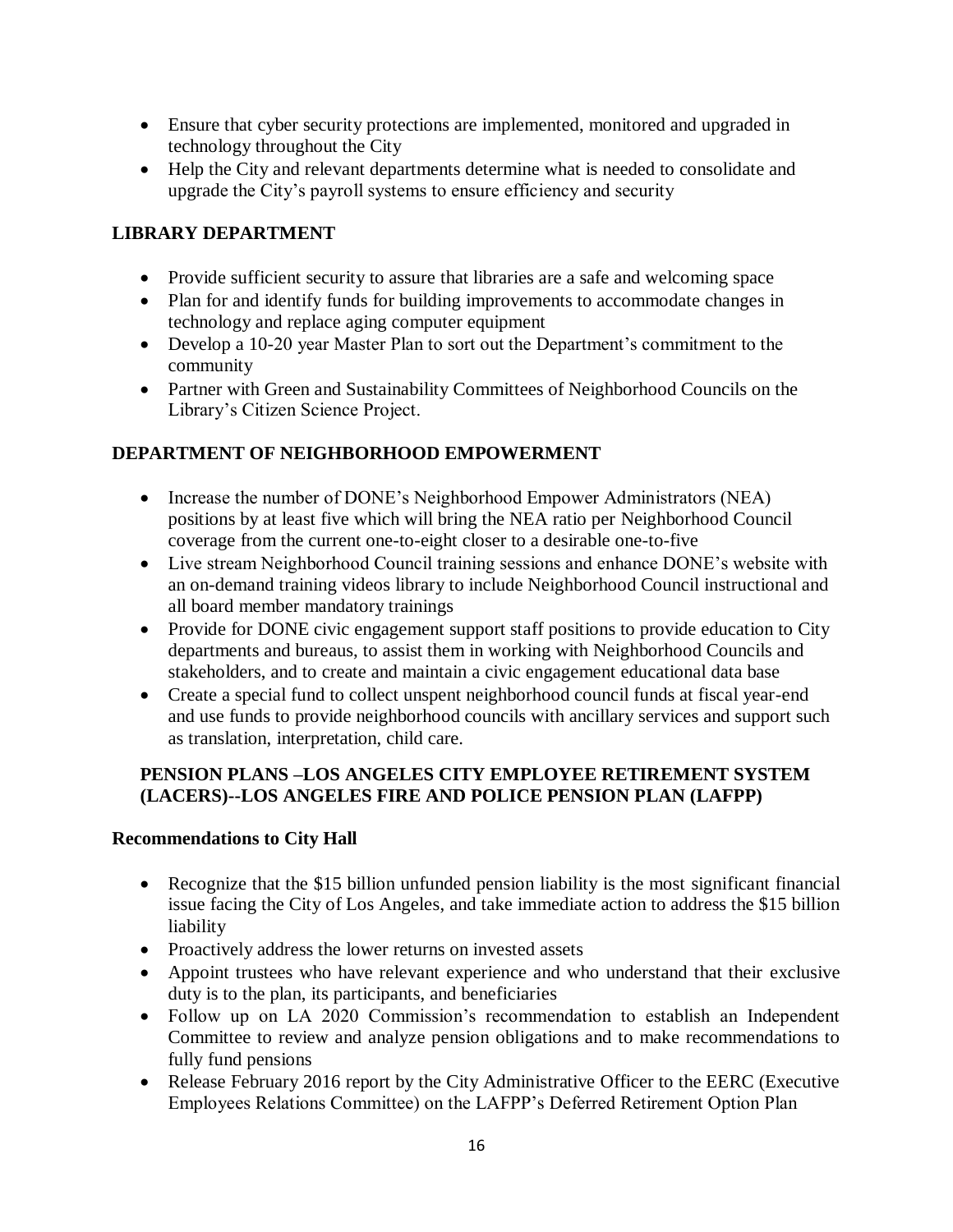- Lower the investment rate assumption to 6.25% over the next four years
- Reduce amortization period to 15 years, consistent with actuarial standards
- Review the Cost of Living Adjustments v. inflation
- Rely on up to date mortality assumptions (generational mortality)
- Develop a plan to buy down on the unfunded liability (see Palo Alto plan)
- Increase employee contributions to reduce the unfunded liability
- Permit employees to opt out of LACERS or LAFPP and participate in a defined contribution or a hybrid plan
- Adopt a policy of outreach, education, and transparency

#### **Recommendations to LACERS and LAFPP**

- Maintain the existing management teams for these well-run operations
- Improve outreach to all Angelenos, including through Neighborhood Councils
- Improve transparency by hosting annual symposiums
- Prepare historical 10-year statistical spread sheet which may be accessed online in a downloadable format
- Research purchasing an in-house actuarial system
- Project future contributions using lower investment rate assumptions
- Develop and implement stress testing to assess pension risks
- Analyze investment management fees, including private equity management fees
- Allow for hiring flexibility, especially for IT, accounting, and benefit specialists
- Benchmark investments, administration and operations for service improvements
- LACERS, LAFPP, and LADWP's WPERP staff to meet on a regular basis to discuss and share best practices

#### **PERSONNEL DEPARTMENT**

#### **Recommendations To The Department**

- Address and resolve the bottleneck issue experienced by multiple departments who have to work through the Personnel Department to fill needed positions
- Continue expansion of Anytime-Anywhere Remote Testing program for recruits, which provides job applicants with the ability to take tests online via physical locations provided by the Department
- Continue success of new Local Hire Program, which focuses on hiring students and individuals within a 5-mile radius of the Department's location in Downtown LA
- To assure a safe workplace, encourage use of new MyVoiceLA tool, an online tool allowing employees to report misconduct or harassment anonymously without retaliation
- Provide ample time and resources for first responders to prepare for Olympics
- Provide more training for supervisors and management to reduce turnover and claims
- Ensure success of new Alternative Dispute Resolution Programs with unions
- Focus on incentivizing long-term employment offering more flexibility, i.e. telecommuting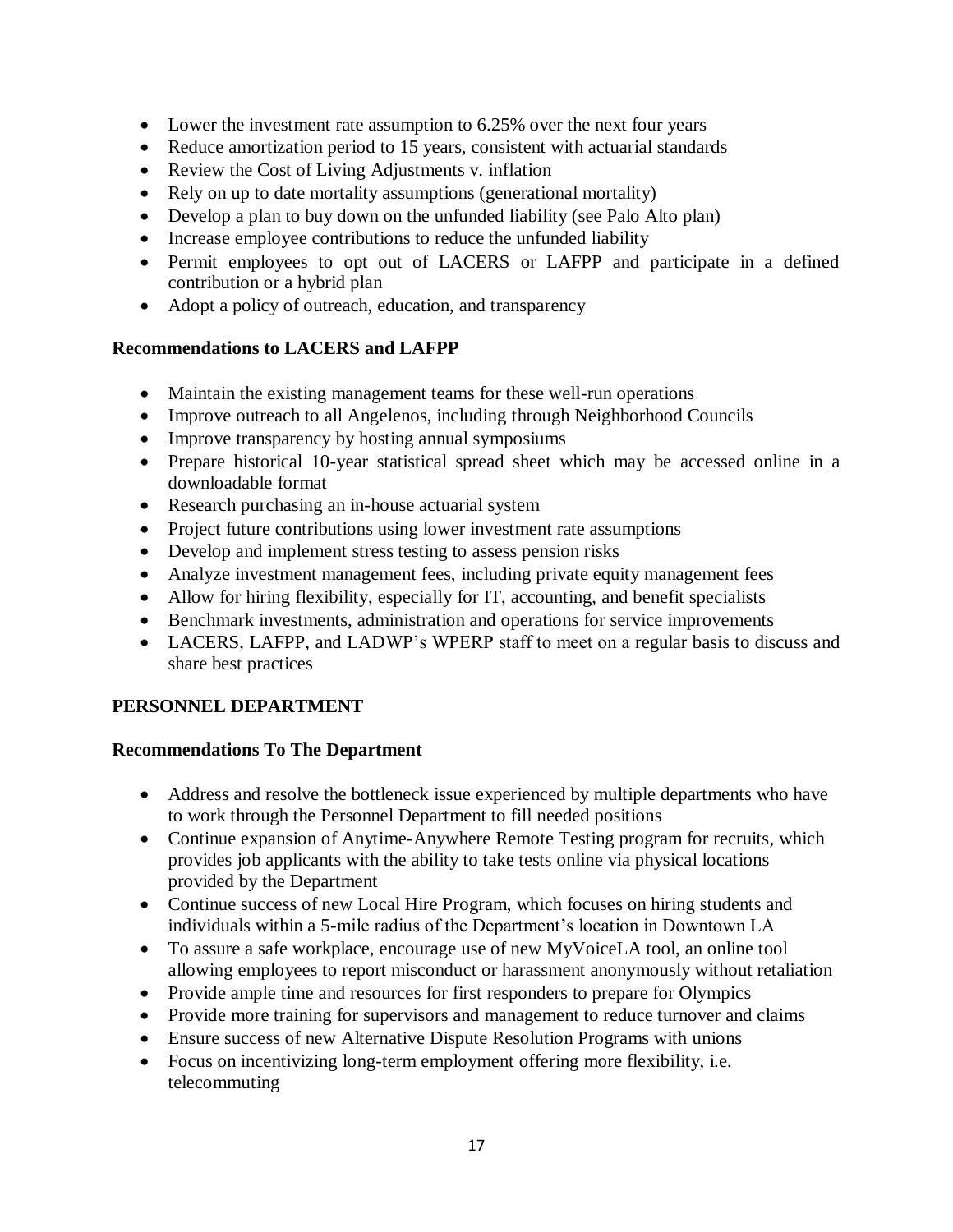#### **Recommendations To The Mayor And City Council**

- Fund \$100,000 needed for civilian recruitment
- To the extent adequate funding is not provided, chargebacks should be invoiced to Departments requesting Personnel to assist with civilian recruitment
- Reinstate prior year's funding of \$55,000 for training to assist in reducing worker's compensation claims and settlements
- Fund additional resources for management training to improve supervisory skills, increase employee retention and reduce claims

#### **DEPARTMENT OF CITY PLANNING**

#### **General Recommendations**

- Utilize the Department's appropriations to fund two dedicated personnel staff in the Personnel Department to expedite filling open Planning positions
- Re-assess with the City Administrative Officer whether the recently implemented 15-step salary structure is the most appropriate to motivate employee retention
- Assure sufficient time is allotted and staffing is adequate so that stakeholders and Neighborhood Councils have ample opportunity to review and provide comment on detailed individualized community characteristics of Community Plans
- Utilize Short Term Rental Trust Funds for sufficient positions to implement and rigorously enforce short-term rental regulations in coordination with relevant City **Departments**
- Ensure new programs such as the Restaurant Beverage Program or changes to existing programs charge sufficient fees to cover their administration costs including factoring the cost of non-applicant appeals into application fees charged original applicants
- Ensure all new programs such as the Restaurant Beverage Program or changes to existing programs enhance, rather than reduce, opportunities for site-specific comment from stakeholders and Neighborhood Councils, and that current notifications and appeals processes continue in place and require a public hearing

#### **Recommendations Related To Housing**

- Create incentives and new zoning if necessary, for cost effective, innovative housing such as repurposed shipping containers, small homes, and communal living buildings
- Consider repurposing underutilized City buildings for housing/shelter uses
- Create policy establishing a centralized City registry funded by development fees to assure affordable units under covenants are rented according to established City guidelines
- Ensure an effective ongoing process of verification that affordable units under covenants are rented to qualified low income renters
- Create policy in conjunction with the Housing + Community Investment Department (HCID) to address enforcement of previously unenforced and future affordable housing covenants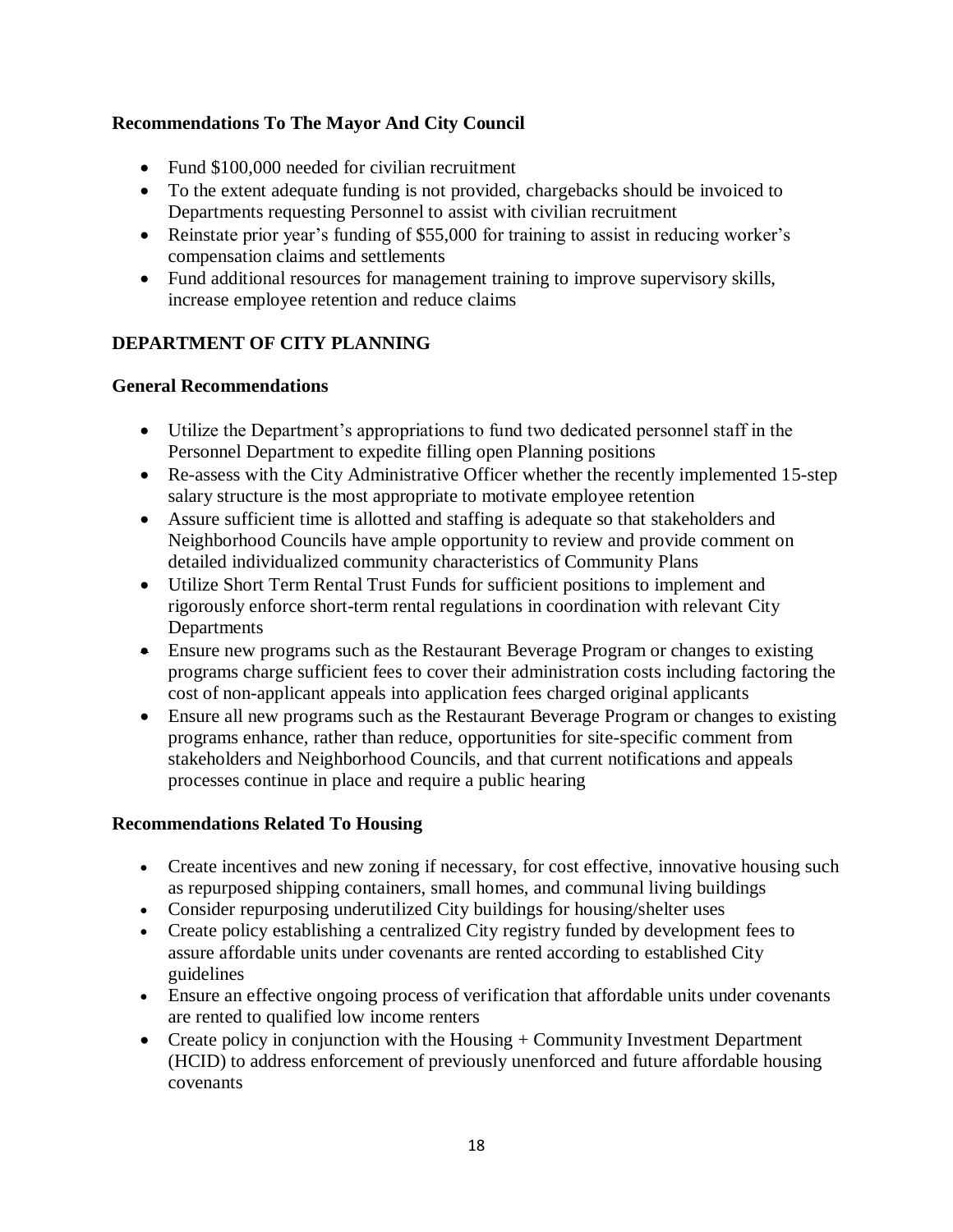#### **POLICE DEPARTMENT**

- Fund 58 civilian staff for phase one replacement and Public Records Act retrieval (1)
- Fund 54 additional sworn personnel for the HOPE unit (2)
- Fund \$43.5 million additional overtime dollars (3)
- Fully fund the opening of the Harbor Jail (4)
- Fully fund 26 new property officers (4)
- Form and fund a dedicated personnel department (5)
- Form and fund a cannabis investigation division (6)
- Review and fund an overhaul of the LAPD IT systems (7)
- Allow LAPD management to manage its annual budget independently of the City Council (8)
- Fully fund 2,500 additional sworn officers to a total of 12,500 (9)

#### **LOS ANGELES POLICE PROTECTIVE LEAGUE (LAPPL)**

- Fund 58 civilian staff for phase one replacement and Public Records Act retrieval (1)
- Fund 54 additional sworn personnel for the HOPE unit (2)
- Fund \$43.5 million additional overtime dollars (3)
- Fully fund the opening of the Harbor Jail (4)
- Fully fund 26 new property officers (4)
- Form and fund a dedicated personnel department (5)
- Form and fund a cannabis investigation division (6)
- Review and fund an overhaul of the LAPD IT systems (7)
- Allow LAPD management to manage its annual budget independently of the City Council (8)
- Fully fund 2,500 additional sworn officers to a total of 12,500 (9)
- Fully fund civilian hiring to its proper level
- Fully fund overtime to its proper level
- Obtain a transparent budget from the City
- Expand the Risk Management Health Program to the entire LAPD work force

#### **DEPARTMENT OF RECREATION AND PARKS**

- Upgrade, modernize, and provide for the future improvement of pools and recreation facilities throughout the City
- Offer more robust subsidized fitness programs and classes for both children and adults throughout the city
- Keep pools open all year round in the City
- Expand the SwimLA program to offer year round competitive aquatics throughout the **City**
- Increase the number of park rangers in the City
- Open more park ranger stations throughout the City
- Clarify LAPD and park ranger responsibilities and assure that they are being met by the appropriate City entity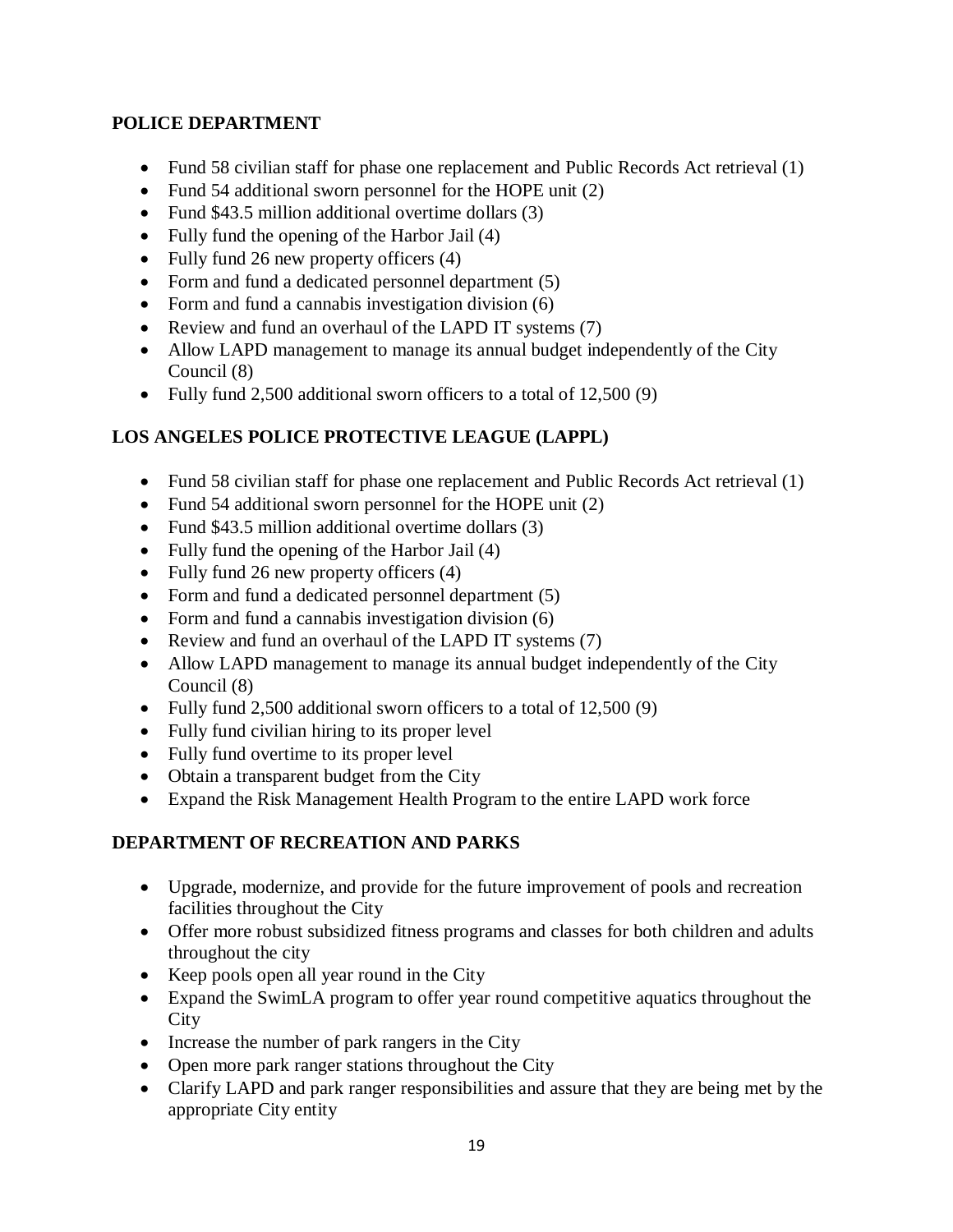• Increase the number of maintenance staff to perform the necessary maintenance of park bathrooms and facilities

#### **BUREAU OF SANITATION Administration/ Financial Concerns/ Homelessness**

- Support most effective payment collection approach
- Continue to provide the City Council with five-year forecasts for Special Fund projects underlining the long term savings from these investments
- Continue their Roadshow, and work through police Senior Lead Officers (SLOs), Neighborhood Councils, ads on trucks, etc. to educate public on issues
- Continue to explore internships through EWDD and colleges
- Continue to work on liability reduction
- Strongly support the Bureau's request for 4 administrative clerks to sustain the efforts of the HOPE (Homeless Outreach Proactive Engagement) Teams and Clean Streets teams
- Engage with the City's Homeless Strategies effort and other programs to anticipate and mitigate problems with homeless encampments, couch-surfers and people living in cars and trailers

#### **BUREAU OF SANITATION Solid Waste and RecycLA**

- Aggressively pursue a shift to smaller black bins with reduced charges to encourage waste reduction driven by consumers
- Incentivize RecycLA franchisees to, upon request, provide green waste bins at no charge to their customers
- Pressure the City Attorney to use recordings from the pilot camera surveillance program to aggressively pursue and fine those guilty of illegal dumping
- Support request for more drivers to expand bulky item pick up
- Coordinate with multi-person buildings for end of month (renter move-outs) pick-ups

#### **BUREAU OF SANITATION**

#### **Stormwater/ Green and Sustainability Issues**

- Promote the development of local recycling plants and markets
- Ensure green waste bins for RecycLA customers at no cost as requested
- Explore other markets for green waste
- Pursue education of businesses, condo associations, consumers
- Continue to address organics recycling
- Work with LADWP on smart landscaping
- Expand smart approach to disposal by working with BIDs (Business Improvement Districts)
- Reduce the Southland's reliance on imported water by expanding water capture and recycling and increasing effective water conservation by residents, businesses and the **City**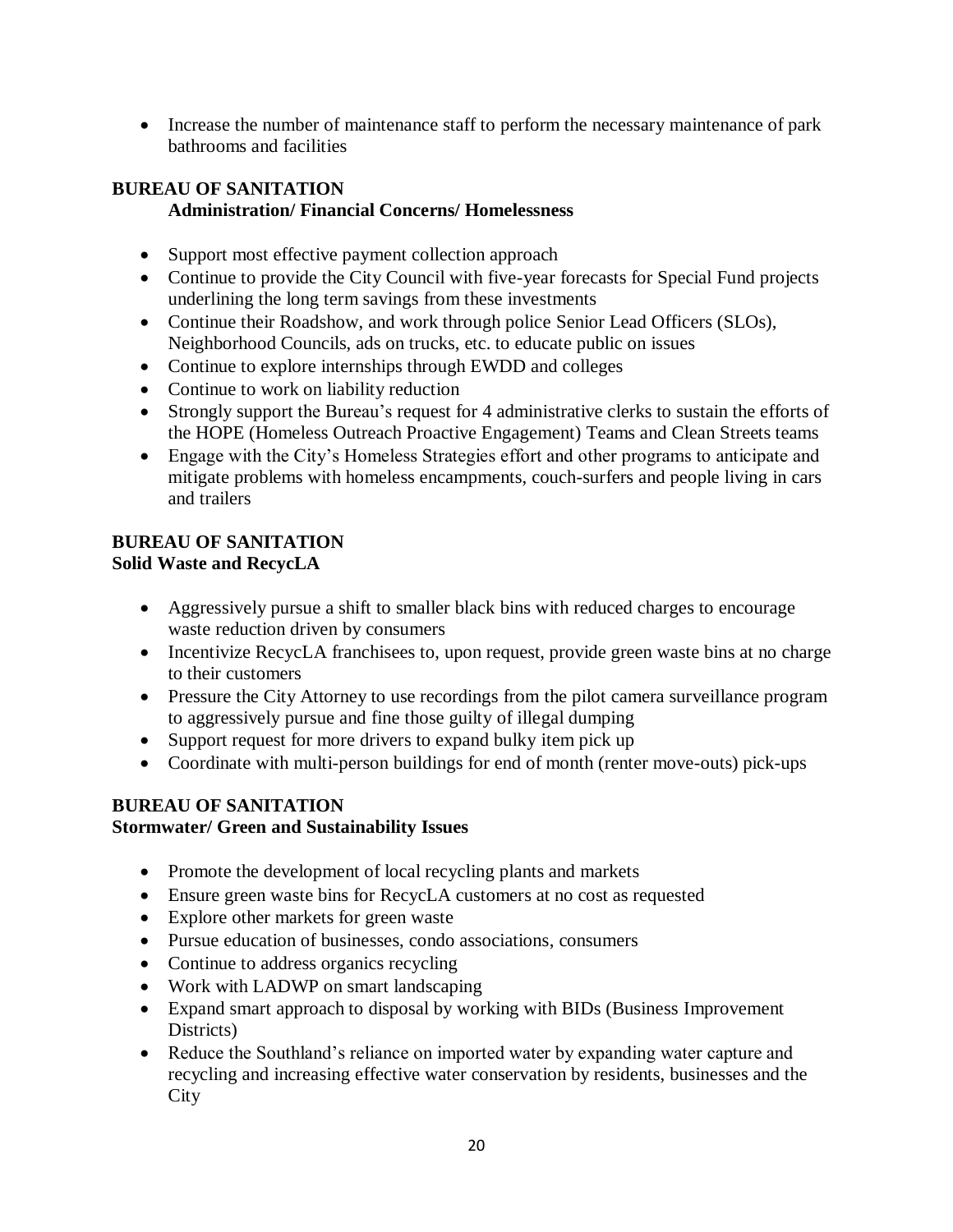• Continue to build sustainability and resilience in the face of climate change, economic swings and potential natural and manmade disasters

# **BUREAU OF STREET LIGHTING**

- Create a position for a FUSE Fellow to work on the 5-year Smart City strategic plan
- Hire at least 1 dedicated crew to replace stolen copper wiring
- Create new job classifications to replace employees due to turnover and retirement
- Hire 10 new field staff positions
- Hire a new Senior Analyst to manage co-locations

# **BUREAU OF STREET SERVICES**

- Make data available to the public broken down by project, documenting dollars spent, services provided, performance metrics and project schedules (existing and future) drilled down by Council District (CD), Neighborhood Council (NC) area and street
- Support budget requests to enhance and expand BSS planning efforts
- Support budget requests to improve and enhance the electronic data available on the BSS website
- Implement audit recommendations presented in the Controller's 2014 Report: "LA Street: The Road to the Future" and, specifically, analyze performance and associated costs for each component of the pavement preservation program
- Establish a Neighborhood Council Street Service Advisory Committee
- Increase funding for City tree management and maintenance
- Develop a comprehensive risk and liability reduction strategy
- Implement small area sidewalk repairs rather than wait for entire street funding which incorporates ADA curb changes
- Implement an alley repair program

# **DEPARTMENT OF TRANSPORTATION**

The Committee did not make any recommendations.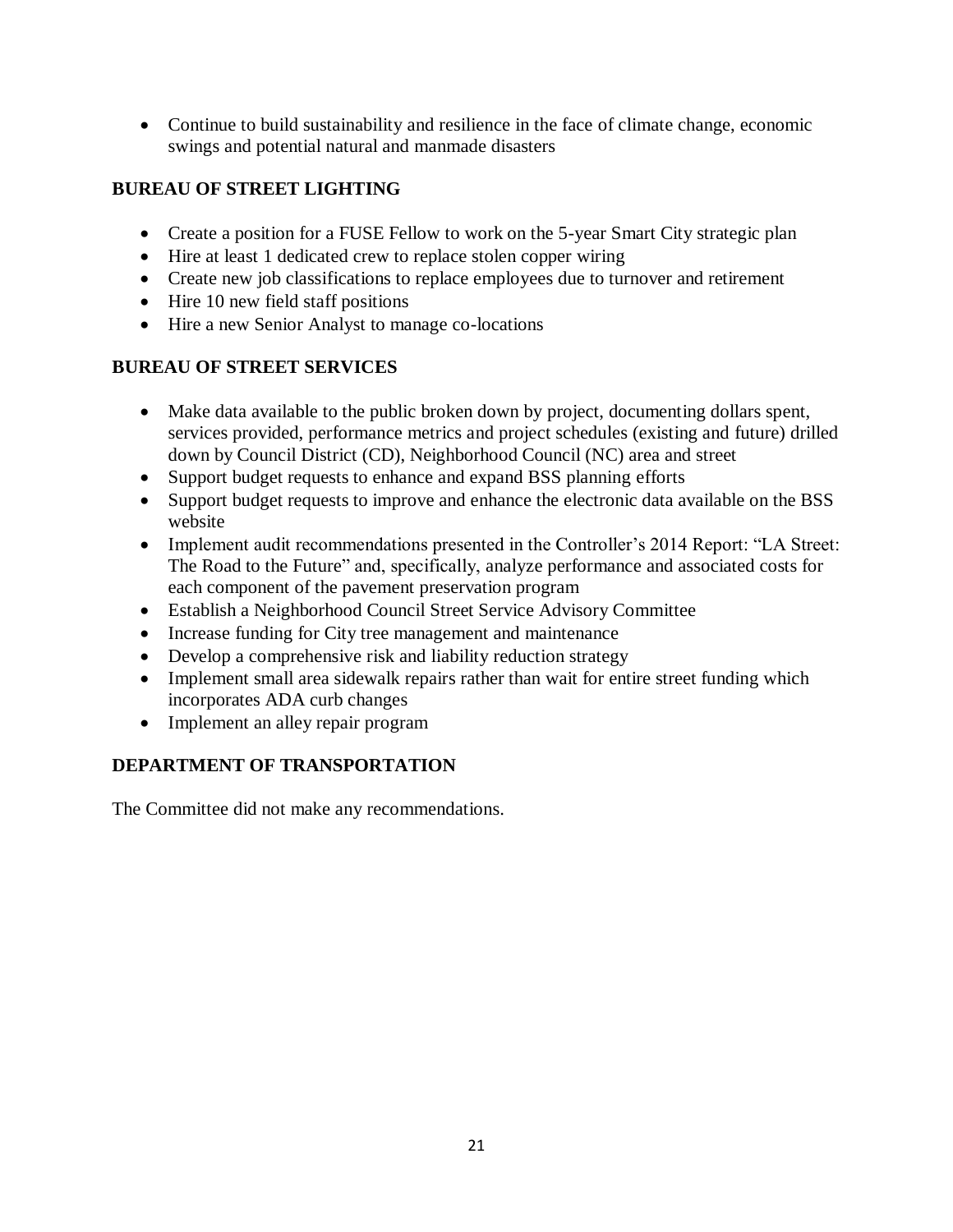#### **311 CALL CENTER Date of Meeting: October 31, 2018**

#### **ATTENDEES**

**Department:** Jeanne Holm, Assistant General Manager, Deputy Chief Information Officer, Senior Technology Advisor to the Mayor, Donna Arrechea, 311 Director **Budget Advocates**: Howard M. Katchen, Tony Michaelis

#### **RECOMMENDATIONS**

- Work with Departments receiving service requests from 311 on reporting status and completion
- Increase staffing for social media presence and monitoring to inform and respond to concerns and complaints
- Encourage civic engagement through gathering ideas to improve City services, and provide volunteer opportunities and emergency preparedness in conjunction with Department of Neighborhood Empowerment (DONE), LAFD, LAPD, Department of Transportation (DOT), and Emergency Management Department
- Increase engagement with Neighborhood Councils to create "flash mobs" to walk a neighborhood to ALERT Departments of service needs (i.e. submit service requests)

#### **DISCUSSION**

The 311 Department call center, mobile app and social media provide a conduit to City services and a constructive way to communicate with a variety of City Departments and Bureaus. By accessing 311 by phone, website, mobile app or social media, residents can get information about City services, submit service requests and be directed to other City and County resources.

The Department receives approximately 150,000 contacts per month, with about 35% from web and mobile apps. The Department is beginning to further develop and expand its social media presence through Twitter, Facebook and other applications. In the last budget period, the Department was able to expand hours from 8:00 a.m. to 5:00 p.m. Monday through Friday to Monday through Friday, 7:00 a.m. to 7:00 p.m. and Saturday and Sunday 8:00 a.m. to 5:00 p.m. After-hours calls are directed to other Departments such as Sanitation and the LADWP which have expanded hours.

There is only one Information Technology Agency (ITA) performance metric listed for 311, which is percentage of calls answered, currently at 90%. The Mayor's Performance Dashboard, Open Data Portal and the 311 website are other performance data sources, but there is limited data to track service requests and outcomes. The Directors indicated that they are working with the existing Departments using 311 to improve service request tracking. The 311 Director is affiliated with several national organizations (ICMI, AGCCP) which provide opportunities for benchmarking and shared best practices with other municipalities' 311 operations.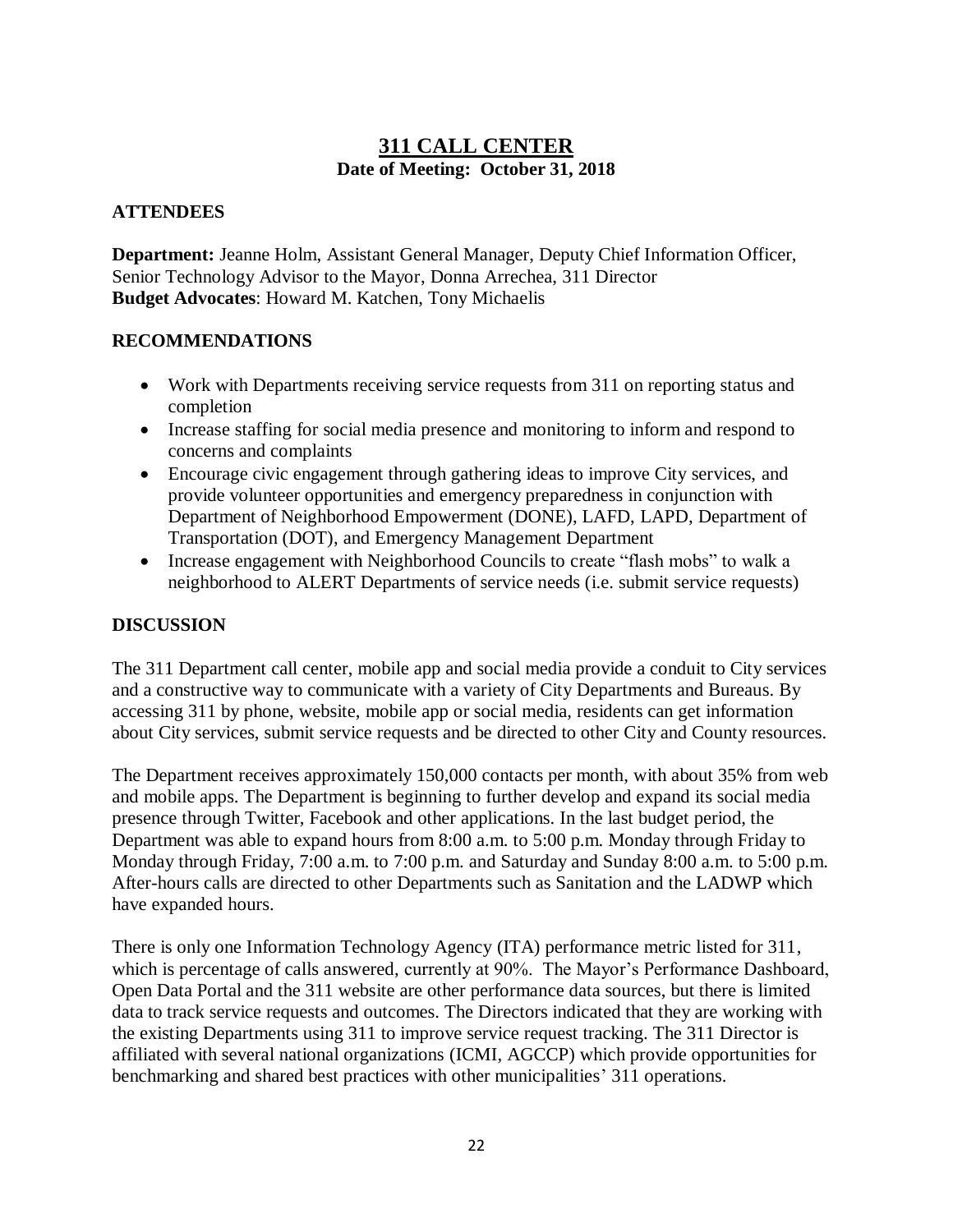The Department is expanding outreach through a phase two project which will add Recreation and Parks, DOT, and Animal Services to the platform. The project was requested in October 2018, and buildout is not expected until March 2019 due to limited resources.

The Department is reviewing multiple technology upgrades including interactive voice response (IVR), artificial intelligence (AI) and texting. In addition, the Department is transitioning from existing programming software to new sources such as Salesforce, Oracle and Microsoft, which are easier to manage and modify.

Personnel retention is an ongoing issue for 311. The Call Center staff recently lost 15% of its staff to the LADWP which opened 100 positions and has a higher base salary. The Department is considering telecommuting as a job retention tool and also a better staffing model for emergencies without loss of management oversight based on real time monitoring of all activity online. The Department is also considering adding pay steps and job classification levels to remain competitive.

The Department utilizes part time staff to deal with demand surges in calls, such as Monday mornings. The Department participates in the Youth Internship Program, which employ students from various colleges for selected periods of time (e.g. a semester) to work on specific projects. Currently the Department has a Cal State LA student working on social media and PSAs. In addition, ITA has hired a number of former Department interns over the years.

The Department has partnered with neighborhood groups to create "flash mobs". The project is designed to do a specific area walkabout and then submit service requests (e.g. through the app while doing the walkabout). Neighborhood Councils should consider partnering with 311 on this initiative.

The Department is able to provide assistance to non-English speaking callers through onsite staff and translation services. Requests for foreign language assistance are only about 100 per month.

The Department wants to expand social media monitoring with the goal of informing and responding to concerns and complaints proactively before the frustration level escalates. Call Center wait time in the last few months has been, for most calls, less than 2 minutes. The goal has been under 3 minutes which is usually the longest time most people wait to get a call answered before abandoning the call.

#### **CONCLUSION**

The Department is a valuable City asset, the primary point of contact to many City Departments for service requests and other information. Increasing staff to expand 311's social media presence and ability to anticipate and proactively respond to service needs will decrease complaints and improve end user experience and satisfaction.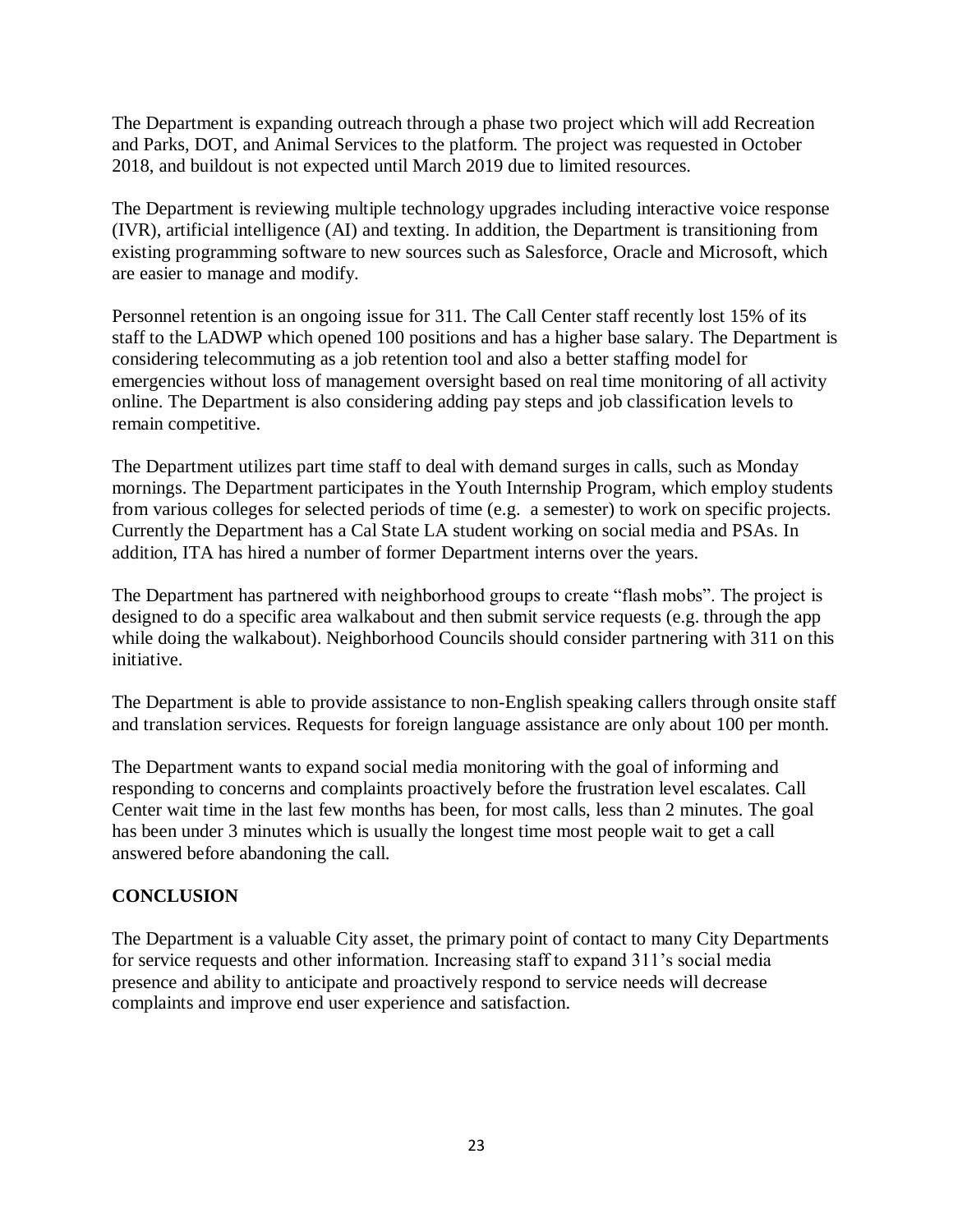# **DEPARTMENT OF AGING**

#### **Date of Meeting: October 22, 2018**

#### **ATTENDEES**

**Department Personnel:** James Don, Assistant General Manager **Budget Advocate**: Diedra M. Greenaway, MS/MBA

#### **RECOMMENDATIONS**

- Continue support of the "Good Food Policy" to improve the health and wellbeing of elderly residents, particularly in disadvantaged communities, develop a thriving "Good Food" economy, and strengthen agricultural and environmental stewardship throughout the region
- Continue support of the "older workers employment program" that provides part-time work-based training opportunities at local community service agencies for older adults who have poor employment prospects and are unemployed
- Continue support of caregivers and the need for respite care services
- Support the Department through additional funding for the hiring of additional administrative staff
- Support the hiring of a case worker/social worker for the Department
- Eliminate generic job classification for the Department so that the hiring for the Department can be more sustainable

#### **DISCUSSION**

#### **Overview**

The Department has addressed/implemented/achieved the following items since the Budget Advocates' meeting with the Department last year:

- Relationship with the County of Los Angeles
- Creation of a caregivers' support task force in response to seniors missing due to dementia and/or Alzheimer's
- Tracking bracelets registered with the Sheriff's Department
- Gerontology training for the Department staff
- Incorporation of the Good Food Policy
- Additional City funding

Seniors are not only living longer, but they also represent great diversity in needs and interests. Unprecedented growth is projected in all service-providing industries, and almost limitless opportunity exists for the development and delivery of new products and services for the elderly. An elderly person needs to feel safe, remain close to other people and believe that his or her life continues to be meaningful.

The Department's services support the lowest income, most frail and oldest among the fastgrowing senior population to maintain independence, improve wellness, and maximize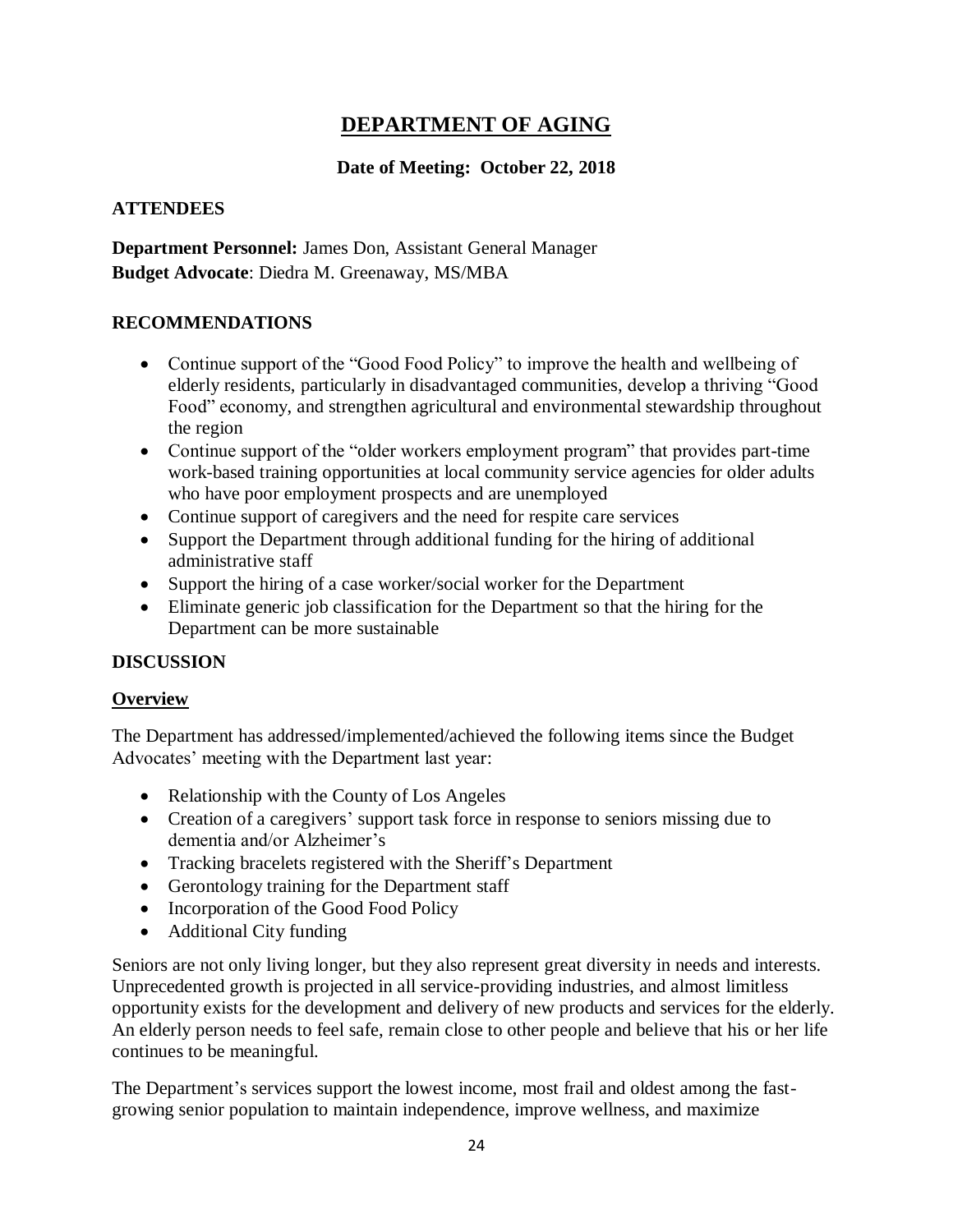functional capacity and improve overall quality of life. Chronic conditions are the leading cause of death and disability in the US, and treating those with multiple conditions, as is the case with 70% of older adults, costs up to seven times as much as treating those who only have one chronic condition.

#### **Issues**

#### Demographic changes

- By 2020, the County's age-50-or-older population is expected to increase by 27% and the population age 65 or older by 43%.
- Life expectancy increased in Los Angeles from 75.8 years in 1991 to 81.5 years in 2011, with mortality rates declining 18% compared to 13% for the nation overall.
- The worker-to-retiree ratio in Los Angeles is projected to change dramatically from 5.2 workers per retiree in 2018 to just 2.9 workers for each retiree in 2036, raising questions about the financial security of future generations.
- Population projections from the California Department of Finance also indicate that the City population will grow older in the coming decades. The trend is for the greatest growth to occur in the oldest age groups.

#### Health impact

• More than 20% of Los Angeles older adults rate their health as fair or poor. On average, they experience poor mental or physical health for six days each month. Poor health strains the resources of our institutions, from hospitals to social service agencies to families.

# **CONCLUSION – THE FUTURE OF AGING IN LOS ANGELES**

What will the older population of Los Angeles look like in the coming decades? Current projections from the California Department of Finance show that the size of the population age 50 or older will grow by nearly 40% in the next two decades.

Comparing the populations age 50–64 with those aged 65 or older reveals some critical differences when considering factors for healthy aging. One of the most striking is household income. Not surprisingly, considering the traditional transition from work to retirement at age 65, the median household income is between 28% and 42% less for the older group (age 65 or older).

Ongoing inventories and careful community health needs assessments are needed for community mobilization to support comprehensive care implementation to improve services for older adults, such as integrating social services into senior centered safety-nets. More than ever, community reports that can inform planning are needed, especially when they include the voices of older adults, provide guidance on placement, access, and availability of community assets, and help major agencies optimize the health and social services environment.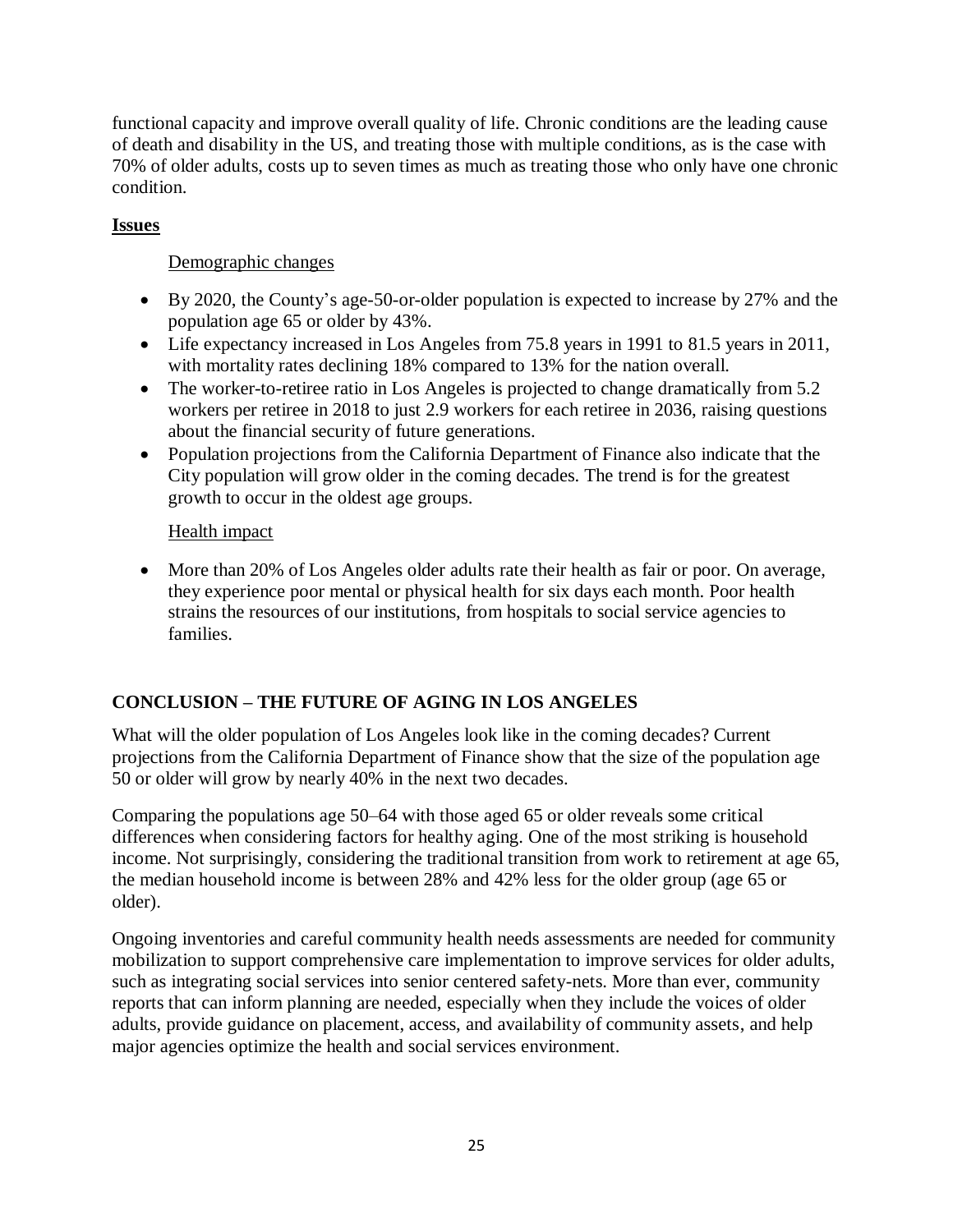# **ANIMAL SERVICES DEPARTMENT (LAAS)**

#### **Date of Meeting: November 2, 2018**

#### **ATTENDEES**

**Department:** Brenda Barnette, General Manager; Tammy Watson, Assistant General Manager; Melissa Webber, Assistant General Manager of Lifesaving; Catherine Garcia, Financial Manager, Los Angeles Animal Services Department.

**Budget Advocates**: Melanie Labrecque, Jeffrey Mausner

#### **RECOMMENDATIONS**

A. Recommendations to Help Achieve and Maintain No-Kill

- Fund the Animal Sterilization Fund in the amount of \$1.1 million, to save the City tens of millions of dollars in the future
- Determine if funding is available to LAAS for spay/neuter and veterinary for dogs and cats of homeless people, from already approved funds for homelessness such as HHH and other sources
- Fund \$250,000 to provide support for foster homes and other programs to deal with the temporary influx of dogs around the  $4<sup>th</sup>$  of July and influx of cats and dogs during other periods, so healthy adoptable dogs and cats do not have to be euthanized for lack of kennel space during these periods
- Fund approximately \$100,000 to hire two clerical assistants for the Life Saving Liaisons at the 6 City Shelters (2 clerical assistants for all 6 Life Saving Liaisons)
- B. Recommendations to Increase Volunteer Support for the Shelters
	- Fund approximately \$100,000 to hire two full-time clerical assistants for the Volunteer Liaisons at the 6 City Shelters (two clerical assistants for all 6 Volunteer Liaisons) and \$25,000 for supplies for the Volunteers at the 6 City Shelters
	- Make the position of Director of Volunteer Programs, who oversees all 6 City Shelters, a permanent position
	- Fund 12 new Animal Control Technician (ACT) positions to replace the 6 ACTs who are currently acting as the Volunteer Liaisons and the 6 ACTs who are currently acting as the Life Saving Liaisons.
- C. Recommendations Regarding Staffing
	- Fund positions for a Data Analyst and a Public Information Director, to increase spay/neuters, adoptions, and donations to the Department
	- Fund 10 full-time canvassers, who go out into the neighborhoods to make sure dogs are licensed and neutered, for safety purposes and to produce revenue.
	- Fund the 8 unfunded Animal Control Officer (ACO) positions, a safety issue.
	- The Personnel Department should give priority to and expedite hiring for LAAS positions.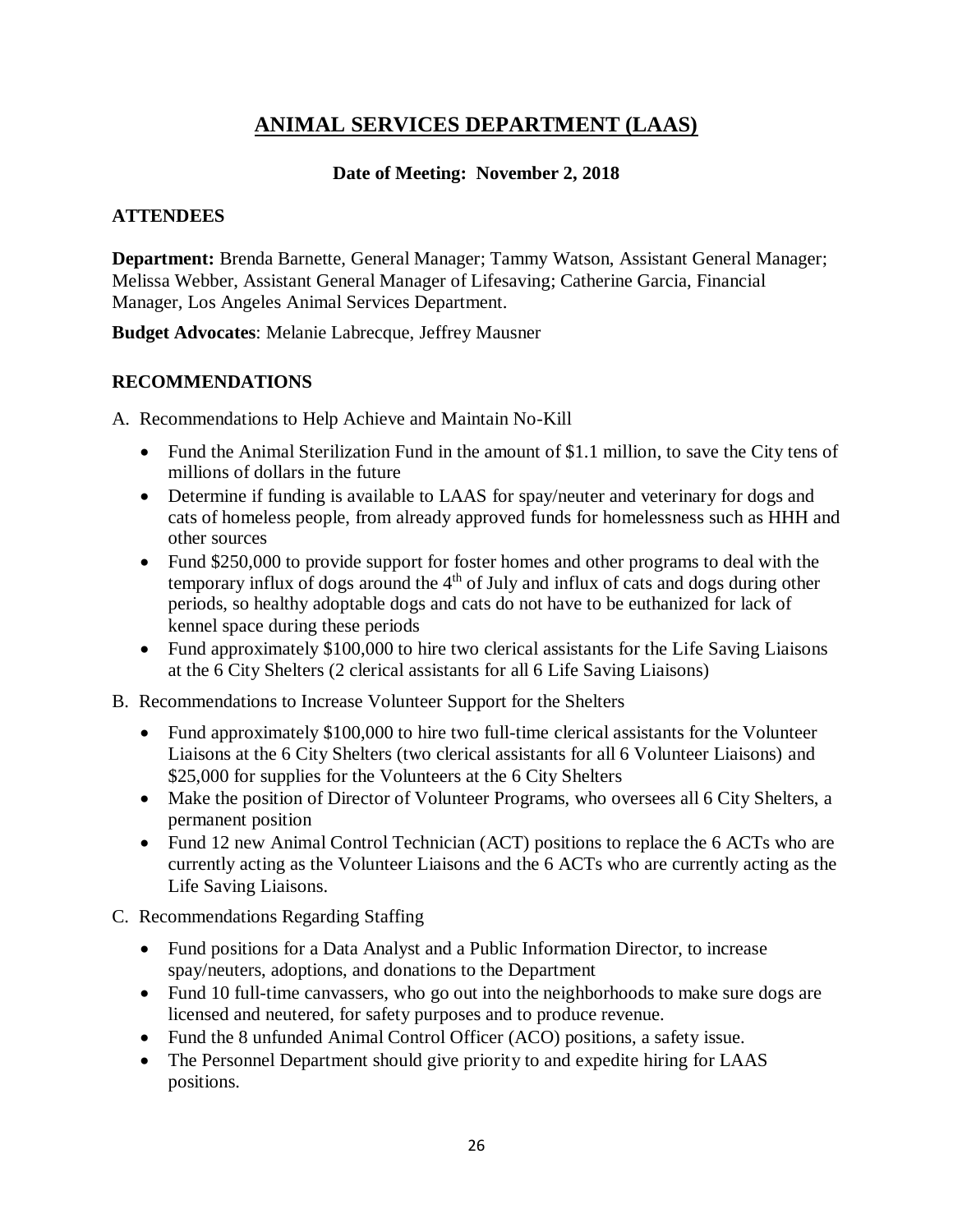#### **DISCUSSION**

The Animal Services budget is approximately \$24.5 million, out of an approximately \$9.8 billion City budget. This comes to about one-quarter of one percent of the budget to care for all of the animals in the City, including those in the six City animal shelters.

#### **No-Kill Recommendations**

Both the Mayor and the City Council have made the achievement and maintenance of No-Kill a high priority for the City. For an example, see Council File 17-0170. No healthy adoptable animals should be killed in our City shelters, for lack of kennel space. In order to achieve that goal, the budget for the Animal Services Department should be modestly increased to include the items above.

Regarding the recommendations to help achieve and maintain No-Kill, spay/neuter is the key to reaching and maintaining No-Kill. Spay/neuter also saves the City a tremendous amount of money in the long run. It is much cheaper to spay/neuter dogs, cats, and rabbits than it is to care for the generations of offspring of those animals at the City shelters and ultimately have to put them to death when the shelters run out of space for them.

Prior to 2015, \$1.1 million was transferred annually from the General Fund to the Animal Sterilization Fund. This was decreased to \$500,000 in 2015-16, and then no transfer was made in 2016-17 and 2017-18. The Animal Sterilization Fund was about to run out of money, which would have eliminated spay/neuter services for low-income pet owners, until the City Council provided \$850,000 in May 2018.

The full annual transfer of \$1.1 million from the General Fund to the Animal Sterilization Fund should be reinstated.

After many years in which thousands of animals were killed in the City shelters for lack of space, the City has finally achieved No-Kill for dogs. (Over a 90% live save rate is considered No-Kill; the 10% consists of animals who are too sick or injured to be saved, or too aggressive to be adopted.) This is a monumental achievement, for which Animal Services, the City Council, the Mayor, and the entire City can be very proud. But this will be jeopardized if the Animal Sterilization Fund is depleted. Decreasing the numbers of dogs and cats who are born is the basis for maintaining No-Kill. If spays/neuters decrease, in a few years, the shelters will be killing dogs and cats again for lack of space.

Housing and killing those animals will cost the City much more than the additional funds for the Animal Sterilization Fund. Furthermore, it will be highly embarrassing for the City to have achieved No-Kill for dogs, and then lose that status simply because of lack of funding for spay/neuter. (The City has not yet achieved No-Kill for cats because of the injunction against Trap, Neuter, Return (TNR). TNR is the program for controlling feral cats by trapping them, neutering them, and returning them to the place where they were trapped, to live out their lives but not produce additional offspring. Organizations that want to round up and exterminate feral cats have obtained an injunction against the City participating in TNR. The City is currently working to overturn the injunction.)

Regarding the  $$250,000$  recommendation, around the  $4<sup>th</sup>$  of July (June-August) each year, the City Shelters become over-crowded with dogs. Dogs are very fearful of fireworks and many run away when they hear them. Many of these runaway dogs end up in the City shelters. Though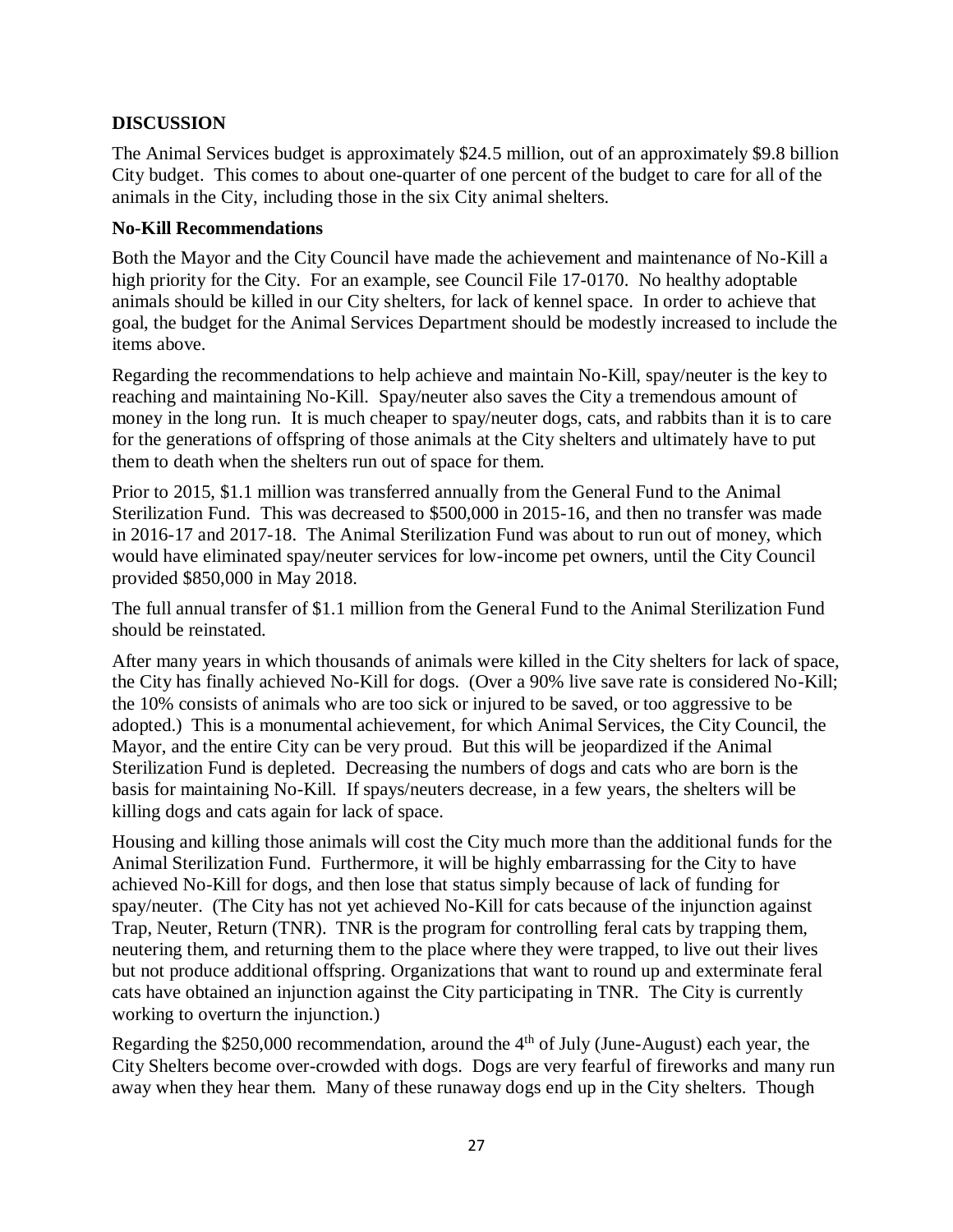most of these dogs are reunited with their owners within several weeks, overcrowding in shelters, even temporarily, may cause other dogs to be put down due to lack of space.

This \$250,000 fund would be used to support fosters and other programs so that dogs would not have to be killed to make space. It would also be used for kitten and cat fosters when there is overcrowding during other times of the year. This fund could also be used if necessary for the influx of dogs and cats during emergencies, such as the recent fires.

Regarding the Animal Care Technician (ACT) recommendations, over the past year, each of the 6 City shelters has designated an ACT to serve as the Life Saving Liaison for that shelter. These Life Saving Liaisons work to increase placements with private rescue organizations, increase fosters and, ultimately, increase adoptions. These positions are essential to achieving and maintaining No-Kill and should be made permanent full-time positions. Six ACTs should be hired to replace the ACTs serving as Life Saving Liaisons. There is a shortage of ACTs at all of the shelters – patrons often have to wait to adopt animals, the front desk is unmanned because ACTs are doing other tasks, and there is other work that volunteers cannot perform that goes undone because there are not enough ACTs to supervise. Two full-time clerical assistants should also be hired to assist the 6 Life Saving Liaisons with social media outreach for the animals and other tasks.

#### **Volunteer Recommendations**

LAAS volunteers provide thousands of hours of free work to the Department. Without the volunteers, it would cost the City millions of dollars more to run the animal shelters. The volunteers greatly improve the quality of life of the animals in the shelters, taking them for walks, providing training, bringing dogs into play groups, caring for the animals, and assisting with adoptions. Because of the shortage of ACTs, the animals would receive very little of this care if it weren't for the volunteers. Increased numbers of volunteers and efficient utilization of volunteers has markedly improved over the last year, with the hiring of the Director of Volunteer Programs and a Volunteer Liaison at each shelter. However, there are still many people who would like to become volunteers, and volunteers are dropping out and/or not completing training. The City and the animals are still losing out on thousands of free volunteer hours. At some point, hiring a second Volunteer Liaison at each shelter might be considered, but at this time, two full-time clerical assistants should be hired for the 6 Volunteer Liaisons. This would free the Liaisons from some of the paperwork, so they could spend more time working directly with the volunteers. If this results in an additional 25 volunteers at each shelter, the cost is negligible compared to the benefit. Anything that increases the number of volunteers or volunteer hours provides an exponential benefit of free labor to the City and improvement of quality of life for the animals.

The Volunteer Liaison positions are essential to attracting, maintaining, and training volunteers; these positions should be made permanent full-time positions. Six additional ACTs should be hired to replace the ACTs serving as Volunteer Liaisons. As noted above, there is a shortage of ACTs at all of the shelters.

An additional \$25,000 should be funded for supplies for the volunteers. Currently, the volunteers buy their own supplies such as leashes, gloves, treats for the animals, etc.

The position of Director of Volunteer Programs, who oversees all 6 City shelters, should be changed from Resolution Position Authority (a position funded in the budget and approved for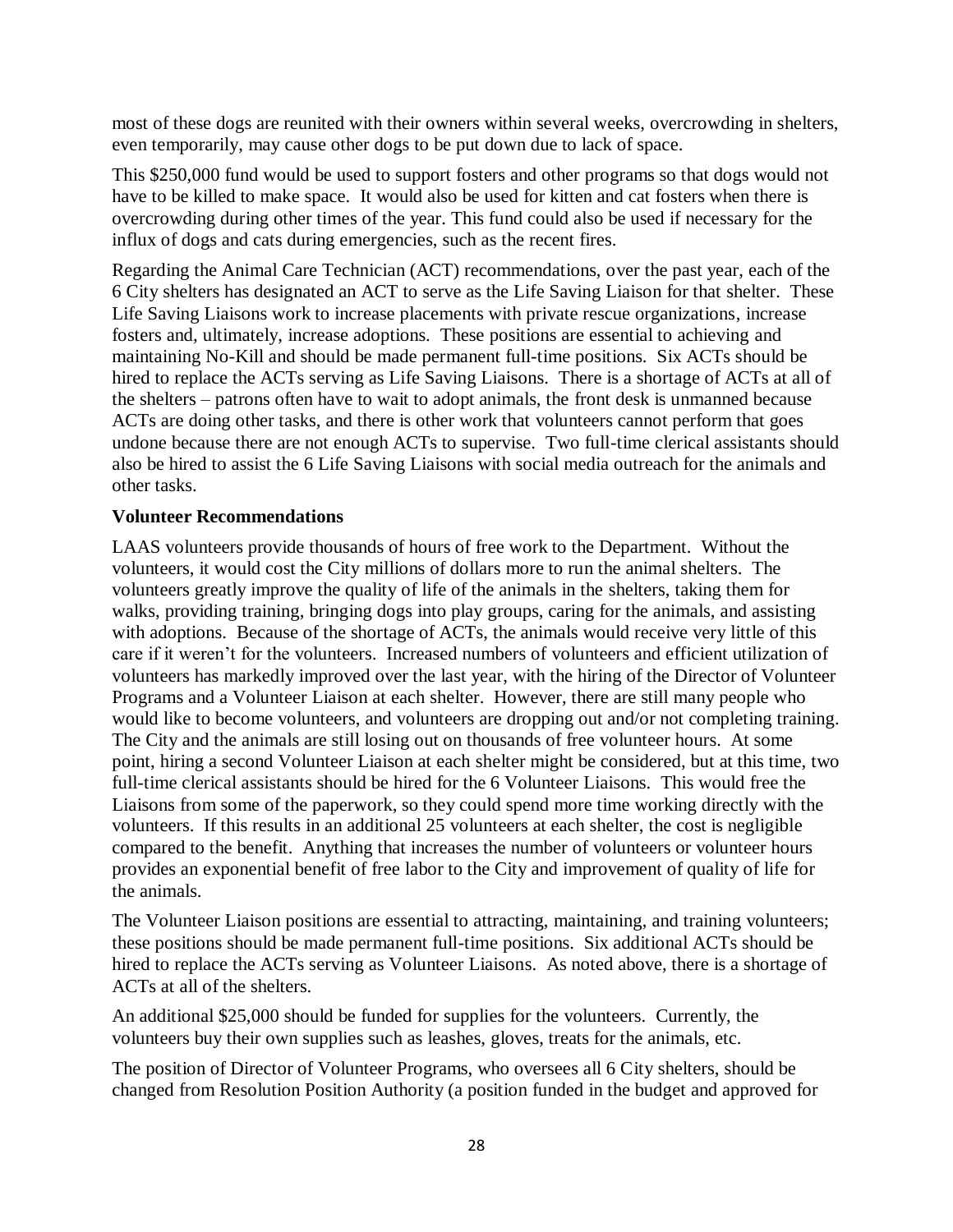filling by a Council resolution; the need for the position is expected to be temporary) to Regular Position Authority (a position funded in the budget and approved for filling by ordinance; the need for this position is permanent), to make the position permanent. The Director of Volunteer Programs has done an excellent job of supervising the Volunteer Liaisons, helping to computerize data entry about the animals coming from the volunteers, and working to get and maintain more volunteers.

#### **Staffing Recommendations**

A Data Analyst and Public Information Director are positions that would contribute to No-Kill and general Department operations. In particular, a Public Information Director should be hired to increase spay/neuter, adoptions, and donations to the Department. A Data Analyst should be hired to support statistics for No-Kill, WoofStat (the LAAS database that shows the fate of animals taken in by the shelters), and other statistics.

Ten full-time Canvasser positions should be funded. Canvassers go out into the neighborhoods to make sure dogs are licensed and neutered. These Canvassers will be a revenue producer for the City, as well as contributing to No-Kill and public safety.

Funding should be provided for the 8 unfunded Animal Control Officer (ACO) positions. The County has more than twice as many ACOs as the City, even though it serves fewer people. The shortage of City ACOs greatly affects dealing with stray animals, injured animals, wildlife, animal abusers, and other matters. This is a public safety matter.

The Personnel Department should give priority to and expedite hiring for LAAS positions. The Department has been unable to fill some authorized positions.

#### **CONCLUSION**

The above items are necessary to humanely and properly care for the animals of our City and to achieve and maintain No-Kill. They will result in only a slight increase to a budget that is about a quarter of a percent of the City budget.

Possible sources of revenue and cost savings:

- Fully fund the Animal Sterilization Fund; this will save the City tens of millions of dollars in the future.
- Increase donations through the hiring of a Public Information Director.
- Produce a weekly commercial television show about the exploits of Animal Control Officers (ACOs), and caring for and getting animals adopted.
- Increase collections of licensing fees through hiring canvassers.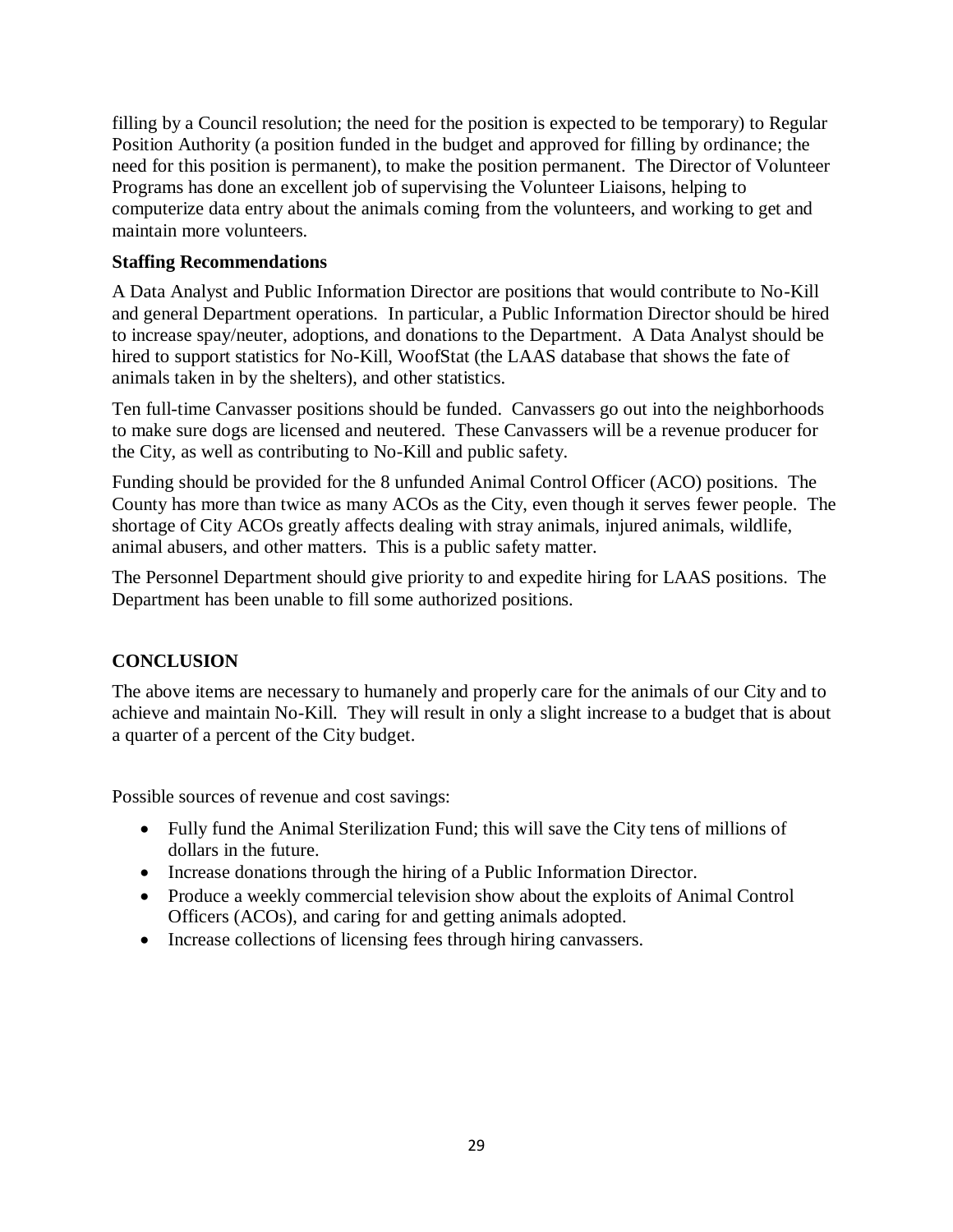# **BOARD OF PUBLIC WORKS**

#### **Date of Meeting: November 1, 2018**

#### **ATTENDEES**

**Department**: Kevin James, President of the Board; Fernando Campos, Executive Director; Raoul Mendoza, Assistant Executive Director **Budget Advocates**: Joanne M. Yvanek-Garb, Tony Michaelis, Nina Smith

#### **RECOMMENDATIONS**

- Fund an additional 6 positions for the Gas and Petroleum Management Program
- Provide the Film and Television Office (now in the Public Works Bureaus) up to \$25,000 for outreach
- Continue the cleanup of homeless encampments
- Fund a program manager and attendants for the Mobile Toilet Program for the safety of the homeless and to eliminate takeover of the facilities by gangs
- Provide \$60,000 to \$80,000 for the purchase of E-Bidding program (described below)
- Add a FUSE fellow
- Hire a qualified tree administrator to manage the urban forest
- Hire a risk manager to manage liabilities
- Add 6-10 accounting positions

#### **DISCUSSIONS AND ISSUES**

The Board of Public Works is a full-time commission and is responsible for the design, construction, renovations and operations of public projects. The Board oversees Street Services, Street Lighting, Sanitation, Engineering, Contract Administration, Beautification, Gas and Petroleum Management, Filming and Television, and Urban Forestry.

Gas and Petroleum Management was added several years ago and needs 6 positions to operate more efficiently and to work with the surrounding communities and provide adequate communications. The leak at the Aliso Canyon gas storage facility proved that this Department needs to be adequately funded.

The Mayor has added the Office of Film and Television to the Public Works Bureau. A Manager or Coordinator for this office is necessary to do outreach and communicate with the Neighborhood Councils and to oversee event fees. This will eliminate confusion and complaints from the neighbors in areas where there is a high volume of filming.

Bidding for public works contracts is very paper intensive and is subject to errors and missing information. Many contracts are not awarded to qualified bidders due to these errors and omissions. Putting the bidding process online would make the process easier, cheaper, and more efficient, and would create a smoother process for the implementation of E-Bonding and Epayments. Doing the process electronically would save substantial time and effort and create better relationships with City contractors.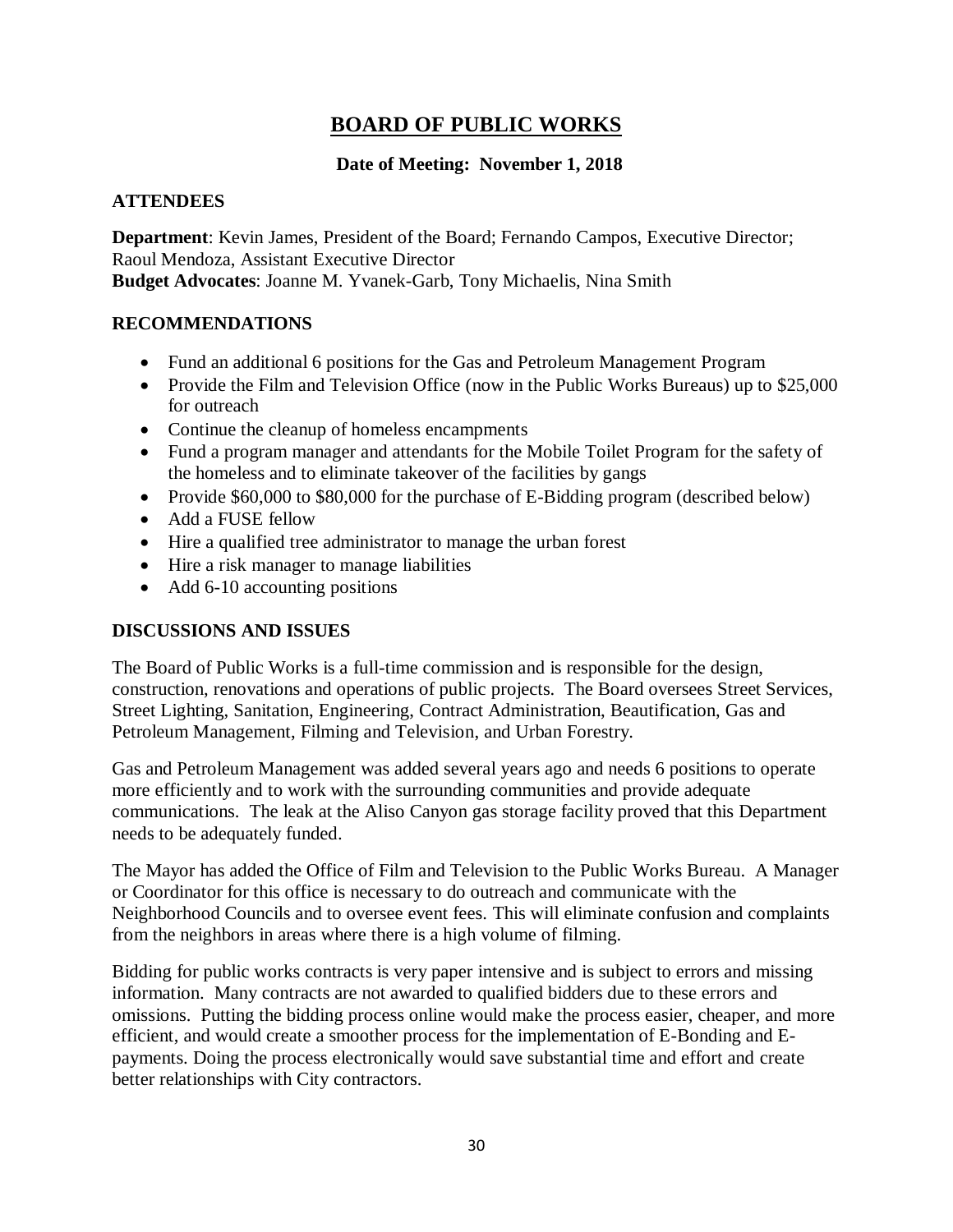The request for a FUSE Fellow is currently sitting in the Public Works and Gang Reduction Committee. The addition of this position would increase efficiencies and highlight duplication of efforts and lack of oversight.

The City needs tree management City-wide, including a tree administrator who has the necessary skill set including sources of funds, as well as knowledge of trees that can be planted in the City. The City also needs a strategic plan and urban forest management plan as well as a tree inventory. However, to date the City's Personnel Department has not yet developed a plan to find the right person and develop a new classification for this position.

The tree planting guarantee fee needs to be upgraded. Developer permits require increased fees to maintain trees removed for up to 3 years. In the past, a developer would drop a tree at the nursery for \$200 where the trees would not do well or survive. This new program will require them to maintain the trees for up to 3 years.

Regarding liability management, the Department needs a risk manager. There are too many areas where potential City liability is a concern.

The City needs to fund an emergency management coordinator position. For now, Bureau President James fills that role. The City could recoup significant funds from FEMA, the State of California, and other governmental entities if the City had the proper documentation. This \$100,000 position would pay for itself under these circumstances.

The Bureau needs 6-10 accounting positions to properly maintain staff (i.e. retirements) and manage new programs (e.g. Measure M, Measure HHH, Sewer Fund). Public Works currently pays out about \$2.2 million a day for contracts and work done, but there is a 10% penalty if invoices are not paid in 30 days. These positions would make sure new programs are not delayed or funds lost due to payment penalties.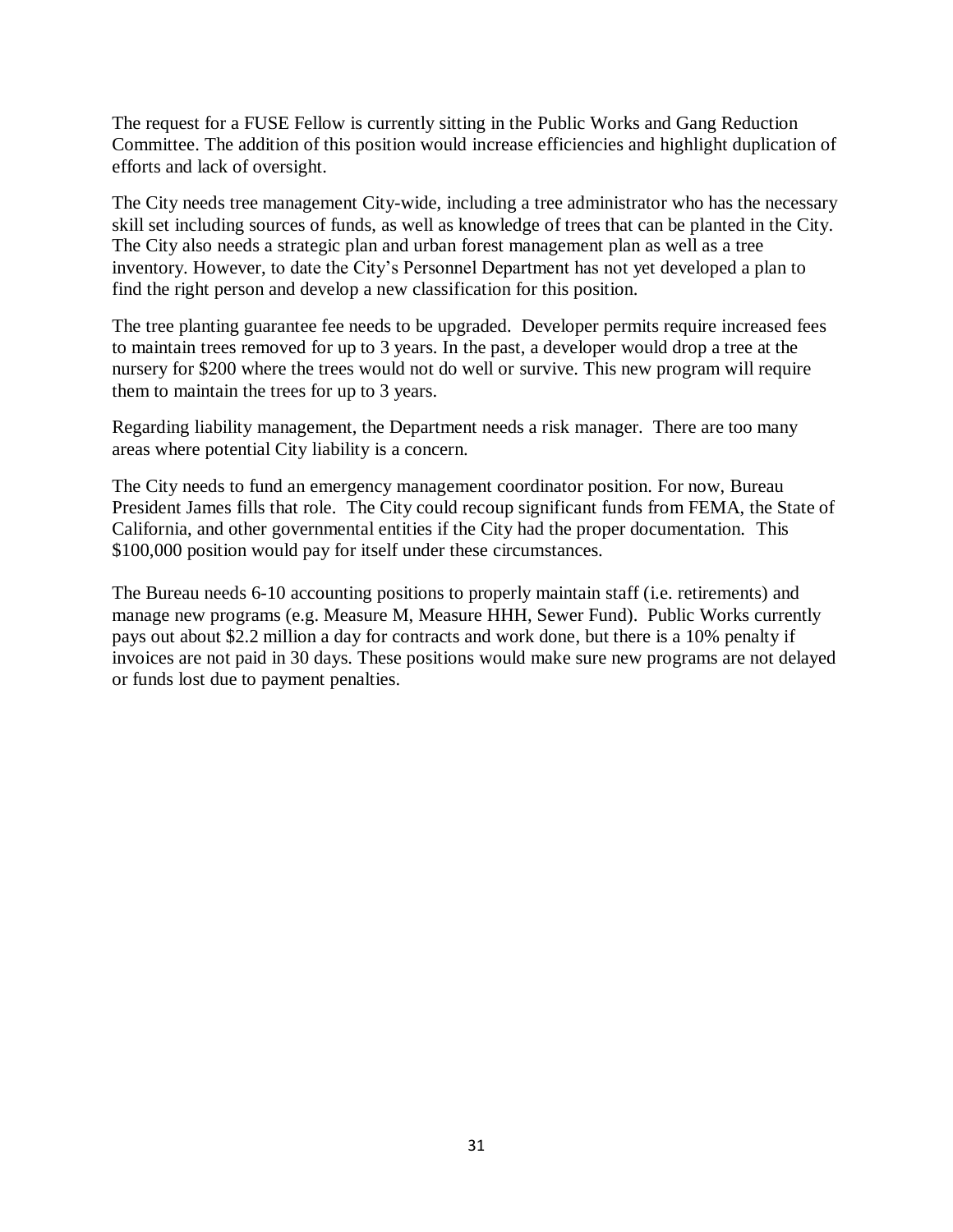# **BUILDING AND SAFETY DEPARTMENT**

#### **ATTENDEES**

**Department:** Steve Ongele, Assistant General Manager **Budget Advocates**: Kevin Davis, Carol Derby-David

#### **RECOMMENDATIONS**

- Expand the number of inspector positions beyond the current limits to allow for a faster response time to requests
- Continue the use of retirees on temporary contracts as substitute inspectors to offset the potential loss of staff through retirements for a long enough time to pass on their institutional knowledge to the next generation of inspectors
- Continue to support the Targeted Local Hiring Program and Summer Youth Employment Program which provide opportunities for employment for prospective employees
- Encourage an expanded interaction between the Department and local schools with the goal to enhance a course of study which would expand the pool of prospective employment candidates

#### **DISCUSSION**

#### **Overview**

The Building and Safety Department ("The Department") deals with issuing permits and code enforcement for all structures in the City. It has two sources of funding:

- The Enterprise Fund comprised of fees collected for services related to issuance of building permits.
- The General Fund pays for code enforcement services and collects imposed fines and penalties.

#### **Issues**

The current real estate market along with the new initiatives to create affordable housing and permanent supportive housing continue to have a major impact on Department operations.

The Department's General Fund budget for code enforcement services funds the investigative and code violation complaints. The challenges that the Department has had with staffing have begun to ease with recent hiring. Use of the Targeted Local Hiring Program along with recent civil service testing has allowed the Department to fill most of the clerical positions that were vacant in previous years.

The Department is also in the process of hiring nine new inspectors which will allow it to stay more on top of its tasks, but even with these new hires currently being brought on board, it would be some time before these employees have enough experience to function on their own. The Department has been supplementing its workforce by re-hiring experienced retired inspectors for 120-day contracts. But the number of retirees willing and able to come back has been largely tapped.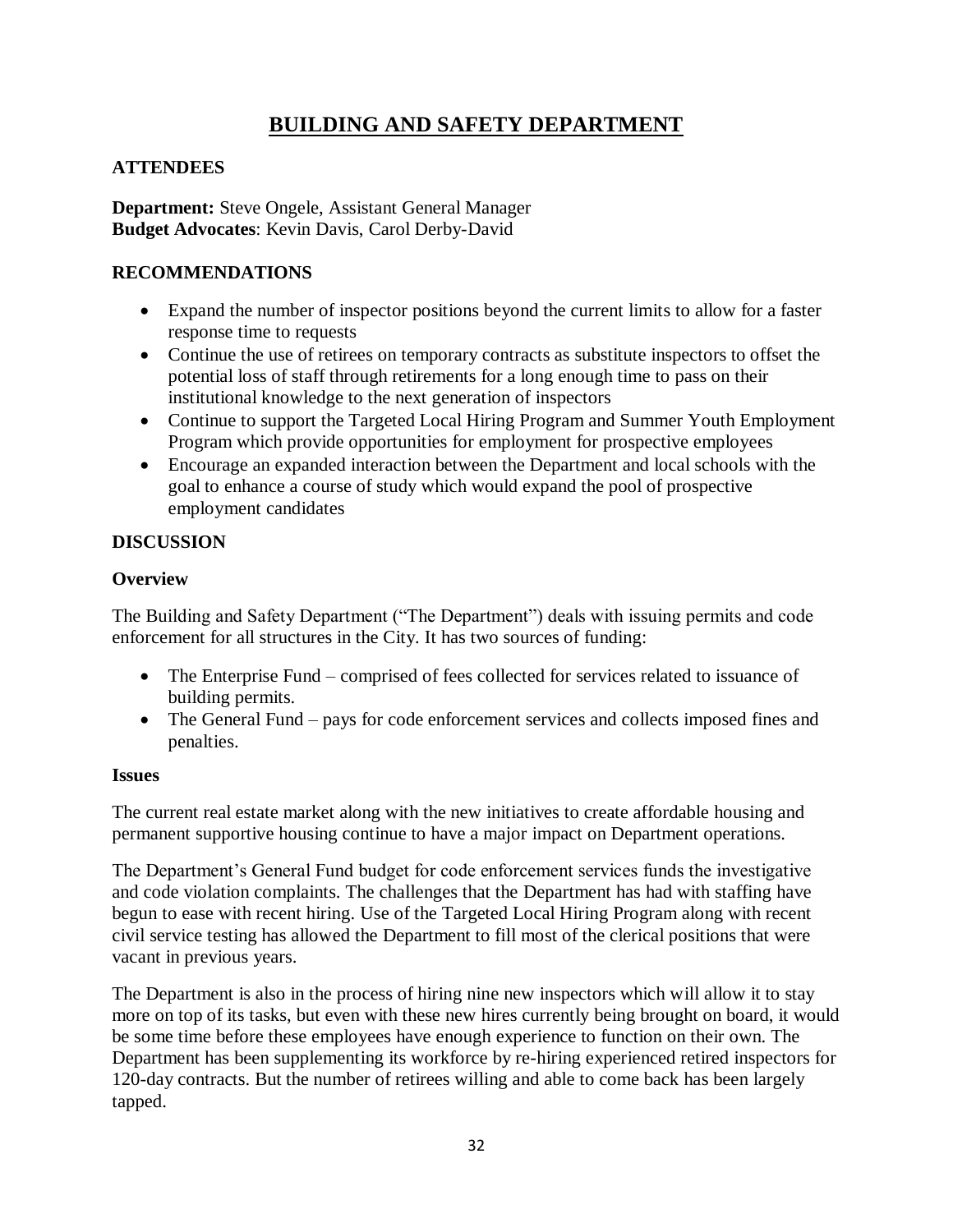However, the hiring of additional inspectors would allow the Department to be able to respond to requests for service more quickly in the long term. The Department continues to seek recruits by reaching out to local schools and community events.

While the Department continues to upgrade both hardware and software, funding for these improvements comes strictly from the Enterprise Fund and is based on the fees collected each year. Because of this, Ongele stated it would be improper to ask for money from the General Fund for these uses.

#### **CONCLUSION**

The primary focus of the Department continues to be on finding the next generation of inspectors to carry on the work of this incredibly important Department. Los Angeles is undergoing development at an incredible rate, and if the Department can leverage the knowledge of the legacy employees before they retire, the new hires' training will be unparalleled with the wisdom and on-the-job insight the current inspectors could pass down.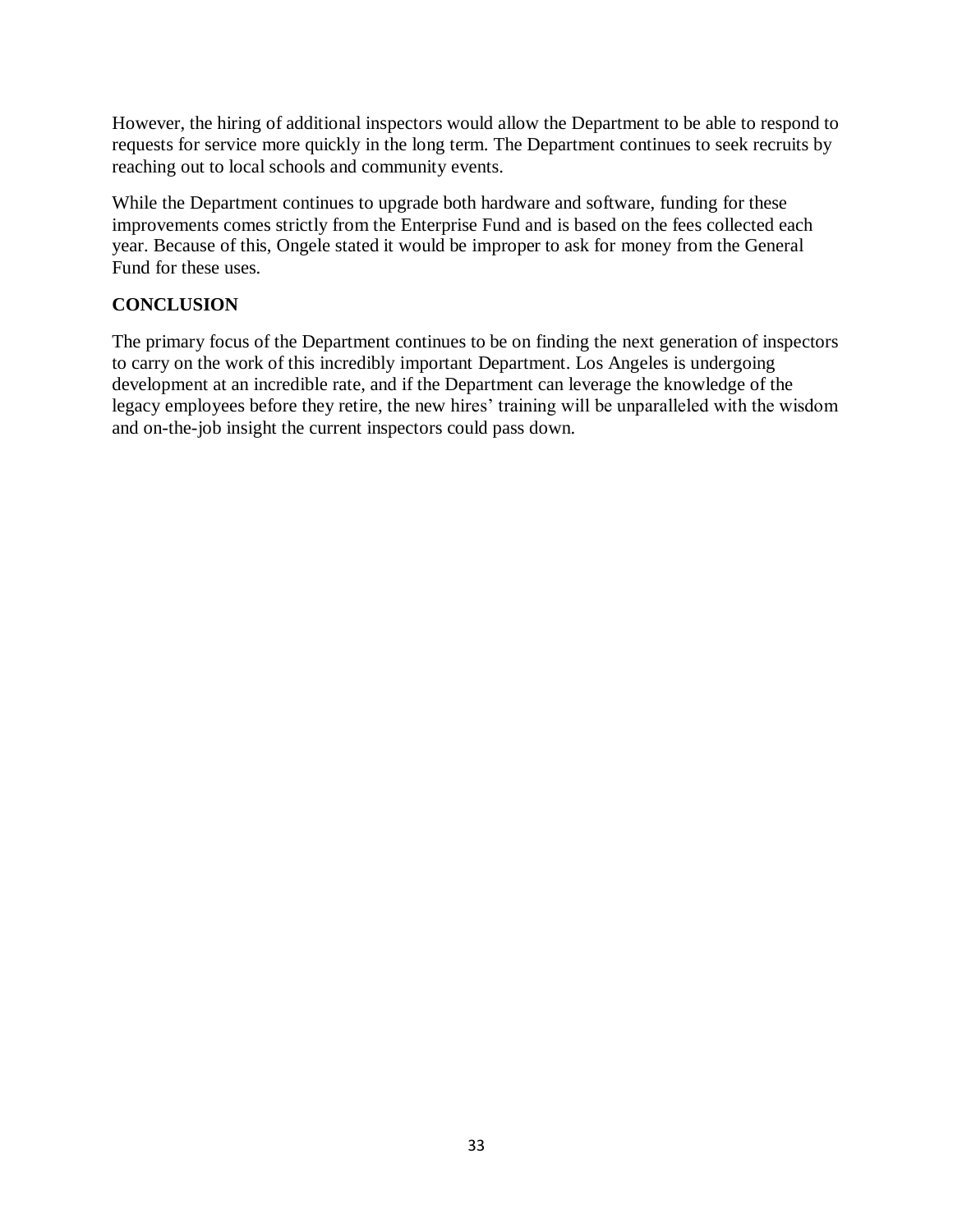# **DEPARTMENT OF CANNABIS REGULATION**

#### **Date of Meeting: October 4, 2018**

#### **ATTENDEES**

**Department:** Cat Packer, Executive Director; Jason Killeen, Executive Assistant Director **Budget Advocates:** KJ Clark, James Hornik

#### **RECOMMENDATIONS**

- Expedite hiring of 10 unfilled staff positions to process cannabis applications timely
- Transition enforcement from LAPD to Dept. of Cannabis Regulation
- Allocate regular pay to LAPD for enforcement, rather than overtime hours
- Ensure equal enforcement of criminal activity
- Sequester monies within the General Fund to track the fees and fines collected by this Department (see below)
- Allocate a portion of the excess cannabis revenues to Neighborhood Councils where cannabis businesses are located to be used for neighborhood-specific problems
- Create 311 App interface for quickly registering a complaint that will route through existing Department website.
- Fund transparent training programming for authorized license owners and employees, with certificate of completion tracking

#### **DISCUSSION**

#### **Overview**

The Los Angeles Department of Cannabis Regulation is responsible for administering rules and regulations adopted by the City Council for licensed commercial cannabis businesses within the City. The administration, auditing, inspection and regulation of regulatory compliance of licensed cannabis-related businesses is done in partnership with the Cannabis Regulation Commission with support services from the LAPD and LADWP.

For the fiscal year 2017-18, the budget for this Department was \$789,796 from the General Fund, and the licensing fees collected through the first window of licensing were \$4,579,282. For the fiscal year 2018-19, the budget for this Department is \$4,212,168, and licensing fees collected to date through the completion of the second window of licensing fees are \$8,103,135. Fees collected may need to support the fiscal budget through June 2020 if applications are pending at the close of fiscal year 2019. Currently there is no efficient way to track revenues collected vs. expenditures from one fiscal year to another. The Committee recommends that cannabis revenues and expenditures be sequestered to make this more transparent.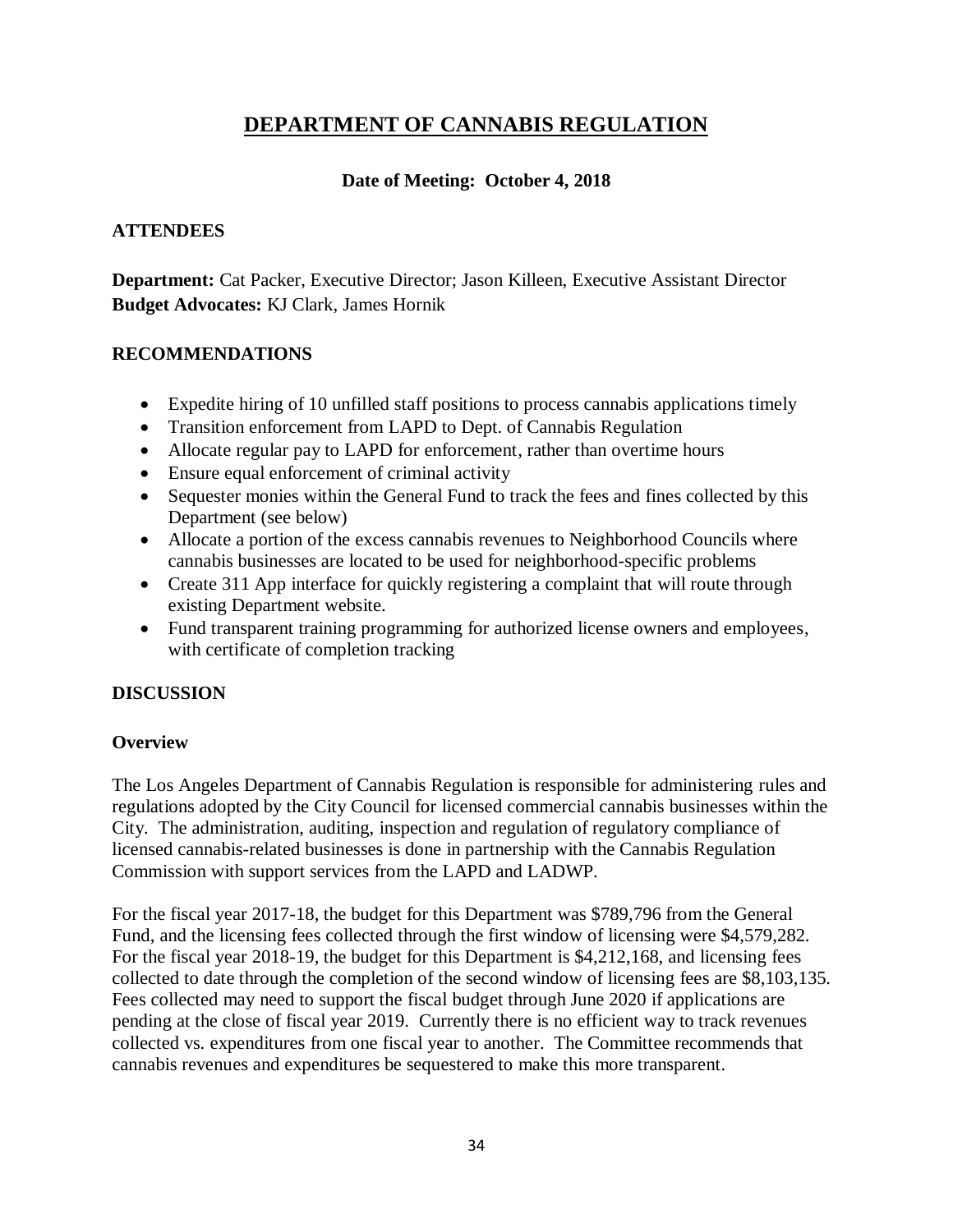The Department has met its key performance measures in terms of number of licenses issued, and has exceeded revenue generated from licensing fees from the first window of licensing. For fiscal year 2017-18 the target number of licenses was 200, and the actual was 179. For fiscal year 2018-19, the Department projected issuing 500 licenses, and the actual to date is 344. The window dates for the third licensing window have not been publicly announced by the Department.

#### **Issues**

#### Personnel

This is a major challenge for this Department. Because this is still a fledgling department, hiring must be made a priority. The City can review applicants from other City Departments while looking externally, but it takes 227 days on average for a candidate to move from the civil service exam to the certified list of candidates. In San Diego, this takes 58 days, and in San Jose, 40 days. Although a 227-day turnaround may save money during an economic downturn, the City has to reduce this turnaround time significantly to staff this Department, which is currently functioning at 50% of the staff it should have.

#### Enforcement

For 2018-19, LAPD has been allocated approximately \$2 million from the Department's existing sworn overtime allocation for marijuana enforcement. Because the Department of Cannabis is half staffed this money is being paid for by empty staff positions. The goal is for the Cannabis Department to have its own enforcement officers. While LAPD is filling this void in terms of manpower, this should be at the regular rate of pay, not overtime.

#### Social Justice

"Social Justice" was built into the original licensing process. Once licenses are capped, how Social Justice continues to be maintained by this Department will be an ongoing theme. Engagement of Neighborhood Councils will be key in this space in addition to allocating training and capital venture dollars to communities that were significantly impacted by the "war on drugs." Training for licensed operators and job training to meet all of the requirements imposed by law and regulation for people who may seek employment in the cannabis industry must be longer term Departmental goals. Oaksterdam University (an online training program for the industry) is an example of longer term educational goals.

#### State Compliance

State mandates supersede City mandates. Due to recent changes in legislation including Proposition 64 and AB 2020, the Cannabis Department must allow time for state regulations to be announced before City regulations.

#### Sequestering funds

The Budget Advocates recommend establishing two sequestered funds to be held within General Fund to create transparency in revenue collection. Additionally, 5% of excess cannabis revenues should be distributed to Neighborhood Councils annually in August of each year for community improvement and/or cannabis job-related industry training. Cannabis taxes should also be tracked in the General Fund and should be transparent when collected and re-distributed.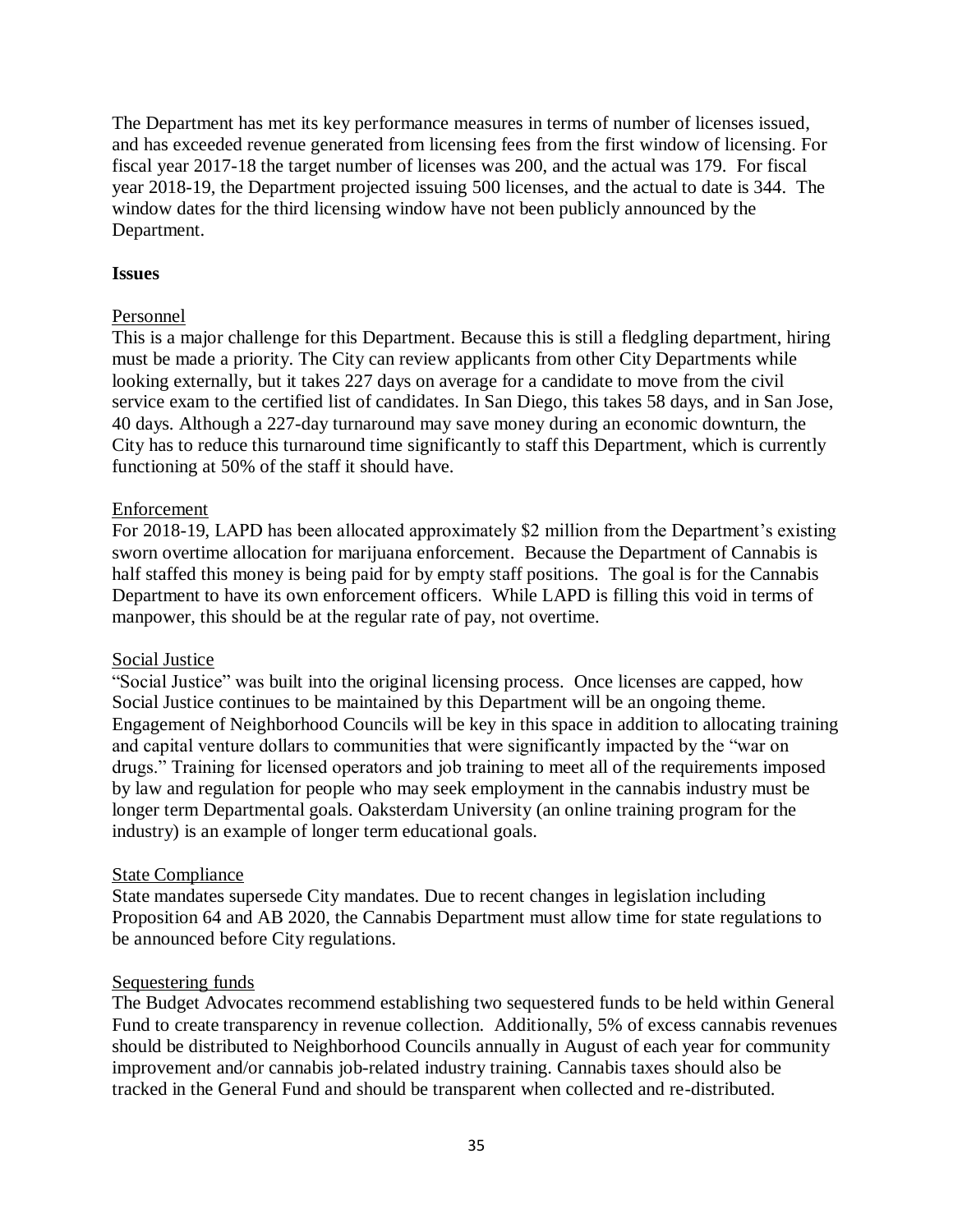# H.E.R.E

The H.E.R.E. program is mentioned here as a way to address concerns of quality of life and safety:

- Health (treatment centers, mental health programs, veteran support, other drug facilities)
- Education (facts about cannabis/ effects; medicinal usage; careers)
- Regulation (compliance, applications, social equity, Neighborhood Councils)
- Enforcement (Police/ CID, Building and Safety, LADWP, and other agencies to close illegal businesses and support legal operators)

# **CONCLUSION**

Staffing this Department must be made a priority. Tracking of fees/ fines/ permits should be as transparent as possible utilizing sequestered funds. To the extent allowed by state law, the Department should expedite the third licensing window for non-social equity applicants. The Department should also adapt H.E.R.E. programming with the following language: "Neighborhood Councils that host cannabis operations within their boundaries will receive apportioned share of 5% of Excess Cannabis Revenue (after Department costs are covered) in August of every year, to use the funds for community improvement, and or cannabis job training purposes."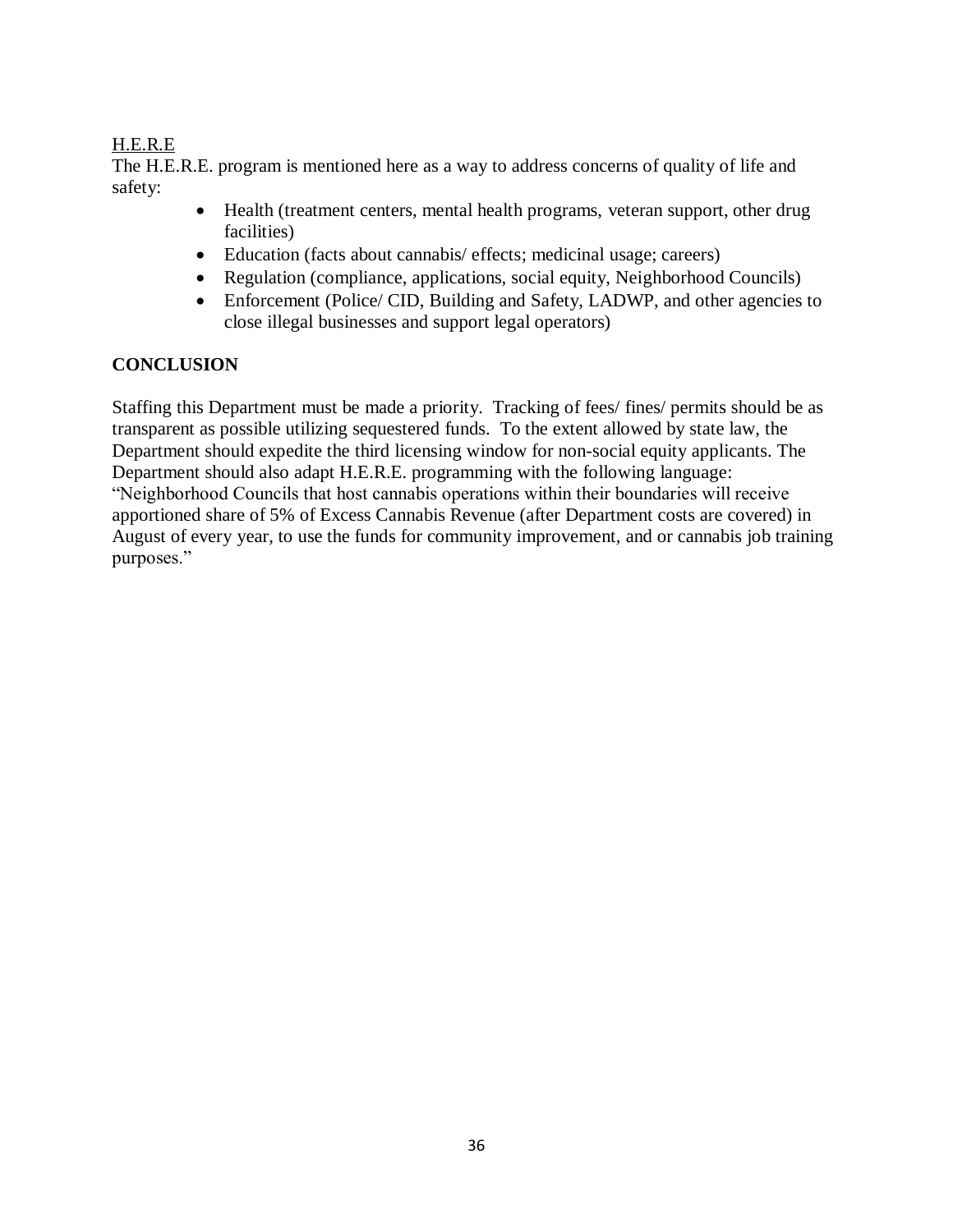# **OFFICE OF THE CITY ATTORNEY**

# **Date of Meeting: September 12, 2018**

# **ATTENDEES**

**Department**: Jennifer Roth Krieger, Special Assistant, Budget and Special Projects **Budget Advocates**: Carol L. Newman, Brandon Pender

# **RECOMMENDATIONS**

- Step up efforts to address risk management and liability claims
- Increase educational efforts with City Departments to address potential liability issues
- Recommend to the Mayor and City Council that Departments and their General Managers be penalized for liability payouts arising from their operations
- Continue efforts to determine ways to make the City less of an easy target for litigants
- Expand homelessness programs including HEART (Homelessness Engagement and Response Team) program to trade homeless citations for community service or enrollment in substance abuse, and train Neighborhood Councils on homeless issues
- Work with the City's Information Technology Agency to try to reconcile the City Attorney's technology upgrade with other Departments so that the technology can be shared and made consistent between Departments

# **DISCUSSION**

# **Overview**

The City Attorney acts as legal advisor to the City, prosecutes all misdemeanor offenses occurring within the City, and defends the City in civil litigation. In addition, the City Attorney initiates a variety of affirmative litigation, including actions to protect consumers and abate nuisances in Los Angeles' neighborhoods. The Office includes four branches: Municipal Law; Civil Litigation; Proprietary; and Criminal and Special Litigation.

Issues

1. Introduction

The Budget Advocates appreciate the opportunity to work with the City Attorney's office to support the legal goals of the City. This year, the Budget Advocates were pleased to meet with Jennifer Roth Krieger, a former Deputy Mayor under Mayor Riordan, who in that capacity had been responsible for the entire City budget, but who is now working for the City Attorney's office as a Special Assistant, Budget and Special Projects.

In FY 2018-19, the City Attorney's adopted budget is approximately \$137.6 million, an increase of more than \$5 million from the previous fiscal year, primarily for salaries. The great majority of the City Attorney's funds come from the General Fund. In FY 2018-19, the office's litigation expense account has been increased by \$250,000.00 "for anticipated increases in litigation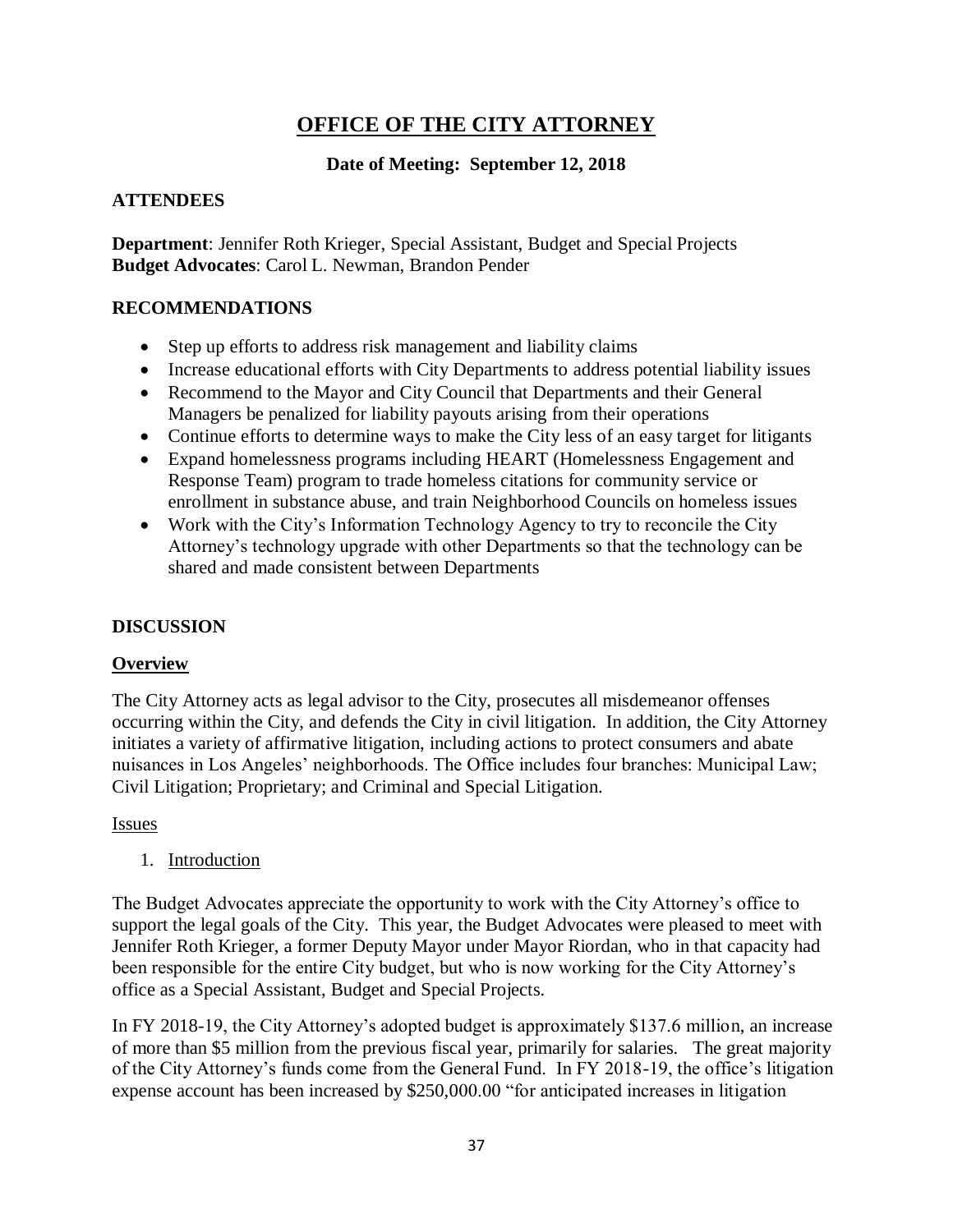expenses due to a greater number of cases filed against the City, expanded complexity and exposure of cases, a rise in the cost of litigation services, and less reliance on the use of outside counsel."

#### 2. Risk Management

In previous years' meetings with the City Attorney's office, the Budget Advocates had emphasized their focus on risk management and trying to reduce the City's liability payouts. At last year's meeting, the City Attorney's office took the position that the primary responsibility for addressing risk management was with the CAO's office rather than the City Attorney or any other Department. The Budget Advocates were concerned that these critically important goals – risk management and reducing liability payouts by the City – were being impeded by siloization: City Departments failing to work together to address issues of importance to the City.

However, this year, the City Attorney's office reported that City Attorney Mike Feuer has spearheaded an emphasis on risk management, and that this emphasis has been successful. The office has grown its operation dramatically in terms of data, systems, and protocol, and has done a lot of work with Councilmember Krekorian, the CAO's office, and the other City Departments. This was welcome news, as the Budget Advocates believe that no single office within the City is potentially better positioned to address liability issues than the City Attorney. The office has been seeking increases in its budget for risk management staffing, and this year the increase was partially granted.

The number one liability driver in the City is dangerous condition cases, including such conditions as potholes, bike lanes, and sidewalk problems. Admittedly, over the years there has been a dramatic uptick in payouts stemming from past problems. In fiscal year 2017-18, the City considered floating a bond to cover such payouts, but has not yet done so. The City Attorney is aiming for a reduction in the number of new dangerous condition cases, as well as all other types of cases brought against the City. In order to reduce, if not eliminate, these dangerous conditions, cooperation will need to be established among City Departments. Parameters should be set for measuring progress in fixing the City's infrastructure.

The City Attorney hired the City's first risk manager, Kelli Porter, who is professionalizing the risk management operation. The City Attorney has tasked its litigators with helping to develop proactive action plans, instead of just being in defensive mode. Ms. Porter is pulling together general managers of the various City Departments which have suffered the largest payouts, and is having regular ongoing communication with them. She is working on improved communication regarding the City infrastructure. She has served as facilitator for a more unified response. Corrective Action Reports are now required as a part of City litigation, starting two years ago.

Ms. Porter has convened a Risk Management Steering Committee with the major Departments. There is much greater interest citywide in dealing with these problems. The Mayor's office has been using risk management to make budget determinations. The City Attorney has some leverage in these determinations.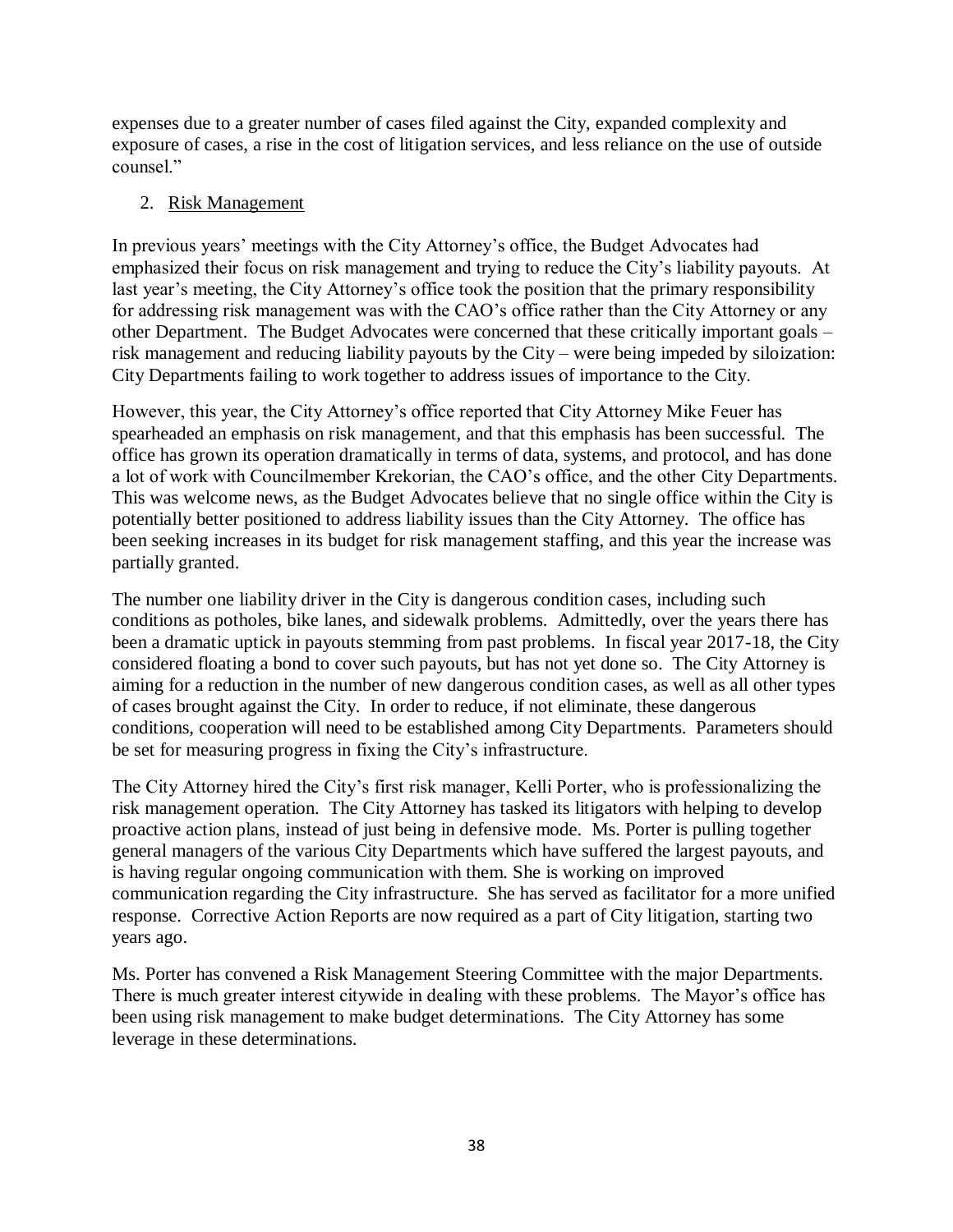The LAPD now has a significant risk management operation with an outstanding risk manager, a former Deputy Mayor. In past years, the LAPD has been one of the primary sources of litigation payouts, both to outside claimants and to its own employees claiming harassment, discrimination, etc. The Fire Department, another big driver of claims, also now has a dedicated risk manager and is taking those claims more seriously. The City Attorney is working closely with both of those Departments.

There has been a significant downward trend in liability in the LAPD, as well as in employment. In concert with the Personnel Department, the City Attorney has done a lot of training and now has an employment lawyer attached to each Department to try to anticipate claims before they occur. Fewer new cases are being filed.

In the past two years, the City Attorney has put a litigation management system in place that allows more accurate reporting of the numbers. It is too early to see results.

The Budget Advocates recommend, and have recommended in the past, that Departments be penalized for liability payouts caused by their wrongdoing, negligence, or mismanagement, by having the payouts subtracted from their budgets. It is the Budget Advocates' understanding that the County of Los Angeles does that. However, the City Attorney's office does not believe it has the authority to make such a recommendation, which would be within the purview of the Mayor, CAO, or City Council. Nevertheless, the Budget Advocates still urge the City Attorney's office to voice its support of such a change, which would give the Departments much more "skin in the game" to stop runaway payouts. The City Attorney has attempted to track with more transparency the payouts for each Department, and supports dramatically improved transparency in tracking those numbers. The City Attorney also supports holding the General Managers of the Departments accountable in some fashion for payouts arising from their Departments.

The City is an easy target, and its litigation load is heavy. A lot of ways to try to make the City less of an easy target have been explored and will continue to be explored. The Budget Advocates recommend that the City Attorney continue to try to determine ways to make the City less of an easy target for litigants.

# 3. Homelessness Programs

The City Attorney has the HEART (Homeless Engagement and Response Team) program which tries to positively impact homelessness by forgiving citations issued to the homeless and trading the citations for community service or enrollment in substance abuse programs. That program is due to expand. The Neighborhood Prosecutors support what is going on in the community and also try to make a positive impact locally. The City Attorney has a homeless coordinator and is still evaluating its needs. One of the ways to make a difference would be to educate Neighborhood Councils on homeless issues so that the stakeholders understand what can and can't be done under the law as it currently exists.

# 4. Cannabis

The City Attorney has a lot of lawsuits, both civil and criminal, pending against illegal cannabis businesses and has obtained staff to handle them, but staffing needs may need to be revisited.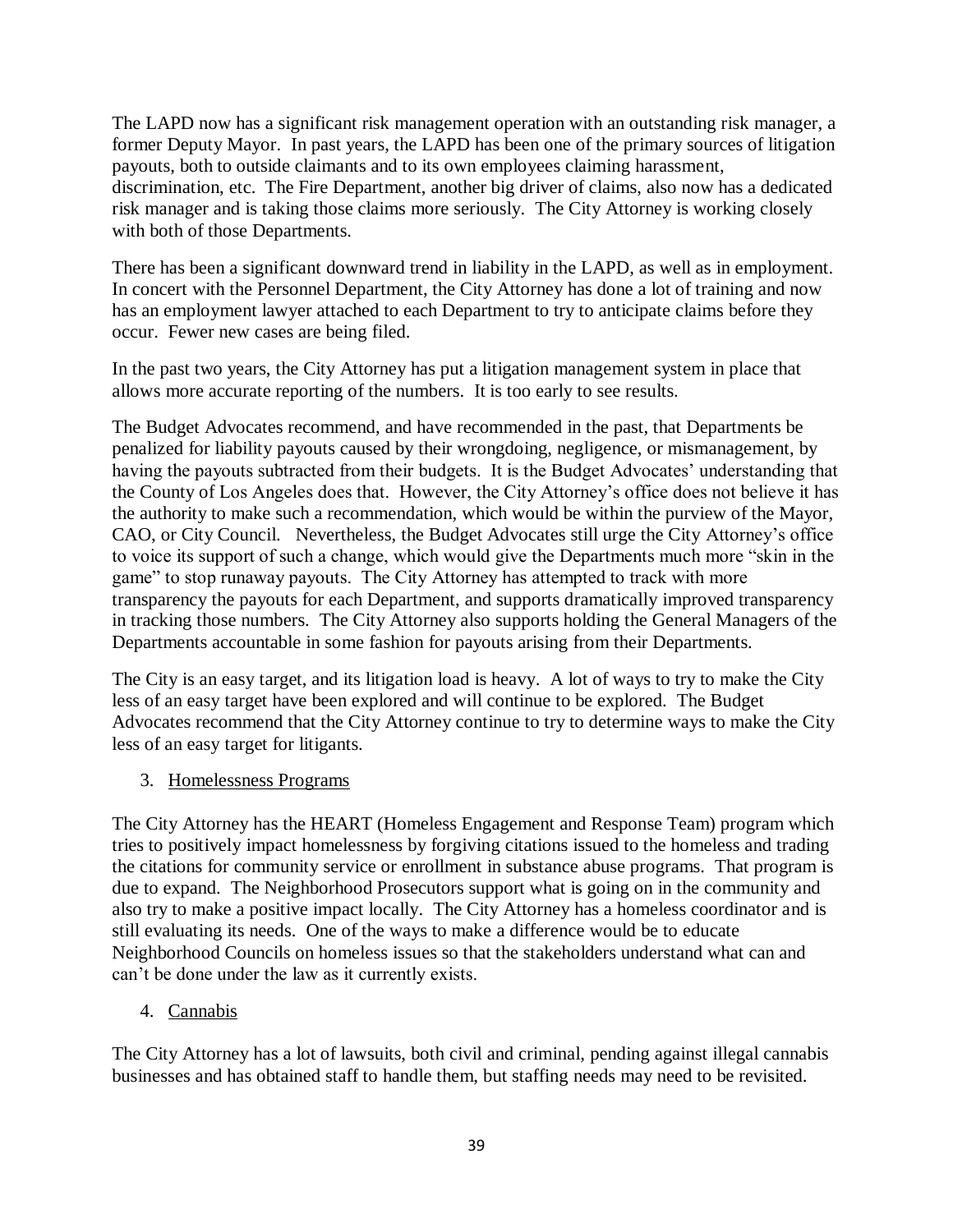# 5. Technology

The City Attorney is planning a big technology upgrade in the 2019-20 fiscal year, with the most up-to-date technology. The Budget Advocates recommend working with the City's Information Technology Agency to try to reconcile the technology upgrade with other Departments so that the technology can be shared and made consistent between Departments.

## 6. Staffing

The office will be seeking additional staff.

# **CONCLUSION**

The City Attorney's office is headed in the right direction to expand and direct risk management efforts along with the CAO and other City Departments which appear to be finally addressing the City's liability payouts. The City Attorney should be one of the leaders in this effort, to coordinate and educate the Departments. Additionally, the City Attorney should be a leader in recommending that Departments and their General Managers be held responsible in some fashion for liability payouts arising from their operations, as that approach appears to be working for the County of Los Angeles. The City Attorney should also continue its efforts to try to determine how to make the City less of an easy target for litigants, and expand its homeless programs and educate Neighborhood Councils on homeless issues so that the Neighborhood Councils can be a resource to their stakeholders on those issues.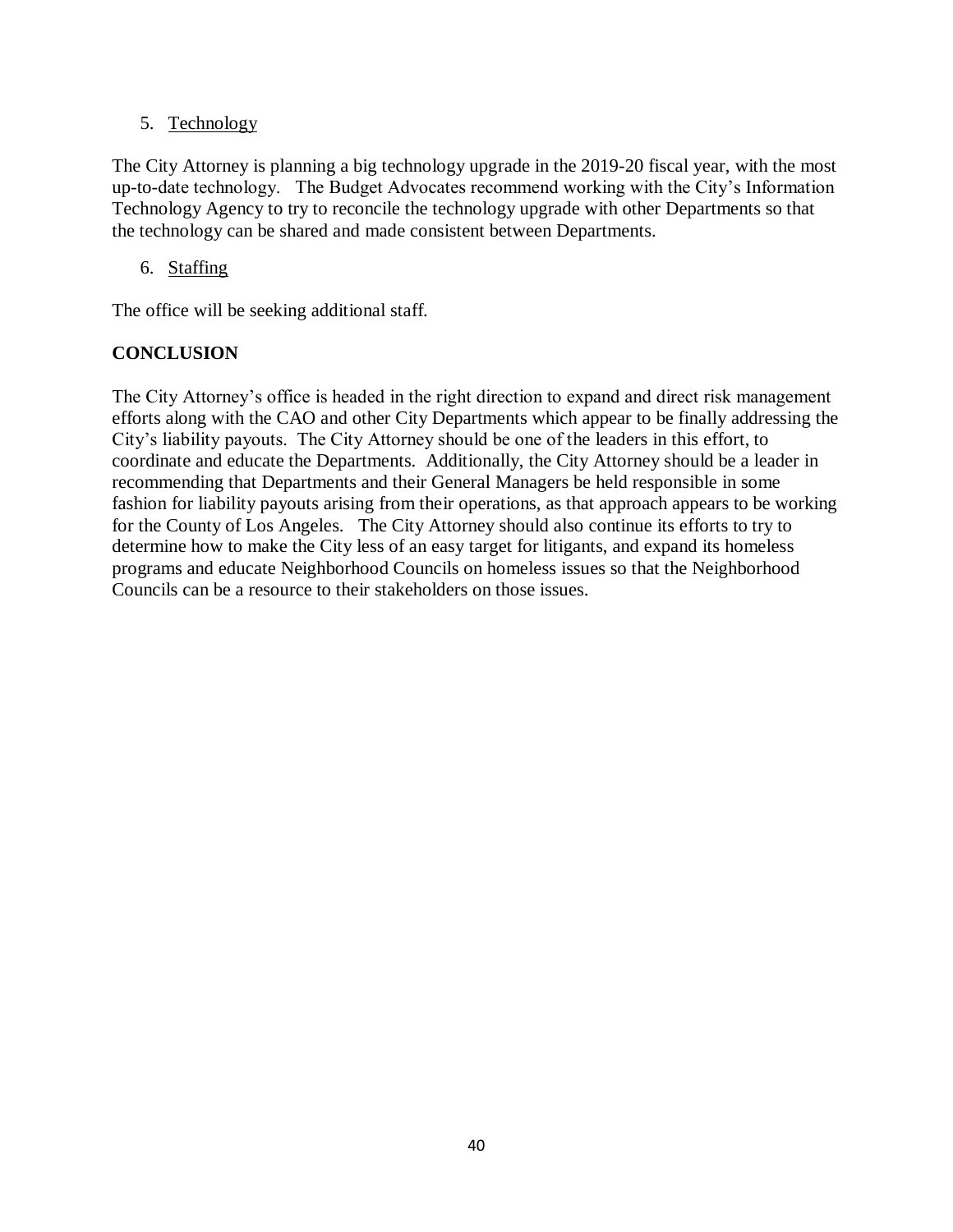# **OFFICE OF THE CITY CLERK**

## **Date of Meeting: October 11, 2018**

## **ATTENDEES**

**Department:** Petty Santos, Ruben Viramontes **Budget Advocates**: Joanne M. Yvanek-Garb, Carol Derby-David, Brian Allen

#### **RECOMMENDATIONS**

- Continue developing a 5-year strategic plan
- Support the administration of system innovations of the Contact Portal and provide records for Freedom of Information Act requests
- Support the scanning of all records dating back to 1980
- Continue support of system innovations in house

### **OVERVIEW**

The City Clerk maintains a record of all City Council proceedings; maintains the official City records and archives; provides fiscal, administrative and personnel services to the Council and the Mayor; and provides staff assistance to the Council Committees. The City Clerk maintains the agendas for all City Council meetings and the meetings of Council Committees to ensure the proper posting in accordance with the Brown Act.

Programs in support of the Mayor and the City Councils' economic development initiatives are promoted and facilitated by the City Clerk. The City Clerk is also responsible for administration of the City's Business Improvement Districts.

All City departments' record-retention management services are handled through the City Clerk. They also record and receive all claims filed against the City. Additionally, the City Clerk handles all funding for the Neighborhood Councils and their requests for payments plus the administration of the City Council's discretionary funds. All records dating back to 1980 are in process of being scanned and maintained.

The City Clerk is now responsible for the Neighborhood Council funding programs and for NC elections. These elections are separate from the City elections. There are now 99 Neighborhood Councils in the city.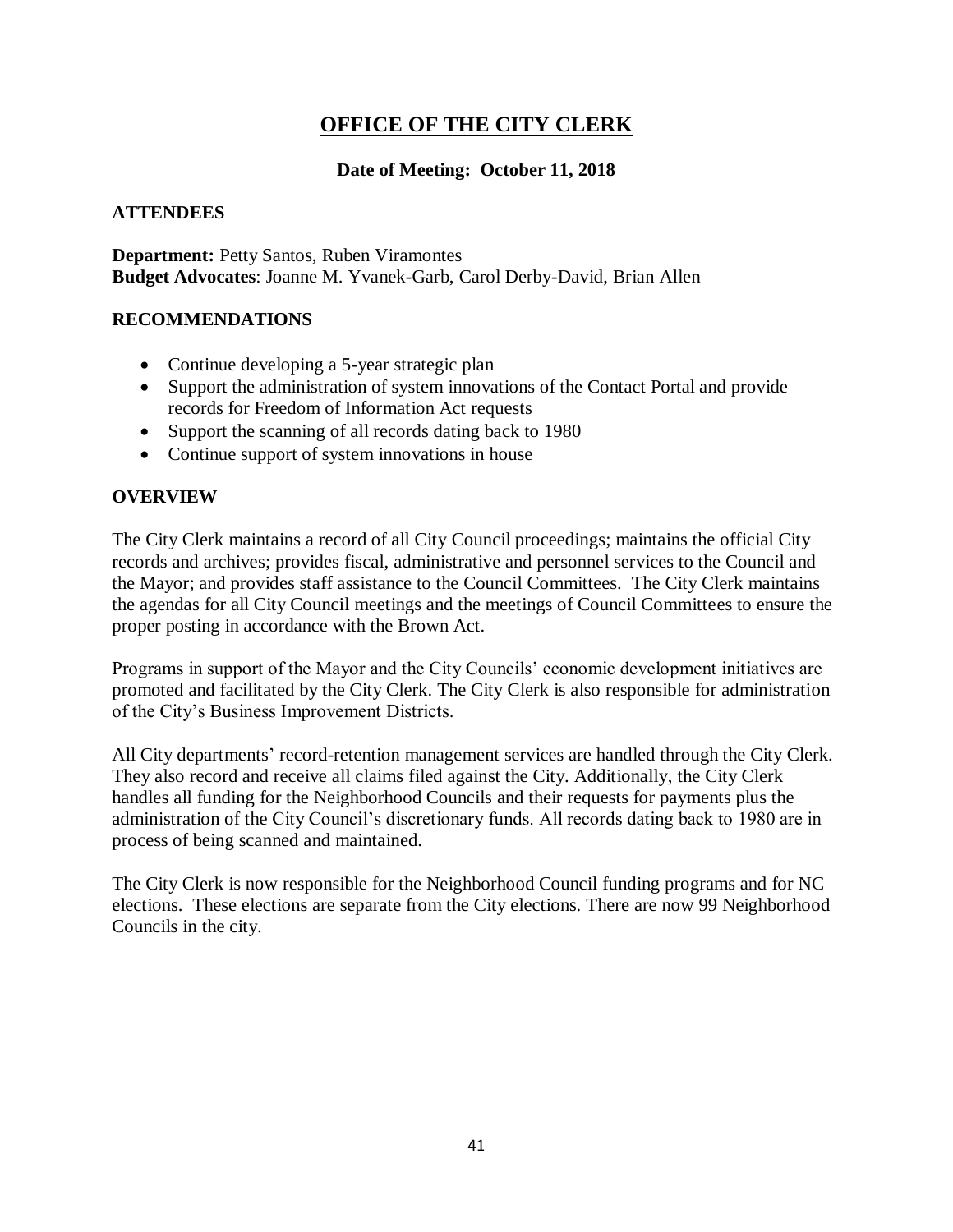# **CONVENTION AND TOURISM (CONVENTION CENTER)**

# **Date of Meeting: November 5, 2018**

## **ATTENDEES**

**Department**: Doan Liu, Executive Director; Donna Irving, Management Analyst **Budget Advocate**: Brian Allen

### **RECOMMENDATIONS**

- Develop plans for more hotel rooms, as the limited hotel space is very limiting
- Develop a more specific method of analyzing the benefits to the City of tourism
- Continue to move in the direction of a more campus-like environment

### **DISCUSSION**

#### **Operations**

There have been solid improvements in the oversight of the LA Tourism and Convention Board, as with the facility management company, AEG. While the Department's main activity is to oversee the two operations, facility management and convention and tourism, they do so with a very lean staff. Facility operations are mainly conducted with outside contracted individuals, as a result of which the Department is primarily focused on oversight.

The Department's focus is on bringing in better and more consistent shows. The ability to keep the facility full is their main goal.

Given that the Department is successful, the cost to the City is minimal. With additional room availability the value to the City would be a positive cash flow to the City.

#### Concerns Discussed

With limited room availability, the shows that can be brought in are also limited. Given the sheer size of the City and traffic congestion, the challenges are greater than they should be. Similarly, tourism suffers due to the limited availability of rooms.

Homelessness is another concern. Tourists are confronted by the homeless, which affects the quality of their experience.

Cities both near and far compete for conventions. With a never-ending effort to provide the resources to draw conventions, each city will take advantage of the lack of space availability when facility upgrading is being pursued.

#### General Comment

Convention Center operations are improving, but the need to stay on top of the customers' needs continues to be a moving target. Based on the current information there is still much to be done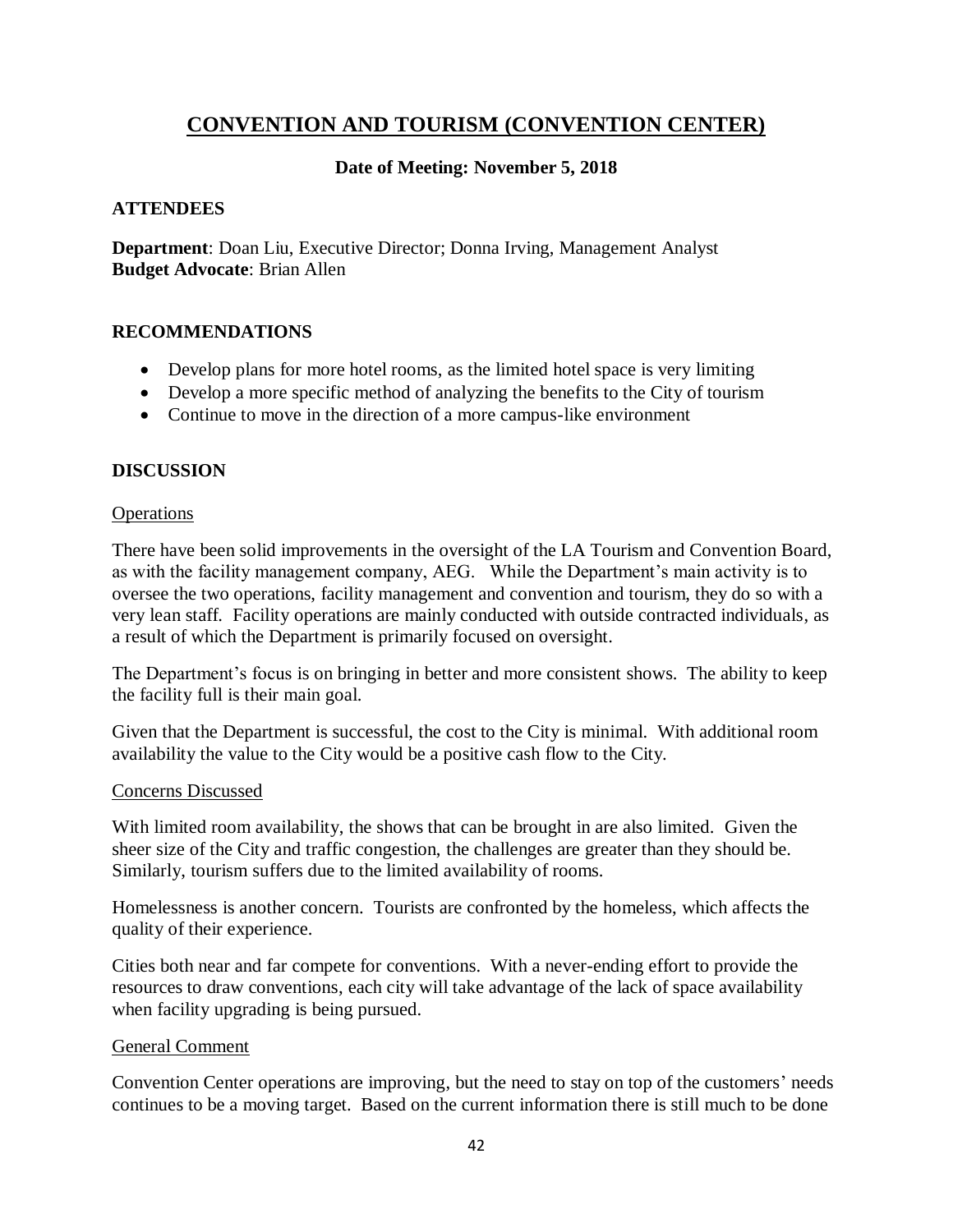to provide the environment that will lead to steady growth in the future. Though facility maintenance and operations are well in hand, the ability to generate growth is still limited due to the accommodations. Tourism's full impact on the City is not fully understood, as the ability to determine its total value is not being captured with confidence. Additionally, difficulties in transportation around the City may affect tourists' ability to pursue the opportunities the City provides.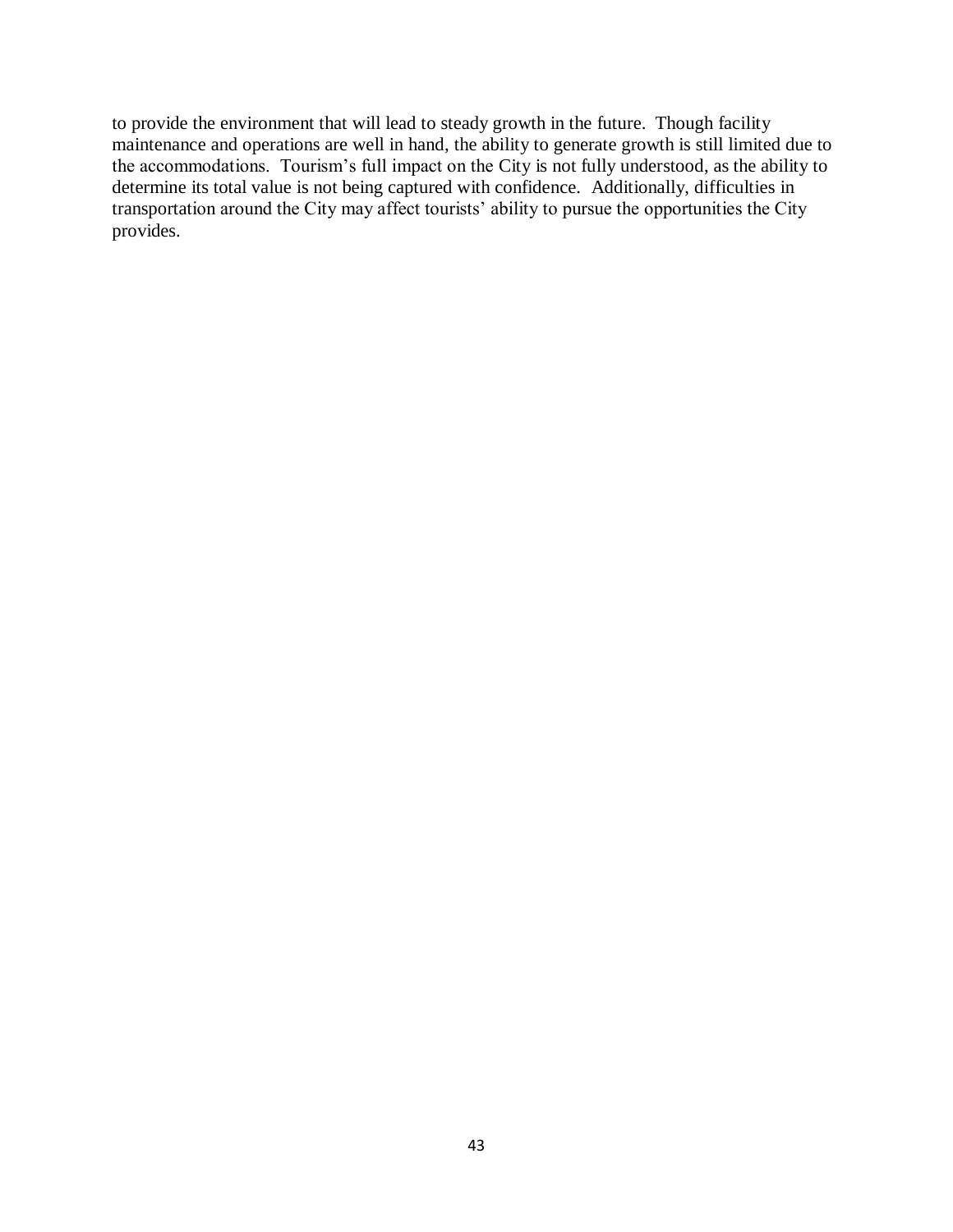# **DEPARTMENT ON DISABILITY**

# **Date of meeting: November 1, 2018**

## **ATTENDEES**

**Department**: Stephen David Simon, Executive Director; Sergio Samayoa, Administrative Division; Geoffrey Straniere, Disability Access and Services Division; Ricky Rosales, AIDS Coordinator's Office; and Lourdes Sinibaldi, Community Outreach, Referrals and Education Division

**Budget Advocate**: Patrick Seamans

### **RECOMMENDATIONS**

- Update and expand the Citywide 2000 ADA Self Evaluation and Transition Plan, which is the most important and urgent priority for the Department on Disability (DOD)
- For the Transition Plan, hire a full-time in-house or contracted State-Certified Access Specialist (CASp) and external CASp experts
- Fund an efficient case and project management software solution, principally for the Transition Plan and the CASps
- Continue funding and updating the mandated Title II [see note 1] training for all City departments
- Continue and increase funding for both HIV/AIDS Policy and Planning and HIV/AIDS Prevention Contracts
- Continue funding the Title III [see note 2] program which helps small businesses become accessible using low cost ADA consulting and tax incentives, and expand the program to include mediation and initiatives for the gig economy.
- Relaunch the accessible parking zone program
- Hire a full-time staff member to assist as the point person in unified disabled homelessness response as a part of the CORE (Community Outreach, Referrals and Education) Division of DOD, along with the Mayor's Office and Unified Homelessness Response Center (UHRC)
- Fund public service outreach to people with disabilities about the 2020 Census
- Partner with the Recreation and Parks Department to expand accessible recreation and sports as well as adaptive programming in advance of the 2028 Olympics and Paralympics
- Hire an administrative clerk to handle customer service
- Expand Video Remote Interpreting (VRI) to as many public counters as possible

#### **DISCUSSION**

#### **Overview**

The DOD serves an estimated 21% of the City's population with a current staff of 24 full time and two part-time as-needed positions. Its total budget allocates 56% to salaries and about 37%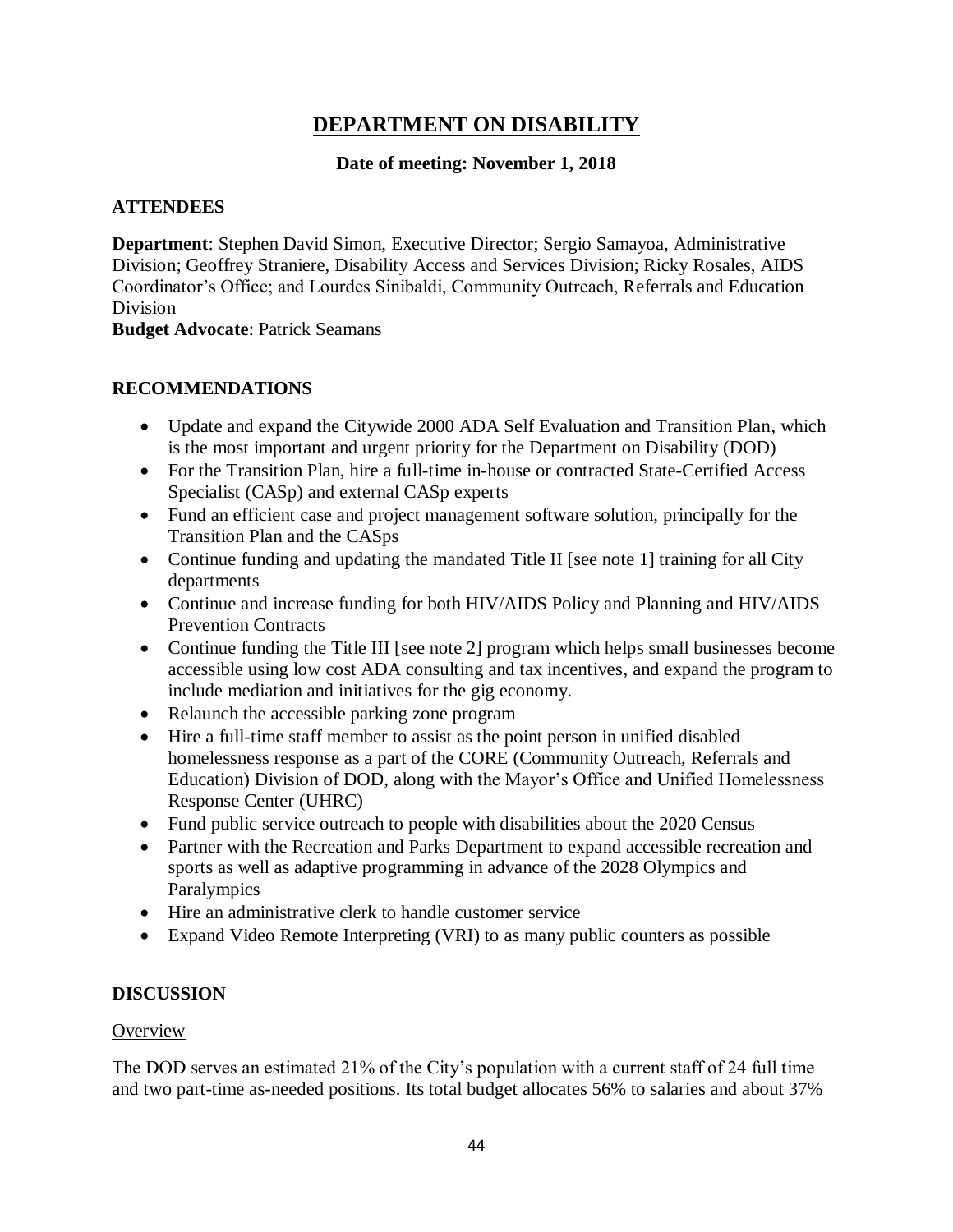to contractual services for the provision of auxiliary aids and services and AIDS prevention contracts. The DOD has three divisions (not including the Administrative Division): Community Outreach, Referrals and Education; AIDS Coordinator's Office; and Disability Accessibility and Services. The DOD needs internal organizational restructuring for better efficiency and results.

## Issues

"The ADA and Section 504 require the City to perform a self-evaluation survey and develop a compliance plan (called a transition plan), identifying those programs, services and activities that need to be brought into compliance with Federal disability laws. The City's last transition plan was finalized in 2000. Since then, City facilities have been remodeled and departments have been reorganized. In addition, the ADA has been amended and new regulatory requirements have been put in place. A new transition plan is needed." Mayor Villaraigosa's Executive Directive No. 26 issue date: December 21, 2012. The new transition plan will be made possible with funding for contract services provided by CASps.

The DOD's priorities, as outlined in DOD's current budget, are:

- A Title III program to help small businesses get low cost compliance expertise: Request for case and project management (cpm) software.
- Sidewalk Access Request Program: Request for cpm software and CASps.
- Transition Plan: Request for a CASp service pool.
- Great Streets: Develop and implement the accessibility review process.
- ADA and Digital Compliance: Renew CommonLook software licenses and fund remediation services.
- Video remote interpreting (VRI): Install VRI at over 200 public counters. (The Department of Neighborhood Empowerment now has VRI at its public counter .) Arrange that VRI be installed at a Neighborhood Council public meeting upon request.
- Comprehensive Homeless Strategy: Continue to provide ADA training and technical assistance to LAHSA.

# **CONCLUSION**

The DOD's role is Federally-mandated to ensure accessibility in all City services, programs and facilities as well as in citywide infrastructure. It is time for the City to reduce the costs of noncompliance. In this respect, if the recommendations of the LA 2020 Commission establish an independent Office of Transparency and Accountability, then reducing the costs of noncompliance would save the City money morally and ethically. The DOD should be set up to ensure higher quality City services as well as to reduce accessibility-related risk for all City services, programs and facilities. The DOD has done, and is doing, as well as it can so far in staff and resources to make the City of Los Angeles the Most Accessible Big City in America.

# Notes:

[1] Title II of the Americans with Disabilities Act [ADA] applies to state and local governments and protects qualified individuals with disabilities from discrimination on the basis of disability in services, programs and activities provided by state and local government entities.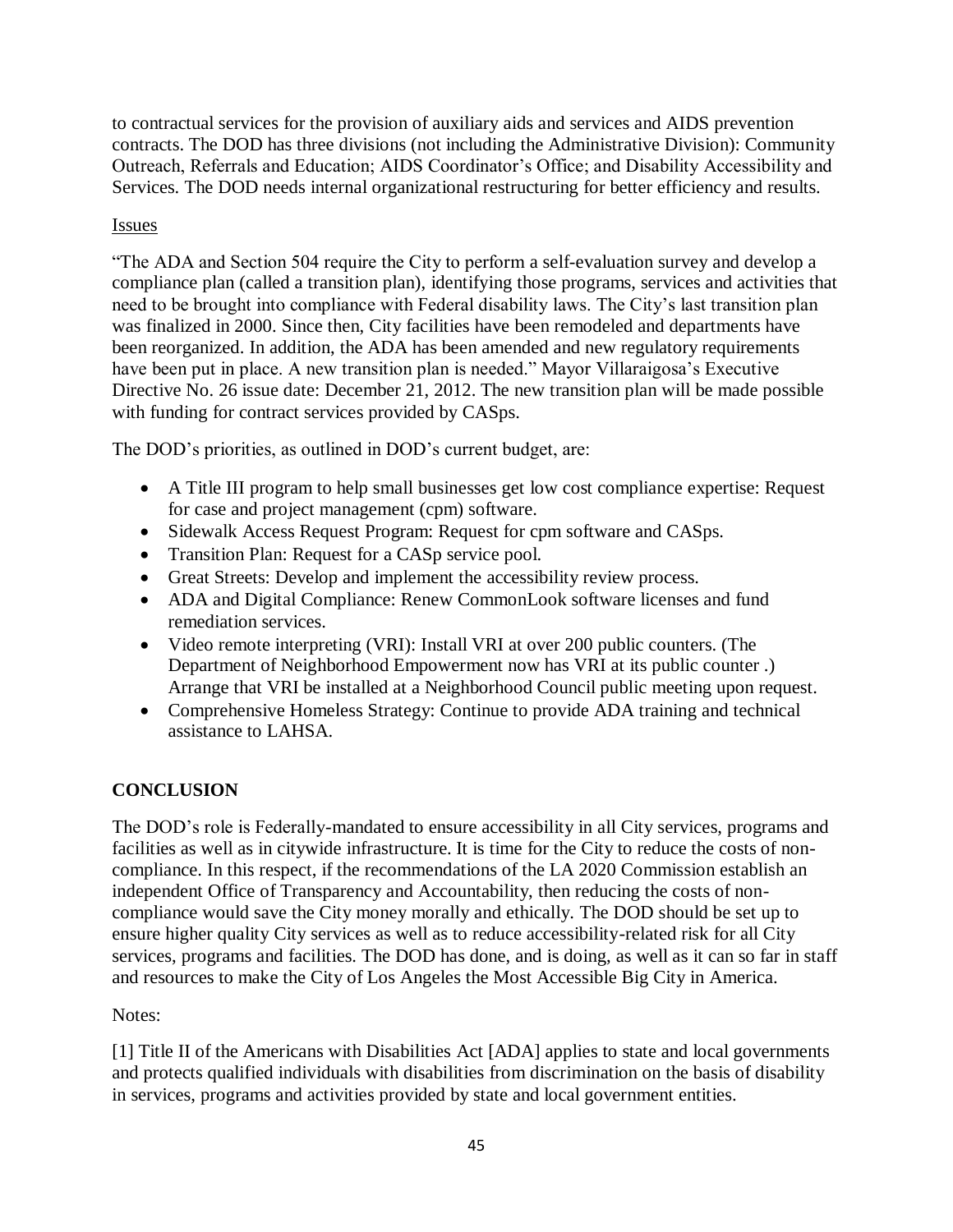[2] Title III of the ADA prohibits discrimination on the basis of disability in the activities of places of public accommodations and requires newly constructed or altered places of public accommodation as well as commercial facilities to comply with ADA standards.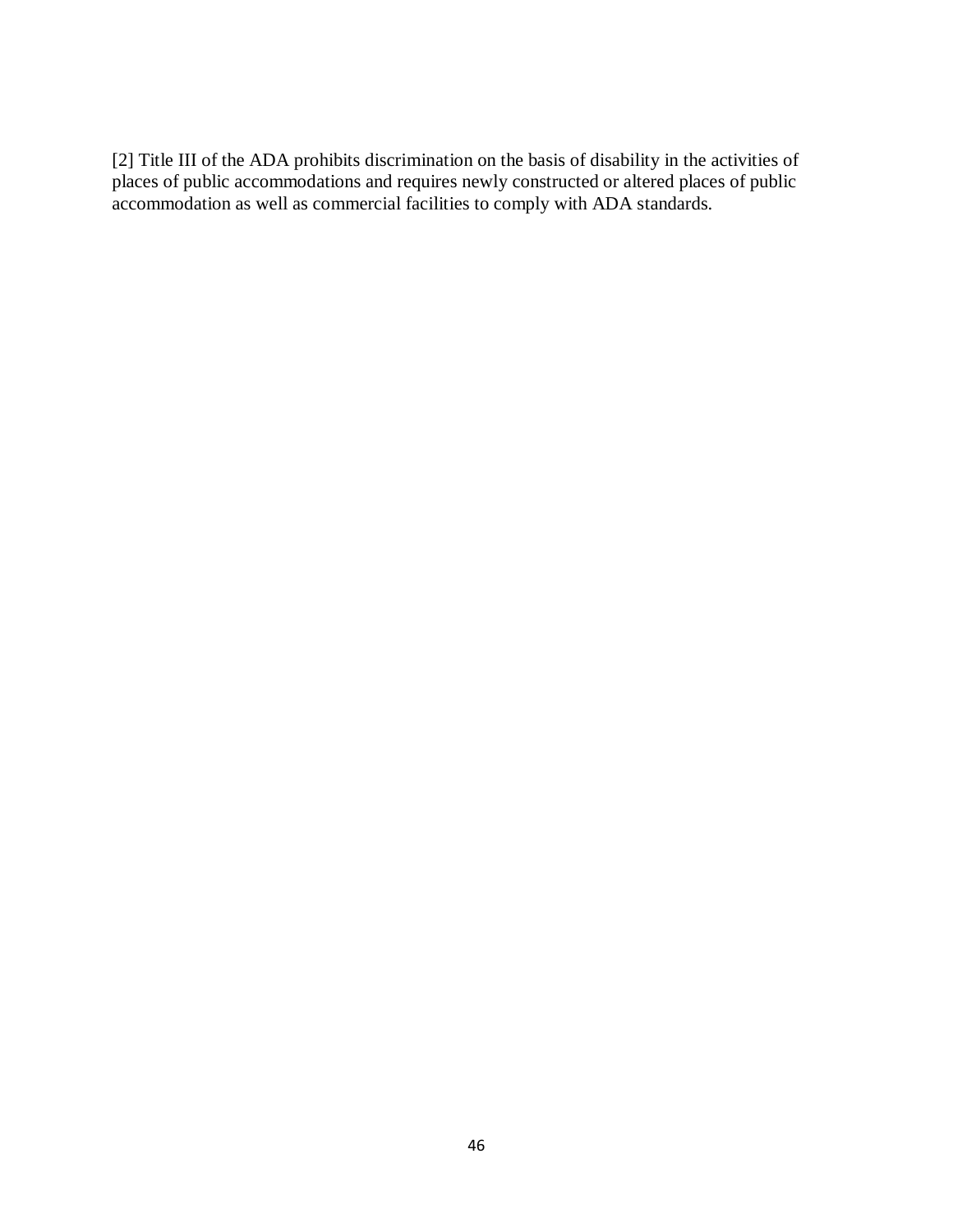# **DEPARTMENT OF ECONOMIC & WORKFORCE DEVELOPMENT**

# **Date of Meeting: September 27, 2018**

# **ATTENDEES**

**Department:** Jan Perry, General Manager; Anthony Sanchez, Sr. Management Analyst **Budget Advocates**: KJ Clark, Jose Medina

## **RECOMMENDATIONS**

- Allocate funding for a citywide public service campaign to inform citizens about Workforce Centers and how they specialize in different job offerings by industry and/ or trade
- Create an analysis of Workforce Centers on the website as a quick information guide to job seekers
- Allocate funds for 2 non-exempt positions for Neighborhood Council liaisons
- Revamp "Employment at EWDD" site to include real time positions
- Maintain existing Department key performance measures for 2018-2019 Fiscal Year
- Seek a grant with focus on employing US black, African black, and citizens of Latinx heritage who are currently underrepresented in the private sector
- Create an annual or biennial Workforce Center review with some key performance measurements to ensure "contractors" are identifying emerging businesses and/or industries in order to develop and offer new training for those emerging business markets
- For transparency, create a dashboard on the website (even if it is a drill down to the existing Controller Dashboard) detailing analytics tracking key performance measures with actual job placements

# **DISCUSSION**

# **Overview**

The Economic and Workforce Development Department (EWDD) supports the ongoing economic vitality of the City of Los Angeles and provides citywide leadership for workforce development, business attraction and retention, neighborhood commercial revitalization, international business, and development planning.

The Department offers programs that strengthen the City's many diverse neighborhoods and commercial corridors, creating a business climate where companies can grow and prosper by providing one point of contact for a variety of essential City programs and services.

EWDD has a total budget of \$24 million with about half of the budget coming from federal funding via Workforce Innovation and Opportunity Act funding. An additional 38% comes from the General Fund, and the remainder comes from grants and philanthropic sources. The funding goes through a vetting process, which if underfunded means there is a heavier reliance on grant sourced funding. The fringe benefits including pensions tied to salaries total \$13 million. This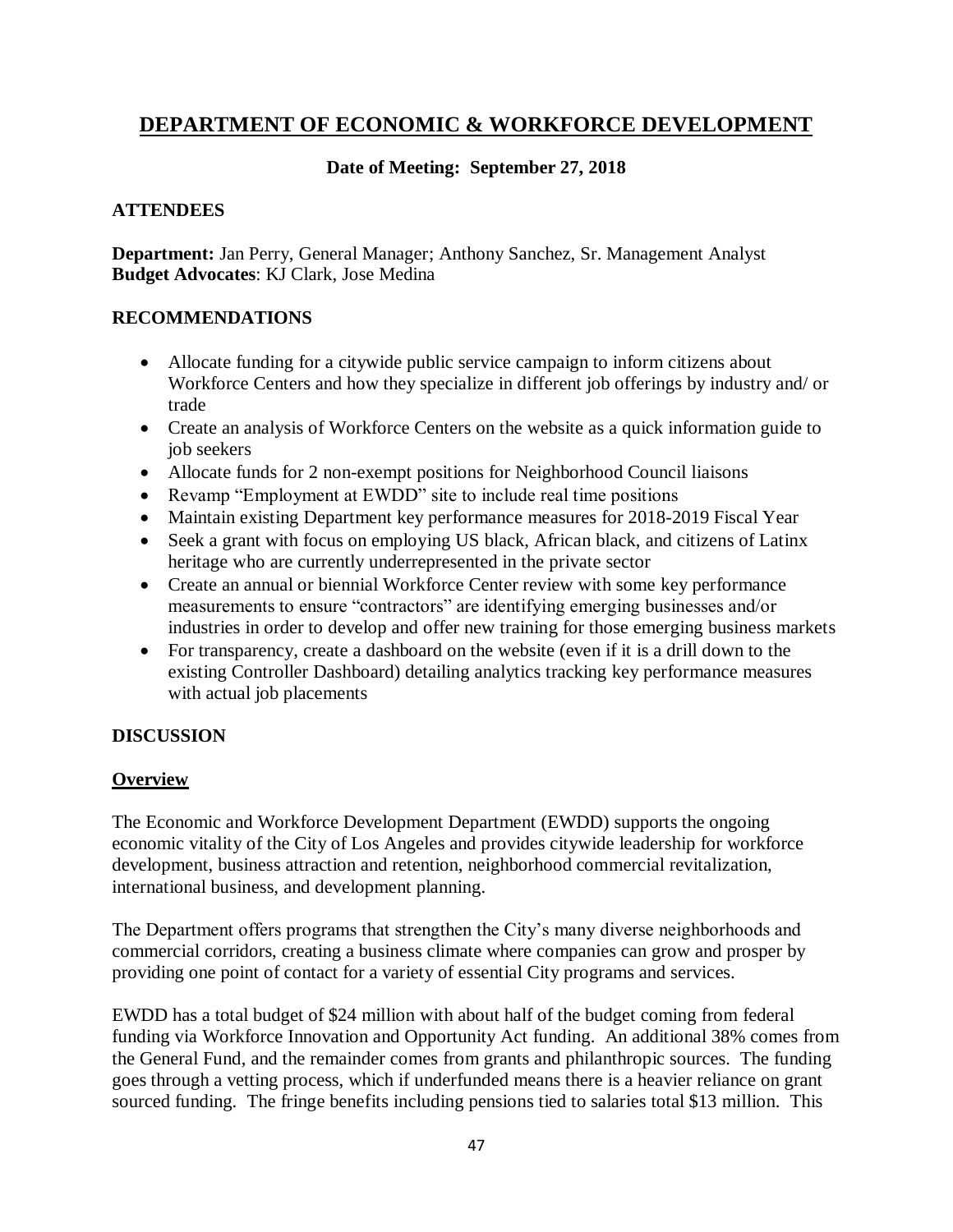funding is also heavily grant based, and a significant shortfall in funding could cause a departmental deficit in this space.

The two most significant budget items are salaries and contractual services, which are mainly fees paid to Workforce Centers. Although Workforce Centers pitch programming (job training/ certifications/ business training) to this Department, it is important that the Department be proactive in identifying emerging business needs and requesting training. This has to be fluid so that the City continues to offer training that will be in demand, ensuring Angelenos are highly trained and employable.

Currently there are 162 full time positions, a significant portion of which are Civil Service positions subject to union contracts. At the time of this meeting there were 30-35 vacant positions representing roughly 20% of the staff. Most hiring is internal from other City Departments. When the Department is hiring from the outside, it takes 227 days on average for a candidate to move from the Civil Service exam to the Certified List of Candidates. In the City of San Diego it is 58 days, and in the City of San Jose, 40 days. Although a 227-day turnaround is useful in cost savings during an economic downturn, the City has to get this turnaround number down significantly to staff this Department.

One of the recommendations is for funds for 2 non-exempt positions for Neighborhood Council Liaisons. Responsibilities will include reporting to Neighborhood Councils to identify regional employment needs, working with all Workforce Centers to ensure that all work opportunities are brought into all council districts uniformly, identifying emerging businesses and/ or industries throughout the City and working with Workforce Centers to develop new training for those emerging businesses (particularly those with \$25/hour or higher pay rates to \$70,000+ income potential), and reviewing college Workforce Center relationships to ensure that LAUSD high school students are able to maximize existing youth programming.

With regards to the Department website and hiring for the Department, the "Employment at EWDD" site should be revamped to include real time positions, as none of the actual vacancies were listed on the website. There is a link on this page to "City of Los Angeles Personnel Department Website" and to "City of Los Angeles Exempt Employment Information," but this site should at a minimum detail existing vacancies, with corresponding links to other two sites.

# **Programming**

- Economic Development Division: Offering over \$600 million in direct and indirect financing and technical assistance programs that promote business growth and job creation.
- Workforce Development Division: Working in cooperation with the Workforce Investment Board (WIB), oversees employment services offered through Work Source and Youth Source Centers.
	- o Each Workforce Center has a basket of relationships, some geographic, some based on need, some better than others in terms of outreach for the companies that are here. The JVS on Sepulveda is closer to where Silicon Beach is located and tends to have jobs coming from Silicon Beach and the Westside area. Some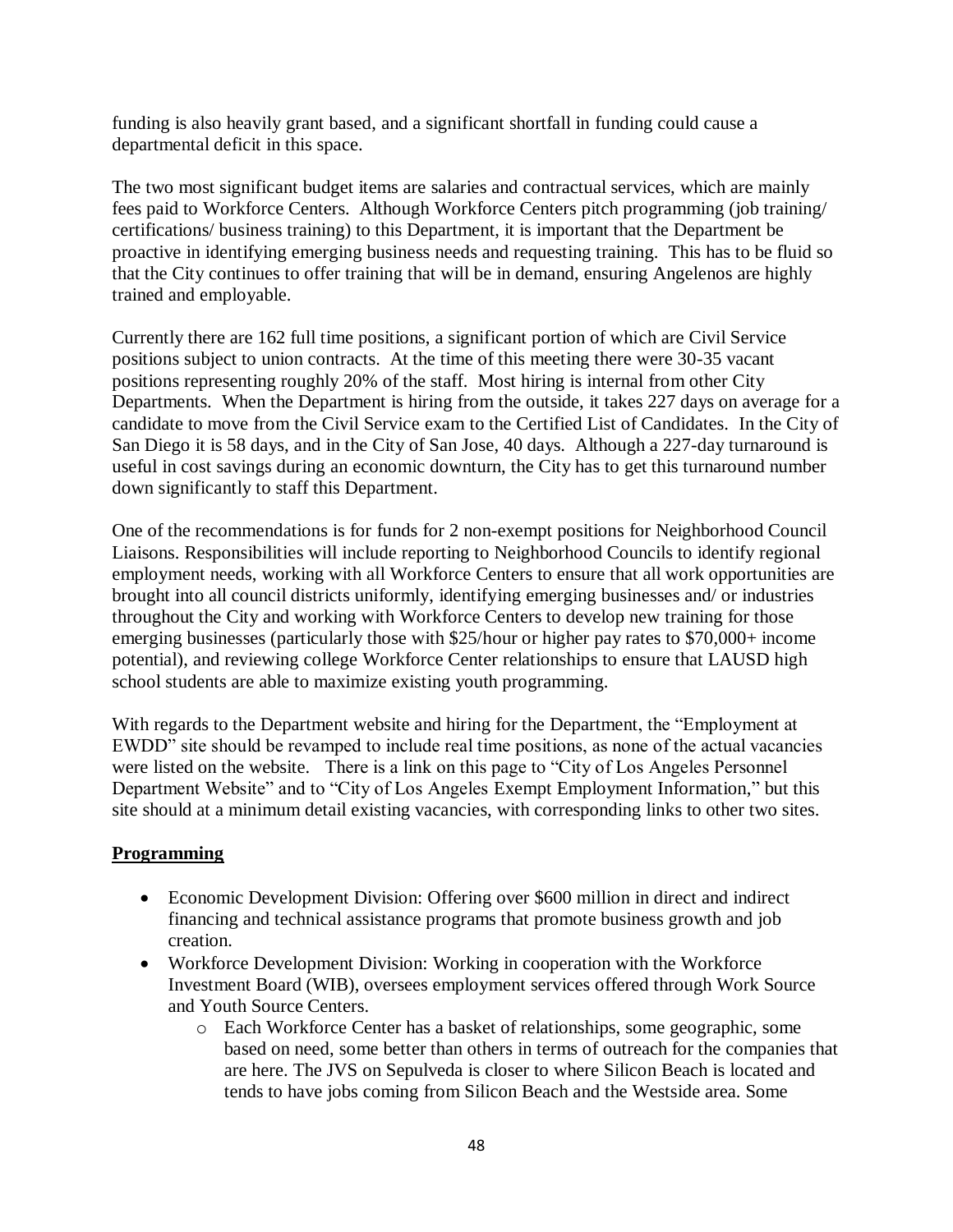relationships are based on geography. Trade Tech has culinary, hotel-related industry jobs and travel/tourism jobs. Each Center is different. Each Center has its own strength. This messaging is important for job seekers and end-users to Workforce Centers.

- o Grants require contractors to meet goals pursuant to the terms of the grant. This cannot be a limitation, even with grants dictating contractor goals. The City has an obligation to ensure that Workforce Centers are meeting needs of citizens and businesses.
- o Funding should be allocated for a citywide public service announcement/campaign to give citizens insight into Workforce Centers and how they specialize in different job offerings by industry and/or trade. Sources of funds can be through a specific grant and/or matching funding from the General Fund. The goal should be to get thousands of imprints and/or new job applicants through Workforce Centers citywide. The Department should create an analysis of Workforce Centers on its website as a quick information guide to job-seekers.
- Youth Source, Hire LA's Youth, and summer youth employment programs: The young adult programs work to promote youth achievement by engaging families and community partners in creating opportunities for teenagers and young adults to reach their educational, employment, and personal development goals.
- The Department should maintain its existing key performance measures.
	- o Number of new jobs created through Workforce Centers: 1,500
	- o Number of WIA-funded adult job placements: 12,500
	- o Number of hires in youth job placement: 18,500
- The Department offers a financing program for small businesses and has partnered with the U.S. Small Business Administration (SBA) and the Federal Deposit Insurance Corporation (FDIC) to ensure that new business owners are educated in their pursuit towards entrepreneurship. Business owners must satisfy the following eligibility criteria:
	- o Annual revenue not to exceed \$10 million
	- o Create one permanent full-time equivalent job for every \$35,000 in financial assistance received
	- o Of the total jobs created, 51% must be fulfilled or made available to low and moderate-income people
- Development incentives and programs offered through the Department are as follows:
	- o EB-5 Visa Program provides visas to qualified individuals seeking permanent resident status based upon their engagement in new commercial enterprises.
	- o Restaurant & Hospitality Express Program acts to streamline approvals, provide assistance to restauranteurs, their design and construction teams, and enhance coordination in permitting and regulations.
	- o Federal Empowerment Zone Business Tax Incentive:
		- 1. Tax deduction for state and local general sales taxes
		- 2. Tax credits for research expenditures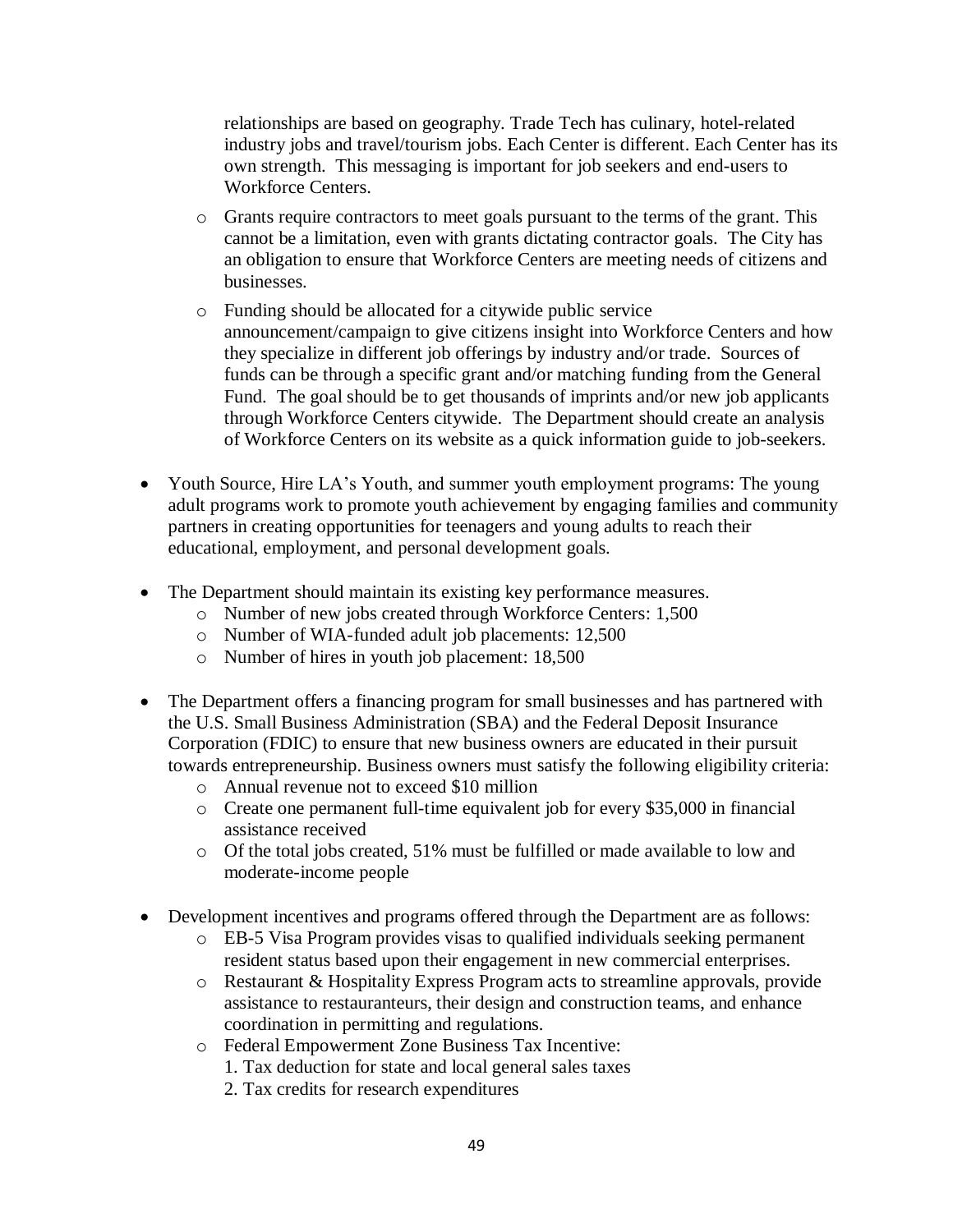3. Work Opportunity Tax Credits (WOTC allows for a credit for the hiring of qualified long term unemployed)

4. Increased expense allowance for business assets, computer software and qualified real property

- 5. Bonus depreciation allowance
- 6. Tax incentives for investment in empowerment zones

• Green Business incentive dedicated to promoting the clean technology sector through innovations like the LA Cleantech Business Incubator and PortTech, a non-profit center dedicated to creating sustainable businesses for ports and the goods movement industry.

Pending Programming:

- Enhanced Infrastructure Finance Districts (EIFD) Working with several Council Districts to establish a smaller version of what was formerly Redevelopment Agencies.
- Capturing new tax revenue in an area and spending it to further improve infrastructure like sidewalks and street lighting.
- Opportunity Zones Utilizing the Tax Code to stimulate development.

# **CONCLUSION**

The leadership of this Department has a solid understanding of programming needs as well as how the City works and how resources can be allocated to achieve various goals.

The EWDD has strong programming with the support of industry and granting organizations that see value in furthering the economic development of the City. While the EWDD helps to service regional economic workforce and employment needs, it is very important to ensure that stakeholders from one region can pursue opportunities across regions. It is through combined efforts that the EWDD programs rise to an ever changing environment to develop and sustain economic growth and global competitiveness.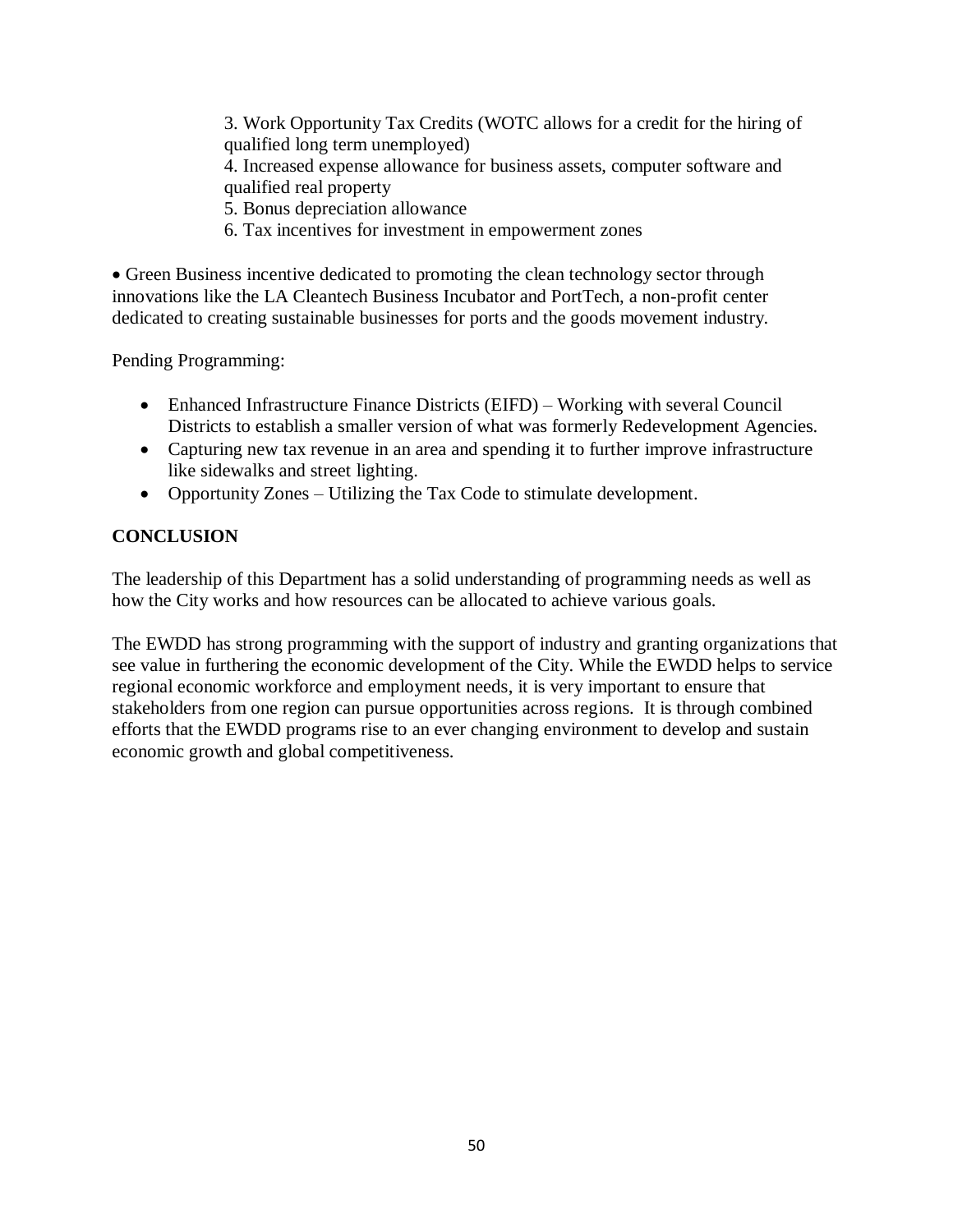# **EMERGENCY MANAGEMENT DEPARTMENT**

## **Date of Meeting: October 4, 2018**

### **ATTENDEES**

**Department**: Aram Sahakian, General Manager; Robert Freeman, Assistant General Manager; Ellen Linaac, Division Chief, Sr. Management Analyst; Donyale Hall, Senior Project **Coordinator** 

**Budget Advocates**: Chelsea McElwee, James Hornik

### **RECOMMENDATIONS**

- Improve this Department's functionality by substantially increasing its operational budget, since this crucial Department is currently undersized and underfunded
- Continue to replace and update agency servers, software, and fulfilling equipment
- Provide funding for electrical work and updating security systems
- Fund long term community preparedness efforts so that all stakeholders can be well informed and prepared in case of an emergency
- Fund outreach efforts on promoting Notify LA, printing of informational material in multiple languages to be disseminated throughout the City and Neighborhood Councils, and a specific individual to focus on marketing efforts
- Provide specific staff to assist in developing emergency resiliency plans for all  $90+$ Neighborhood Councils reflecting their individual needs
- Provide sufficient fully-functioning and properly equipped vehicles for the Department's sole use so they are able to respond quickly in the event of an emergency

# **DISCUSSION**

In the event of a large scale or widespread disaster scenario, this Department will be the resource on which all Angelenos will rely for the effective coordination of the various emergency responders. This department will need to take charge of the big picture in the event of a disaster. Its mandate must be expanded. What will the City do if the water supply or electrical supply is compromised for an indefinite period of time? Where will people be relocated, fed, and clothed when fires take out entire neighborhoods in densely populated areas or release toxic fumes? How will garbage and sewage be handled? What will happen if roads are destroyed? How will quarantines be handled? What will happen if City communications are disrupted? So far as the Budget Advocates are aware, there are no good answers presently to these questions, and the individual neighborhoods cannot be tasked with coming up with the answers.

When compared to other municipalities of comparable size in population, city budget, or area, this Department is clearly understaffed and grossly underfunded at approximately \$3.4 million. At its current level of infrastructure funding, its building is in disrepair and its equipment is outdated, so much so that this Department's ability to function beyond the initial 24 hours of any real crisis is questionable at best.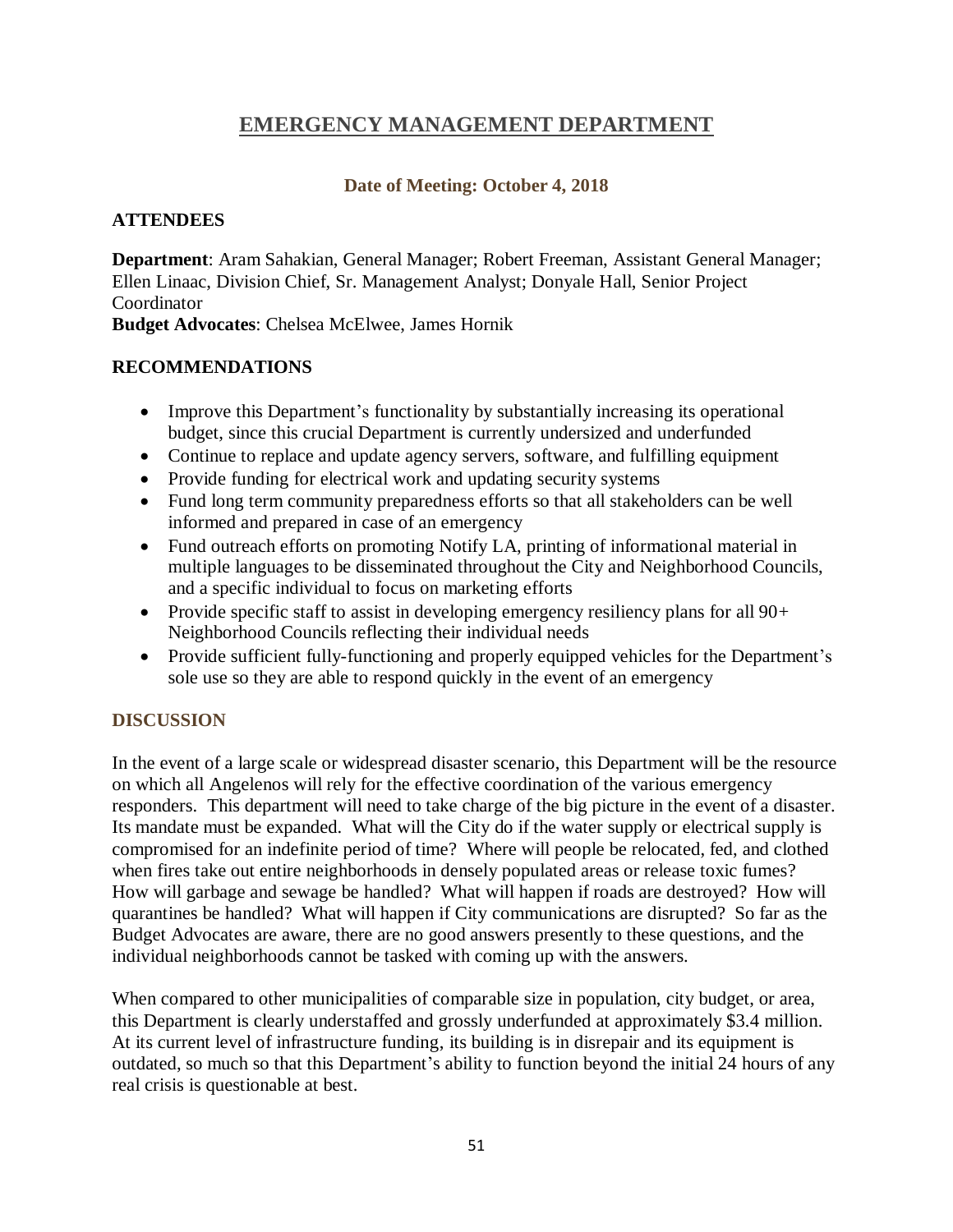It is clear that having a reliable and adequately funded Emergency Management Department is not a priority of the City. Without additional funding, this Department must rely on a couple of outdated and retired police cruisers as their unofficial vehicles. Without additional funding, this Department will continue to work on 8-year-old laptops on an aging server system, making the City highly vulnerable to a possible cyberattack or system wide failure, even without Wifi in most of the building. This Department will then have no choice but to rely upon a couple of 20 year-old ham radio systems as its failsafe to direct emergency services should all other forms of communication somehow go down. In short, the City is not prepared for emergencies, such as water supply shortages or contamination. This Department needs a substantial increase of funding to update its systems, repair its infrastructure, and acquire the new equipment and personnel that any effective emergency preparedness program would require to function and meet the goals set forth in its directive.

The inadequacy of this Department's budget is obvious when compared with the much larger budgets of comparable departments in other large cities, including New York, Chicago, and San Francisco.

Above and beyond the lack of interdepartmental planning for wide spread or large scale emergencies, this Department still lacks appropriate plans for shelters and large scale evacuations and the necessary staff to effectively develop and implement such plans. This Department also lacks the necessary staff to coordinate with the Neighborhood Councils and create local emergency preparedness plans, as well as the personnel to create an impact on social media for the dispersal of emergency management materials and preparedness plans.

With large scale earthquakes taking place recently in Mexico and Alaska, this City must do the hard work now to prepare the population for what is and has been expected for some time along the San Andreas fault -- the so called Big One, a 8.0 or larger earthquake that has the potential to disrupt for weeks if not months the City's water and electrical supplies and our ability to communicate with the state and federal officials, and quite possibly prevent the Department from effectively directing supplies and much needed emergency services during or after a major catastrophic event.

As it stands now, the Department's building is in disrepair, and needs serious infrastructure work as well as a multitude of new and up to date equipment. The building currently needs major electrical work throughout the facility. And as of last year the operations center was overdue for exterior paint work and a set of new security gates. No update on the status of the exterior painting or the replacement of the facilities security gates was provided by the Department's assistant director.

The estimated cost of paint and security gates is approximately \$40,000.00. The estimated cost of repairing the electrical system was not available but will be substantial.

The operations center is still in need of additional new servers as only a small portion of the nearly antiquated system was updated or replaced last year. Since most of the electronics in the Department's facility are at least 5 years old, the Department is in need of new laptops and desktops, as well as tablets for field use. The facility also needs Wifi throughout the building and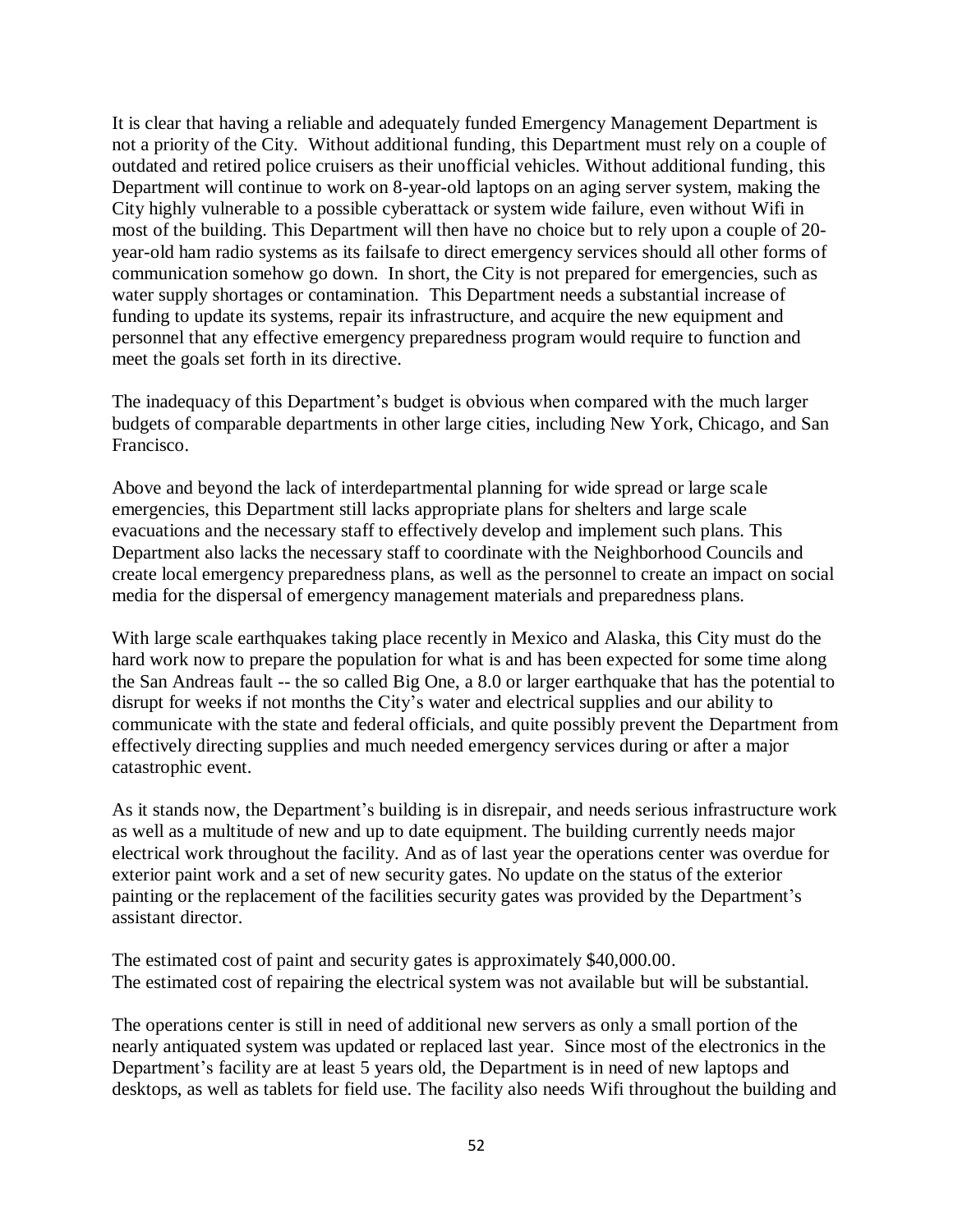additional equipment to boost cell phone and satellite phone signal strength in the command center. The estimated costs of updating EMD servers and computers and adding Wifi were not available.

The Department's fail-safe communications system, four 20-year-old ham radios, must be replaced and updated with new equipment that can actually be used to communicate with police and fire units out in the field. The old ham units currently in use have shown that the Department will have ongoing issues working with the Los Angeles Fire Department's auxiliary communication services. The estimated cost for a system update is approximately \$12,000.00.

The Department must have properly equipped and branded vehicles for field operations in the event of a real emergency. Outside of emergencies, these vehicles can also serve in public outreach events, and aid the Department in its job of emergency preparedness education and preparation. The estimated cost per vehicle is approximately \$56,000.00.

# **CONCLUSION**

The Department's ability to respond in a major event is directly tied to its budget, or in this case, the lack thereof. Considering the fact that the City is just over 500 square miles and has a population of 4 million people living within its limits, this Department's budget is severely inadequate compared to the task at hand. The City is not prepared to respond to a large scale or wide spread emergency that would require the evacuation or shelter/housing of more than 20,000 citizens.

Substantial investments must be made to this Department if it is to effectively serve the people during emergencies. In addition to what has been set forth above, the LAPD and the LAFD both use the Department's facilities in various capacities, yet neither aids the Department in the maintenance and upkeep costs of the space and systems they all rely upon. Further emergency situational planning and interdepartmental coordination is clearly needed for an effective emergency preparedness program to cover the various emergency scenarios with which the City may be faced. Additional staff will be essential in the planning and implementation of such protocols. The additional personnel can also be used for coordinating with the Neighborhood Councils in the development of community based emergency preparedness plans. To further the Department's goal of preparing the public, social media may serve as a platform for the dispersal of emergency plans and protocols to the general public. Additional field operations vehicles are needed, which will be used to respond to emergencies, and to get boots on the ground at outreach and emergency preparedness training events. Should the Garcetti administration become serious about emergency preparedness and the Department's response capabilities, this Department will need a total overhaul from the ground up.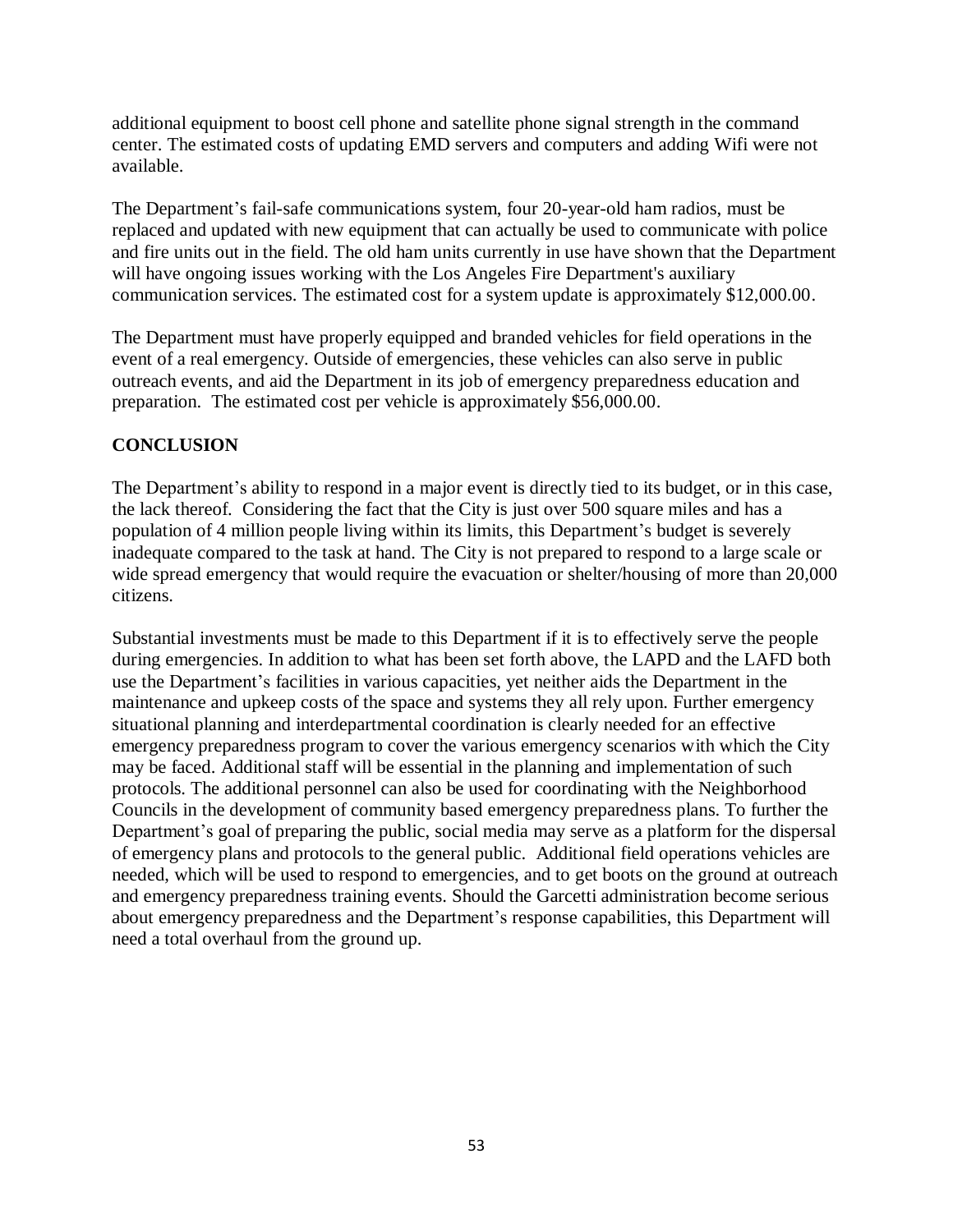# **BUREAU OF ENGINEERING**

## **Date of Meeting: November 2, 2018**

### **ATTENDEES**

**Bureau**: Robert Kadomatsu, Chief Management Analyst **Budget Advocates**: Barbara Ringuette, Brian Allen

### **RECOMMENDATIONS**

- Provide incentives through contract negotiations to improve competitiveness in hiring and retention of engineers and architects vis-à-vis the public and private sectors
- Press on toward total automation of the Bureau's information systems
- Urge/compel elected officials to select appropriate locations for Bridge Home sites to shelter homeless individuals
- Add 6 to 8 positions to design and deliver new and expanded projects including one position to accelerate construction on the Purple Line, 3 to 5 positions to double DOT's Automated Traffic Signal Program, and both a construction manager and administrative person for the Civic Center Program (as discussed below)

### **DISCUSSION**

The Bureau of Engineering is composed of 29 divisions focused on the delivery of the planning, design, and construction management of public buildings, infrastructure and open space projects plus one systems division.

Approximately half of the Bureau's staff are assigned to the Clean Water Infrastructure Program. This Program is responsible for delivering wastewater Capital Improvement Projects, pumping plant projects, and odor control projects. The Program prepares construction contract award reports and reviews construction for the Board of Public Works. The Program protects public health by cleaning up pollution to meet the requirements of the Federal Clean Water Act and manages the design and construction and coordinates the funding of projects managed by other City departments or bureaus to protect water quality.

#### Staffing

The Bureau has added 51 positions to support new projects they have been asked to do. When there is insufficient staff to manage all projects, the Bureau contracts with consultants for the less technically difficult projects, yet the Bureau must continue to provide contract supervision, an overhead expense, an additional expense for the project.

Hiring continues to be a challenge. Recent graduates have more choices, a lot more opportunity in this booming economy. Google, internet and technical firms, and utilities pay their employees more and also provide more generous tuition reimbursement. A move to more closely match these benefits, such as guaranteeing payment for Masters' degrees, would make the Bureau more attractive to qualified applicants.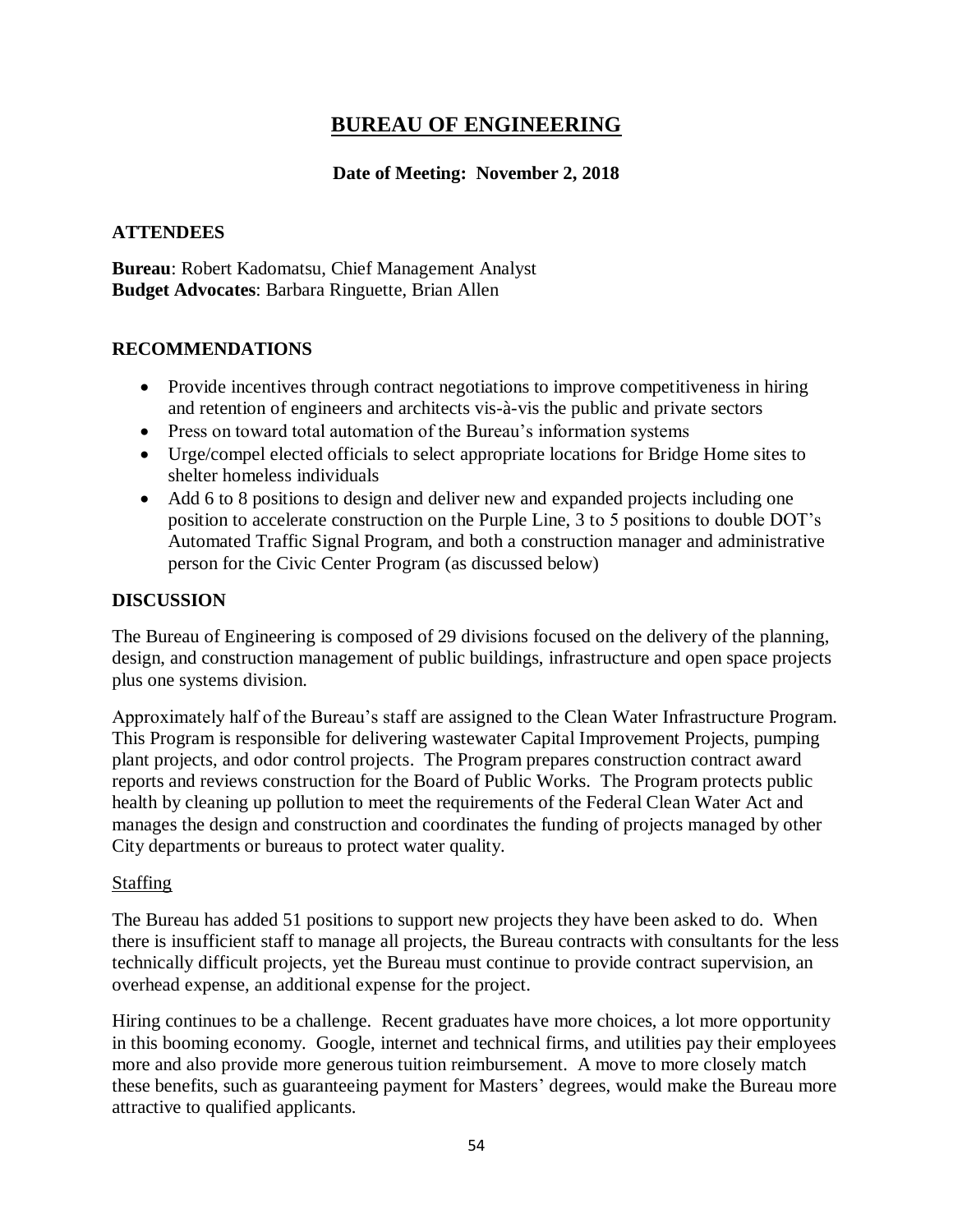The City Personnel Department has trained Bureau staff to conduct interviews and rate candidates. Interviews are completed both by Skype and on campus at a number of colleges across the country. The Bureau scores candidates who are then added to the current list for a full two years.

To attract local engineering graduates, the Bureau conducts a summer internship program specifically for women engineering students at UCLA. This year 20 students participated; next year there will be 40 student interns. This is in addition to year-round, part-time interns. Currently there are two dozen interns working in all divisions for 10 to 15 hours a week.

Retention of engineering staff also is a challenge. The Bureau offers entry level engineering associates a rotation program where every 12 to 18 months they move from design to construction to public counter development services, after which they choose a final destination. Promotional opportunities for engineers include classes designed to train project managers and to become certified in construction management.

The average age of engineers is going down. Earning a promotion from Civil Engineer to Senior Civil Engineer used to take 5 to 10 years. Some are now promoted in 3 years.

A third challenge is the potential that a number of the 35% to 40% eligible to retire will do so in February. This past fiscal year 72 employees retired, and this number could be exceeded. Contracts for engineers and architects expired June  $30<sup>th</sup>$ , and employees received their last raises at the beginning of June.

### Revenue

The Bureau's budget is about \$95 million, 35% of which is from the General Fund and 65% from Special Funds.

The Bureau charges fees for permits involving construction in any property, street or other right of way owned by or under the control of the City. These improvements include sidewalks, curbs, gutters, pavement, grading, sewers, storm drains, bridges, retaining walls, trees and tree wells, culverts, traffic signals, street lights, and excavations. Public Service counters are located at 201 N. Figueroa Street, in the Valley, the Harbor and West Los Angeles.

Grants are brokered by the Mayor's office or City Departments for projects to be completed by city engineers.

#### Information Systems

Engineering is years ahead of some departments in upgrades to technology. All divisions Bureau-wide use electronic management tools so that project managers can keep track of progress. All documents are scanned, and almost everything is on line so the next engineer on the project can step right in. All staff have Microsoft 365. All data is being stored on the cloud. The goal is to complete upgrades by next year. The Bureau is very concerned about cyber security; the security team trains with the FBI.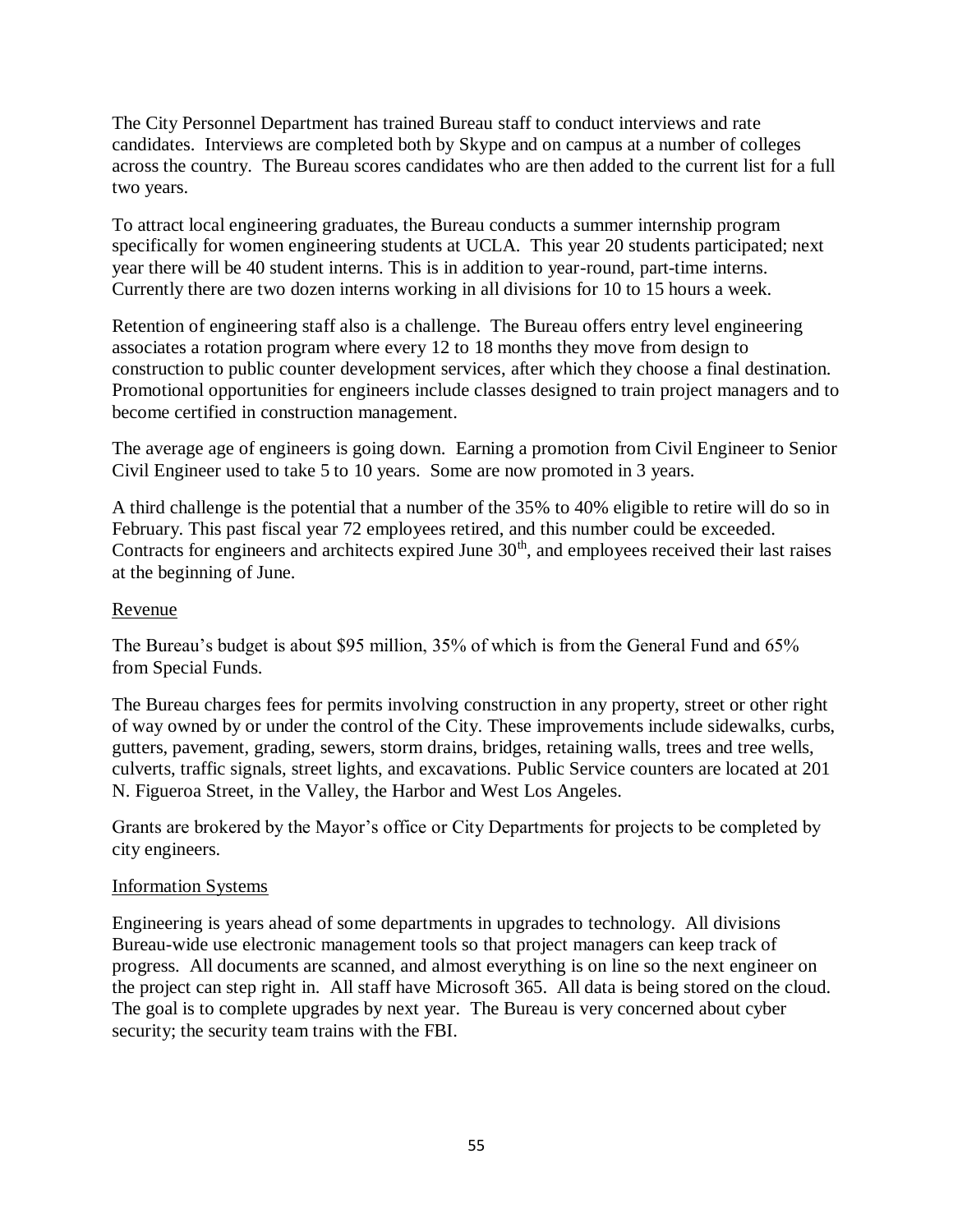### Bridge Home Homeless Shelters

The Bridge Home program seeks to construct temporary facilities on City-owned properties to quickly bring homeless Angelenos off the streets and help them rebuild their lives. The budget for this fiscal year includes additional staff in the City Homeless Facilities Services Program to provide design and project management for Bridge Home capital projects. Proposition HHH funds provide the funding. An additional three staff positions were approved to perform work related to the Crisis and Bridge Housing Fund.

The Bureau is Project Manager for Bridge Home facilities. The City Administrative Officer and City Legislative Analyst jointly are the administrators and handle the funding. It's been difficult for Councilmembers to identify locations to build the shelters.

For Engineering, the challenge is the short time frame to deliver the completed project. The Bureau is poised to design and deliver Bridge Home facilities. Engineers and architects are waiting for direction from Council members and the Mayor.

#### Requests for the 2019-2020 Budget

Construction of Metro's Purple Line is progressing. In order to accelerate the project, the Bureau may request two additional positions.

The Bureau is working with the Department of Transportation to double the Automated Traffic Signal Program which will require three to five additional engineering staff. The Program seeks to safely and efficiently manage movement of different modes of transportation. It provides the capability to remotely monitor traffic and adjust signal light timing in real time.

A construction manager and an administrative person will be needed for the Civic Center Program, expected to provide office space for hundreds of city employees. Demolition of the Parker Center is the first phase of a multi-year Los Angeles Civic Center Plan. Given the location's close proximity to City Hall, the City identified the reactivation of this underutilized site as a way to maximize and consolidate city services. Once construction begins additional positions will be requested.

# **CONCLUSION**

Engineers are in great demand given the growing economy and an increasing number of public and private construction projects. It's a competitive environment to hire and retain engineers whose task it is to design and deliver the many projects the City is eager to complete. The Bureau needs greater incentives to hire the best and retain them on staff.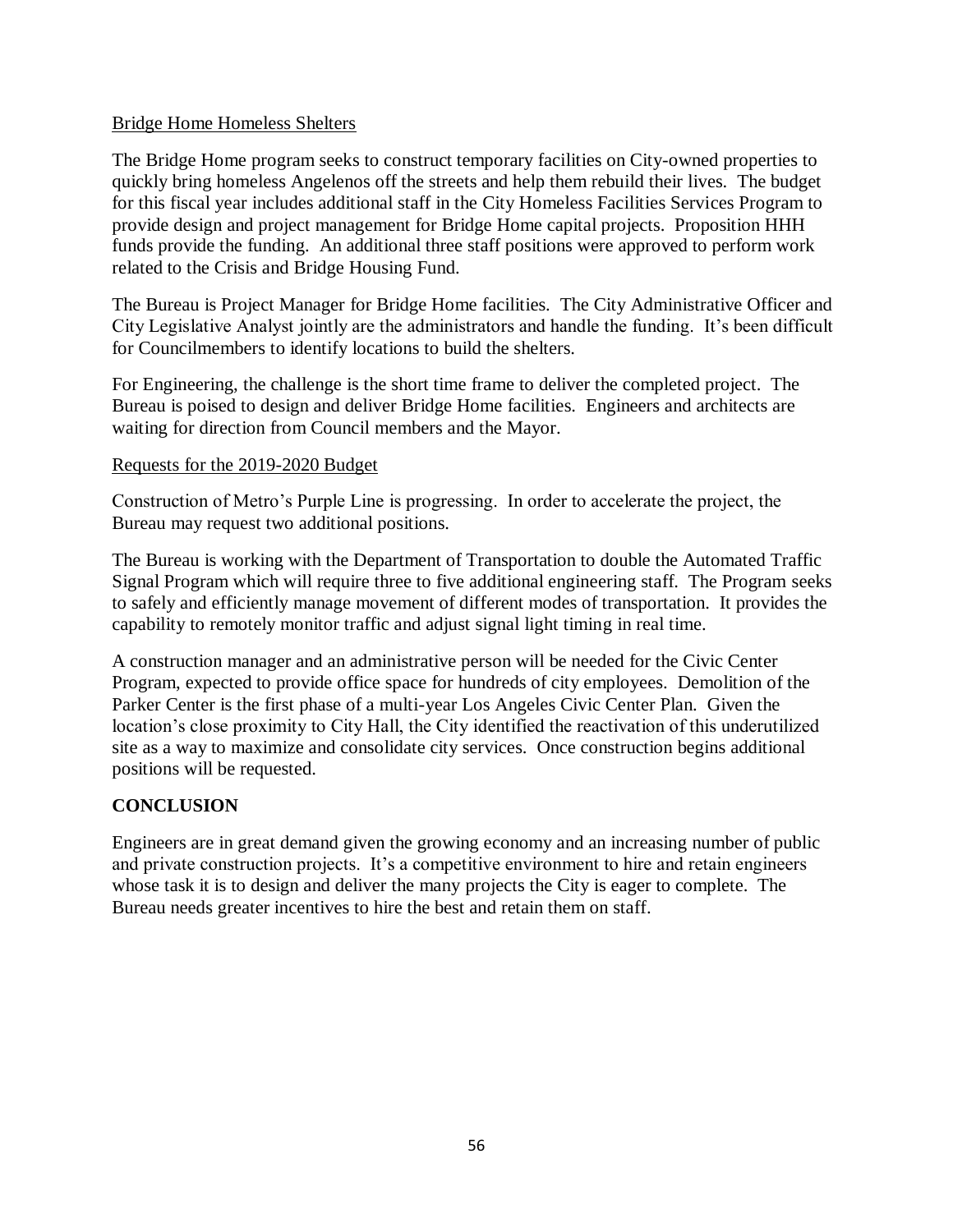# **ETHICS COMMISSION**

# **Date of Meeting: September 6, 2018**

## **ATTENDEES**

**Commission:** Executive Director Heather Holt, Deputy Executive Director David Tristan **Budget Advocates**: Liz Amsden, Carol Newman

*What if you had a way to ensure the government of Los Angeles is working for you and you can hold its officials and actions accountable?*

### **RECOMMENDATIONS**

The Budget Advocates support the following requests of the Commission:

- Fully funding 3 education positions including all ancillary costs
- Fully funding 2 project assistants to handle entry level audit and investigative duties as well as helping with clerical responsibilities
- Fully funding 1 additional auditor including all ancillary costs
- Funding to promote key personnel in order to retain their services and institutional knowledge
- Increasing the Department's overhead budget to \$60,000

In addition, the Budget Advocates strongly recommend that the City take the following measures to enhance the Commission's budget and its ability to enforce its mandate:

- Through ordinance or Charter Amendment, making the changes necessary to allocate sufficient funds from the Matching Funds Trust Fund to cover administrative costs so that ongoing audits, claims and other staff obligations can be maintained during election periods
- Requiring every Council District to set up and maintain a page on their websites clearly showing detail of all monies received and expended in connection with the Councilmembers' discretionary funds, to increase transparency and aid the City Attorney and Commission in addressing inappropriate uses, if any
- Charging back costs of investigation, litigation and settlements to the departments and Council Districts involved, as an incentive to improve their internal oversight
- Setting appropriate penalties to ensure all departments report malfeasance to the Ethics Commission and City Attorney upon discovery, rather than waiting on internal investigation

# **DISCUSSION**

The mandate of the Ethics Commission is to preserve the public trust by promoting elections and government decisions that are fair, transparent and accountable… to shape, administer, and enforce laws regarding governmental ethics, conflicts of interests, campaign financing and lobbying.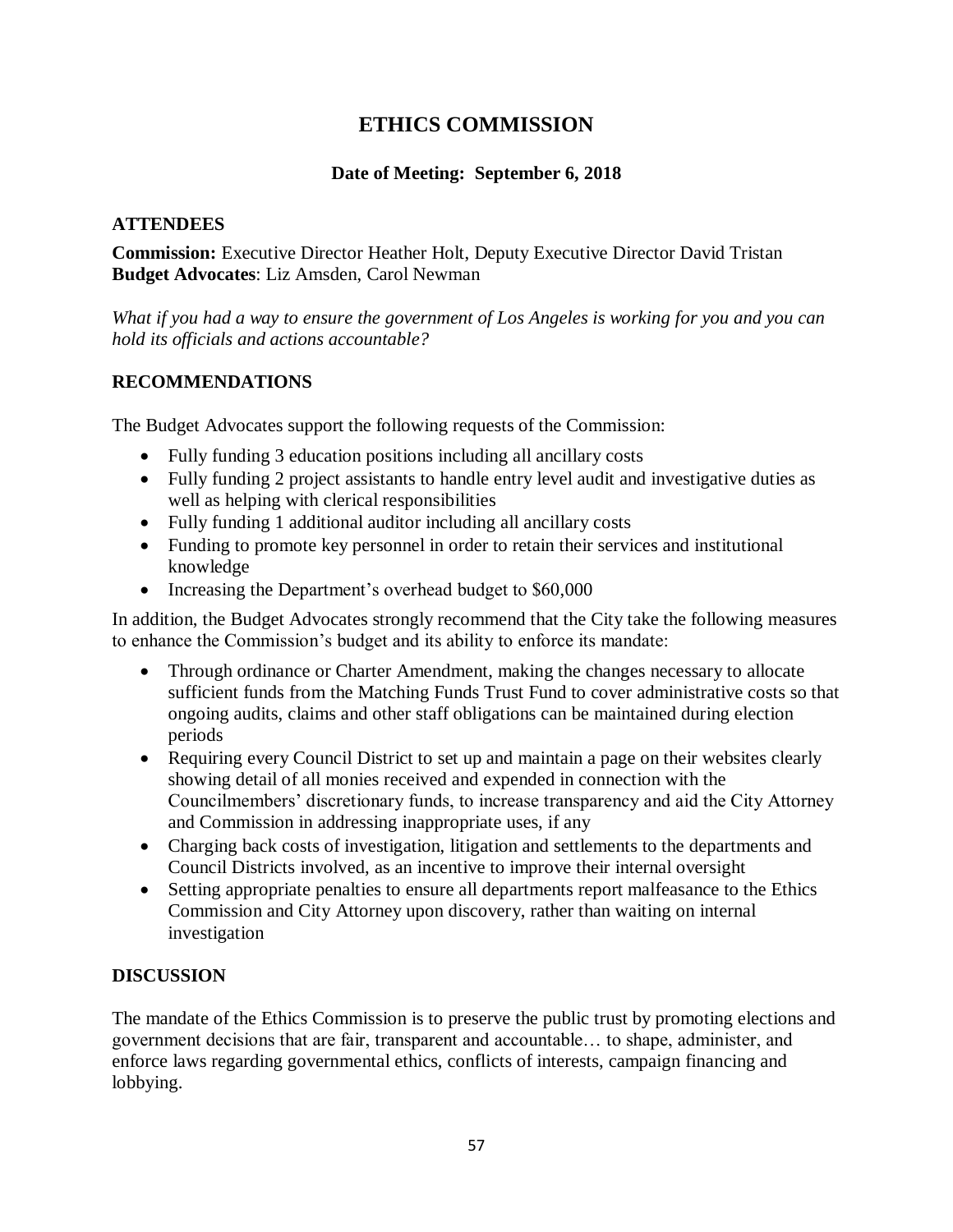After wrongdoings and conflicts of interest by Los Angeles elected officials in the 1980s, City voters approved Charter Amendment H in 1990, embodied in Sections 470, 471, and 700-712 of the City Charter, creating the Ethics Commission to oversee governmental ethics, campaign financing and lobbying in the City of Los Angeles. As part of the most comprehensive package of local governmental ethics in the country, the Commission's goals are transparency, integrity, impartiality and accountability. The current leadership is emphasizing education and outreach in order to reach stakeholders, including City employees, those campaigning for City or LAUSD office, contractors, sub-contractors, lobbyists, Neighborhood Councils and others.

In addition, the Ethics Commission oversees and regulates the City of Los Angeles Matching Funds Trust Fund. The matching funds program first became effective with the 1993 elections, and is currently under review with the intent of considerably expanding the program. The Trust Fund now stands at over \$16 million, so, even with the proposed changes, it is anticipated the fund will remain fiscally sustainable at least through 2026.

### **Overview**

## *The Ethics website at<https://ethics.lacity.org/> is a window to transparency in Los Angeles and a door to accountability.*

The Commission has three separate but related areas of jurisdiction: campaign finance, lobbying, and governmental ethics. All three need sufficient funds to educate, advise, process disclosure statements, audit, investigate, and provide the appropriate evidence to enforce on a timely basis to provide strong deterrents to scofflaws.

#### Publicizing Punishment

Those being investigated quite rightly have privacy rights until claims are verified, at which point the Commission needs to expand the breadth of their press releases, publicizing the punishment of those who break laws and regulations, which is the best deterrent to others. Furthermore, wide publicity increases everyone's awareness that everybody, City employees and stakeholders alike, all are personally obligated to color within the lines themselves.

Unfortunately, this also means personnel, individuals and companies will use all possible means to draw out proceedings to avoid the fiscal impact – not only with fines but also in personal credibility and the ability to find future work.

Not only have the Ethics Commissioners worked to deter violations through increased fines by starting with the highest amount allowable, but they are also expediting prosecution by reducing penalties for early settlements. To further promote compliance, the Commission now has a Strategic Communications Division dedicated to educating the public and stakeholders.

Their award-winning new website is now up and a great source of information on all things ethics-related. The public can use it to watchdog as much as they want, and the Commission feels the best scenarios are when the public keeps them on their toes. Whistleblowers can report online or call (800) 824-4825.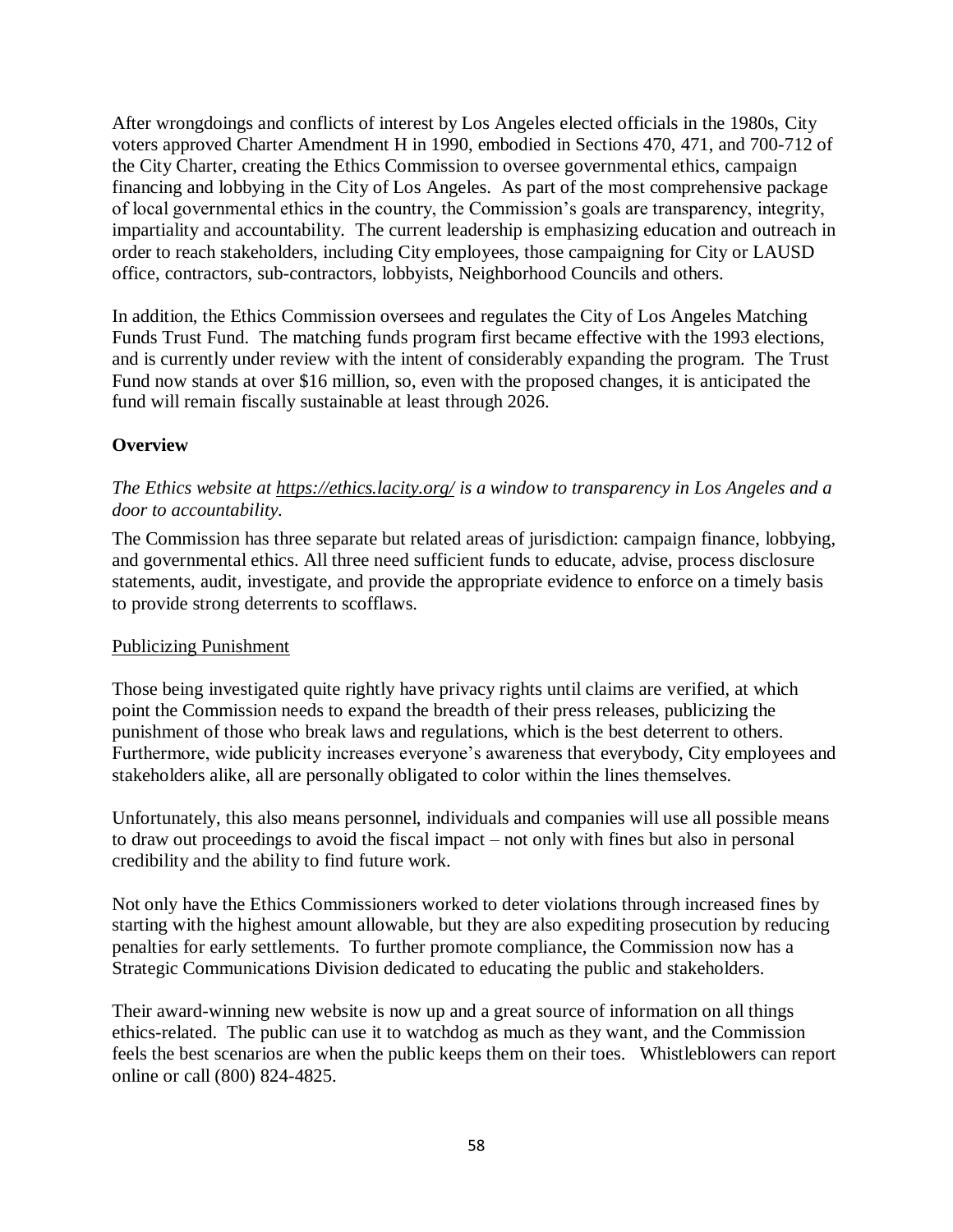#### Justifying the Recommendations

The education of ALL City employees and vendors *including subcontractors* so they are aware of the parameters, as well as Neighborhood Councils, anyone working with funds and donations, people running for office, Departments, all people involved with campaigns and elections as well as City personnel, both increases awareness of what constitutes inappropriate behavior throughout the system and also gives people the tools to ask about proprieties and to file complaints easily and anonymously. The Strategic Communications Division is dedicated to educating the public and stakeholders. Citizen and staff input is essential in helping the department unearth and address wrongdoing.

Over the years, more and more people have reached out to the Ethics staff to determine what they can and can't do, forestalling potential problems and saving them and the City money. The Commission's ability to move forward on certain legal proceedings against alleged violators can be delayed when criminal law enforcement agencies take control of a case.

Because there are such diverse concerns within the City, the Commission needs to be proactive and provide in-person trainings with individual departments to address their specific questions, individualize responses, demonstrate how ethics mandates relate to their work, and find creative solutions, especially in the proprietary departments and where staff has no access to computerized training. For these reasons, among others, the Commission needs additional staff to provide education.

Finally, the Commission itself takes great concern to ensure rulings are fully equitable. For instance, if developer donations are banned, should that ban also apply to other persons involved with development projects as well as some of the groups opposing them, who will now gain greater influence? How should special interest groups, such as those for and against AirBnB or bike lanes, be treated? The Commission's judicious consideration of these issues should not be taken for reluctance to deal with them. Among other things, the Commission must consider:

(a) Will requirements create a ripple effect and further delay already slow processes in the Planning and Building and Safety Departments creating unanticipated negative outcomes?

(b) What about free speech? When does the protection of individuals and entities curtail the free speech rights of others?

(c) How can amendments be couched to obtain the needed approval of the City Attorney, City Council and Mayor to change the City Charter?

Given that its workload varies due to many factors, the Department has relied on short-term hires, but in the long term any savings from such hires is significantly offset by the loss of good people, the need to hire more and their training, not to mention the time all this takes away from full-time staff obligations.

Theirs is such specialized work that nearly every hire needs significant training in one or more areas. This has even more impact when more senior people need to be replaced due to retirement, promotion, or being poached by another Department or company that offers better pay. Therefore, it is essential that steps are taken to retain and promote (into both new and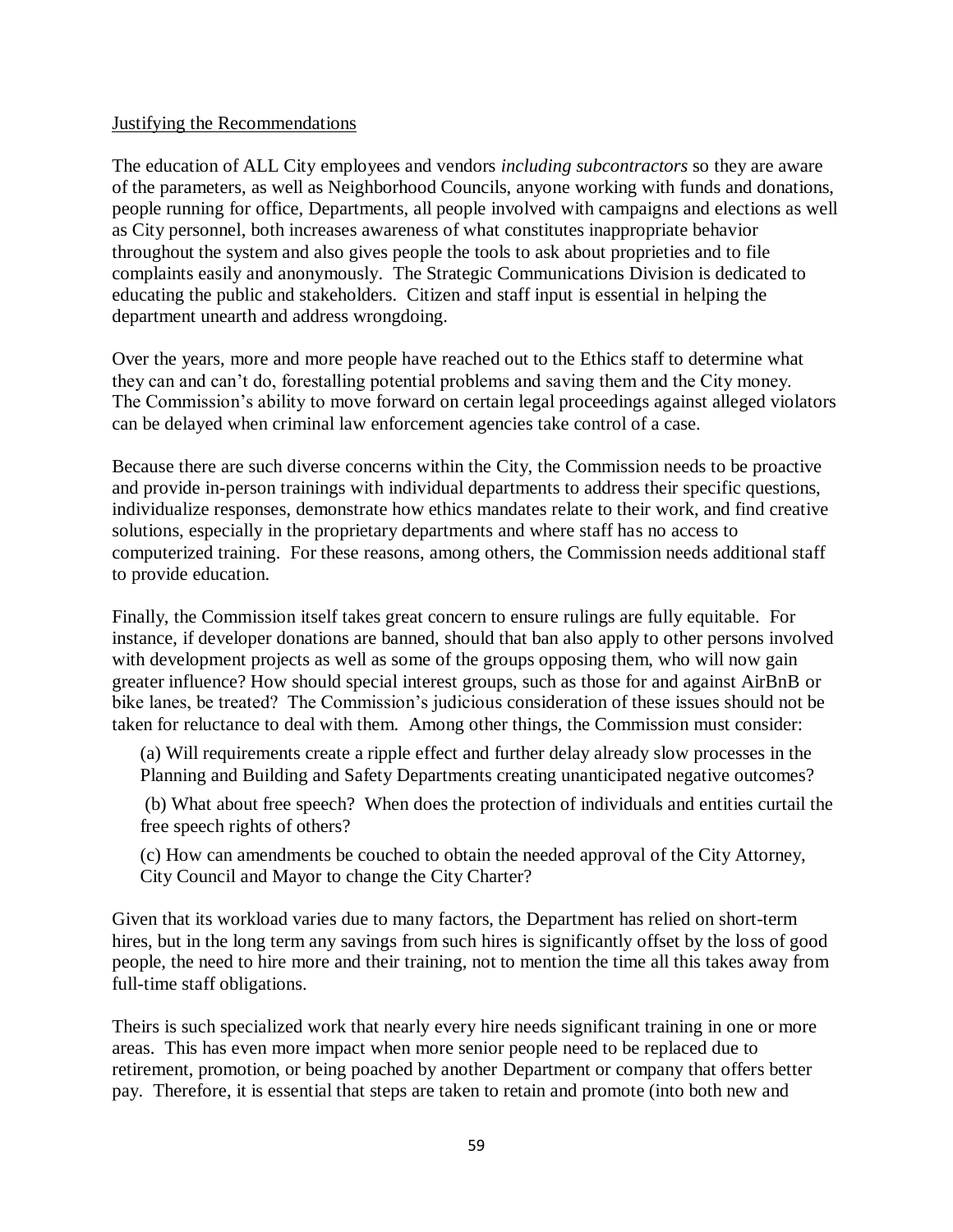existing positions) the qualified people currently on staff. Given the importance of their work, all efforts need to be made to keep existing staff and make sure the pay competes with other employers. For instance, the Fire Department pays their internal investigators up to \$30,000 per year more than those working for the Commission.

As the 2020 elections approach where City candidates will compete with those at the County, State and Federal level as well as with propositions and County measures, the Commission has a legitimate concern that limiting contributions may lead to unintended results, as City candidates and issues may take a back seat to broader issues, and inadvertent ethical violations may occur. The 2022 election bodes to be even more expensive as all current Citywide elected officials and several current councilmembers will be termed out, which usually means a much larger field of candidates.

The Matching Funds Trust Fund provides monies for candidates but, although it requires considerable administration and significant education by the Ethics Commission, none of it can be allocated for anything other than eligible political campaigns. This can be debilitating for the Department (more so if access to Trust Funds is expanded), taking time away from audits and delaying claims. The Ethics Commission should be allocated funds from this Trust Fund to use for the Trust Fund's administration.

Furthermore, with impending replacement elections sure to attract multiple candidates, the Department needs at least one additional auditor to ensure audits are expeditiously completed following elections.

Finally, when City employees face charges and use all avenues available to avoid appropriate discipline, it can cost hundreds of thousands of dollars. The City should institute a policy holding individual Departments fiscally accountable for employee derelictions to incentivize better internal controls, and requiring them to reimburse the Ethics Commission's costs and the General Fund for any liability payments. Great care should be taken that these monies come from areas that won't affect services to the public but will hurt the offenders enough for them to take the necessary steps that it won't happen again. City Departments are generally not held accountable for their employees' transgressions, and this must be changed.

And, in all cases, if individuals are responsible then they should be held personally responsible, and not be allowed to hide behind the façade of the Department or worse yet, avoid any accountability.

#### Number crunching

All of the Ethics Commission's funding comes from the General Fund. Their operating budget for FY 2018-19 is \$3,286,647; of that almost \$3 million is salaries, with slightly under \$300,000 in 'contractual services' and a little under \$40,000 for office and administration. As with most City departments, monies for pensions, retirement, health coverage, utilities and building costs are listed separately, in this case almost \$1.8 million. Even though huge, this last figure is microscopic when compared to the equivalent figure for the Police and Fire Dept. benefits which exceeds \$1 billion.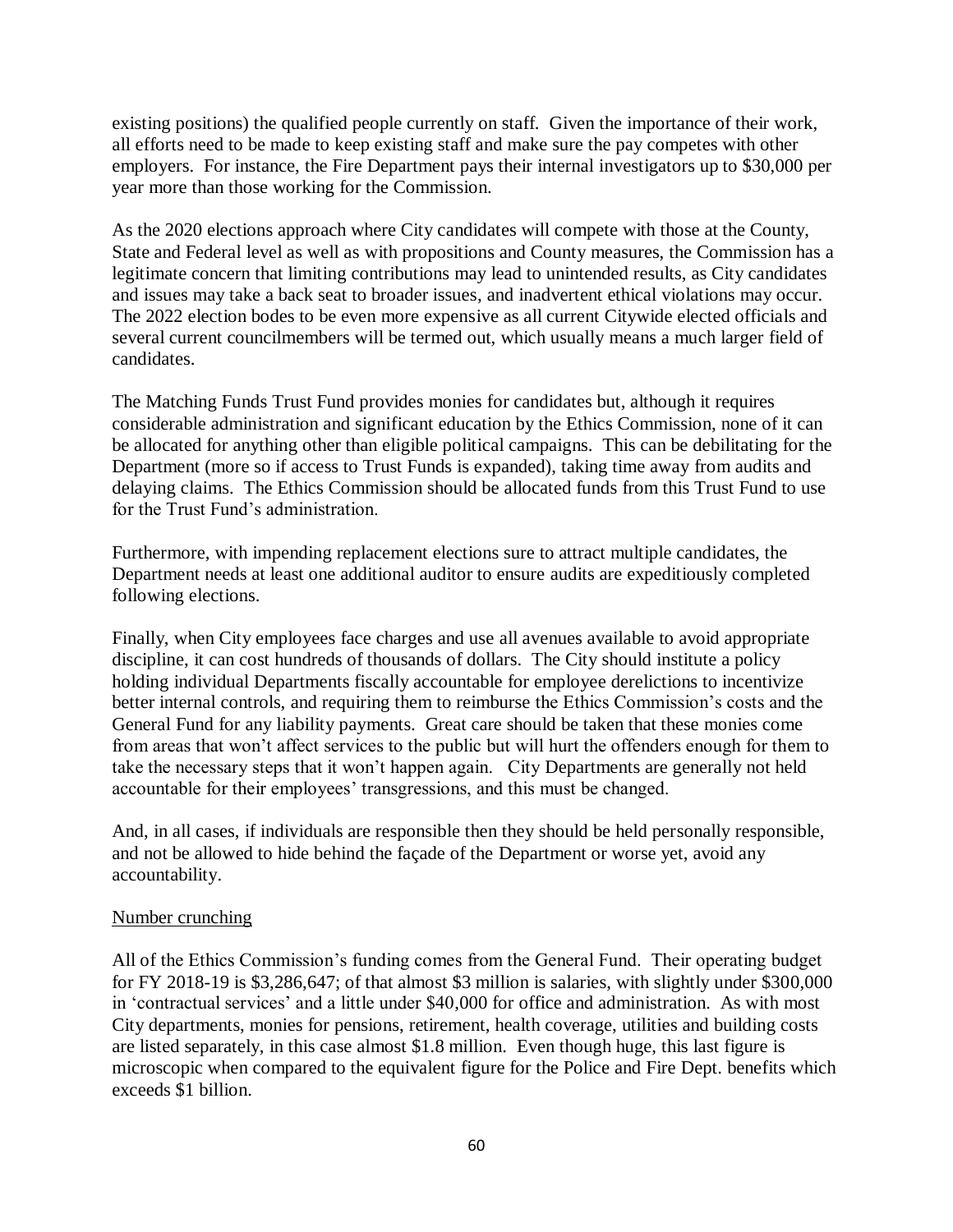Over 85% of the 'contractual services' each year, \$250 thousand, is designated solely for an outside prosecutor in the event there might be a conflict of interest in using City attorneys. However, these monies have rarely been tapped – only a total of \$16,000 over the past 25 years. Since this amount is designated as Ethics monies, rather than being sucked back into the General Fund, these funds should be rolled forward (i.e. a year after they are budgeted) for use in educational purposes, specifically for people considering running for office, potential staff, lobbying firms, and issue-specific groups.

The Commission regulates tens of thousands of persons, including elected officials, employees, lobbyists, candidates, contractors and others. Ethics staff process over 15,000 disclosure filings and assist with over 20,000 compliance contacts each year, numbers that continue to increase. Only the State of California's Fair Political Practices Commission, which administers the State's Political Reform Act regulating campaign financing, conflicts of interest, lobbying, and governmental ethics, does more than the Los Angeles City Ethics Commission (think of all those propositions and PAC donations), but their budget is almost three times greater with over three times the staff.

# **CONCLUSION**

# *So why should the City Council allocate more funds to the Ethics Commission?*

It's an investment: Done properly, the Commission will save the City significant money by making examples of scofflaws and by educating all parties on correct procedures and regulations up front.

It builds trust in our elected officials: Dating back to before the establishment of the Ethics Commission, the people of Los Angeles have mistrusted those on the City Council. The more the Commission can do to reverse this trend, the more confidence stakeholders will have in those in office and those who do their bidding.

The potential exists to further curtail abuse of power by holding both the responsible Departments and individuals within them personally accountable: Increasingly, the public has voiced concerns about ethical improprieties, real or perceived, by the elected officials and City employees and influence peddling by developers and other lobbyists --all impacting decisions that affect stakeholders' quality of life. These do not happen in a vacuum. Departments set policy and oversight procedures; people make decisions or look the other way. Real change depends on moving toward an environment of openness and accountability, and this can only be achieved by turning the spotlight on the guilty and having effective and public deterrents to set an example to deter perpetrators and educate everyone else.

This includes ensuring that fines and punishment target those actually responsible. Justice should be swift and sure. Only when Departments (or companies) are proven complicit should the City (or company) pay, and then it should be a Department cost from THEIR funds and out of budgets that do NOT affect services to stakeholders (or to customers).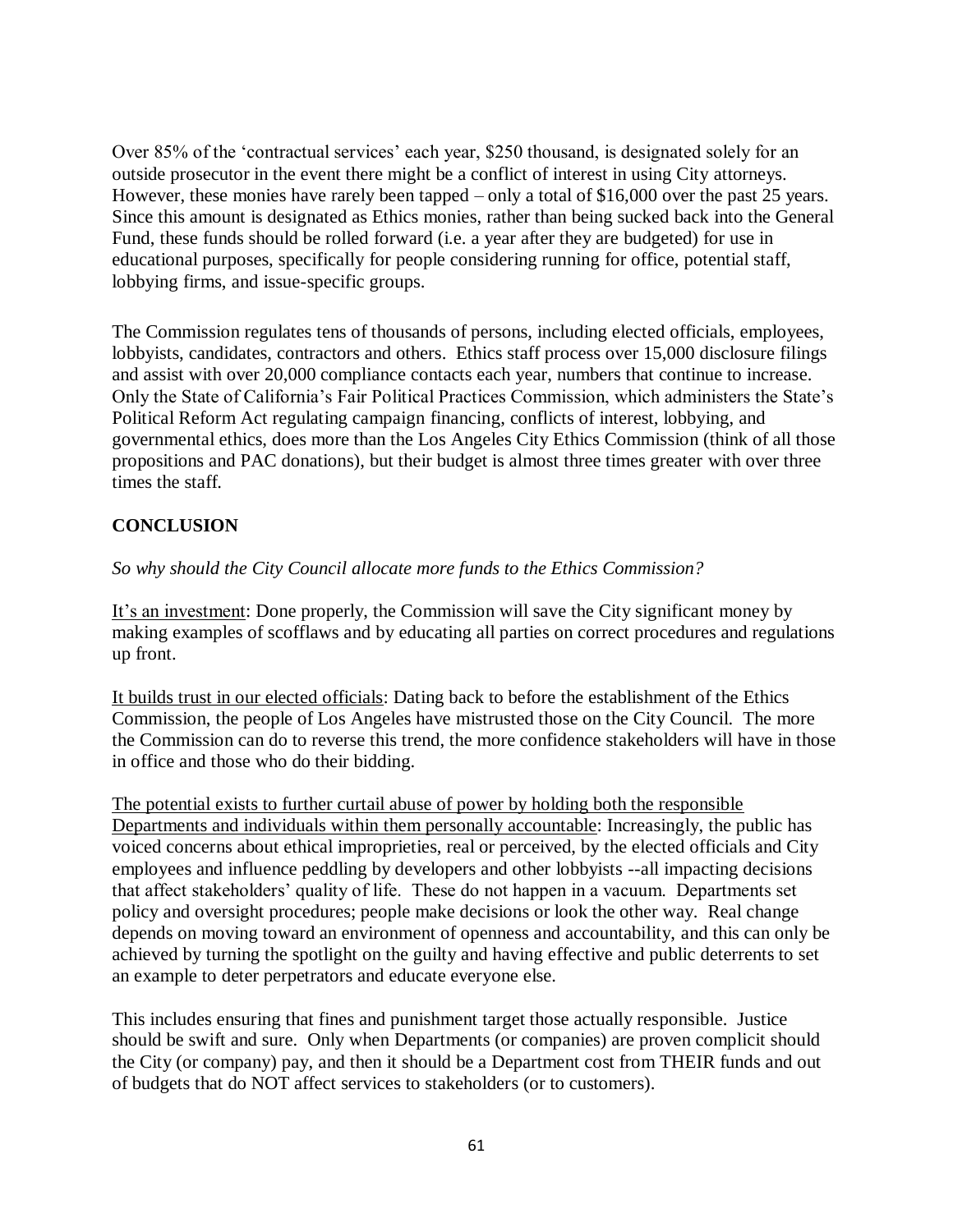Educating people at all levels on ethics laws and encouraging participation in oversight through the website should be a priority moving forward. When decisions are made with knowledge of parameters, there is far less incentive to step outside laws and regulations. And even when actions are not technically illegal, the appearance of malfeasance can have a significant impact. The City cannot risk losing the trust of the electorate.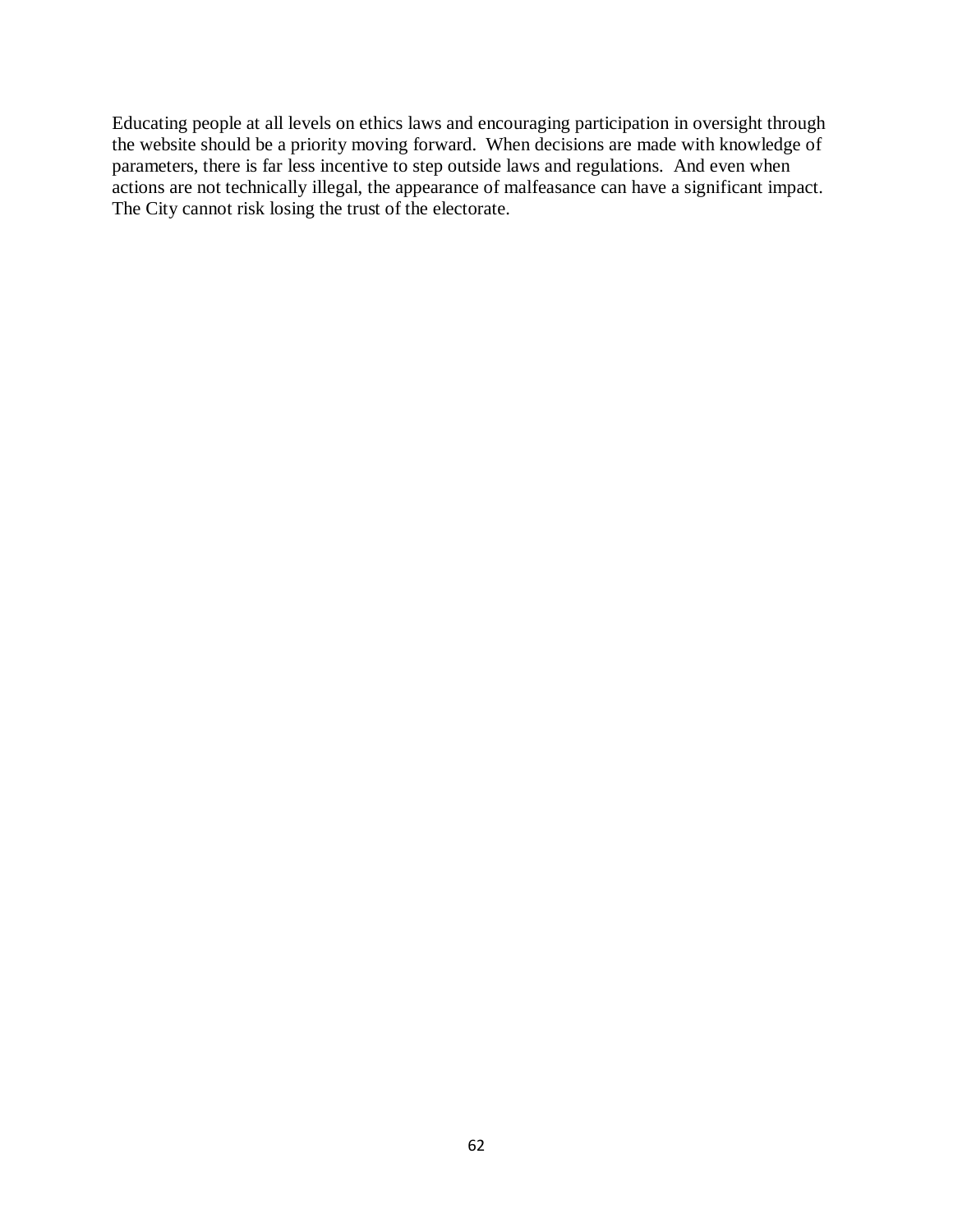# **OFFICE OF FINANCE**

## **Date of Meeting: October 24, 2018**

#### **ATTENDEES**

**Office of Finance**: Wai Yee Lau, Assistant Director **Budget Advocate:** Brian Allen

#### **RECOMMENDATIONS**

- Prioritize how to use Special Funds (should they be consolidated as a reserve and/or repurposed to other critical needs)
- Increase efforts to ensure auditing and collection of the appropriate amount of cannabis fees and taxes, and determine how to control and handle collections from the cash-rich cannabis industry

#### **DISCUSSION**

#### **Operations**

The Office of Finance is basically tasked with the collection of fees and taxes. To accomplish effective collections, they must collect what is currently owed as well as follow up on what is delinquent.

Along with collections, the Office of Finance maintains the status of all funds, including Special Funds. For the Controller's office to make any payments (and the Controller's office makes all disbursements), the Office of Finance must make sure that funds are available for those disbursements. This is accomplished by monitoring the bank accounts and transferring funds from various accounts and investments as needed. Effectively, the Office of Finance is the primary check and control of the funds available for disbursement.

All investments made for the City are also managed by the Office of Finance.

Operations have not changed, but the Department has made software improvements to enhance tax and permit collections.

#### Concerns Discussed

The Department has concerns about the handling of large amounts of cash. While it is difficult to handle and accurately control cash, it is also costly. Unless there is a breakthrough on this issue, the cost to protect cash collections (such as from the cannabis industry) will rise, and it could be substantial.

In addressing Special Funds, there is difficulty in determining how to handle each account. While some of the Special Funds are being used slowly, others are not able to be used due to rules for use. In some cases, there are Funds that cannot be used, as the purpose is not valid any more, but restrictions still exist. There are hundreds of Special Funds accounts to review and deal with.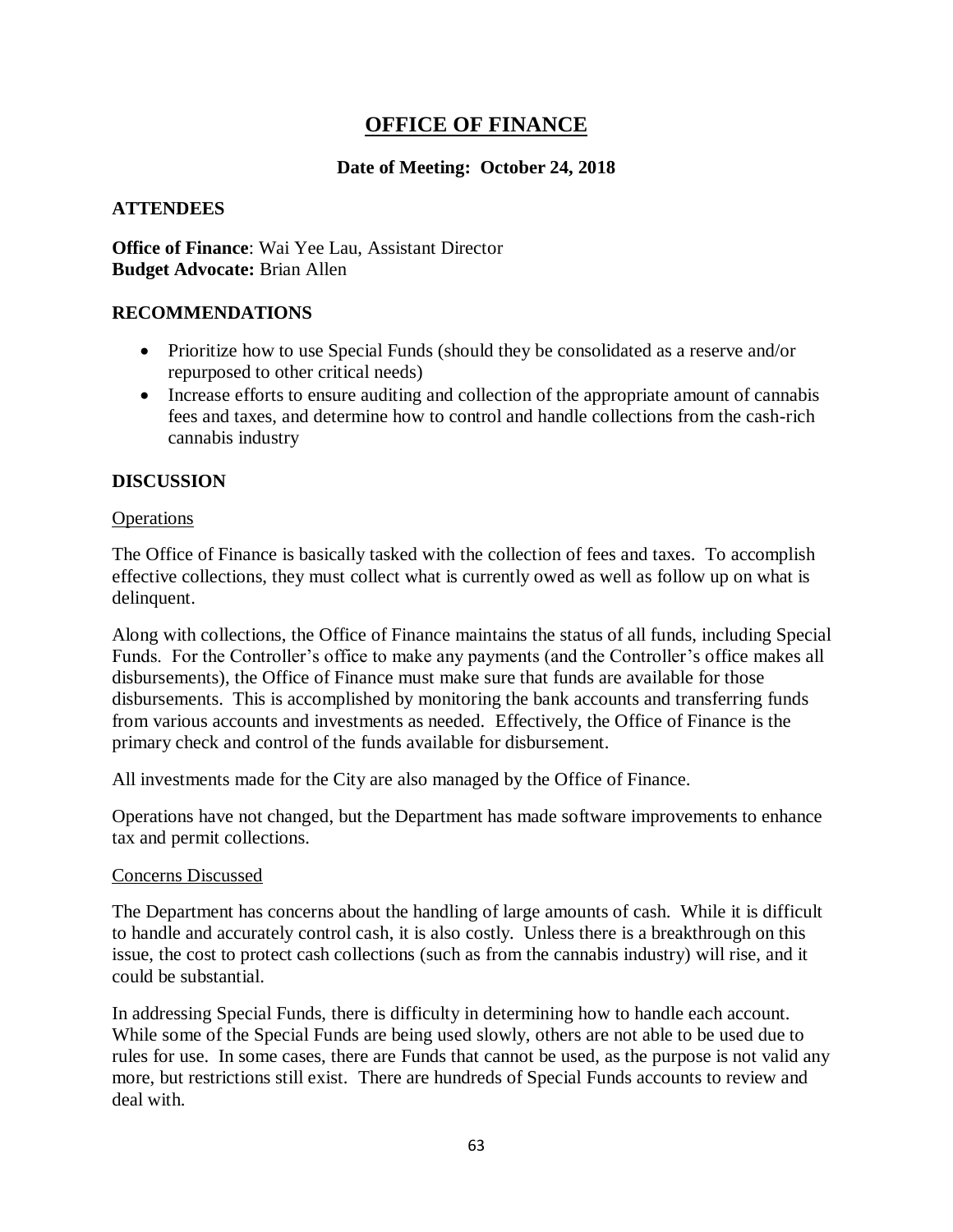# **CONCLUSION**

Looking at the general operation and challenges the future may have, the Office of Finance is meeting its obligations but does find it a challenge. While overall operations have not changed, improvements in technology are expected to help them keep pace with new demands.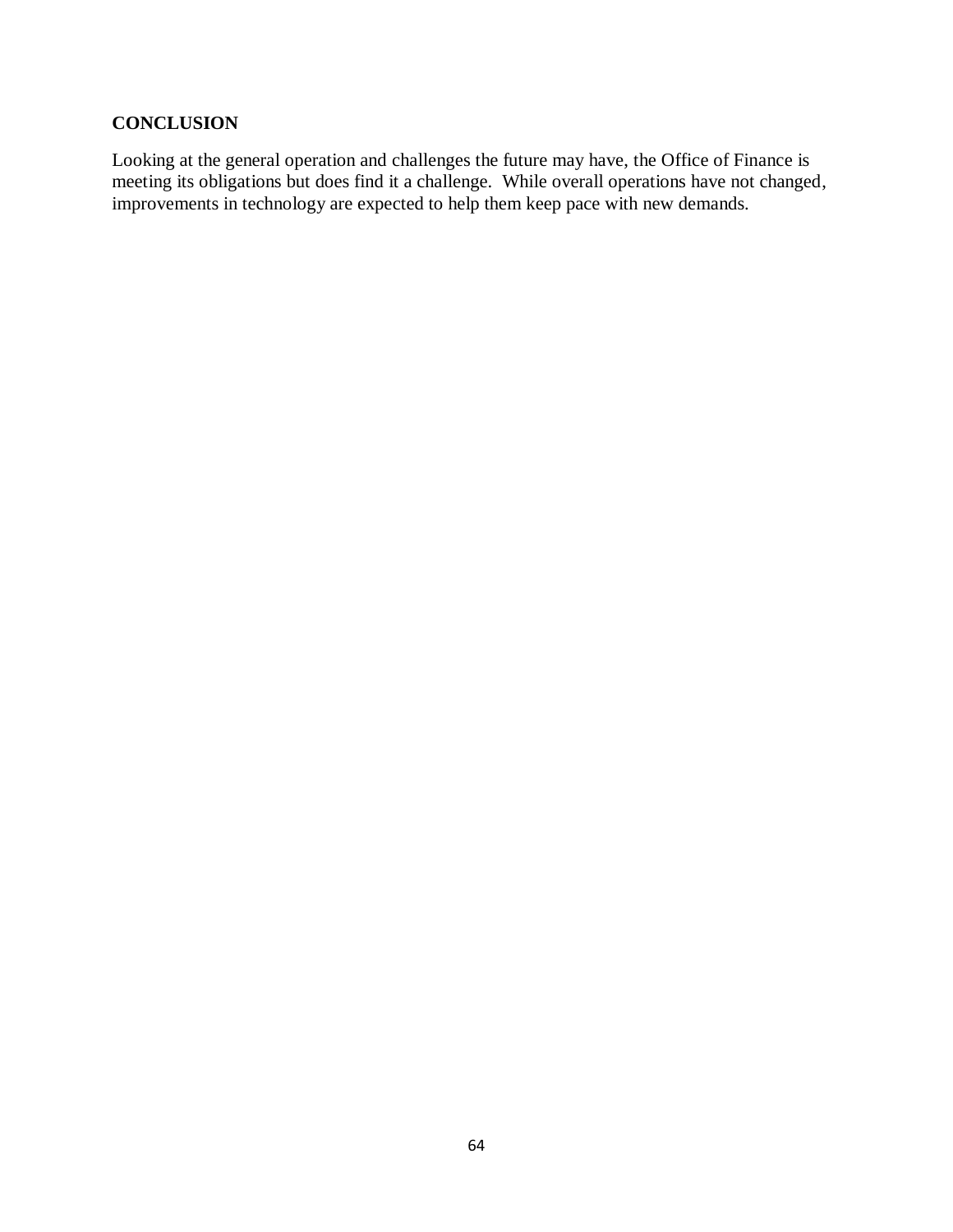# **LOS ANGELES FIRE DEPARTMENT**

## **Date of Meeting: October 25, 2018**

### **ATTENDEES**

**Department:** Fred Mathis, Chief Deputy for Administrative Operations; Mark Davis, Chief Management Analyst; Emilio Rodriguez, Senior Management Analyst **Budget Advocates:** Tony Michaelis, Erick Morales

### **RECOMMENDATIONS**

- Fund and promptly complete a Standards of Cover Report<sup>4</sup> to establish Department benchmarks and ensure that resources are allocated efficiently and effectively
- Establish performance metrics which link incident activity with costs by fire station to help evaluate overall utilization of Department resources
- Evaluate EMS (Emergency Medical Services) non-transport reimbursement options including Advanced Provider Response Unit (APRU) reimbursement options
- Assess  $3<sup>rd</sup>$  party EMS reimbursement administrator performance
- Use the federal SAFER (Staffing for Adequate Fire and Emergency Response) grant and matching funds to restore staffing in Wilmington's Fire Station 38
- Fund the Department's request for two additional Fast Response Vehicles (FRVs) to improve response times and service
- Conduct an analysis of the use of overtime pay (\$197 million, 29% of total Department budget) to confirm that using this approach to cover staffing shortages is the most efficient and effective method for the City
- Eliminate the Deferred Retirement Option Plan (DROP) for firefighters<sup>5</sup>

# **DISCUSSION**

#### **Overview**

 $\overline{\phantom{a}}$ 

The Los Angeles Fire Department (LAFD) is the city's second-largest department—after the Police Department—in terms of General Fund allocation. The Department's mission is to protect life and property, improve public safety, and facilitate economic growth. LAFD's budget mostly goes towards fire suppression, fire prevention, and emergency medical services. One hundred and six fire stations are located throughout the City's 471 square miles and staffed by the Department's 3,862 employees, 10% of whom are non-sworn professional support staff. At any

<sup>&</sup>lt;sup>4</sup> A Standards of Cover Report is defined by the Commission on Fire Accreditation International as "those adopted written policies and procedures that determine the distribution, concentration and reliability of fixed and mobile response forces for fire, emergency medical services, hazardous materials and other technical responses." It is through this document that resource benchmarks can be established and there can be a more objective evaluation of cost effectiveness and performance outcomes.

<sup>&</sup>lt;sup>5</sup> The impetus for the DROP program was only for the LAPD to retain experienced personnel, and there is no evidence that the Department was having trouble retaining experienced personnel. The program has documented fraud and abuse claims (Los Angeles Times, 4/15/18 and 8/24/18 and subsequent articles)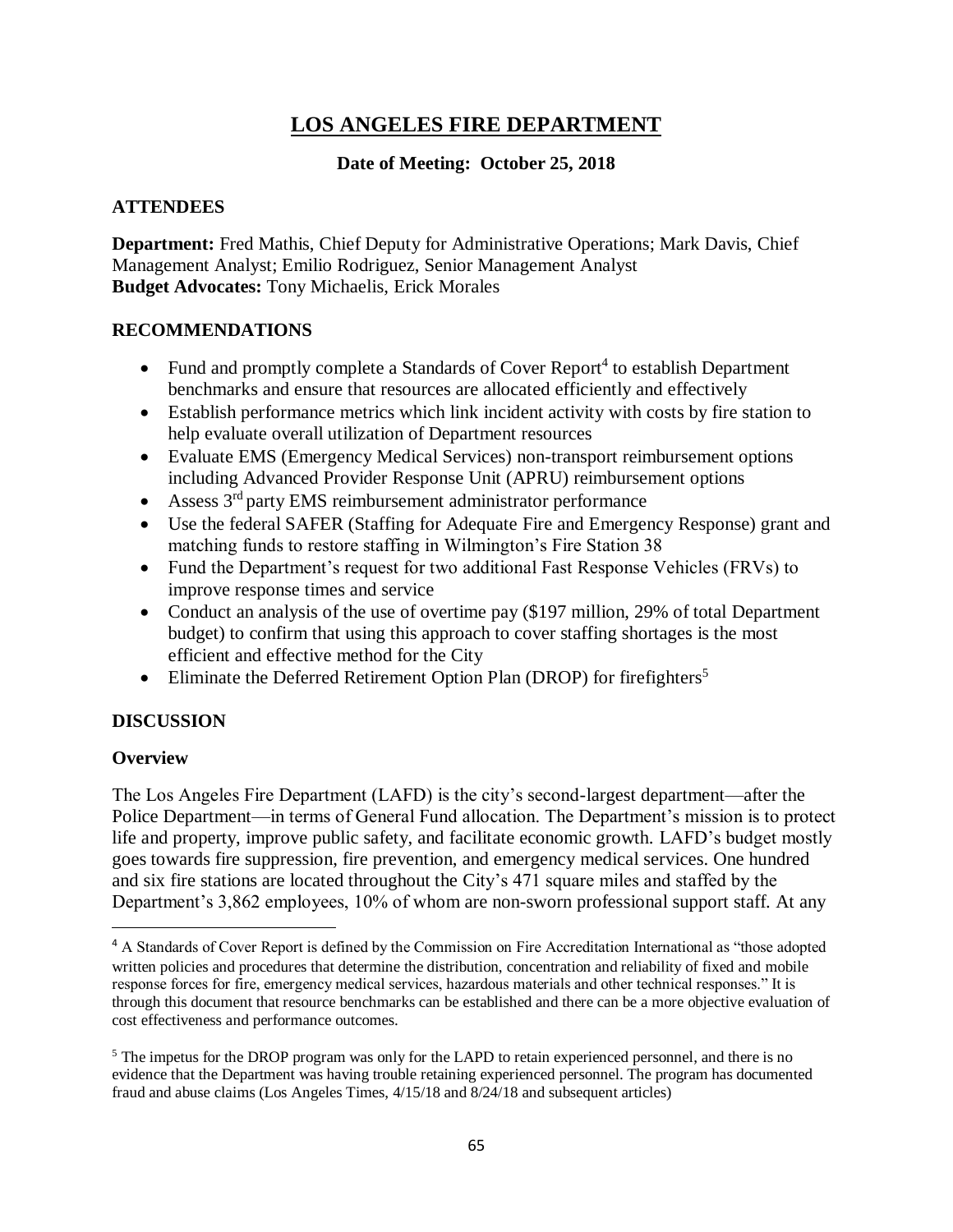given time, more than 1,000 firefighters and paramedics are out in the field, ready to provide emergency services.

In the 2018-2019 adopted budget, \$674,270,767 was appropriated to the LAFD. Of these funds, \$638,814,065 (95%) is for salaries, while \$35,456,702 (5%) is allocated for equipment and supplies. The majority of the Department's funds come from the city's General Fund (\$662,270,767 or 98%). The remaining monies come from the Local Public Safety Fund (funds from a half-cent state sales tax established by Proposition 172 in 1993) and the Medi-Cal Intergovernmental Program Fund (comprised of partial reimbursement of emergency medical services provided to Medi-Cal recipients). Each such fund provides \$6 million or 1% of the Department's budget.

### **Issues**

In the aftermath of the Great Recession, the LAFD had limited funds to hire firefighters and paramedics. In recent years, the Department has received funding for as many as five or six classes of new recruits. This year, the Department is only requesting funding for two classes of new recruits to account for attrition. However, the Department plans to spend as much as \$197,147,746 (29% of LAFD's budget) on overtime in fiscal year 2019-2020. Most this overtime pay is spent towards the Department's promise of maintaining around 1,000 field positions staffed at all times (around one-third of the force). According to Department staff, studies have proven that paying overtime is cheaper than hiring additional firefighters to work as a "float pool" to be deployed to areas with the most need on a given day, due to pension and benefit costs.

The Department constantly evaluates its metrics (publicly available as FIRESTAT) and explores creative ideas to maximize the efficiency of their resources. Recently, the Department has deployed two Fast Response Vehicles (FRVs), comprised of a pick-up truck with two paramedics and equipment for fire suppression and rescue, to different areas of the City with the need for additional resources. With the effectiveness of the FRVs in improving the Department's response, LAFD will request two additional FRVs for the South Los Angeles and Skid Row areas.

Advanced Provider Response Units (APRUs) are another project to improve the Department's efficiency, comprised of one paramedic and one nurse practitioner. Currently, more than 80% of the calls LAFD responds to are for emergency medical services, many of which require transport to a medical facility. With the nurse practitioner, who is paid for by one of several local hospitals in agreement with the Department, the APRUs can provide services like urgent care without needing to transport the patient. According to Chief Deputy Mathis, as many as 50% of an APRU's patients do not need to be transported following treatment. Not only do the APRUs save the time required by transportation, but they also assist emergency rooms in reducing their lines and wait times.

With 106 stations throughout the city, some are bound to be busier than others. While FIRESTAT data is used to evaluate how many resources a station might need, each station also needs a minimal amount of staff to respond to potential threats. Department staff mentioned that certain financial metrics, such as dollars spent per incident, would not be helpful in evaluating efficiency since monies are spent reactively to the emergency at hand.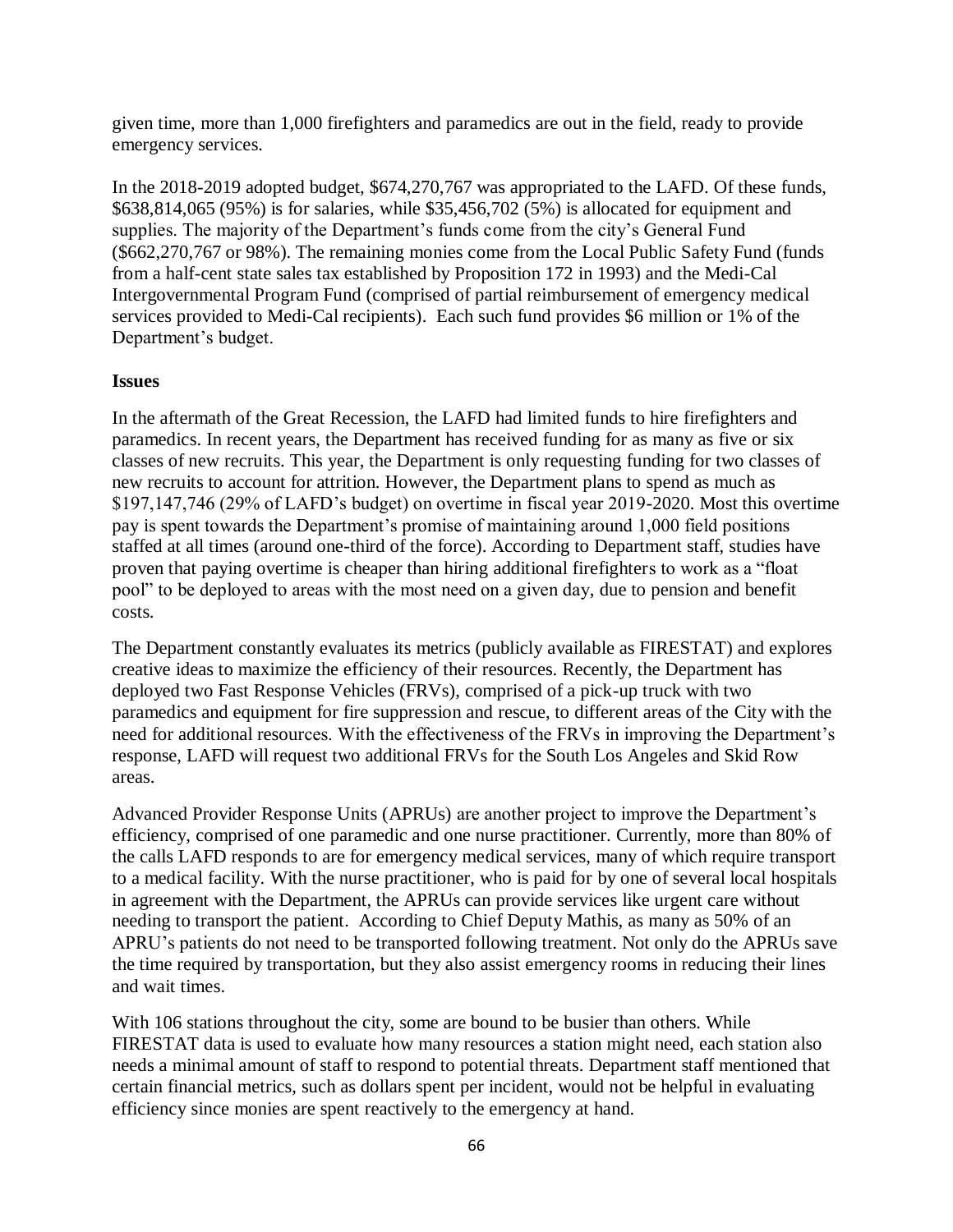A significant portion of the Department's budget comes from reimbursement for emergency medical services from the government, insurance, and patients. Some organizations, including the Budget Advocates, have requested that the Fire Department improve efficiency in collecting ambulance transport fees. While much of the money charged to direct patients (who may be uninsured patients experiencing homelessness or financial hardship) is not collected, the Department states that it collects 90% or more of the monies available from ambulance transport of Medicare, Medi-Cal, and private insurance patients. Figures in the Budget Advocates' 2017 report Back to Basics appear to mistakenly assume that the same amount charged to private insurance for ambulance transport can also be charged to Medicare and Medi-Cal. These two government programs limit reimbursement for transport to as low as \$120, less than one-tenth of the \$1,212 that may be charged to private insurance. LAFD also currently does not charge a "treat-no-transport" fee, as it would require a recalculation of ambulance transport reimbursements and would not lead to the collection of any additional money. Furthermore, Medicare would not pay any potential "treat-no-transport" fees, so Medicare would then only pay a cheaper ambulance transport fee.

LAFD has been recognized by Controller Ron Galperin for being among the most efficient Departments at limiting litigation costs. Most of the Department's lawsuits over the last few years have been the result of inappropriate compensation for employees and traffic accidents. As such, litigation concerning LAFD does not have a significant impact on the City's finances.

In 2017, the Department received a SAFER (Staffing for Adequate Fire and Emergency Response) grant from the Federal Emergency Management Agency. This grant, which requires a cash match from the City, has been used to restore staff resources in areas with need. For 2019- 2020, the Department will request \$1,200,000 from the City's cash match to go towards 21 firefighters for Wilmington's Fire Station 38. Chief Deputy Mathis stated that the Department is actively looking for other grants to fund additional resources.

# **CONCLUSION**

The Fire Department will request \$726.5 million for its 2019-2020 budget. While most of these funds will be committed to paying salaries and overtime, the Mayor and City Council should thoroughly review the requests from the LAFD for equipment and supplies. The City's communities can only be among the safest in the nation as long as its firefighters and paramedics have the tools to do their jobs.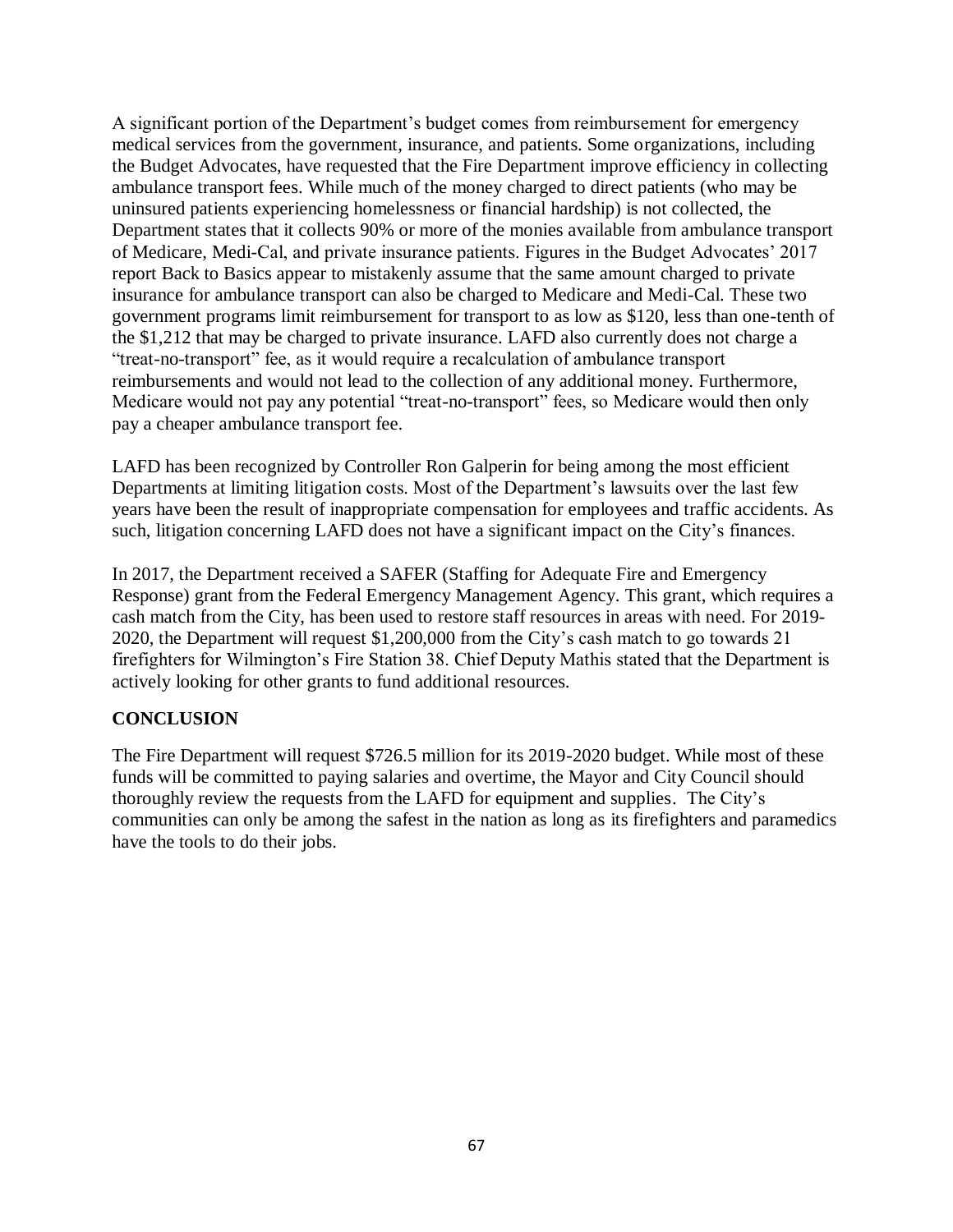# **GENERAL SERVICES DEPARTMENT**

# **Date of Meeting: October 23, 2018**

# **ATTENDEES**

**Department**: Tony Royster, General Manager; Valerie Melloff, Assistant General Manager **Budget Advocates**: Barbara Ringuette, Chelsea McElwee

### **RECOMMENDATIONS**

- Continue to restore staffing, services, and funding to better support the 40 City Departments and Bureaus to ensure they are operating to their full capacity
- Develop a retention plan to keep staff as employees in high demand positions in the Department
- Increase staff for preventive maintenance of equipment to avoid the expense for equipment replacement
- Accelerate replacement of the 50% of equipment beyond life cycle Citywide
- Assure sufficient funds to bring the Building Management System on line by April 2019 as the next step in integration of data systems across City Departments.

# **DISCUSSION**

#### Mission

The mission of the General Services Department (GSD) is to manage facilities, equipment, supplies, maintenance, and other support services for elected officials and all City Departments. It is the "heart" of all City services. The Department works with all City Departments and offers a wide range of services (e.g., building maintenance, fuel services, parking services, mailing services, etc.).

#### **Supplies**

GSD is currently working to establish the best procedures through procurement with leasing and/or buying vehicles and wanting to invest in electric vehicles. GSD oversees 27 helicopters that are shared among the Police Department, Fire Department, and Department of Water and Power. GSD supplies Departments with the critical supplies the Department may need and manages inventory through its Supply Manages System (SMS). Every Department is different in the type of supplies it may need. GSD has several locations it manages, including the headquarters in City Hall, other offices, warehouses, and approximately 1441 fuel stations.

#### Staffing

As a result of the 2008 recession the GSD lost approximately \$100 million from its budget and more than 1000 employees. With the lack of employees, the Department had to prioritize its services and could no longer focus on certain tasks such as maintenance. Ten years later, GSD is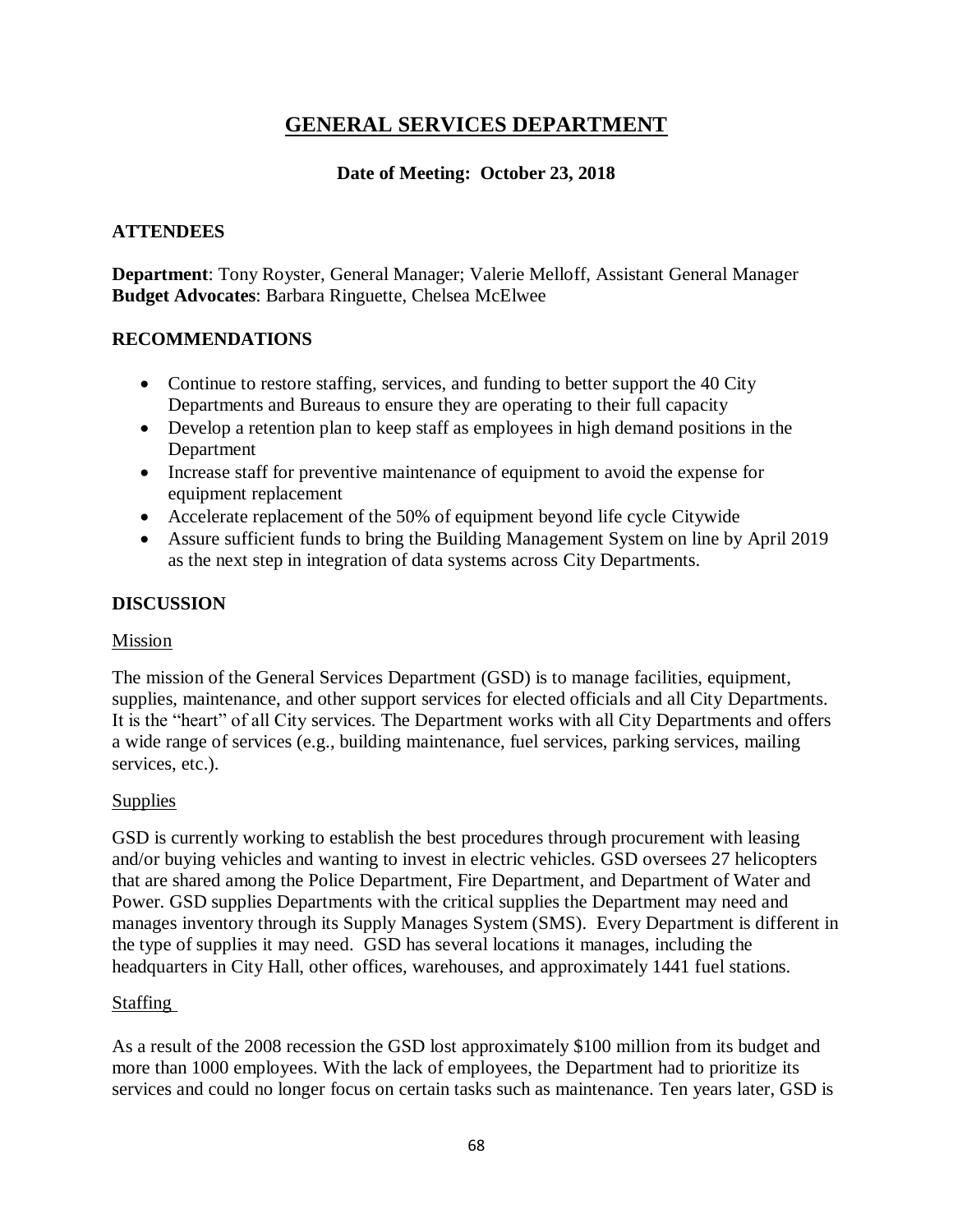still in the phase of "catching up" due to the devastating budget cuts. This Department also experienced a hiring freeze, but even with increased hiring, the staff retention rate is low because most employees go to higher paid positions with competitors (e.g., the LADWP) and in the private sector.

## **Technology**

Interestingly, GSD was not fully functioning on technology 5-10 years ago. Today, it is constantly upgrading its technology and systems to better assist all City Departments and have everything relatively accessible for all of their staff. Now all employees can complete their documentation to their designated supervisor electronically, including pulling up their manual, submitting time sheets, completing necessary forms, and/or submitting pictures without going back to the office. GSD is working to develop systems that can be used collectively amongst all City Departments.

# **CONCLUSION**

GSD is proactively involved with all City Departments in some way, and works closely with the Mayor, CAO, and City Council. GSD is still trying to "catch up" due to budget cuts that started in 2008. While the Department lost a majority of its employees due to budget cuts, it is also losing employees due to higher paid positions with competitors and in the private sector. If GSD is not adequately funded, the services, resources, and staff to better support all of the other City Departments will not be available.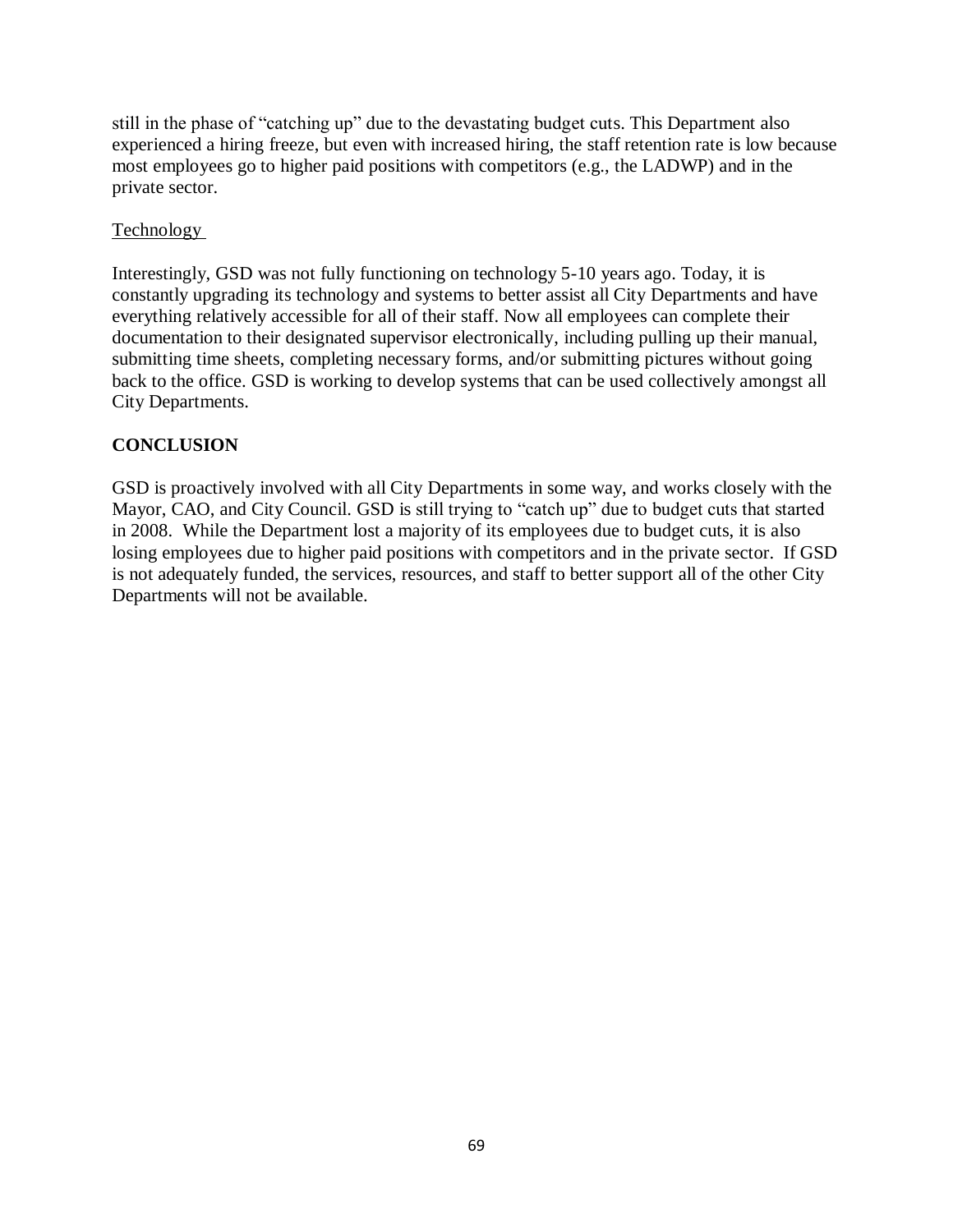# **DEPARTMENT OF HOUSING + COMMUNITY INVESTMENT (HCID)**

# **Date of Meeting: November 13, 2018**

# **ATTENDEES**

**Department**: Luz Santiago, Assistant General Manager; Rosa Benavides, Budget Manager **Budget Advocate**: Diedra M Greenaway, MS/MBA

# **RECOMMENDATIONS**

- Complete a gap analysis that will compare the number of households within an income range to the number of affordable homes available, including City-owned excess properties that can be converted into affordable and/or low income housing
- Complete a cost burden analysis that focuses on severely cost-burdened households and is reflective of the percentage of income paid for housing by income range
- Increase the number of staff utilized for oversight of LASHA to ensure compliance of policy and procedure as it relates to Measure H and Proposition HHH<sup>6</sup>
- Adopt or update a housing plan with local dollars and HHH funding dedicated to affordable housing financing and strategies to increase the future local funding commitment

# **DISCUSSION**

# **Overview**

 $\overline{a}$ 

The most prominent and immediate contributing factor to the acute housing affordability problem is a mismatch between what is being built and what needs to be built. In spite of the increases in multi-family production, new apartment rents are not reachable by lower income families. An inability to supply enough housing for diverse income groups is contributing to eroding confidence in Los Angeles' potential to make housing a priority and to promote social mobility.

A household is cost burdened if they pay more than 30% of income for housing and severely cost burdened if they pay more than 50% of income for housing. By initiating the Comprehensive Housing Affordability Strategy, HUD could very well reassess their set income limits for their housing programs that are based on the median income and housing costs in a metropolitan area. The homeless population is a large enough sample size throughout the entire region to complete this analysis.

Los Angeles Homeless Services Authority (LAHSA) is the lead agency in the Los Angeles Continuum of Care (CoC), which is the regional planning body that coordinates housing and services for homeless families and individuals in Los Angeles County. In order to eliminate

<sup>&</sup>lt;sup>6</sup> Proposition HHH is a \$1.2 billion bond to build approximately 10,000 units of supportive housing in the City of Los Angeles. Measure H, adopted by the County, increased the sales tax by a quarter-cent in order to generate an estimated \$355 million per year for 10 years to fund a variety of programs to combat homelessness.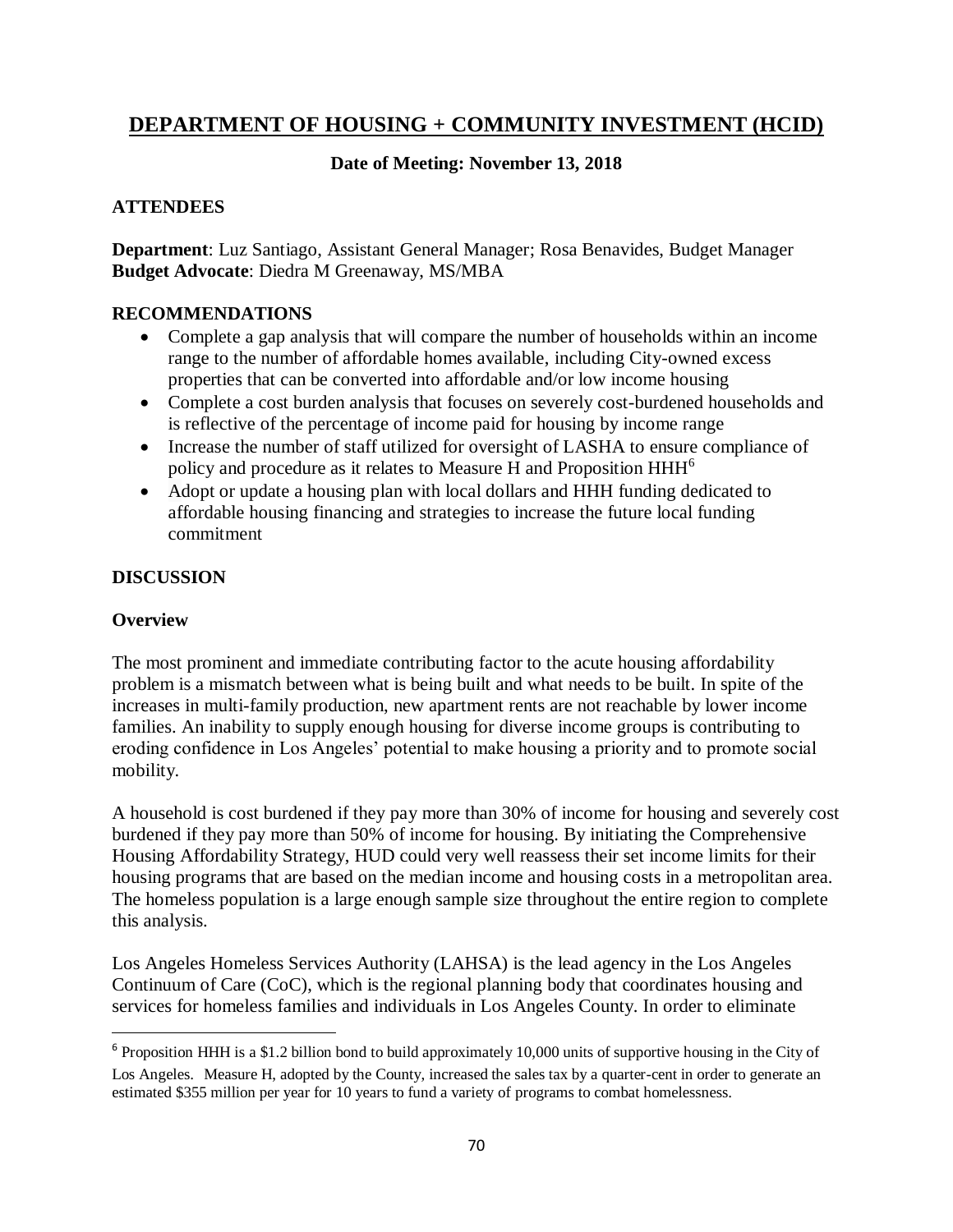egregious factors that relate to the continuum of care for homeless families and individuals, extensive oversight must take place to ensure that there is no misappropriation of funds and that the needs of the homeless are being met. The Department currently has only two members of their staff that are assigned to the oversight of LASHA. There should be more than two individuals assigned for the oversight of \$355 million a year for 10 years to help homeless people transition into affordable housing units.

Public and private funding sources are essential in addressing the City's housing crisis. Successful partnerships often rely on "braided financing," which combines funding from multiple sources across sectors. External funds can be secured from public sources, such as the Low-Income Housing Tax Credit, or private sources, such as a local foundation. Strong crosssector collaborations come together to navigate disparate funding streams and create innovative ways to avoid the "wrong pocket problem," where one organization invests in an initiative, but the cost savings are realized by a different organization.

Federal HOME funding can be used for new construction, housing rehabilitation, homebuyer assistance, tenant-based rental assistance, and other activities related to the development of nonluxury housing. HOME funds are also often included in local housing trust funds. Federal HOME funding is less restrictive than Community Development Block Grants and may allow for the rehabilitation of multi-unit buildings as well as the modernization of public housing developments.

# **CONCLUSION**

Affordable housing programs focus on people facing vulnerable housing circumstances: homelessness, eviction, domestic violence, living doubled-up with friends and family, or struggling to pay their housing costs without making trade-offs with other basic needs. These programs try to stabilize households by helping them afford a decent place to live through public housing, publicly assisted housing, and private rental housing with the help of public rental assistance programs.

Most affordable housing strategies have been implemented by public, nonprofit, and marketbased developers and landlords, with little investment from the health care sector. In some cases, new partnerships were required between health service providers and housing providers, but the main intervention is still via a housing program. Emerging evidence shows housing stakeholders partnering with health-sector partners to leverage resources across sectors to tackle housing instability, quality, and access to health services to improve the health and well-being of children, families, and individuals. This has accompanied an awakening within the health care sector that housing status is a key indicator of health. Therefore, the Department of Housing and Community Development must continue to work hard in addressing the housing needs of the community and make homeless individuals and families a priority.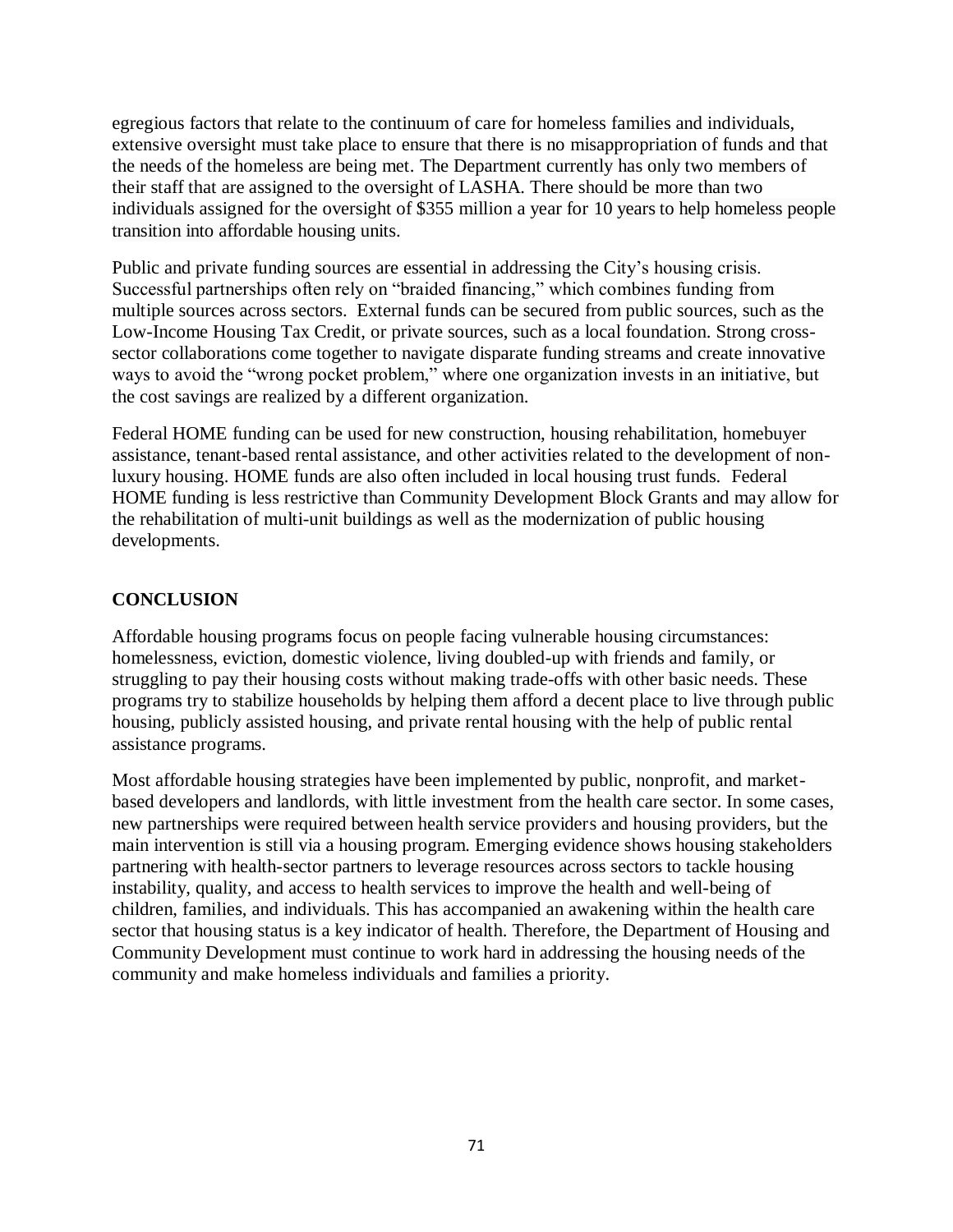## **INFORMATION TECHNOLOGY AGENCY**

### **Date of Meeting: October 29, 2018**

### **ATTENDEES**

**Department:** Ted Ross, General Manager **Budget Advocate:** Brian Allen

### **RECOMMENDATIONS**

- Prioritize maintenance and upgrading of the City's communication infrastructure especially, but not exclusively, for the Fire and Police Departments, to guarantee public safety in the event of a disaster
- Prioritize working with, monitoring, upgrading and linking internet systems across all City Departments
- Ensure that cyber security protections are implemented, monitored and upgraded in technology throughout the City
- Help the City and relevant departments determine what is needed to consolidate and upgrade the City's payroll systems to ensure efficiency and security

### **DISCUSSION**

### **Operations**

The Information Technology Agency (ITA) is the City Department that provides communication for first responders as well as the City government as a whole. ITA monitors and in many cases controls both access and availability of all internet, telephone and radio communications. With all operations ITA is tasked with maintaining a clean and safe environment of internet communication. For the Police and Fire Department radio communication, ITA is tasked with keeping the 30 towers around the City up and running. While phone communication is taken for granted, the City has a challenge in maintaining communication, as the remaining land lines are about to be retired and switched over to VOIP systems, and again that is the duty of ITA. ITA also has the task of not only monitoring but staying in front of internet security. This has become a daily task for ITA.

With all of ITA's specific responsibilities it also has to be available to support any Department effectively and quickly whenever the need arises.

### Concerns Discussed

Over the last couple of years, ITA has made considerable inroads into working with various City Departments. ITA was, like many other Departments, devastated in the last recession. Recovery has never occurred, like many other Departments, but in the last couple of years ITA has worked with Departments to help them move forward. There has been better communication and a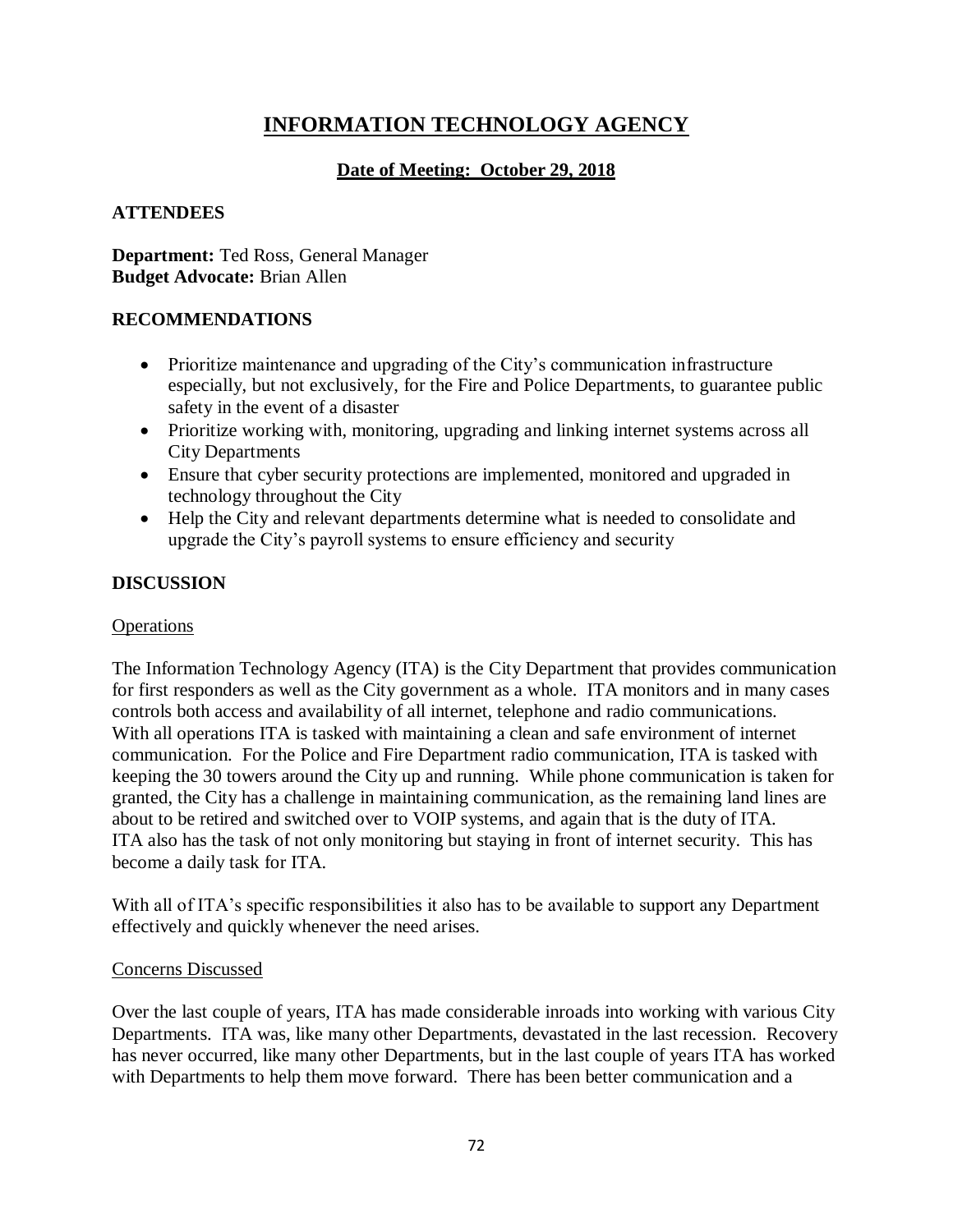shared desire for ITA and other Departments to work together and make improvements. Unfortunately, the resources have not been there to attain the desired results quickly enough.

As Police and Fire have an aging radio communication infrastructure, ITA is stepping up to the task and addressing the needs to keep radio communication operational.

Many Departments have gone out on their own and developed their own computer infrastructure to enhance their ability to achieve their goals – a sign of the siloization that has affected City Departments across the board. The cost to operate that way may be excessive, as at the end of the day ITA will have to be supporting these random systems that do not communicate and cannot be integrated. As systems age, support is dropped. ITA will be tasked with upgrading and/or redeveloping systems, due to future needs that change and inter-Department cooperation becomes more needed.

Systems that should be simple to operate like payroll differ among Departments, and as a result the City does not have a single operational payroll system for its employees. Proper system analysis has not been accomplished which leads to inefficiency and excessive cost.

### **CONCLUSION**

Over the past two years, there has been improvement in the working relationships with other Departments. ITA has been more welcome as well as more effective in inserting itself in the discussions of IT operations of other City Departments, which is a positive improvement.

While ITA is still working on procurement operations, the City has IT issues which should be of great concern. The City has known that it needs to address the payroll systems for some time. Two years ago, the Controller's Office announced that it was looking into consolidating the multiple payroll systems. This has not been done and is progressing quite slowly. Additionally, there is a need to address the radio infrastructure for Police and Fire. ITA maintains these systems now but in some cases hardware and operations are at the end of their useful lives.

Additionally, the City is going to be required to discontinue its land lines, as the phone companies will not be supporting them, in the near future. This will affect both general communication as well as public safety.

With the internet world still growing and cyber security becoming an increasing menace, ITA needs to maintain secure and stable operations. However, this need is becoming not only more challenging from a technology standpoint but also much more expensive. The City needs to address, upgrade, standardize, and protect its IT systems sooner rather than later.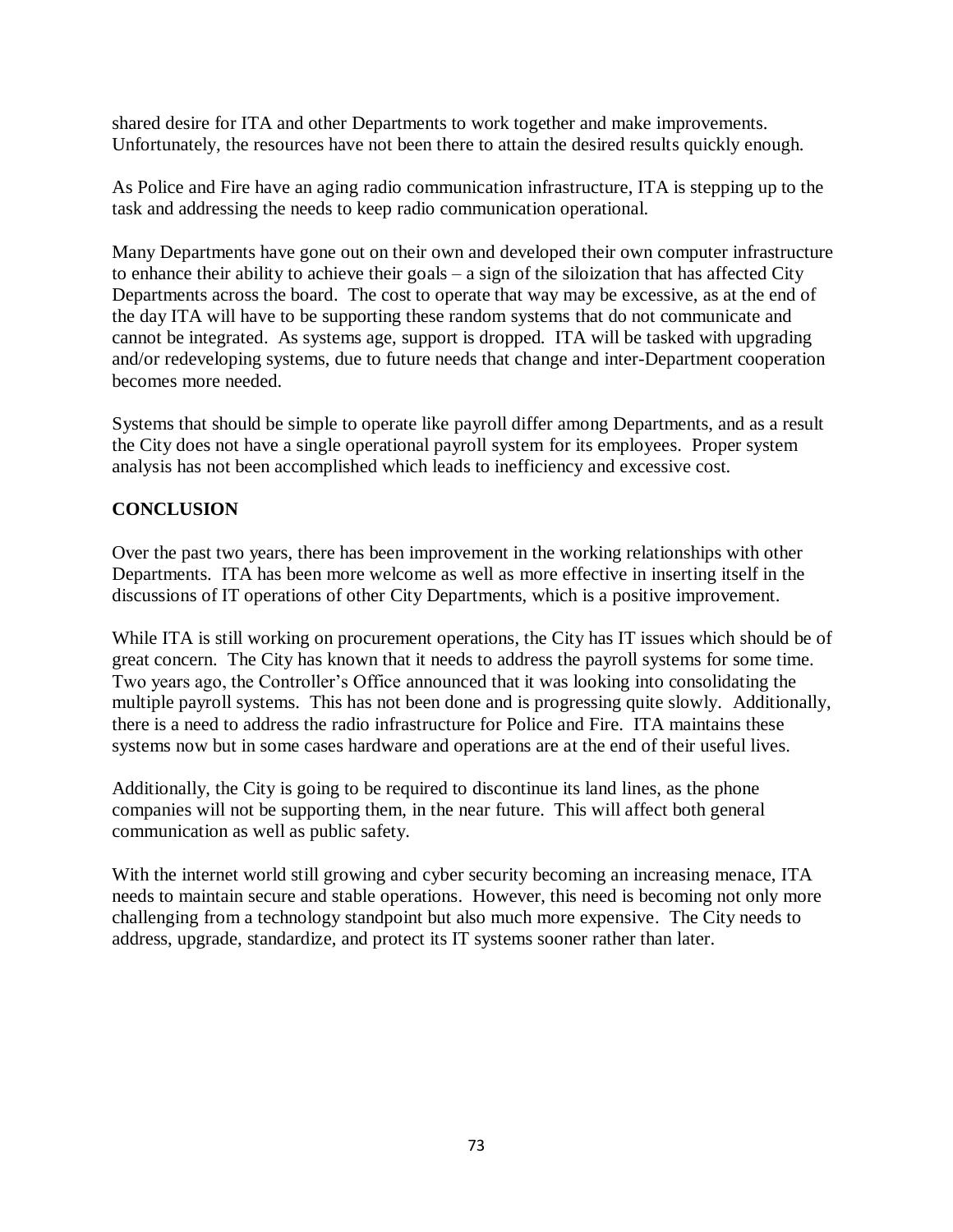### **LIBRARY DEPARTMENT**

### **Date of Meeting: October 23, 2018**

### **ATTENDEES**

**Department**: Susan Broman, Assistant Librarian; Chad Shelton, Director of Branches; Madeline Rackley, Business Manager; Emily Lenhart Fate, Assistant Director of Branch Library Services. **Budget Advocates:** Barbara Ringuette, Jessica Salans

### **RECOMMENDATIONS**

- Provide sufficient security to assure that libraries are a safe and welcoming space
- Plan for and identify funds for building improvements to accommodate changes in technology and replace aging computer equipment
- Develop a 10-20 year Master Plan to sort out the Department's commitment to the community
- Partner with Green and Sustainability Committees of Neighborhood Councils on the Library's Citizen Science Project.

### **DISCUSSION**

The Los Angeles Public Library (LAPL) is a robust system of seventy-two branch libraries and eight regional branches. The LAPL is focused on being a public space, utility and resource for all Angelenos.

Department strengths include community engagement, marketing and communications capabilities and interdepartmental collaboration with other City Departments.

### Revenue

Under Measure L passed in 2011, the Library is independently funded by Los Angeles property taxes. The Charter Mandated Appropriation amounts to 0.03% of the assessed value of all property.

The Library Foundation, an independent non-profit organization, raises funds to support individual libraries and to enhance multiple programs and services for children, summer reading, literacy, high school diplomas, cultural events, etc.

Thousands of volunteers work one on one with Library patrons on literacy tutoring, the Star Reader program for children including LAPD officers "read along," and many other programs.

The Board of Library Commissioners is, by City Charter authority, the legal head of the Library Department and has control over Library funds and the Department's budget. The largest part of the Library's budget is salaries. Library management is mindful that a major downturn in the economy will occur, and shapes its budget to be sustainable.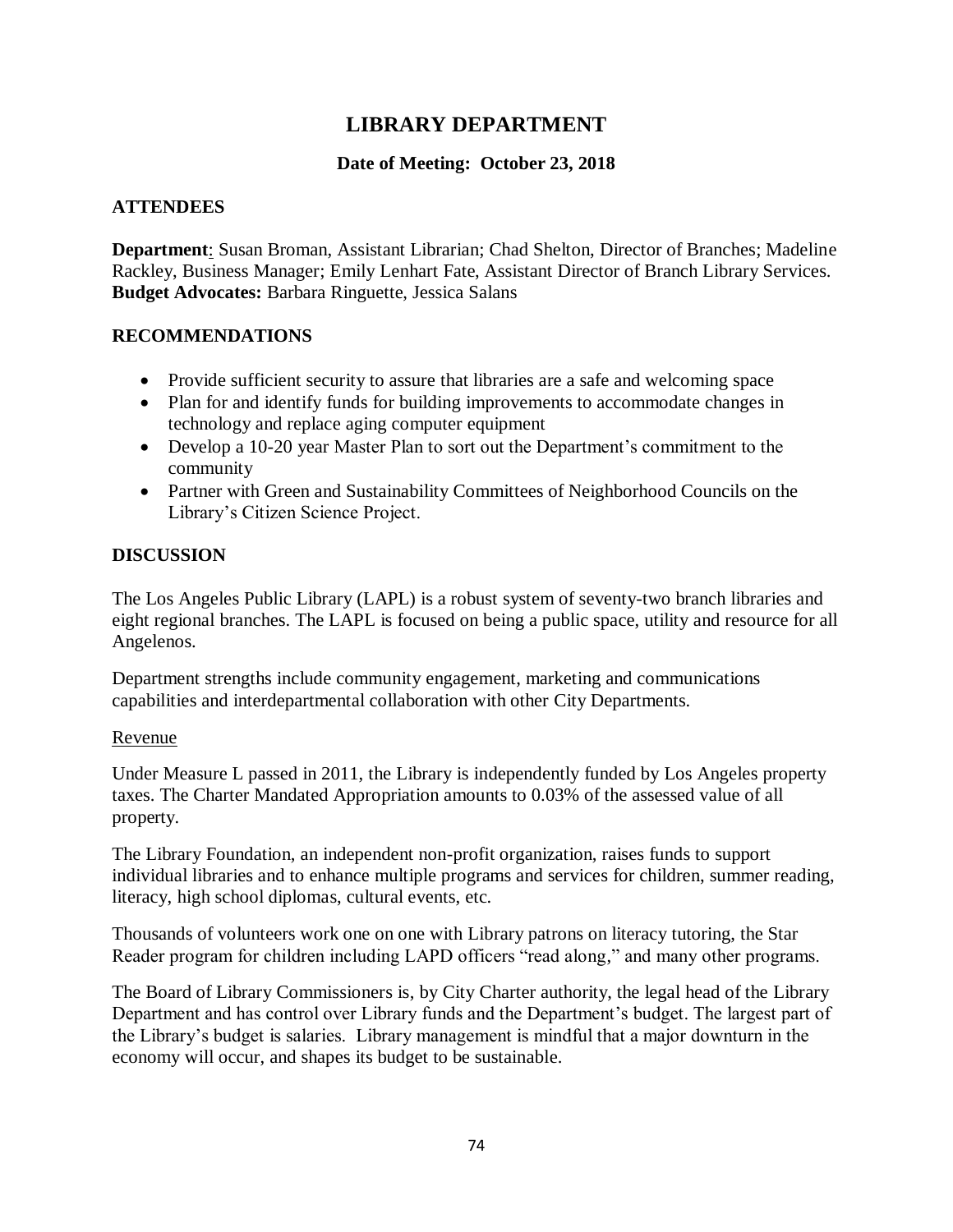### Successful Initiatives

This year the Library launched a new program, "Read Baby Read," focused on infants and newborns. Since the start of 2018, the Library has given a reading kit to 2,000 children. LAPL hopes that every baby born in Los Angeles receives his or her first book from the Library.

There are New America Centers in six libraries where immigrants are welcomed to learn how to become a naturalized citizen and integrate into their communities.

Tessa (named after an LAPL librarian) is a new clearing house for all digital collections.

The Source is a monthly community engagement event where service providers from all over Los Angeles come to libraries to offer direct services to the community.

The Library received a \$100,000 grant for a Citizen Science Project to study effects of climate change. It involves tracking rainfall and particulates in the air. The project is located in 12 branches and two departments at the Central Library. The suggestion was made that Neighborhood Council Green Committees and Sustainability Committees partner with the Library on the project.

### **Challenges**

Like much of Los Angeles, the Library struggles to help residents who are homeless. The Library helps connect residents who are experiencing homelessness with resources to help them transition to stable, independent or supportive living.

Employees do not ask if people are homeless, as it is not their business. At the same time, certain libraries are plagued with residents who are experiencing mental illness. LAPL looks to increase security personnel and LAPD officers to help with the influx. LAPL management would like more security and mental health professionals dedicated to supporting the libraries.

Library management is concerned with the wellbeing and up-keep of the property they own, which is theirs to maintain. A goal for the next fiscal year is to assure their infrastructure is prepared for the future – that buildings are updated to meet technology needs and air conditioning is adequate for days of extreme heat.

The Library is proposing a 10-20 year facility Master Plan including an analysis of what libraries are, and how Library buildings are serving communities. A Request for Proposal resulted in eight vendors responding, from which one will be selected to develop the facility Master Plan. The planning process will incorporate a lot of community input.

### **CONCLUSION**

The Library has a dedicated and passionate staff, clear in their moral groundings, values and mission to the community at large. They recognize their challenges, yet are spurred in their program creativity to bring Angelenos safe, engaging and supportive environments to learn, grow and be nurtured.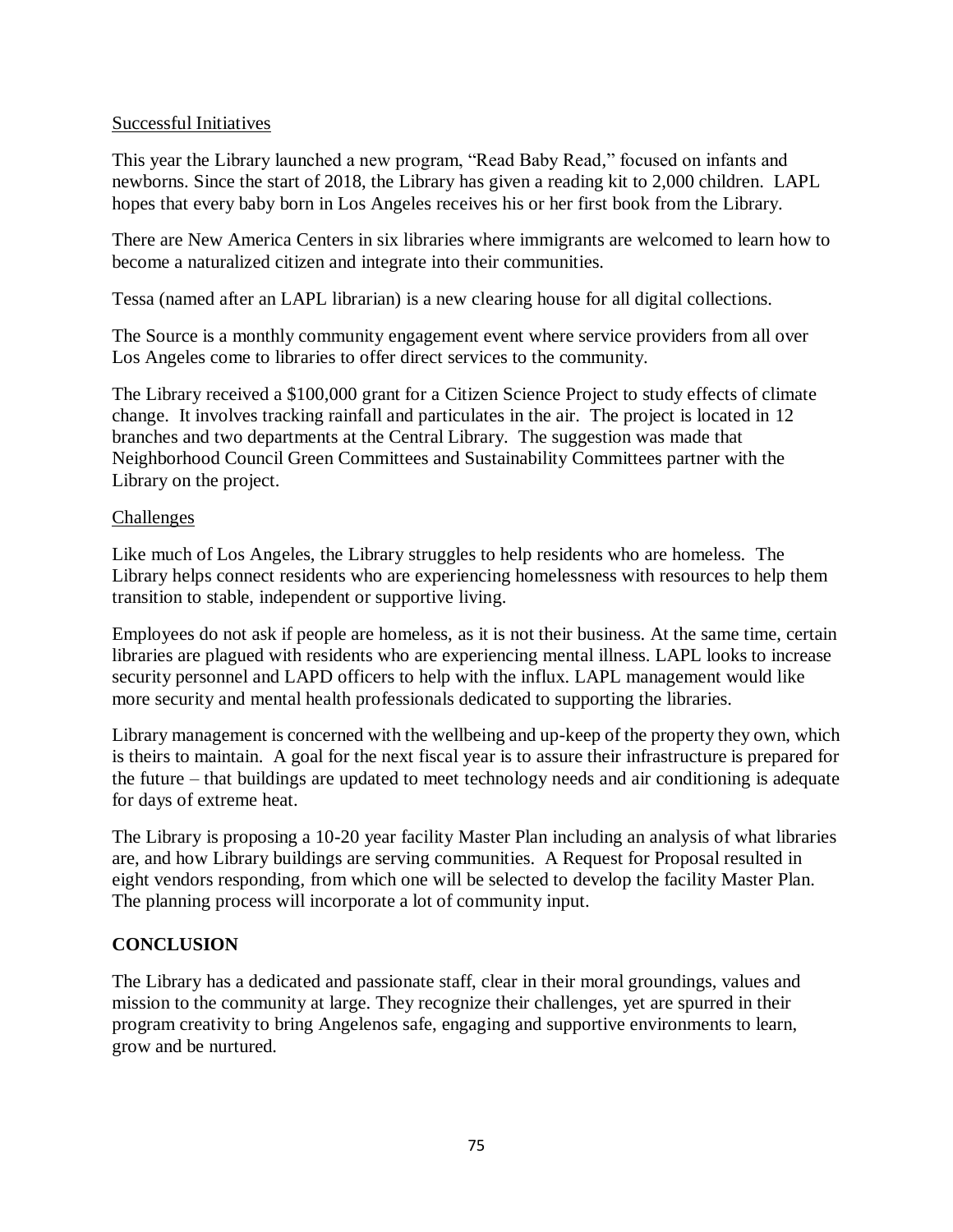### **DEPARTMENT OF NEIGHBORHOOD EMPOWERMENT (DONE)**

### **Date of Meeting: October 17, 2018**

### **ATTENDEES**

**Department**: Grayce Liu, General Manager; Armando Ruiz, Director of Administration; Kori Parraga, Administrative Analyst **Budget Advocates**: Howard M. Katchen, Connie Acosta

### **RECOMMENDATIONS**

- Increase the number of DONE's Neighborhood Empower Administrators (NEA) positions by at least five which will bring the NEA ratio per Neighborhood Council coverage from the current one-to-eight closer to a desirable one-to-five
- Live stream Neighborhood Council training sessions and enhance DONE's website with an on-demand training videos library to include Neighborhood Council instructional and all board member mandatory trainings
- Provide for DONE civic engagement support staff positions to provide education to City departments and bureaus, to assist them in working with Neighborhood Councils and stakeholders, and to create and maintain a civic engagement educational data base
- Create a special fund to collect unspent neighborhood council funds at fiscal year-end and use funds to provide neighborhood councils with ancillary services and support such as translation, interpretation, child care.

### **DISCUSSION**

The DONE staff which numbered about 60 prior to the 2009 recession is now pared to 27 fulltime staff. The number of Neighborhood Councils (NCs) under DONE's charge has now increased to 99. DONE actively seeks to fill what it deems essential NC field support staff positions (NEAs) and administrative support to unburden NEAs to allow them to perform NC field support much more efficiently and intensively, especially whenever needed by problematic or troubled NC's. A consequence of limited Department staffing is a lack of opportunity for promotion and career growth, which leads to staff leaving for opportunities in other city departments, bureaus or the private sector.

DONE provides training to NCs and oversees compliance with mandated training requirements (ethics, code of conduct and funding). The members of NCs can't always attend scheduled training sessions, so the use of live streaming technology should be expanded.

DONE is charged with working with other City departments and bureaus to educate and assist them in civic engagement with NCs and community stakeholders. This comes in part from the City's involvement in the Google Innovation Laboratory. The City realizes a need for more civic engagement by its Departments and bureaus. DONE is well positioned to provide education and to serve as a conduit beyond the walls of City Hall.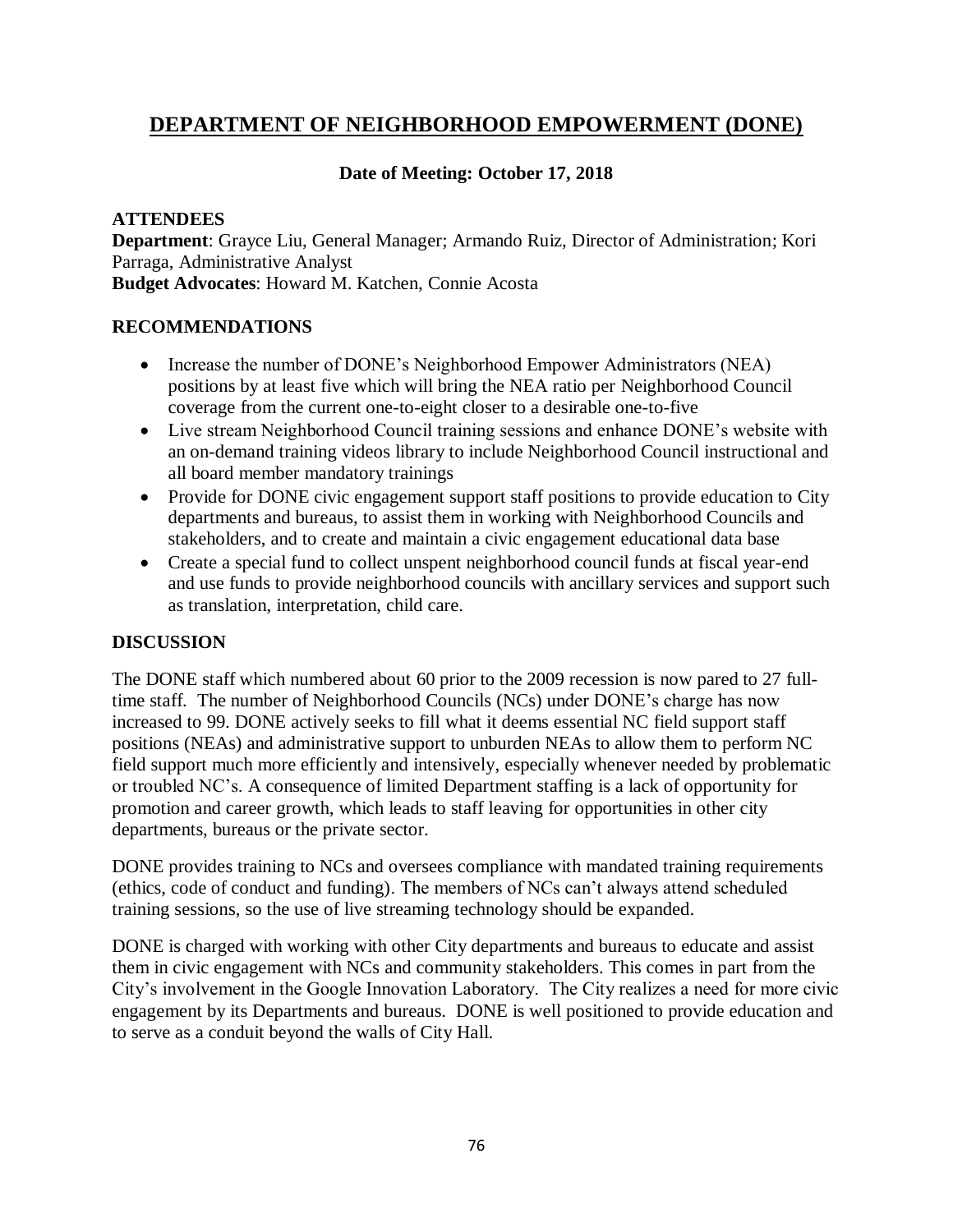NCs' unspent funds at fiscal year-end usually revert to the City's General Fund. Instead, the unspent funds should be sequestered to provide ancillary services for NCs such as translation, interpretation, child care, and ADA compliance.

### **CONCLUSION**

DONE's role in overseeing and ensuring the operation and compliance of a growing number of NCs and its role working with City departments and bureaus to advance civic engagement without sufficient staffing to fill the requisite positions makes it extremely difficult to succeed. Providing other media and technology for training NC members will assist DONE and the public, and will be more convenient for NC members. Sequestering unspent funds will keep the funds for use in the NC system to support their operation by providing ancillary services.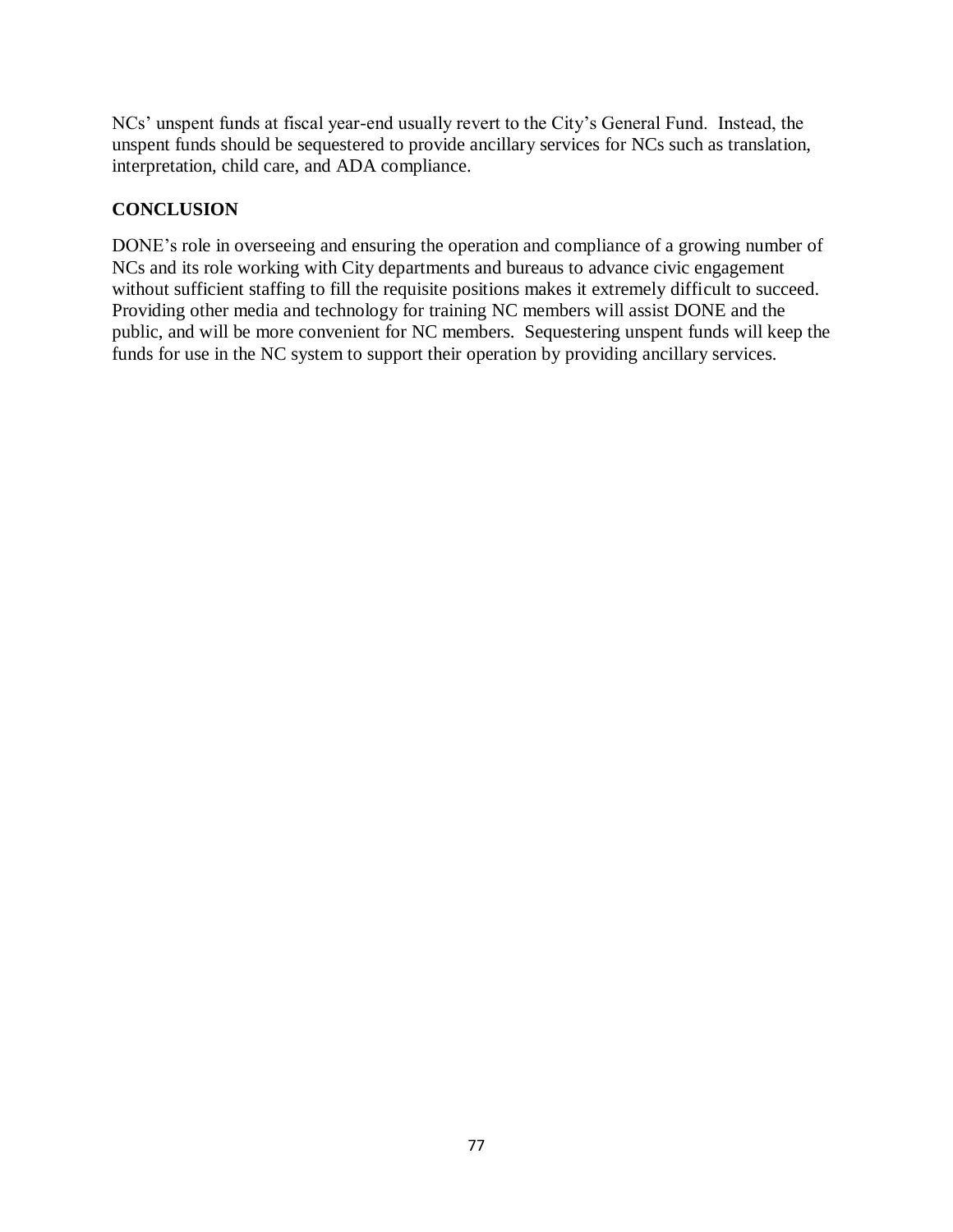### **PENSION PLANS – LOS ANGELES CITY EMPLOYEE RETIREMENT SYSTEM (LACERS) LOS ANGELES FIRE AND POLICE PENSION PLAN (LAFPP)**

### **Dates of Meetings: LACERS – November 1, 2018 LAFPP – November 9, 2018**

### **ATTENDEES**

**LACERS:** Neil Guglielmo, General Manager; Todd Bouey, Assistant General Manager; Lita Payne, Assistant General Manager; Bryan Fujita, Investment Officer & Chief Operating Officer; Dale Wong-Nguyen, Director of Administrative Services

**LAFPP:** Ray Ciranni, General Manager; Bill Raggio, Executive Officer; Myo Thedar Sasaki, Chief Benefits Analyst

**Budget Advocates:** Rick Ramirez**,** Jack Humphreville

### **RECOMMENDATIONS**

This committee has two sets of recommendations. The first is directed to the decision makers at City Hall: Mayor Garcetti, the City Council, the Budget and Finance Committee, the Personnel Committee, and the trustees of the two pension plans. These recommendations were developed with the help of third parties and not discussed with staff.

The second set of recommendations is for the staff of the two plans and addresses matters under their control.

### **Recommendations to City Hall**

- Recognize that the \$15 billion unfunded pension liability is the most significant financial issue facing the City of Los Angeles, and take immediate action to address the \$15 billion liability
- Proactively address the lower returns on invested assets
- Appoint trustees who have relevant experience and who understand that their exclusive duty is to the plan, its participants, and beneficiaries
- Follow up on LA 2020 Commission's recommendation to establish an Independent Committee to review and analyze pension obligations and to make recommendations to fully fund pensions
- Release February 2016 report by the City Administrative Officer to the EERC (Executive Employees Relations Committee) on the LAFPP's Deferred Retirement Option Plan
- Lower the investment rate assumption to 6.25% over the next four years
- Reduce amortization period to 15 years, consistent with actuarial standards
- Review the Cost of Living Adjustments v. inflation
- Rely on up to date mortality assumptions (generational mortality)
- Develop a plan to buy down on the unfunded liability (see Palo Alto plan)
- Increase employee contributions to reduce the unfunded liability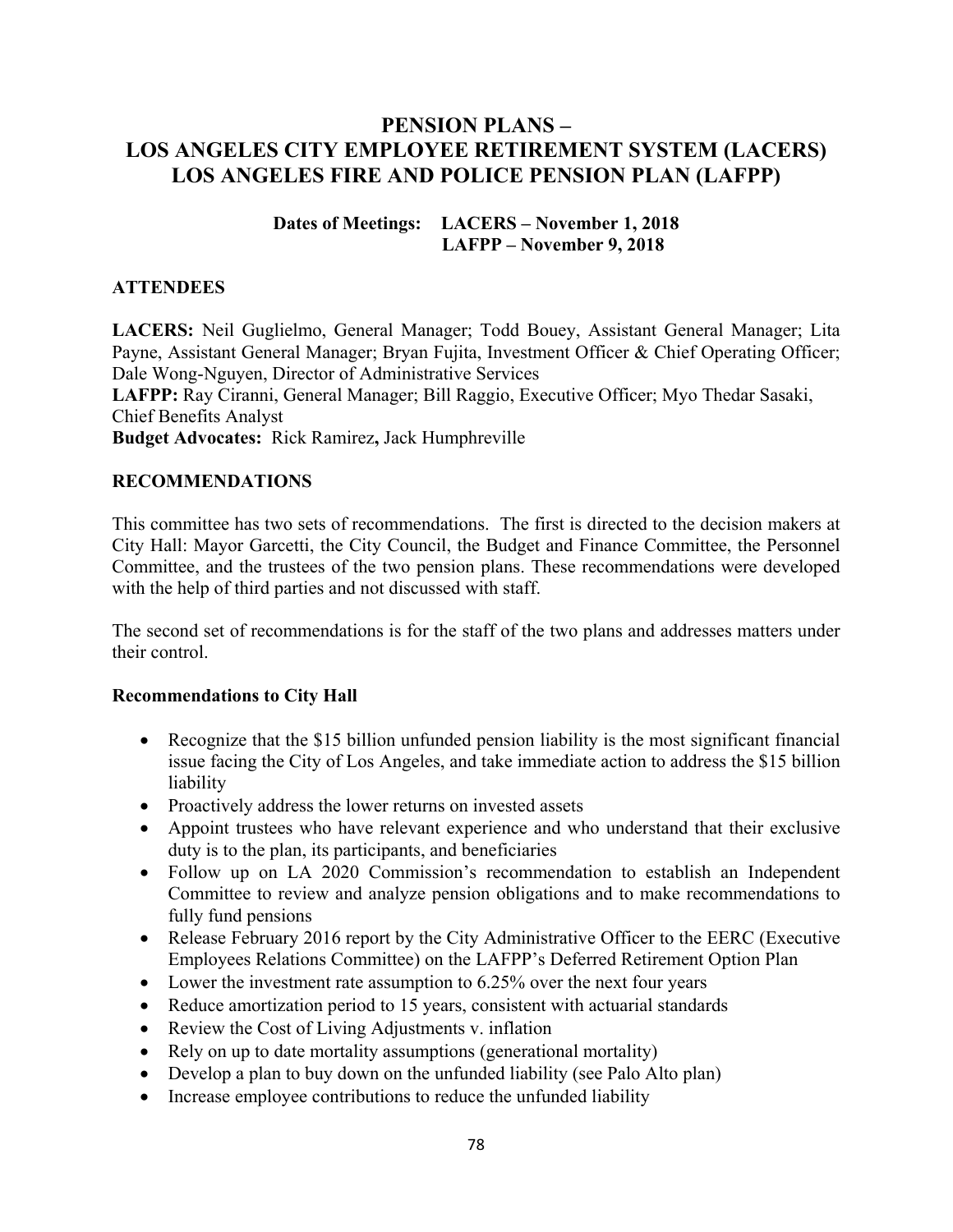- Permit employees to opt out of LACERS or LAFPP and participate in a defined contribution or a hybrid plan
- Adopt a policy of outreach, education, and transparency

### **Recommendations to LACERS and LAFPP**

- Maintain the existing management teams for these well-run operations
- Improve outreach to all Angelenos, including through Neighborhood Councils
- Improve transparency by hosting annual symposiums
- Prepare historical 10-year statistical spread sheet which may be accessed online in a downloadable format
- Research purchasing an in-house actuarial system
- Project future contributions using lower investment rate assumptions
- Develop and implement stress testing to assess pension risks
- Analyze investment management fees, including private equity management fees
- Allow for hiring flexibility, especially for IT, accounting, and benefit specialists
- Benchmark investments, administration and operations for service improvements
- LACERS, LAFPP, and LADWP's WPERP staff to meet on a regular basis to discuss and share best practices

### **DISCUSSION**

**The most significant financial issue facing the City of Los Angeles is the \$8.8 billion unfunded pension liability (82% funded) of its two pension plans as of June 30, 2018.** These monies will have to be paid out to City employees regardless of other City commitments and expenses – in short, this already existing liability cannot be avoided. By the same token, the monies needed to fund this liability are commanding an increasing percentage of the General Fund budget. For this fiscal year, the City's annual required contribution ('ARC') of \$1.2 billion represents almost 20% of the General Fund budget.

The "funded" ratio above is based on the current investment rate assumption used by the City. However, if a more realistic investment rate assumption of 6.25% is used, the unfunded liability increases to over \$15 billion (72% funded) and the annual required contribution increases by \$600 million to \$1.8 billion, or almost 30% of the General Fund budget.

For the six months ending December 31, 2018, CalPERS investment return was a negative 5%. If the City's pension funds incur a 5% loss for the full year ending June 30, 2019, it will increase the unfunded liability by \$5 billion to \$20 billion (66% funded) and increase the Annual Required Contribution over time.

The City is in better shape than the County and State because it has funded a portion of its Other Post-Employment Benefits ("OPEB") plans. LACERS OPEB is 82% funded while LAFPP OPEB is 53% funded. But the mere fact that the City is in better shape than other poorly prepared government agencies is not a cause for celebration.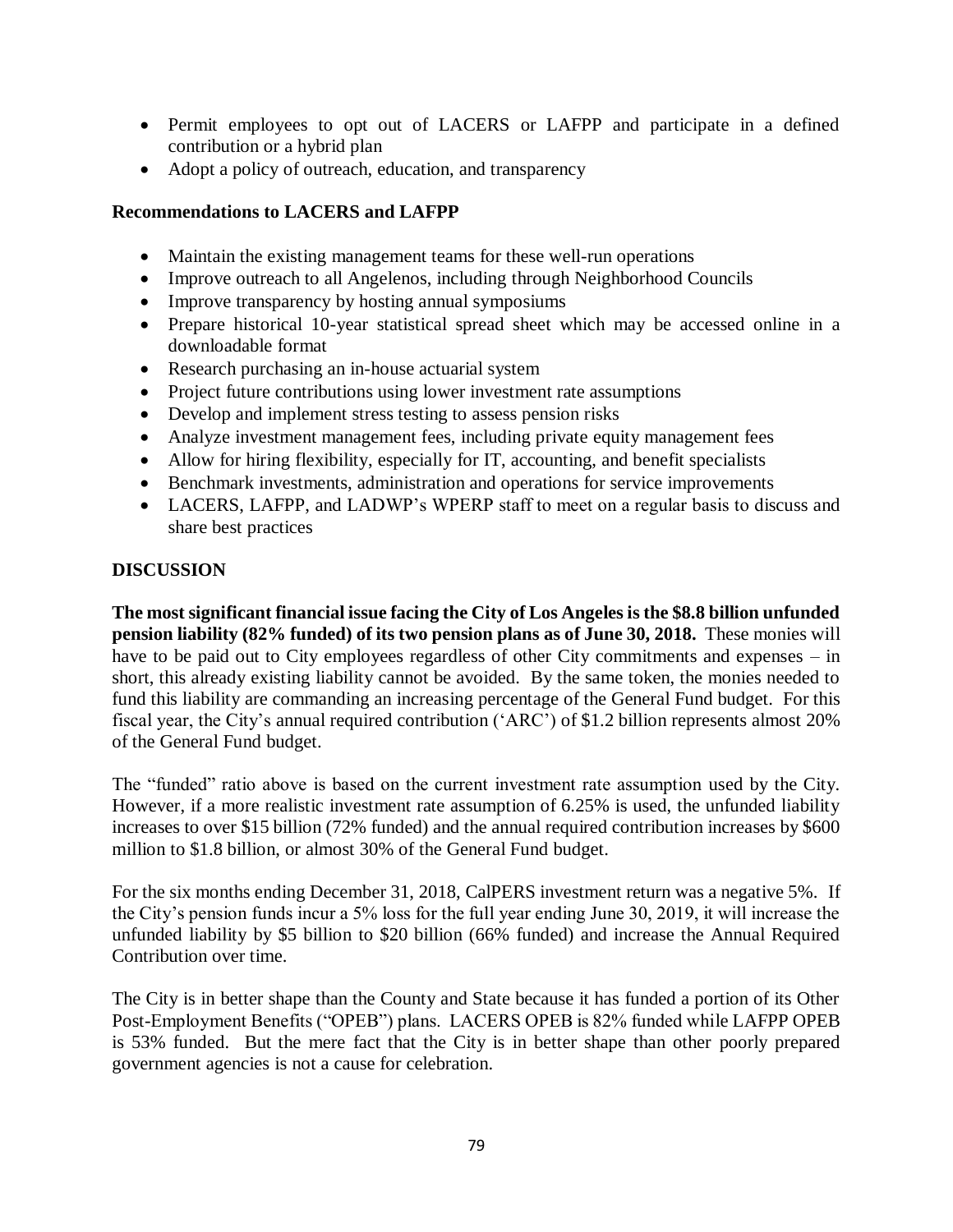Both LACERS and LAFPP are well-managed Departments, and the management transitions at LACERS and LAFPP have gone well. The introduction of LACERS' new pension administration system has gone well, on time and on budget. LAFPP's new system also appears to be on time and on budget.

LACERS has effectively managed its retiree healthcare program, holding the rate of growth significantly below the California average. LAFPP does not manage its healthcare program and should consider managing its OPEB plan in house.

LAFPP and LACERS need to develop in house actuarial capabilities. This may include licensing or purchasing third-party software.

Investment management fees appear reasonable. Both plans should analyze private equity fees.

### **CONCLUSION**

The Mayor, the City Council, and the trustees need to focus on reforming LACERS and LAFPP. The annual required contributions are growing faster than revenues, contributing to the Structural Deficit, i.e., the City's liabilities are growing faster than revenues. This has a direct impact on the City's ability to provide public safety, to deliver necessary services, and to repair and maintain the City's streets, sidewalks, parks, and the rest of its infrastructure. If the City does not take control of this situation, it will not disappear, and will only grow worse. Politicians hiding their heads in the sand are not doing the stakeholders any favors in the long run.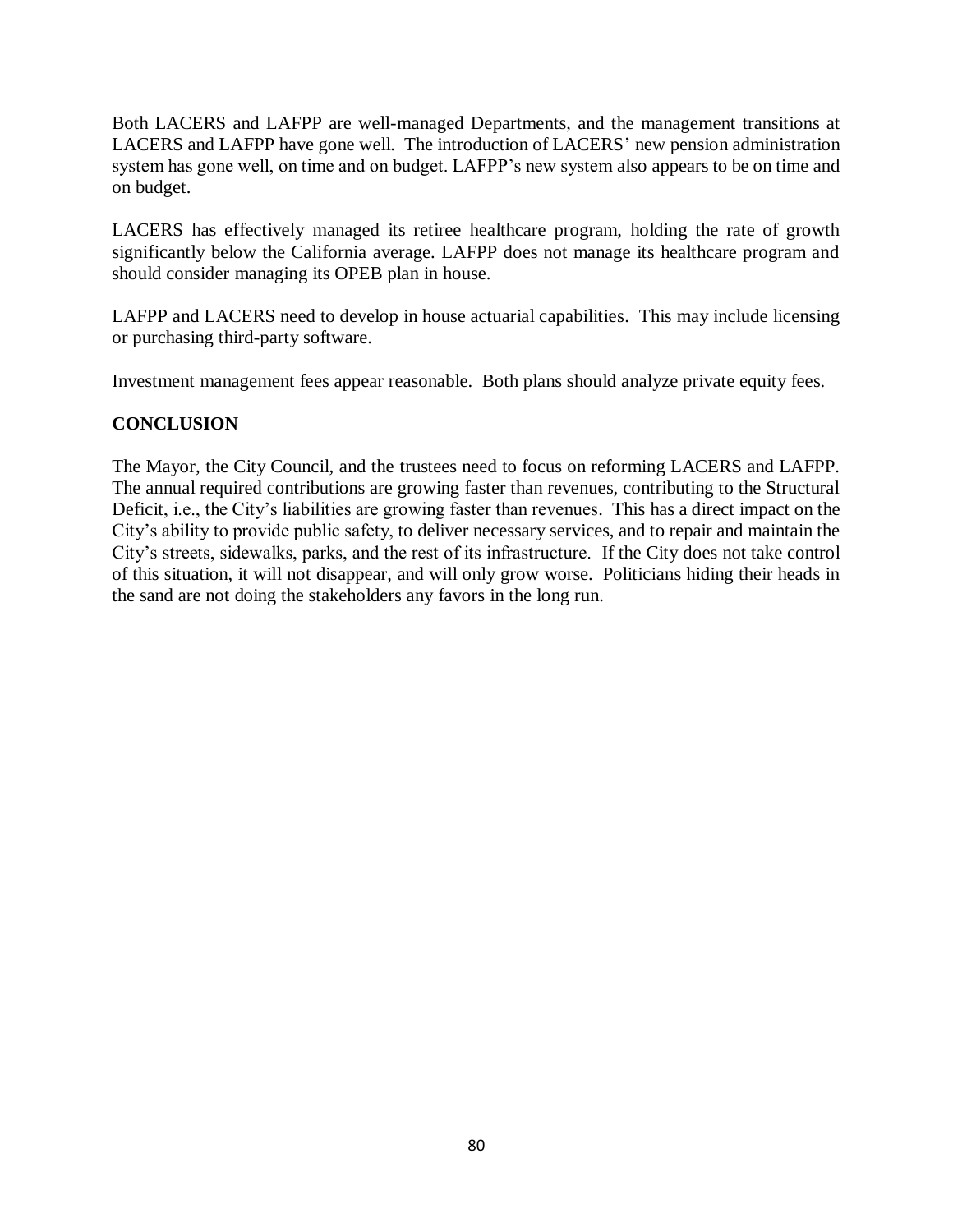### **PERSONNEL DEPARTMENT**

### **Date of Meeting: September 28, 2018**

### **ATTENDEES**

**Department**: Wendy Macy, General Manager; Jody Yoxsimer, Assistant General Manager; William Weeks, Assistant General Manager; Raul Lemus, Assistant General Manager; Michael De La Rosa, Budget Officer **Budget Advocates:** Ricardo Ramirez

**RECOMMENDATIONS TO THE DEPARTMENT**

# • Address and resolve the bottleneck issue experienced by multiple departments who have

- to work through the Personnel Department to fill needed positions
- Continue expansion of Anytime-Anywhere Remote Testing program for recruits, which provides job applicants with the ability to take tests online via physical locations provided by the Department
- Continue success of new Local Hire Program, which focuses on hiring students and individuals within a 5-mile radius of the Department's location in Downtown LA
- To assure a safe workplace, encourage use of new MyVoiceLA tool, an online tool allowing employees to report misconduct or harassment anonymously without retaliation
- Provide ample time and resources for first responders to prepare for Olympics
- Provide more training for supervisors and management to reduce turnover and claims
- Ensure success of new Alternative Dispute Resolution Programs with unions
- Focus on incentivizing long-term employment offering more flexibility, i.e. telecommuting

### **RECOMMENDATIONS TO THE MAYOR AND CITY COUNCIL**

- Fund \$100,000 needed for civilian recruitment
- To the extent adequate funding is not provided, chargebacks should be invoiced to Departments requesting Personnel to assist with civilian recruitment
- Reinstate prior year's funding of \$55,000 for training to assist in reducing worker's compensation claims and settlements
- Fund additional resources for management training to improve supervisory skills, increase employee retention and reduce claims

### **DISCUSSION**

### **Overview**

The Personnel Department is responsible for the management of all City employees both civilian and sworn (LAFD/LAPD), including recruitment, training, and development. The Department budget was \$59 million last fiscal year. Personnel is tasked with identifying and providing quality candidates, attaining fiscal year hiring goals, maintaining employment, and risk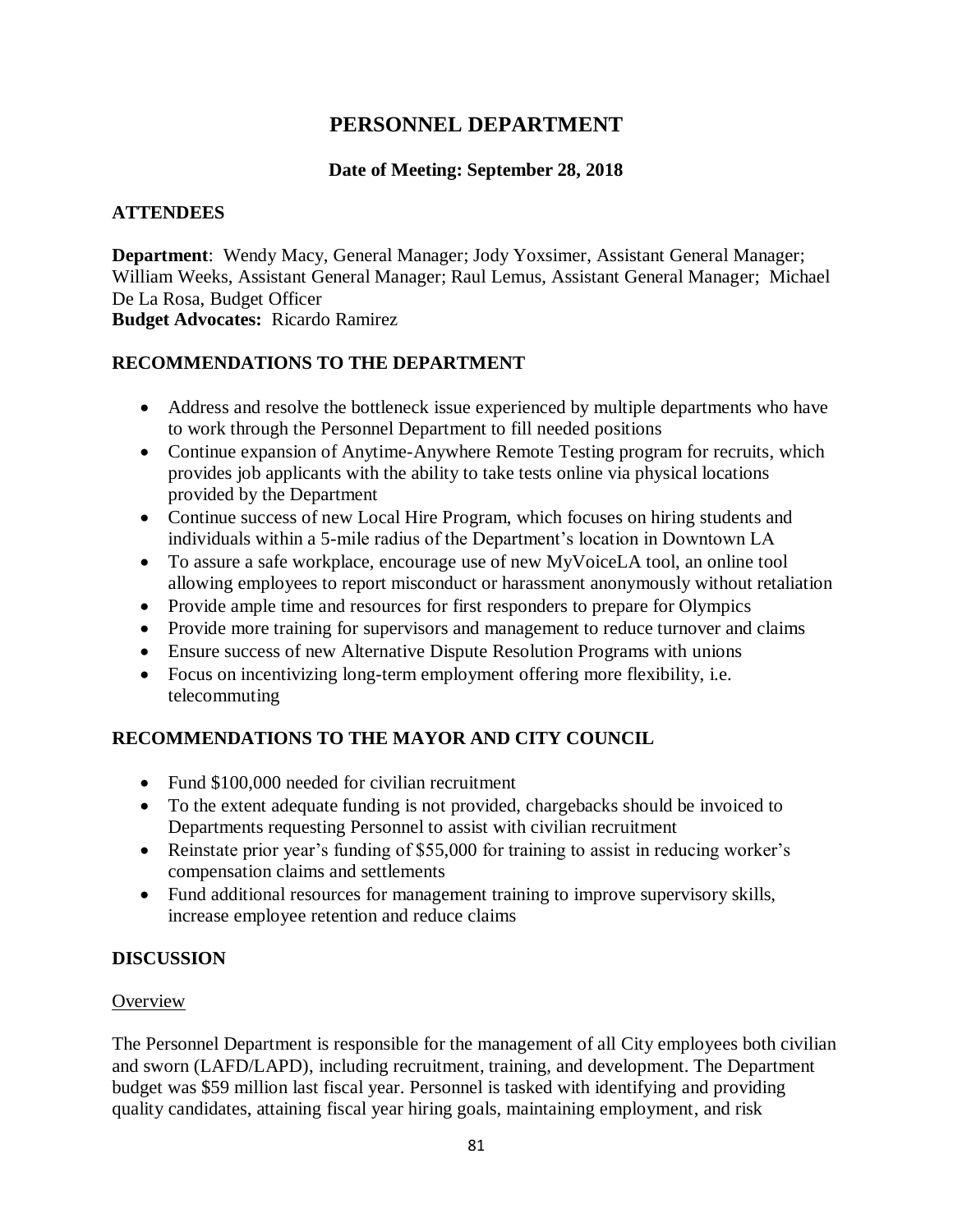management. The Department has processed 135,000+ applications and tested over 37,000 candidates. In 2017, Personnel hired 100 sworn employees costing about \$1.7 million all in for staffing (processing, medical services, training).

The Personnel Department is well operated by several managers overseeing various subdepartments and activities, but has not been given the resources needed to timely hire employees for the various City Departments and to adequately and effectively train recruits. This limitation on resources creates a significant bottleneck for other Departments, which cannot timely hire new individuals, thereby hindering their ability to effectively address current concerns and/or achieve their objectives.

The Department has done an impressive job with establishing the new Anytime-Anywhere program, which greatly benefits the Department and candidates. The program expands the candidate pool, cuts testing time by 50%, and allows more frequent testing.

Personnel has also established a new Alternate Dispute Resolution program following a successful pilot program. The ADR program aims to resolve workers' compensation claims outside of litigation, saving significant time and money for the City, since 80% of the budget for risk management is used for settling claims from two years prior.

The My Voice LA tool was also recently created. This provides an anonymous and documented method for employees to report misconduct or harassment without retaliation. My Voice LA aims to reduce claims and turnover by creating safer workplace for employees.

### **CONCLUSION**

The Mayor, City Council, and the Board of Civil Services Commissioners must provide the Personnel Department with proper funding for training that was previously reduced. This will provide savings in the long term by preventing future workers' compensation and misconduct claims and employment turnover.

The Mayor, City Council, and the Board of Civil Services Commissioners must also provide funding to the Personnel Department for civilian recruitment. Currently, there is no funding allocated to civilian recruitment. If for any reason funding cannot be provided, City Hall should ask other Departments to contribute funds to the Personnel Department for civilian recruitment, since all the other Departments will directly benefit.

These additional funds and resources will enable the Personnel Department to hire and train employees more efficiently. This will directly relieve the bottlenecking occurring within other Departments that is hindering their ability to solve issues and achieve goals via the staff that they need to function.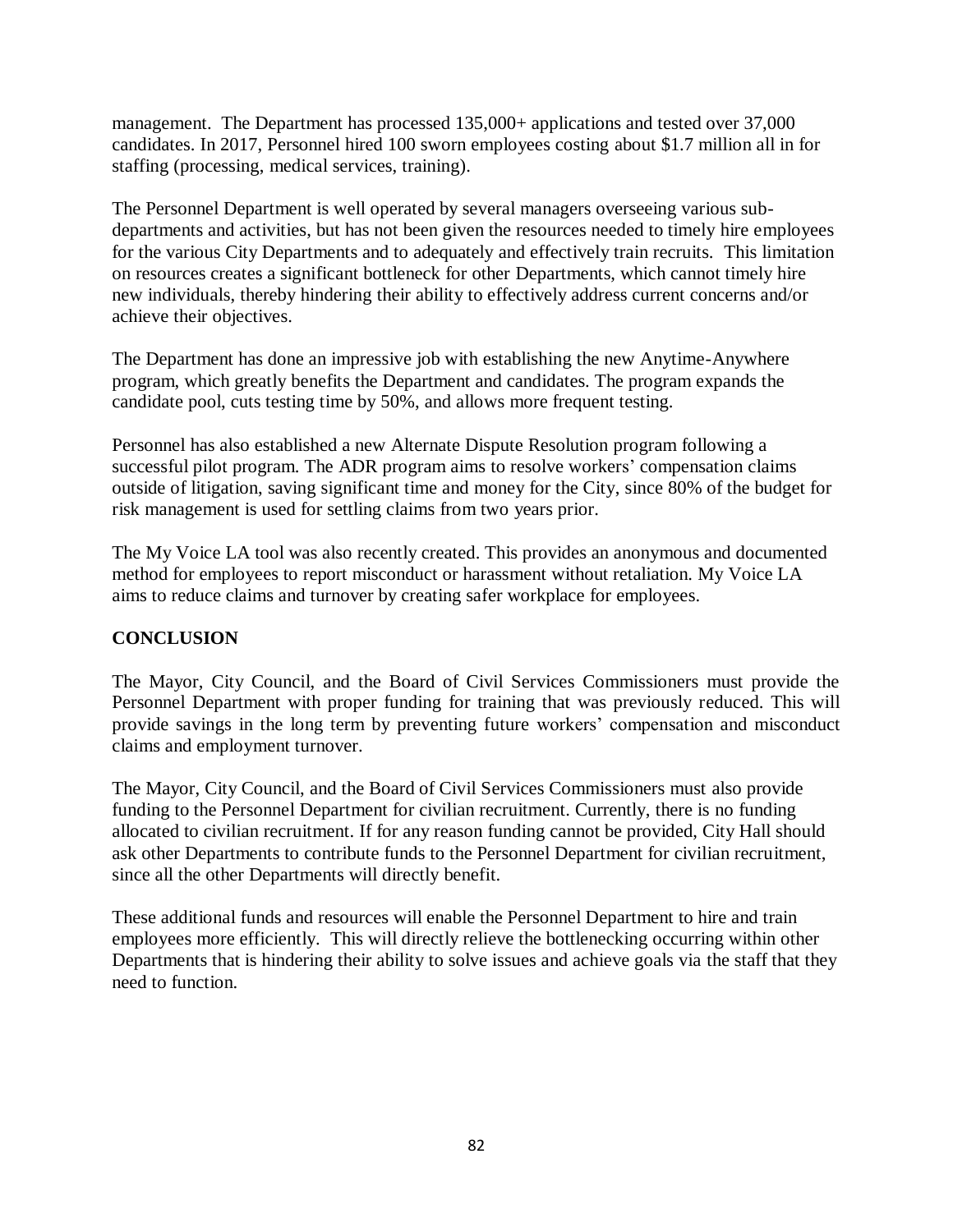### **DEPARTMENT OF CITY PLANNING**

### **Date of Meeting: October 2, 2018**

### **ATTENDEES**

**Department:** Kevin Keller, Executive Officer; Lisa Webber, Deputy Director; Ly T. Lam, Administrative Services Section Supervisor. **Budget Advocates**: Connie Acosta, Jon Liberman, Barbara Ringuette **Additional Attendee**: Krystal Navar, South Robertson NC.

### **GENERAL RECOMMENDATIONS**

- Utilize the Department's appropriations to fund two dedicated personnel staff in the Personnel Department to expedite filling open Planning positions
- Re-assess with the City Administrative Officer whether the recently implemented 15-step salary structure is the most appropriate to motivate employee retention
- Assure sufficient time is allotted and staffing is adequate so that stakeholders and Neighborhood Councils have ample opportunity to review and provide comment on detailed individualized community characteristics of Community Plans
- Utilize Short Term Rental Trust Funds for sufficient positions to implement and rigorously enforce short-term rental regulations in coordination with relevant City **Departments**
- Ensure new programs such as the Restaurant Beverage Program or changes to existing programs charge sufficient fees to cover their administration costs including factoring the cost of non-applicant appeals into application fees charged original applicants
- Ensure all new programs such as the Restaurant Beverage Program or changes to existing programs enhance, rather than reduce, opportunities for site-specific comment from stakeholders and Neighborhood Councils, and that current notifications and appeals processes continue in place and require a public hearing

### **RECOMMENDATIONS RELATED TO HOUSING**

- Create incentives and new zoning if necessary, for cost effective, innovative housing such as repurposed shipping containers, small homes, and communal living buildings
- Consider repurposing underutilized City buildings for housing/shelter uses
- Create policy establishing a centralized City registry funded by development fees to assure affordable units under covenants are rented according to established City guidelines
- Ensure an effective ongoing process of verification that affordable units under covenants are rented to qualified low income renters
- Create policy in conjunction with the Housing + Community Investment Department (HCID) to address enforcement of previously unenforced and future affordable housing covenants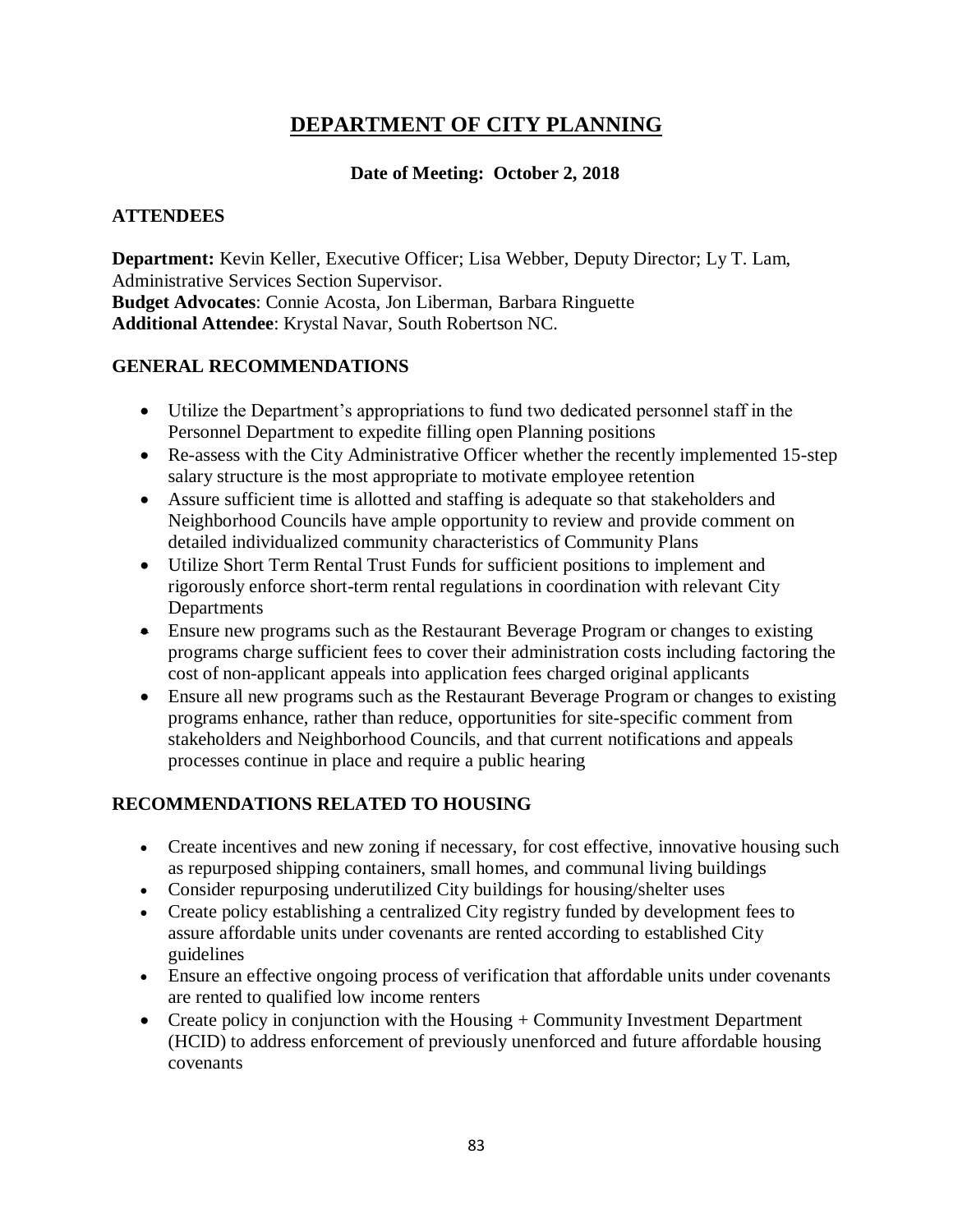### **DISCUSSION**

The Department of City Planning develops and maintains the City's General Plan, updates and implements housing, health, transportation, and environmental policies and regulation, and performs research, analysis, and updates of the Zoning Code. Also, the Department prepares, updates, and maintains the City's 35 Community Plans, Specific Plans, zoning overlays, Transit Oriented Plans, and promotes the preservation of historically and culturally significant properties. It processes discretionary land use entitlement applications and manages and monitors condition compliance.

### Revenue/Funding

City Planning receives 76.7% of its funds or \$38 million from Department program fees, and 19.5% or \$9.6 million from the General Fund.

### Staffing

The Department does a national search and recruits from local colleges. The Department has hired about 100 people in the last three years and many have been promoted. City Planning Administrators expected hiring of planners to be expedited with the new Personnel Department consolidated hiring process, but the new process is actually slower, affecting the Department's operations.

City Planning proposes to use the Department's appropriations to fund two dedicated staff in the Personnel Department exclusively to expedite filling City Planning positions. Presently there are multiple handoffs within the Personnel Department with delays at each step along the way. Two dedicated staff could do all the steps in the process for the City Planning Department, thus bringing new hires on board more quickly.

### Training

The Department is cross training new City Planners in its multiple divisions. Newly hired staff are exposed to all types of cases. They become acquainted with all development types.

#### Staff Retention

After three years or so on the job, a number of planners leave the Department to work for other cities, Metro, etc. This represents a major challenge. Planning management believes the change from a 5-step to a 15-step salary structure has exacerbated the retention problem. The new structure takes 10 additional years to reach the top salary step. The Department should consider requesting an exemption from the CAO's 15-step salary structure in order to promote staff retention.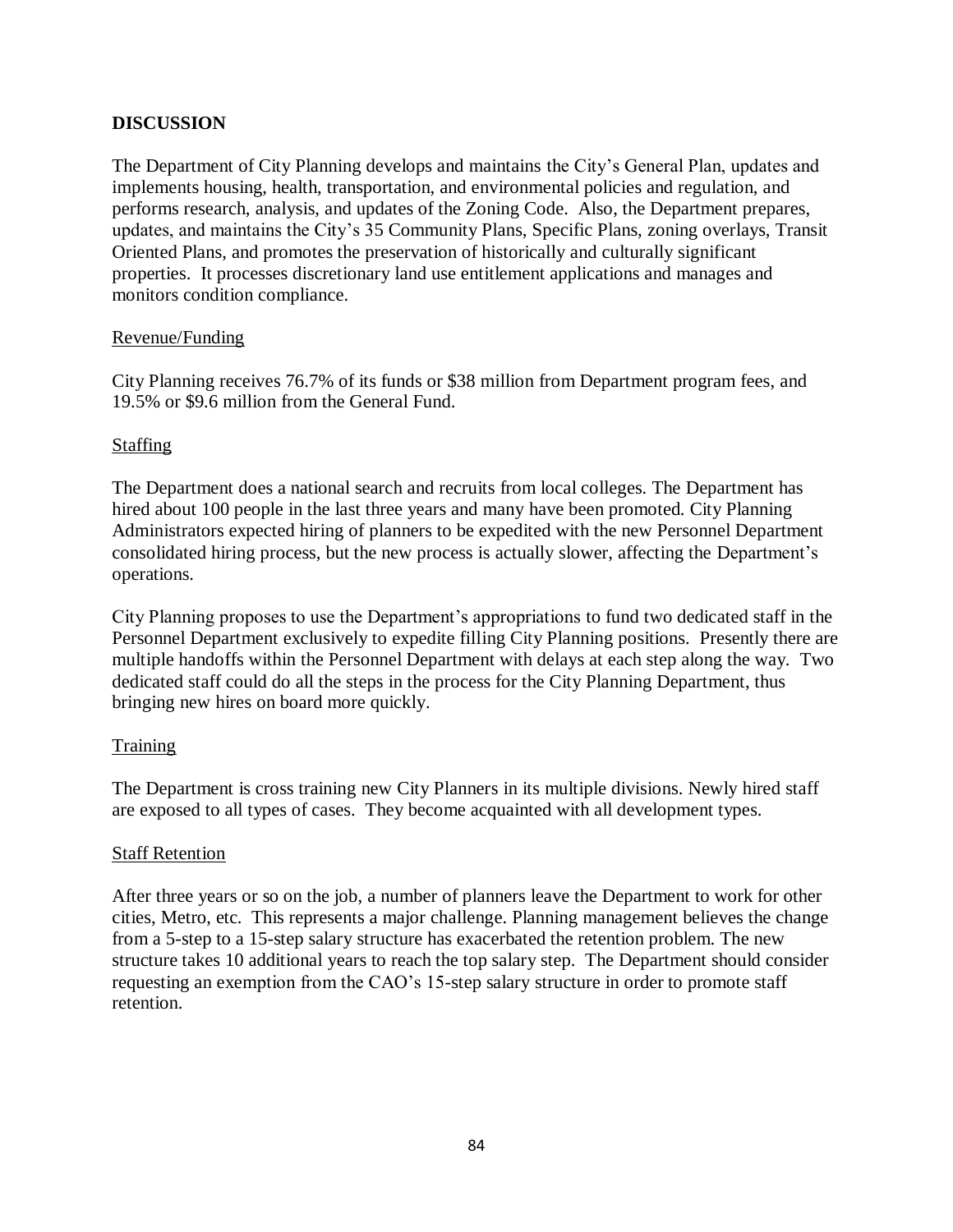### **Technology**

Planning and the Department of Building and Safety expect to launch E-Plan, an enhancement of shared computer systems, by the end of 2019. 70% of access will be by Building and Safety while 30% will be by Planning. Funds have been set aside. Management expects the system will save time and money.

### Community Plans

Community Plans guide the physical development of neighborhoods by establishing goals and policies for land use. Updates are necessary to ensure these plans effectively guide growth and development.

Funding for the development of Community Plans is provided by a 2% increase in the surcharge on development services. The surcharge fees are funneled into the Planning Long Range Planning Fund and the City Planning System Development Fund.

Five teams – two in the Valley, one in Hollywood, one in Downtown LA and Boyle Heights and, most recently, one covering Westchester, Mar Vista, and Venice plus portions of West LA – are up and running. City Planning is doing a lot of outreach. Plans will need to reflect the community vision with some plans to include job and housing growth and transit connectivity.

The Department has hired and will continue hiring staff to advance the Community Planning process with the goal of updating all 35 plans within six years, by 2024. However, the Community Plan process has already been set back a year in certain communities. The question remains whether sufficient time is being allotted, and whether there is sufficient Planning staff to do the detailed work with Neighborhood Councils and stakeholders of addressing retention of individualized community characteristics.

### Short Term Rentals

The ordinance regulating short term rentals was recently passed by the City Council and is set to take effect July 1, 2019. The City has been collecting Transient Occupancy Taxes from some short term rental platforms, and expects those revenues to increase once regulations and enforcement procedures are in place. Rigorous enforcement of regulations in coordination with the Department of Building and Safety, the Housing + Community Investment Department (HCID), the office of the City Attorney and the Office of Finance is essential to ensure the quality of life in the City's neighborhoods is protected.

#### Restaurant Beverage Program

Planning is proposing an ordinance to shorten processing times and lower costs for processing of applications for permits to serve a full line of alcohol in sit-down restaurants of 200 seats or less. To be eligible, restaurants must meet 34 criteria. The proposed administrative process would no longer include advance notification to neighbors within a 500-foot radius nor to Neighborhood Councils, and no longer require a public hearing. The alcohol clearance cannot be appealed.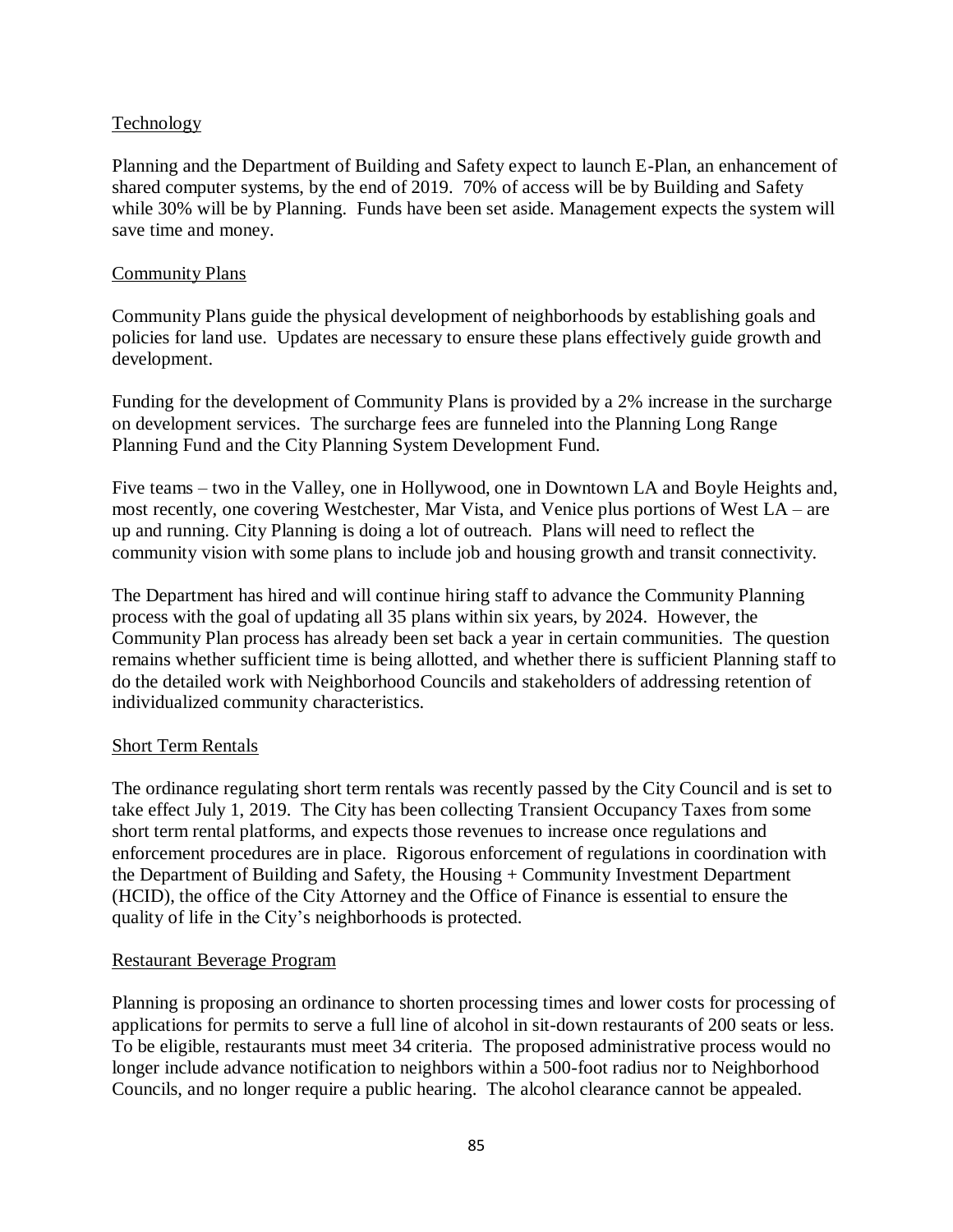The process allows no opportunity for public input before a clearance is granted. The program would eliminate the opportunity for site-specific, operation-specific or neighborhood-specific comment from the public. The program would take away the very important opportunity to consult with the business owner and representative regarding important issues the community faces and how they would impact his/her business.

It is unclear how the proposed process could on the one hand charge a lower fee for this service while requiring two site visits by staff and pay for supervision and enforcement activities. To do so could require General Fund reimbursement. Any new program should pay for itself. For this and other programs the cost for appeals should be covered by application fees paid by the developer, the original applicant for the requested permit.

### Innovative Housing Types

The Department provides expertise on environmental and planning-related work for housing development. It is responsible for developing zoning regulations. Also, the Department is charged with comprehensively addressing the City's housing, health and also homelessness concerns.

Given the costs of land and the rising cost of construction, it is increasingly apparent that alternative housing types must be considered and encouraged. The City must consider less costly innovative housing such as repurposed shipping containers, small homes, and communal living arrangements to meet or go beyond Mayor Garcetti's goal of 100,000 additional housing units.

Co-living buildings consisting of private studios with shared kitchens and living rooms are thriving in San Francisco, Oakland, New York City, Pittsburgh, Boston, and London. Planning needs to develop housing alternatives such as these and a method for incentivizing and regulating new types of housing.

#### Homeless Housing/Shelters

Furthermore, the City should look beyond building housing/shelters on vacant government owned parcels to consider underutilized City buildings or shared uses to accommodate temporary shelters or permanent housing.

### Centralized City Registry/Affordable Housing

Developers receiving density bonuses are required to provide affordable housing units. There is ongoing concern that regulations regarding affordable housing units required in covenants with developers are not being adequately enforced. A centralized city registry maintained by the City and funded by development fees would assure that affordable units are rented according to government guidelines. The registry would receive applications, assess eligibility and coordinate a common waiting list for housing providers who are mandated to participate in the centralized access system.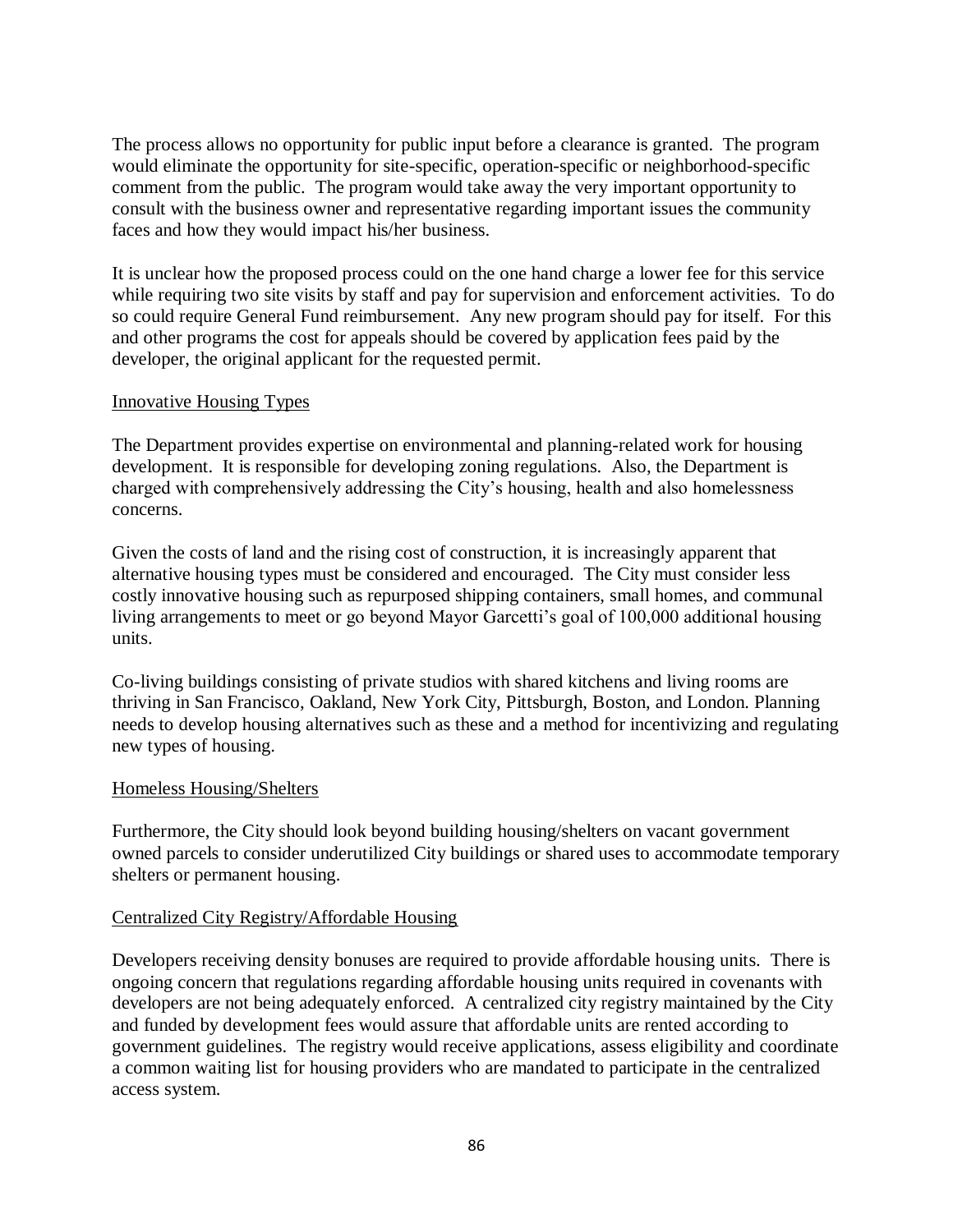There must be an effective ongoing process of verification that affordable units under covenants are rented to qualified low income individuals and families. Policy must be created in conjunction with HCID to address enforcement both of past and future affordable housing covenants. There should be hefty penalties in place and enforced to discourage developers and owners from renting to those not qualified.

### Prequalified Environmental Impact (EIR) Report Consultants

The Mayor's Office asked the Department to promulgate a prequalified list of environmental consultants who will prepare Environmental Impact Reports (EIRs) and do other California Environmental Quality Act (CEQA) related tasks, from training to answering questions. The goal is to improve the quality of the EIR documents.

For projects requiring EIRs, developers have hired their own consultants. When reports are mediocre or of poor quality, processing time is prolonged, involving staff resources and delays for applicants. By creating a prequalified list of consultants, Planning expects to streamline the development process.

The Department, at the staff level, has reviewed applications and has selected prequalified EIR consultants for the Director of City Planning to approve, and submit to City Council for their consideration.

### Small Lot Subdivisions

Applications for vesting Tentative Tract Maps to develop Small Lot Subdivisions are being submitted at a fairly stable rate. The new Small Lot Subdivision Ordinance took effect in April 2018 along with new design standards. The new administrative clearance procedures along with the design standards have reduced the number of appeals.

While administrative clearances may be an efficiency for the Department and potentially a cost saving, a concern would be that administrative clearances should not in any way reduce the opportunity for comment. Notice requirements, referrals to Neighborhood Councils for input, who may file an appeal, hearings, etc. should not be further restricted.

Those who live in the community know it best. Input from stakeholders serves to make projects better, and upon completion of projects, ordinarily developers working with stakeholders readily agree.

### **Successes**

A major accomplishment is the adoption of the Affordable Housing Linkage Fee. The fee is being phased in as of June 2018. Non-residential developers will pay from \$3 to \$5 per square foot. Developers of residential properties will pay \$8 per square foot in South LA, the North Valley, and Harbor areas. The highest fee of \$15 applies to the Westside and parts of Downtown LA. Developers in other communities will pay \$10 or \$12 per square foot. This represents the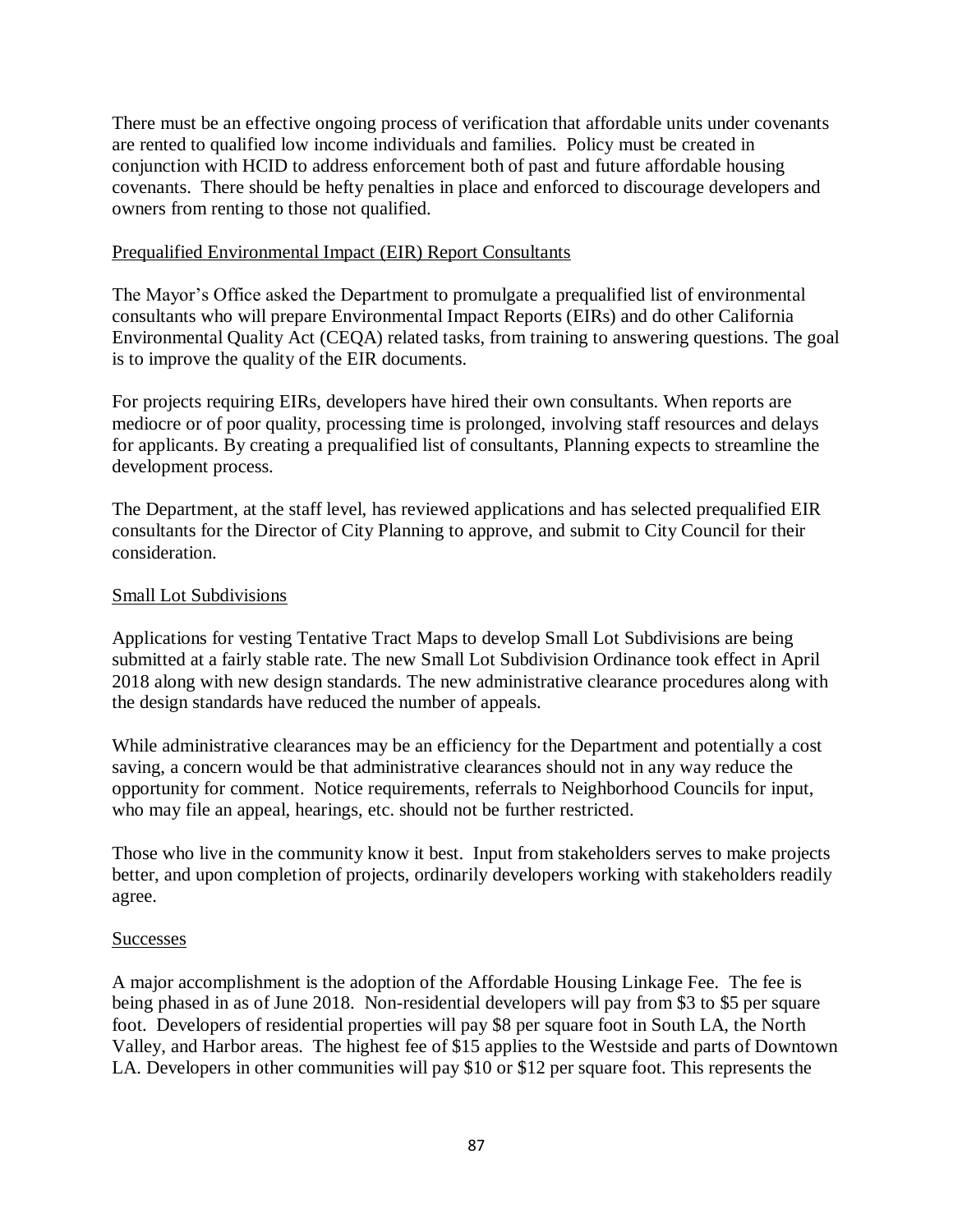City's first dedicated funding source to leverage tax credits and cap and trade funds which will fund affordable housing.

The Development Service Center (DSC) Division has expanded from its Counter at 201 N. Figueroa Street to a Valley Counter in Van Nuys, and most recently to a West Los Angeles Counter. The three locations provide increased access, greater convenience for developers and the public, as well as the opportunity for staff to become more knowledgeable about their area and hence, provide better service.

City Planning is developing standard operating procedures to ensure all matters are treated in the same way; for example, a Small Lot Subdivision or a Density Bonus is processed with the same horizontal consistency across the three geographic areas.

There are 39 Historic Preservation Overlay Zones (HPOZs). The Department is consolidating the Boards of three or four HPOZs into one, which may prove an efficiency. It, however, will remain important that the Boards reflect the neighborhoods of each HPOZ.

### Funding/Savings/Efficiencies

More than three quarters of City Planning's expenses are funded by program fees. The Linkage Fee is being phased in and will fund affordable housing programs. Short term rental platforms have begun paying Transient Occupancy Taxes which are expected to increase once enforcement procedures are in place.

All new programs supported by application fees should pay for themselves. The cost of appeals by non-applicants should be factored into fees paid by original applicants.

The Department expects many of their initiatives will result in savings and efficiencies. Management anticipates the new E-Plan software program shared by City Planning and Building and Safety will save time and money. Expanding Development Services to both the Valley and West Los Angeles affords the opportunity for staff assigned to those areas to become more knowledgeable about the area and provide better, perhaps more efficient, service.

Reducing delays in hiring staff by funding two staff dedicated to hiring for the Planning Department should help in meeting goals for Community Plan Updates and ensure Departmental operations proceed smoothly. Motivating staff with an improved salary structure should enhance employee retention. Providing both opportunities and training in the Department's multiple divisions saves the cost of hiring and training new staff and assists in retaining institutional knowledge.

Creating a list of prequalified Consultants to prepare Environmental Impact Reports will streamline the process, saving processing time involving staff resources as well as reducing delays for applicants. Allowing sufficient time and staff to address detailed community characteristics is essential for an effective Community Plan process.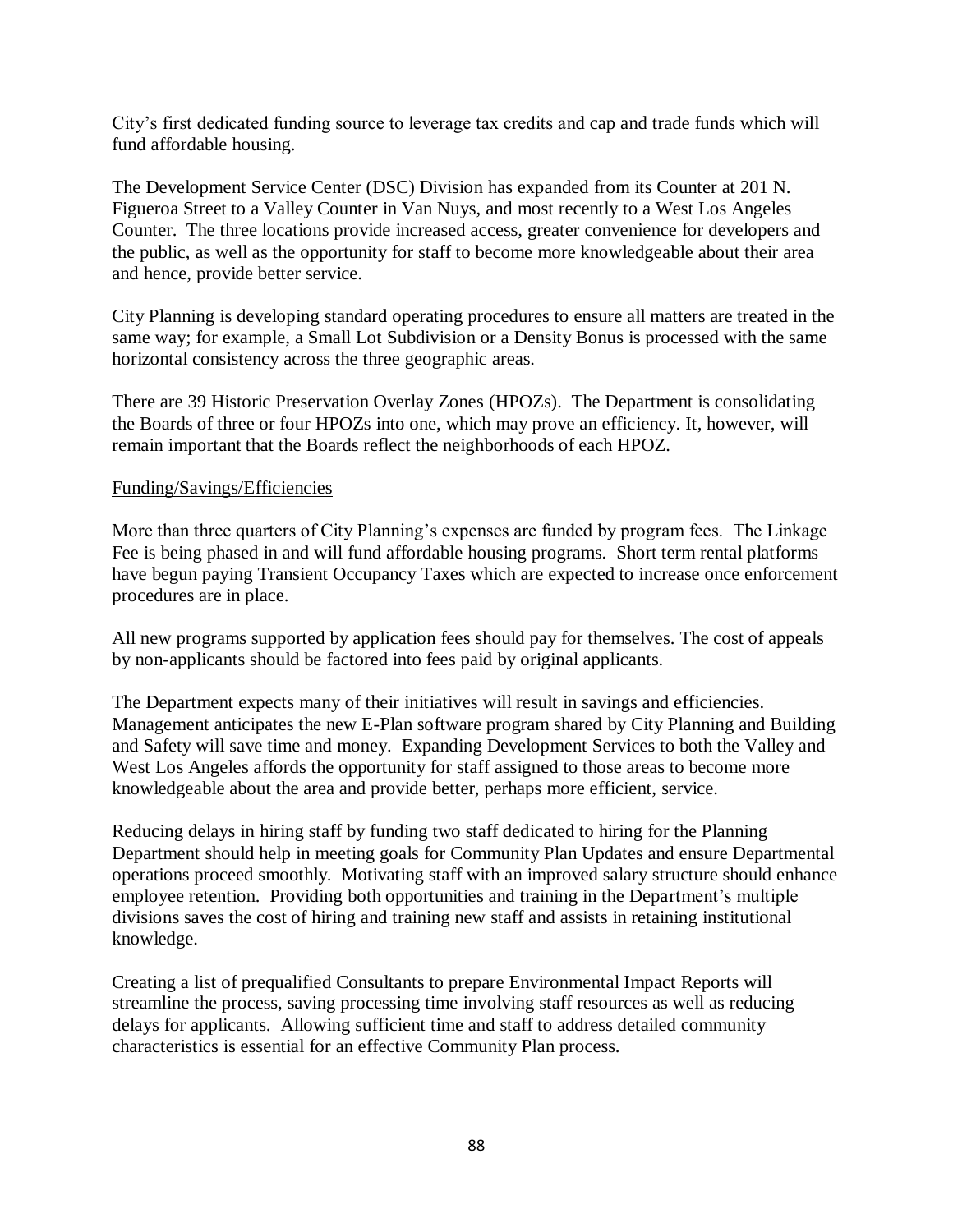### **CONCLUSION**

A cautionary note - Neighborhood Councils and stakeholders are rightly concerned that requirements for notification, effective input, public hearings, and appeal rights on the Restaurant Beverage Program and other land use matters may be rolled back. This would be in the name of potential efficiencies and cost savings for applicants. This is too high a cost for stakeholders and neighborhoods to pay. Stakeholders know their communities the best, and their input results in better projects, better development.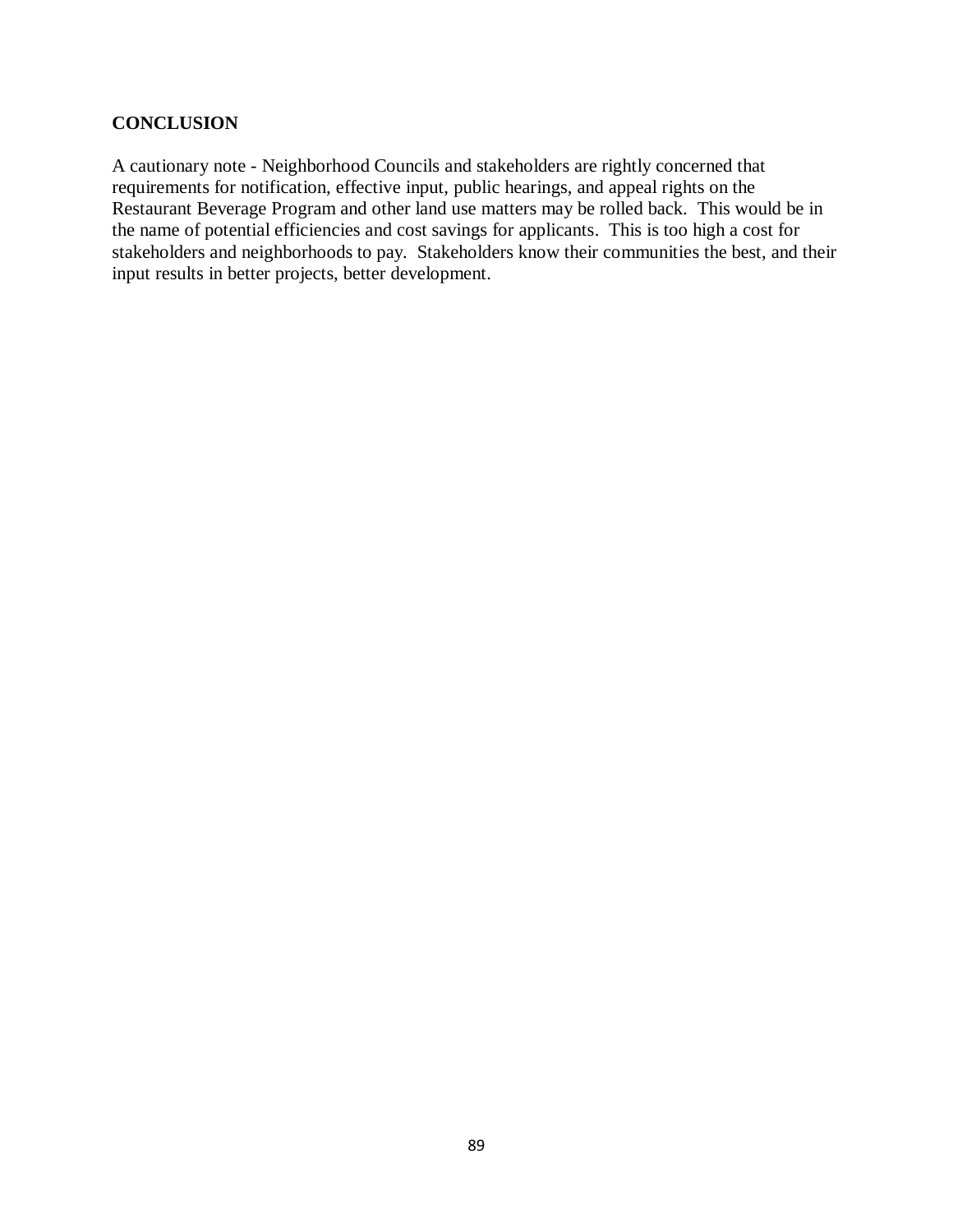### **LOS ANGELES POLICE DEPARTMENT**

### **Date of Meeting: November 13, 2018**

### **ATTENDEES**

**Department**: Chief Jon Peters, Lt. Sherri Egan, and Annemarie Sauer, Commanding Officer, Fiscal Operations Division **Budget Advocates**: Jay Handal, Brandon Pender

### **RECOMMENDATIONS**

- Fund 58 civilian staff for phase one replacement and Public Records Act retrieval (1)
- Fund 54 additional sworn personnel for the HOPE unit (2)
- Fund \$43.5 million additional overtime dollars (3)
- Fully fund the opening of the Harbor Jail (4)
- Fully fund 26 new property officers (4)
- Form and fund a dedicated personnel department (5)
- Form and fund a cannabis investigation division (6)
- Review and fund an overhaul of the LAPD IT systems (7)
- Allow LAPD management to manage its annual budget independently of the City Council (8)
- Fully fund 2,500 additional sworn officers to a total of 12,500 (9)

### **DISCUSSION**

The Police Department is charged with the public safety of the City's 4 million-plus people, performing all related duties. The ability to fully staff with limited overtime and a "DROP" program will hamper the ability of this Department in the future to fully protect and to serve its citizens. This is already being reflected by the closing of Police divisions at night, and the lack of available units to respond to calls in a timely manner.

The following paragraphs expand upon the Recommendations:

1) LAPD Civilian Employees:

The Department is requesting an additional thirty-eight (38) civilian staff personnel for phase one replacement, and requesting another twenty (20) civilian employees for Public Records Act (PRA) requests. These duties should not have to fall to the sworn personnel to perform.

2) Homeless Outreach Proactive Engagement (HOPE):

The Department currently has fifty-four (54) dedicated personnel for that unit, pulled from patrol. However, they're requesting an additional fifty-four (54), as the current team needs reinforcement to be effective.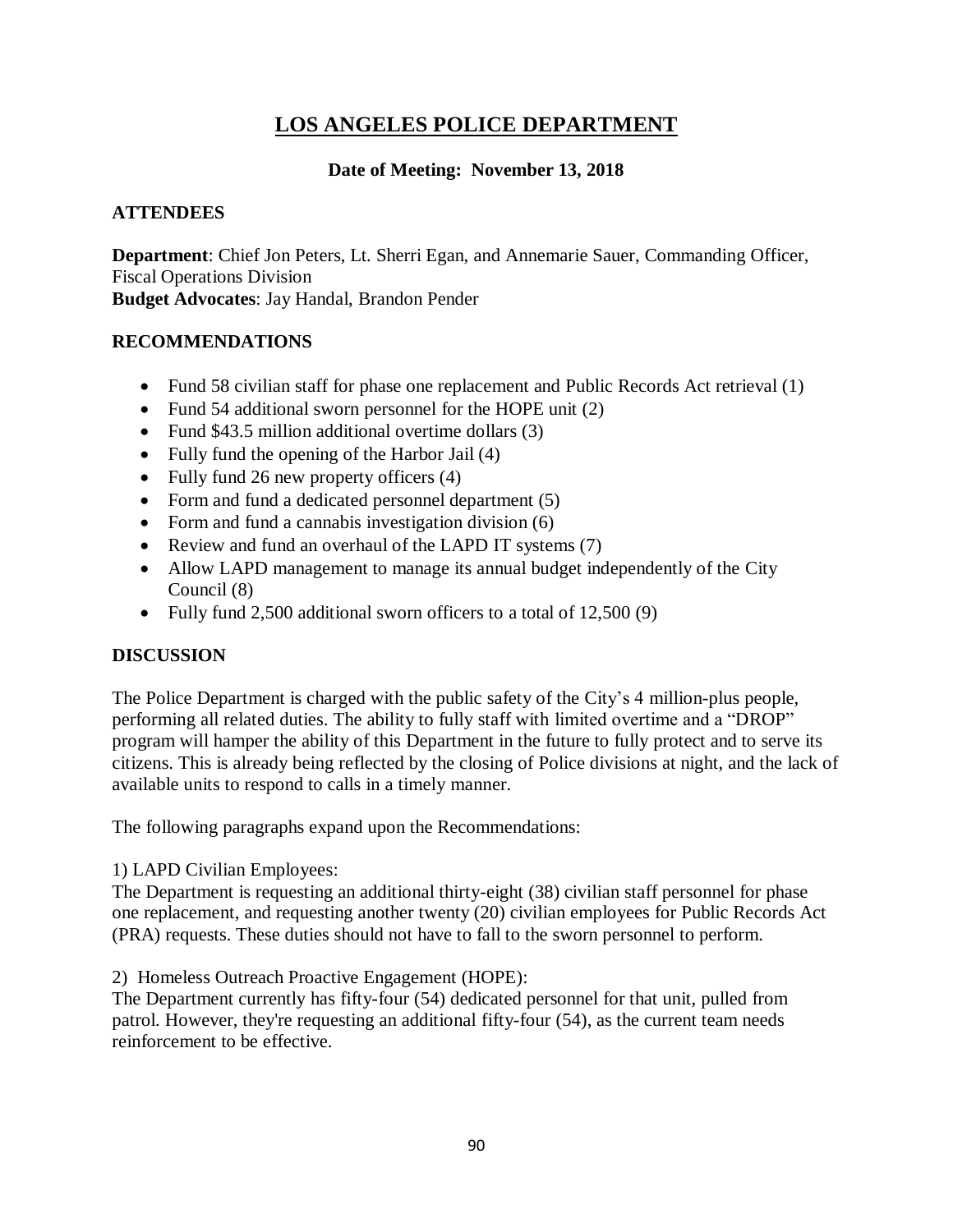### 3) LAPD overtime allotment:

This line item is grossly underbudgeted. LAPD is requesting an additional \$43.5 million to be added to its core basic budgetary request, to be granted in its entirety and not piecemeal. This will allow the Department the discretion to spend its budget as needed, as opposed to deferring to the City Council's distribution of funds in its lottery style of disbursements. In addition, there are budget carveouts affecting overtime:

a) Human trafficking

- b) MacArthur Park details
- c) Vision Zero

### 4) The LAPD Harbor Station and Jail Complex:

This is a recently built two-story police station with a 16,000 square foot jail module and separate 400-space parking garage and a vehicle maintenance and refueling facility. The Harbor Station's officers serve the communities of San Pedro, Wilmington, Harbor City and Harbor Gateway. Fully funding and opening this property will save countless hours of travel and allow more officers to return to the streets when booking.

In addition, the Department urgently needs an additional 26 property officers (1 in each division) to supplement the booking of property, allowing the arresting officers to resume patrol duties more quickly and putting more officers on the streets.

### 5) LAPD Recruitment:

Currently the LAPD does not have its own personnel department like LAFD and the City Attorney's Office. Since the Department has to go through the process of training selected candidates who are first vetted through the City's hiring prerogative, the Department should be allowed the privilege of directly shepherding qualified candidates, thus shouldering the accountability of choice and more responsibility.

An LAPD personnel department similar to the one that the City Attorney has should be seriously considered in the very near future.

6) Dedicated Tax Revenue From Marijuana Shops Earmarked To Further Fund LAPD Pot Shop Compliance Enforcement:

More sworn officers are needed to investigate, patrol and administer field compliance and enforcement. This is currently handled on an overtime basis but needs to be handled on regular duty. The Budget Advocates recommend funding a Cannabis Investigation/Compliance/ Enforcement Unit for Citywide interaction, funded by marijuana taxes and revenues.

### 7) Tech

Currently the administration building computers are an average of 9 years old, and most cannot take advantage of new and improved software. The Department needs:

- a) To overhaul its records management system
- b) Life cycle replacement
- c) Replacement of in-car and body cameras
- d) To fully fund its contractual obligations (i.e., to Microsoft)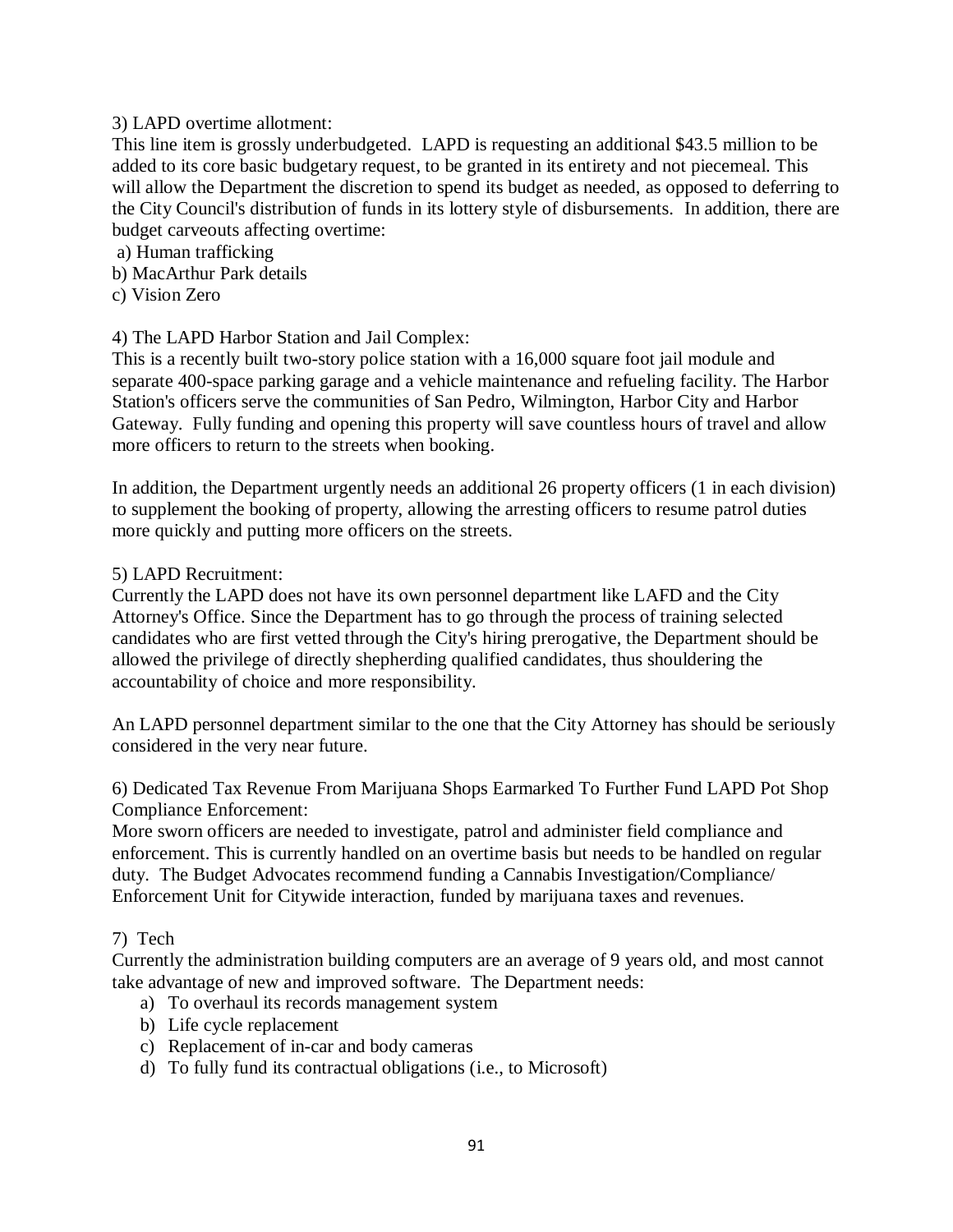### 8) Budget Management

While the City Council allots a budget for the Police, the Council restrains the budget and piecemeals it to the Department. The Department should be allowed to manage its budget internally.

### 9) Officers

Currently, the Department has fewer than 10,000 sworn officers. New York City has many more officers and resources in a much smaller geographic area. The City should immediately fund an increase to 12,500 officers, and then continue to build staffing as the City gets closer to the Olympics.

### Revenue

Last year, LAPD received \$1.7 billion. This year, the Department is requesting approximately the same amount, although the Mayor and the current state of fiscal affairs in Los Angeles dictate that Departments should do more with less.

### **CONCLUSION**

In summary, several critical inefficiencies are created by not fully funding the Department. This Department is at the very heart of core City services, but is not given the tools to properly fulfill its mission.

While the Mayor came into office using the catchphrase "Back to Basics," it is apparent that the lack of manpower, lack of proper technology, lack of authority over its own budget, and failure on the part of the City to properly plan all cause this Department to constantly chase itself into a hole, causing stress on the job, potential for error, and hundreds of hours of lost patrol that could endanger the citizens. The Budget Advocates recommend a full review of the City's spending habits, and that the City refocus its revenues on core services to protect its citizens.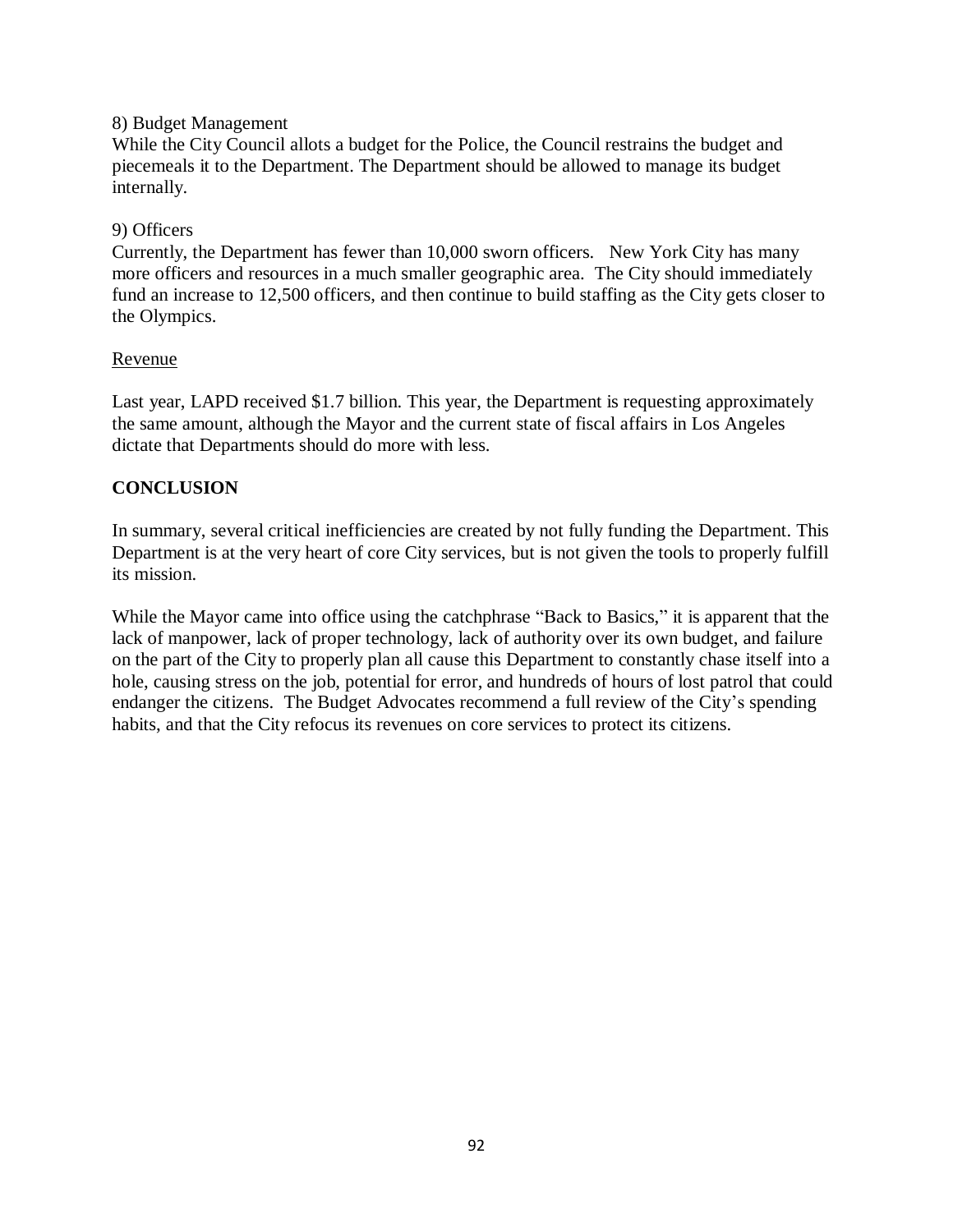### **LOS ANGELES POLICE PROTECTIVE LEAGUE**

### **Date of Meeting: November 11, 2018**

### **ATTENDEES**

**LAPPL**: Robert Harris, Director LAPPL, Dustin DeRollo, Director LAPPL **Budget Advocates**: Jay Handal, Brandon Pender, Jamie Tijerina

### **RECOMMENDATIONS**

- Fund 58 civilian staff for phase one replacement and Public Records Act retrieval (1)
- Fund 54 additional sworn personnel for the HOPE unit (2)
- Fund \$43.5 million additional overtime dollars (3)
- Fully fund the opening of the Harbor Jail (4)
- Fully fund 26 new property officers (4)
- Form and fund a dedicated personnel department (5)
- Form and fund a cannabis investigation division (6)
- Review and fund an overhaul of the LAPD IT systems (7)
- Allow LAPD management to manage its annual budget independently of the City Council (8)
- Fully fund 2,500 additional sworn officers to a total of 12,500 (9)
- Fully fund civilian hiring to its proper level
- Fully fund overtime to its proper level
- Obtain a transparent budget from the City
- Expand the Risk Management Health Program to the entire LAPD work force

### **DISCUSSION**

The Police Department is charged with the public safety of the city's 4 plus million people, performing all related duties. The ability to fully staff with limited overtime and a "DROP" program will hamper the ability of this Department in the future to fully protect and to serve its citizens. This is already being reflected by the closing of Police divisions at night, and the lack of available units to respond to calls in a timely manner.

The LAPPL is the union representing the Department's employees.

The first nine (9) of the Budget Advocates' Recommendations are the same as those for the Police Department:

### 1) LAPD Civilian Employees:

The Department is requesting an additional thirty-eight (38) civilian staff personnel for phase one replacement, and requesting another twenty (20) civilian employees for Public Records Act (PRA) requests. These duties should not have to fall to the sworn personnel to perform.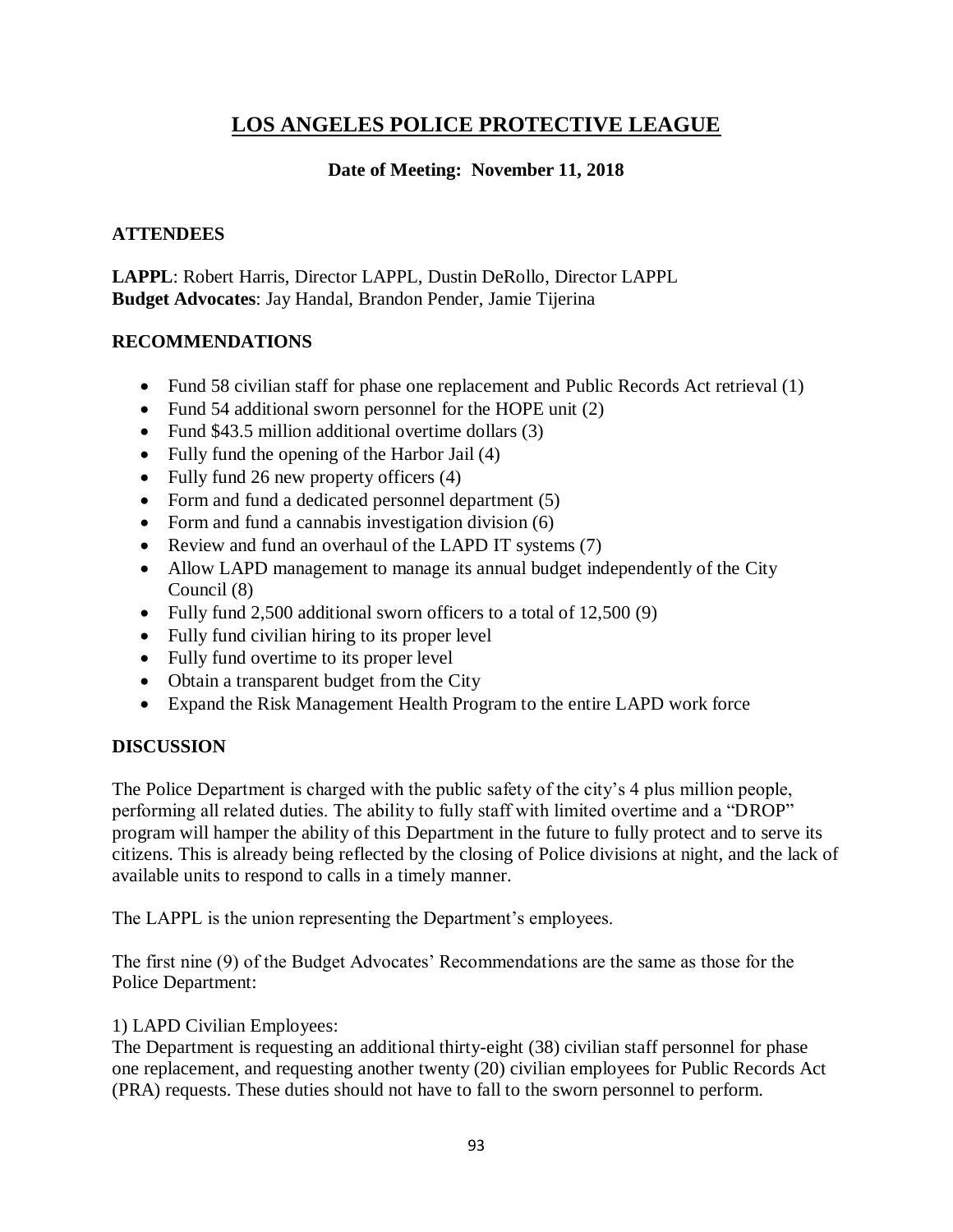2) Homeless Outreach Proactive Engagement (HOPE):

The Department currently has fifty-four (54) dedicated personnel for that unit, pulled from patrol. However, they're requesting an additional fifty-four (54), as the current team needs reinforcement to be effective.

### 3) LAPD overtime allotment:

This line item is grossly under-budgeted. LAPD is requesting an additional \$43.5 million to be added to its core basic budgetary request, to be granted in its entirety and not piecemeal. This will allow the Department the discretion to spend its budget as needed, as opposed to deferring to the City Council's distribution of funds in its lottery style of disbursements. In addition, there are budget carve-outs affecting overtime:

- a) Human trafficking
- b) MacArthur Park details
- c) Vision Zero

### 4) The LAPD Harbor Station and Jail Complex:

This is a recently built two-story police station with a 16,000 square foot jail module and separate 400-space parking garage and a vehicle maintenance and refueling facility. The Harbor Station's officers serve the communities of San Pedro, Wilmington, Harbor City and Harbor Gateway. Fully funding and opening this property will save countless hours of travel and allow more officers to return to the streets when booking.

In addition, the Department urgently needs an additional 26 property officers (1 in each division) to supplement the booking of property, allowing the arresting officers to resume patrol duties more quickly and putting more officers on the streets.

### 5) LAPD Recruitment:

Currently the LAPD does not have its own personnel department like LAFD and the City Attorney's Office. Since the Department has to go through the process of training selected candidates who are first vetted through the City's hiring prerogative, the Department should be allowed the privilege of directly shepherding qualified candidates, thus shouldering the accountability of choice and more responsibility.

An LAPD personnel department similar to the one that the City Attorney has should be seriously considered in the very near future.

6) Dedicated Tax Revenue From Marijuana Shops Earmarked To Further Fund LAPD Pot Shop Compliance Enforcement:

More sworn officers are needed to investigate, patrol and administer field compliance and enforcement. This is currently handled on an overtime basis but needs to be handled on regular duty. The Budget Advocates recommend funding a Cannabis Investigation/Compliance/ Enforcement Unit for Citywide interaction, funded by marijuana taxes and revenues.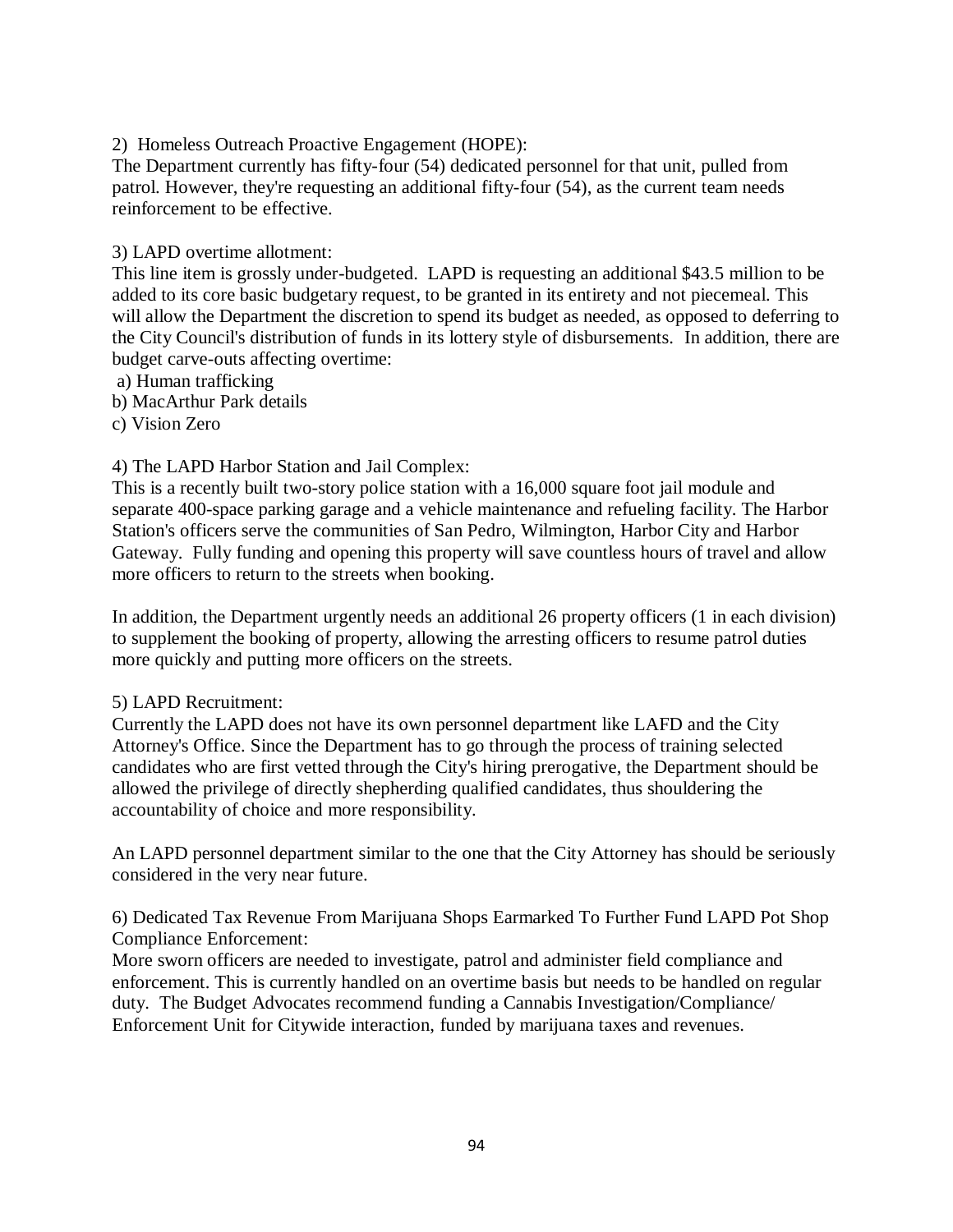### 7) Tech

Currently the administration building computers are an average of 9 years old, and most cannot take advantage of new and improved software. The Department needs:

- a) To overhaul its records management system
- b) Life cycle replacement
- c) Replacement of in-car and body cameras
- d) To fully fund its contractual obligations (i.e., to Microsoft)

### 8) Budget Management

While the City Council allots a budget for the Police, the Council restrains the budget and piecemeals it to the Department. The Department should be allowed to manage its budget internally.

### 9) Officers

Currently, the Department has fewer than 10,000 sworn officers. New York City has many more officers and resources in a much smaller geographic area. The City should immediately fund an increase to 12,500 officers, and then continue to build staffing as the City gets closer to the Olympics.

The following additional recommendations have been made for the LAPPL:

### Overtime

The City is relying on its overtime pay to LAPD for special details including human trafficking, marijuana shop closures, Vision Zero, as well as major emergencies like the fires just experienced. Overtime is seriously understated in the budget annually. A TRUE FIGURE SHOULD BE FACTORED INTO THE BUDGET TO ENSURE PUBLIC SAFETY.

### Transparent Budgeting

The City bills various events and agencies for LAPD services, but the amounts billed are not the amounts replaced into the LAPD budget. The LAPD should be fully reimbursed for any and all services provided, including but not limited to the L.A. Rams and the Metro contract.

### DROP

The LAPPL has been instrumental in restructuring the DROP program (the program by which retiring officers may be paid their retirement and salary simultaneously for 5 years). The new amended program begins 2/1/2019 and it is anticipated to save \$12 million per year.

### 80R Workers Compensation Reform

This program, again supported by the Union leadership, is a no work, no pay revision. It is anticipated to save millions. The first anniversary of its launch will be May 2019. Savings for the year will be calculated then to determine its success.

### Risk Management Health Program

This program should be expanded to cover the entire LAPD work force. Currently 250 sworn officers participate in this program in a pilot test. They are monitored for weight, blood pressure,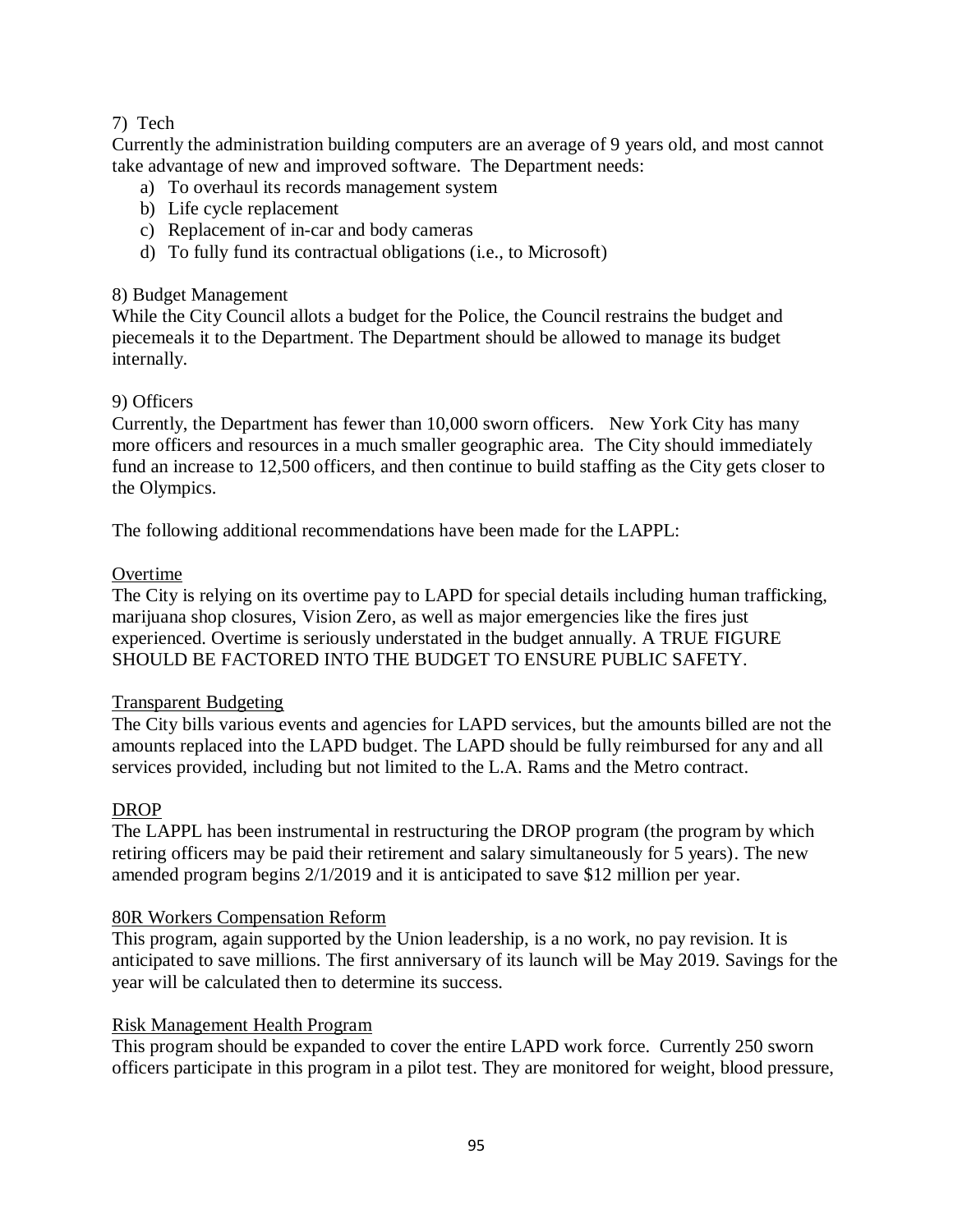and heart rate. The program has shown success in having healthier, more efficient officers, causing less sick and leave time.

Additional discussion:

### Revenue

Last year, LAPD received \$1.7 billion. This year, the Department is requesting approximately the same amount, although the Mayor and the current state of fiscal affairs in Los Angeles dictate that Departments should do more with less.

### **CONCLUSION**

In summary, several critical inefficiencies are created by not fully funding the Department. This Department is at the very heart of core City services, but is not given the tools to properly fulfill its mission.

While the Mayor came into office using the catchphrase "Back to Basics," it is apparent that the lack of manpower, lack of proper technology, lack of authority over its own budget, and failure on the part of the City to properly plan all cause this Department to constantly chase itself into a hole, causing stress on the job, potential for error, and hundreds of hours of lost patrol that could endanger the citizens. The Budget Advocates recommend a full review of the City's spending habits, and that the City refocus its revenues on core services to protect its citizens.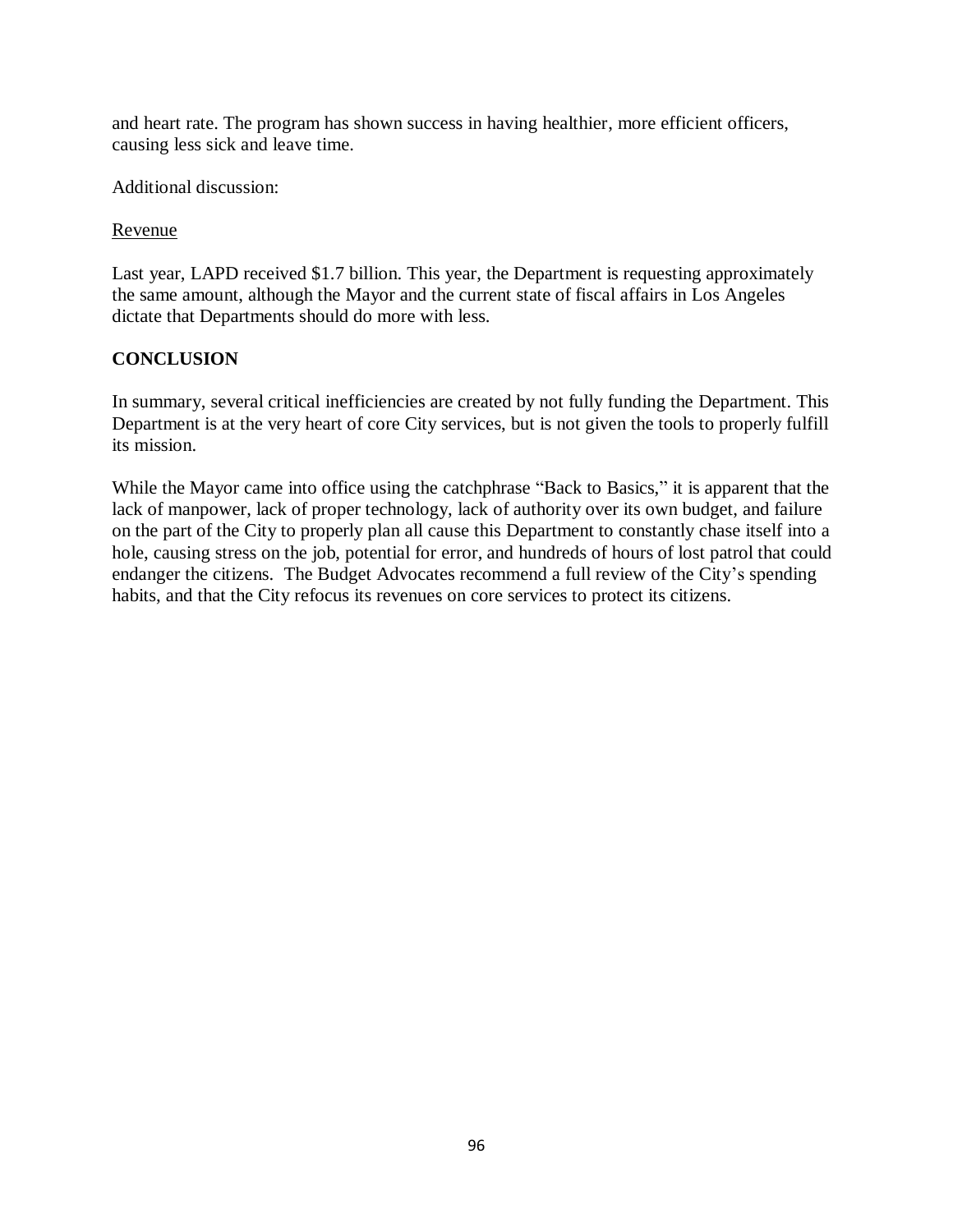### **DEPARTMENT OF RECREATION AND PARKS**

### **Date of Meeting: October 30, 2018**

### **ATTENDEES**

**Department:** Michael A. Shull, General Manager; Noel Williams, CFO **Budget Advocate:** Jamie Tijerina **Additional Attendee**: Neighborhood Councilmember Kathy Schreiner, Van Nuys NC

### **RECOMMENDATIONS**

- Upgrade, modernize, and provide for the future improvement of pools and recreation facilities throughout the City
- Offer more robust subsidized fitness programs and classes for both children and adults throughout the city
- Keep pools open all year round in the City
- Expand the SwimLA program to offer year round competitive aquatics throughout the City
- Increase the number of park rangers in the City
- Open more park ranger stations throughout the City
- Clarify LAPD and park ranger responsibilities and assure that they are being met by the appropriate City entity
- Increase the number of maintenance staff to perform the necessary maintenance of park bathrooms and facilities

### **DISCUSSION**

The mission of the Department of Recreation and Parks is to "enrich the lives of the residents of Los Angeles by providing safe, welcoming parks and recreation facilities and affordable, diverse recreation and human services activities for people of all ages to play, learn, contemplate, build community and be good stewards of our environment."

### Goals vs. Financial Need

Between regions, there is much commonality with regard to the challenges that require attention. The goals of the Department are very much in line with the needs of the various communities in Los Angeles, but the Department faces both budgetary and systemic challenges in achieving those goals.

### Park Rangers: Staffing

It is critical that the Department increase the number of Park Rangers in the City. Progress has been made, as the number of Rangers has more than doubled from a starting number of 20 to currently 45. However, systemic and procedural hurdles present a challenge in increasing these numbers and keeping pace with community need.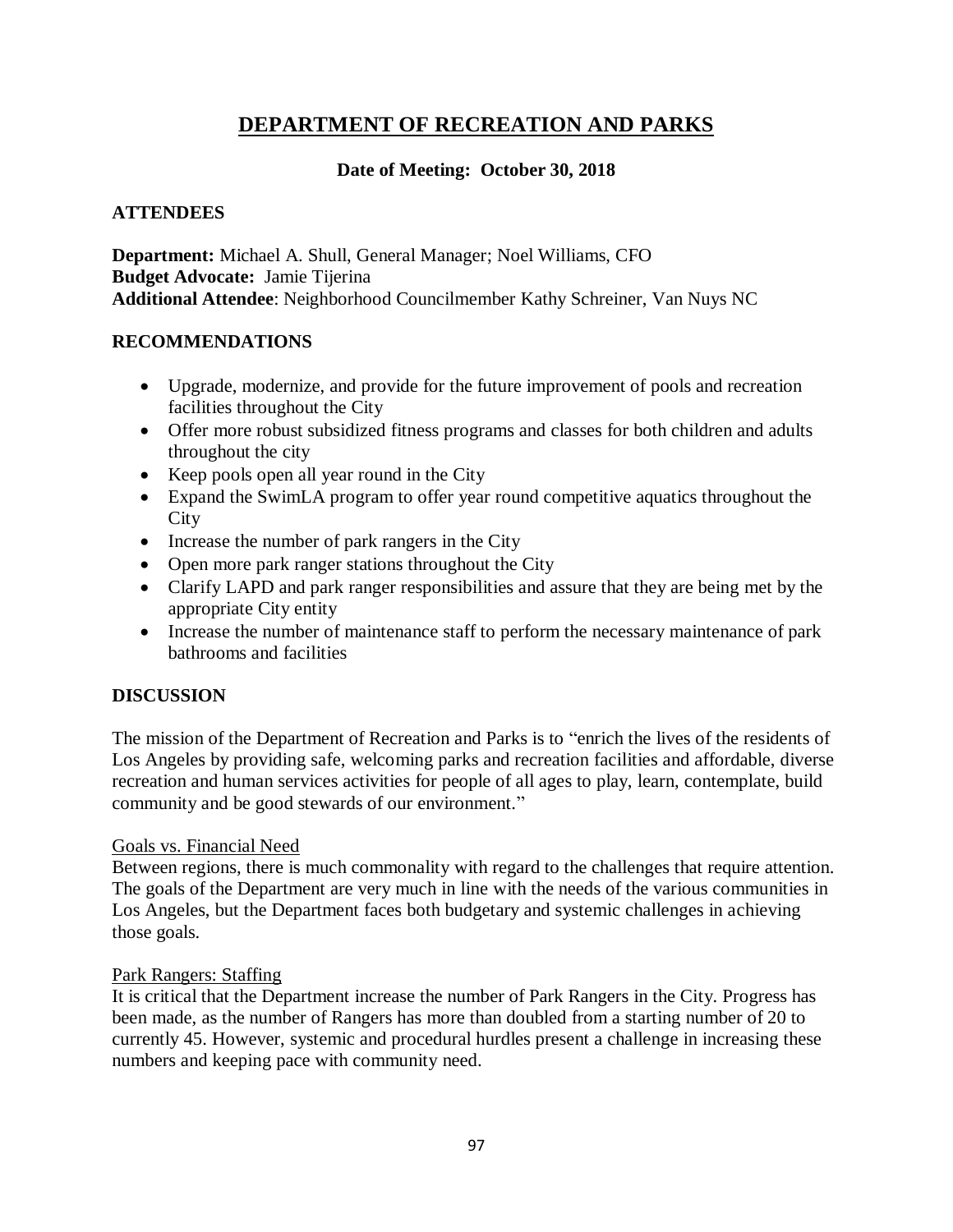Attrition during the recruitment process is a significant barrier. Park Rangers require not only technical training, but they must also undergo the same background checks and training as LAPD recruits. The screening process for LAPD recruits is rigorous. Inability to pass background screenings is a major contributor to the high attrition during the process. The process is also very lengthy. It can take a new recruit at least one year to successfully complete the process from start to finish. The LAPD is also working on efforts to expedite this process, as it is impairing their ability to keep up with their own recruitment goals.

#### Park Rangers: Facilities

There is a need for more Park Ranger stations to be built throughout the City. Currently, there are plans to build stations, one each in South Los Angeles and Venice.

#### Park Rangers: Tasks

LAPD and Park Rangers have overlapping responsibilities to ensure that public property is available for fully shared use among all members of a community. This means that there should be good communication between LAPD and Park Rangers as to their roles.

### Facilities: Maintenance Staff

It has been a challenge for the Department to find enough workers to perform maintenance work, especially pertaining to fixing vandalism and maintaining cleanliness. Busier parks need more frequent maintenance than others, and this need is made greater by the affordable housing and homelessness crisis in the City. A heavily utilized restroom on Venice Beach would require more maintenance staff than a smaller park with less foot traffic to maintain an appropriate level of cleanliness for visitors.

### Facilities: Repair and Modernization

Plans are currently in progress to update (and ensure the ability for continued improvements) recreation facilities and pool facilities all over the City. However, funding is a major challenge in beginning and completing these upgrades. Support and attention from the community and the Budget Advocates to ensure that City leaders prioritize allocating funds to such efforts could be helpful in ensuring that upgrades can be completed in the timeliest manner possible.

#### Staffing: Recruitment

A specific area of difficulty highlighted by the Department, and observed by communities, is a need for additional staff. In order to implement more programming and effectively serve the communities at the highest level, the Department must aggressively seek out potential future employees. Given the crisis of affordable housing in the City, as well as the high cost of health care and overall living expenses, the Department needs to assure that it is offering competitive salaries and benefits packages as well as scheduling opportunities for employees.

Suggestions for dramatically increasing recruitment numbers include: targeting STEM graduates nationwide for Park Ranger roles; organizing recruitment fairs and town halls throughout the City to create awareness of open jobs and allow for in-person applications and interviews; utilizing social media marketing to find job seekers and career changers; and creating video campaigns to highlight jobs available with the Department in order to increase awareness of these positions.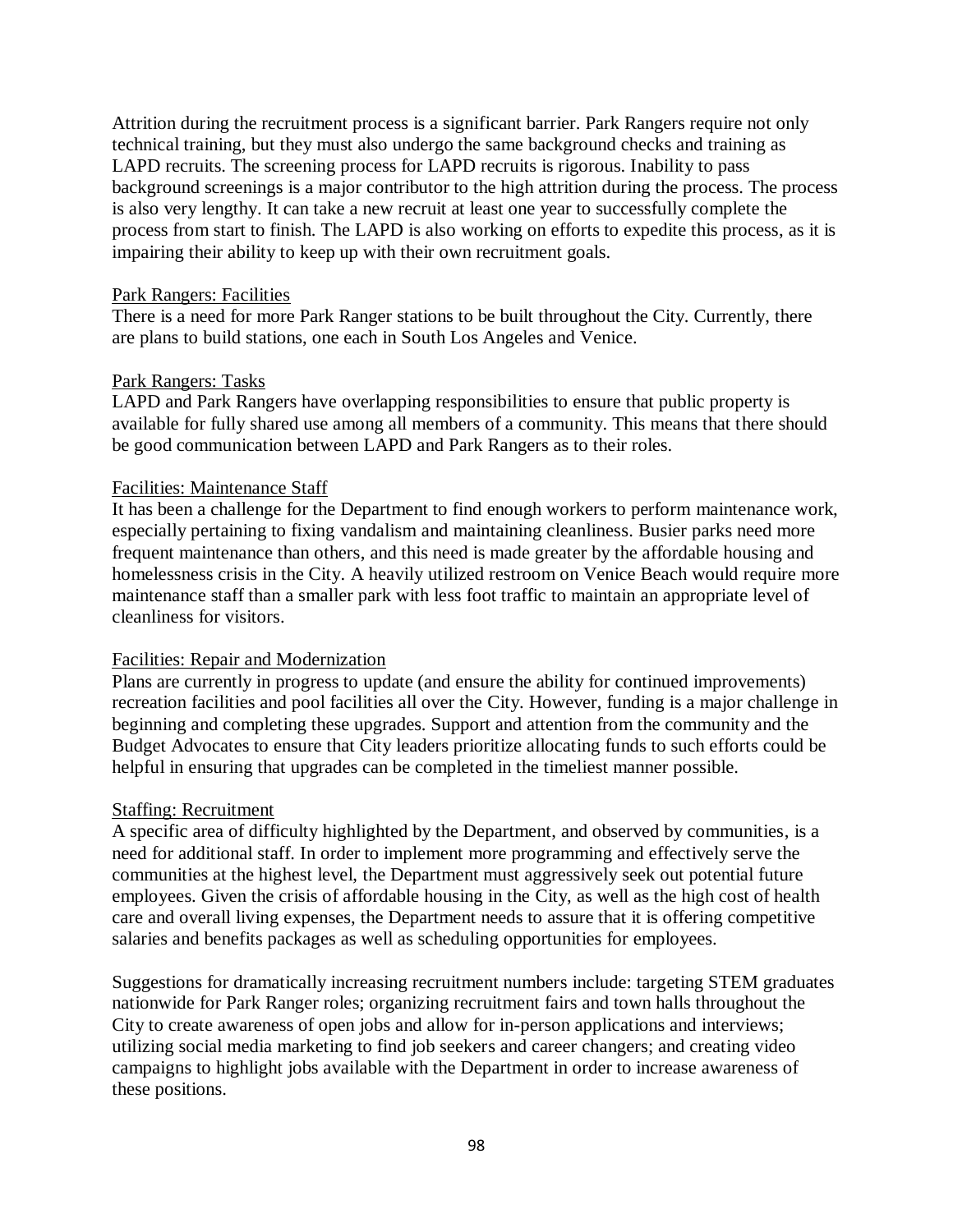### Programming

With the Olympics coming to Los Angeles in 2028, the City's leaders must utilize funding to make genuine investments in ensuring that the Department of Recreation and Parks has the resources it needs to promote wellness and opportunity for Angelenos. It is unfair to the City's children to have an Olympic Games set to come to the city, but to have insufficient access to the facilities and training needed to one day have a chance to participate in those games.

The SwimLA program has been successful and well received. However, the next logical step to expanding this positive program would be to begin offering affordable competitive teams that operate year round.

Parents also lack sufficient opportunities to engage in competitive sports. Giving children the opportunity to see their parents thriving through organized sports and activities would create a positive environment throughout the City. The health benefits of physical fitness would also help restore economic power for individuals suffering from conditions such as Type 2 Diabetes. According to the American Diabetes Association, "people with diagnosed diabetes incur average medical expenditures of \$16,752 per year, of which \$9,601 is attributed to diabetes." Giving people the tools to fight off health conditions such as this will help restore not only community health but also community economic power.

Priority should always be given to ensuring that communities' needs for safe, up-to-date facilities with good hours and robust programming, are met. Angelenos need to be provided with access to opportunities and resources so that they can thrive. Funding basic needs for community health, wellness, and safety must be prioritized highly by City leaders.

### **CONCLUSION**

The priorities of the Department overall seem very much in line with the specific concerns that the delegation brought up on behalf of stakeholders and the Budget Advocates. It is critical that the City's leaders place the budgetary needs of the Department of Recreation and Parks at the highest level of priority because the wellness of the people of our City is of the utmost importance. Idle funds should also be pursued as a funding source to update facilities or for programming. Assuring that the Department is given the funds and support it needs to continue addressing these priorities will be critical. Finally, the City must continue to address the root causes of homelessness so that our neighbors have the shelter they need and do not find themselves in a situation where local parks are their only chance at safe refuge.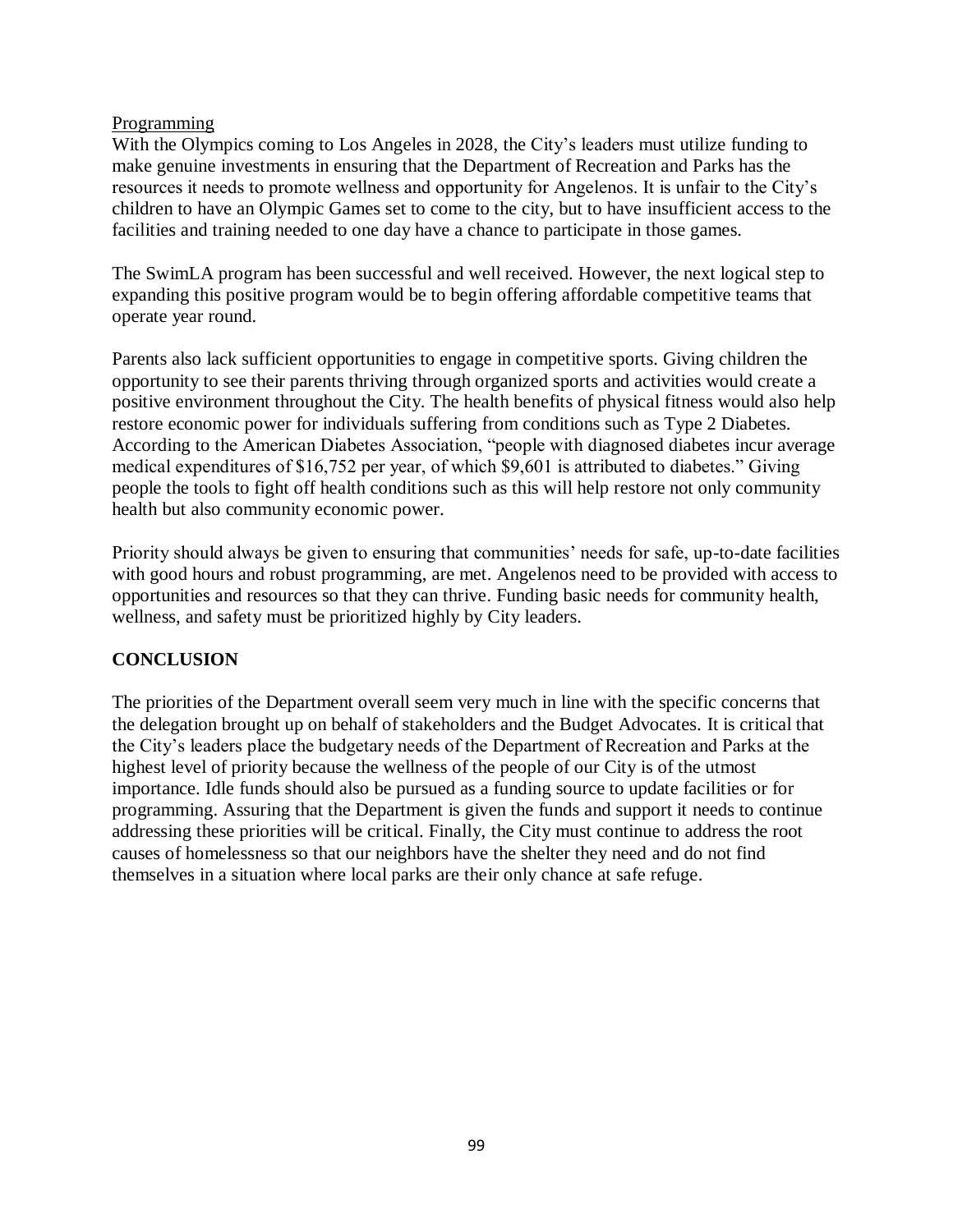### **BUREAU OF SANITATION Administration / Financial Concerns / Homelessness**

### **Date of Meeting: October 30, 2018**

### **ATTENDEES**

**Department:** Enrique Zaldivar, General Manager; Lisa Mowery, Chief Financial Officer **Budget Advocates**: Liz Amsden, José Orozco Pelico, Glenn Bailey

Since the Bureau of Sanitation covers a number of distinct areas, there are now three separate reports addressing (a) Administration / Financial Concerns / Homelessness, (b) Solid waste and RecycLA, and (c) Stormwater / Green and Sustainability Issues.

### **RECOMMENDATIONS**

- Support most effective payment collection approach
- Continue to provide the City Council with five-year forecasts for Special Fund projects underlining the long term savings from these investments
- Continue their Roadshow, and work through police Senior Lead Officers (SLOs), Neighborhood Councils, ads on trucks, etc. to educate public on issues
- Continue to explore internships through EWDD and colleges
- Continue to work on liability reduction
- Strongly support the Bureau's request for 4 administrative clerks to sustain the efforts of the HOPE (Homeless Outreach Proactive Engagement) Teams and Clean Streets teams
- Engage with the City's Homeless Strategies effort and other programs to anticipate and mitigate problems with homeless encampments, couch-surfers and people living in cars and trailers

### **DISCUSSION**

### **Overview**

The Los Angeles Bureau of Sanitation ("LA San") has approximately 3,300 authorized positions, of which approximately 2,800 are active employees, and an annual revenue budget of over \$1 billion. The vast majority of their budget is derived from customer billings and Special Funds (funds the City sets aside for specific purposes that cannot be tapped for General Fund uses) with only a small percent, primarily used for homelessness-related services, coming from the City's General Fund. As well as its traditional sewage and solid waste responsibilities, LA San is charged with cleaning up homeless encampments and dumped materials throughout the City, some items potentially dangerous to people or the environment.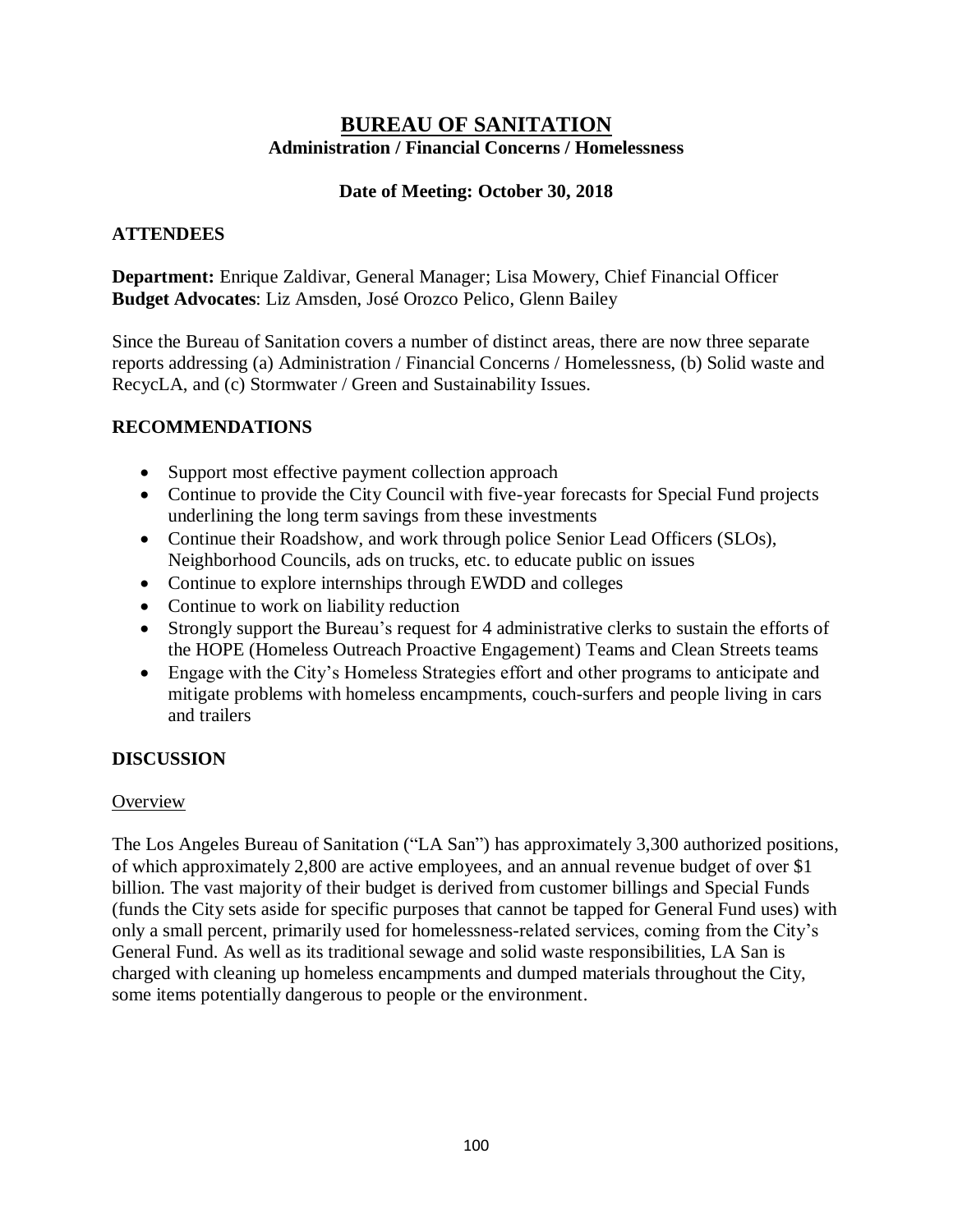### Finance

Since LA San obtains much of its funding through billing of customers, they are working on the most cost-effective way to process payments and, at a time when cybercrime is increasing, making the process easier and more secure.

Given the fact that capital investments will benefit several generations of Angelenos, this is a time to identify projects with documentable benefits and link them with existing Special Funds while the costs of financing are still low.

For example, recent improvements to LA San's IT infrastructure provides the accurate data needed to inform decision-making on proper maintenance and upgrades to limit the high costs of emergency reaction to equipment failures and other system problems.

Expanding customer education and resolving RecycLA implementation issues led to a spike in office, administration and printing costs last year, a relatively small amount to smooth the transition and educate customers.

### **Outreach**

Last year the Budget Advocates suggested that LA San improve their outreach and consultation with Neighborhood Councils and stakeholders. The Budget Advocates commend the Department on its LA Sanitation and Environment Roadshow video and taking it to Council Districts and neighborhoods.

Signage on garbage trucks can help spread information on time-sensitive issues, including alerting Angelenos to a change in state law passed in September (AB 2115) which will impose regulations similar to those on passing school buses to passing stopped garbage trucks starting in 2020.

### Jobs

LA San faces a continuing challenge from LADWP and the private sector which can and do pay more and offer better benefits for engineers and other technical positions. It is essential for the Department to double down on retention so that the training and institutional knowledge of key staff is not lost. The Budget Advocates encourage them to continue to attract workers through a variety of approaches, including apprenticeship programs, partnerships with community colleges, participation in the City's Summer Youth Program, and expanding the employee pool through nationwide online recruitment.

The City must work with LA San to revise its policies to ensure attracting more appropriatelyqualified candidates, that part-time people who have already proven themselves to the Department can be transitioned to full-time expeditiously through a streamlined Civil Service training, and that capable personnel who are test-challenged or have language issues are not held back for reasons that have little bearing on their ability to do the job.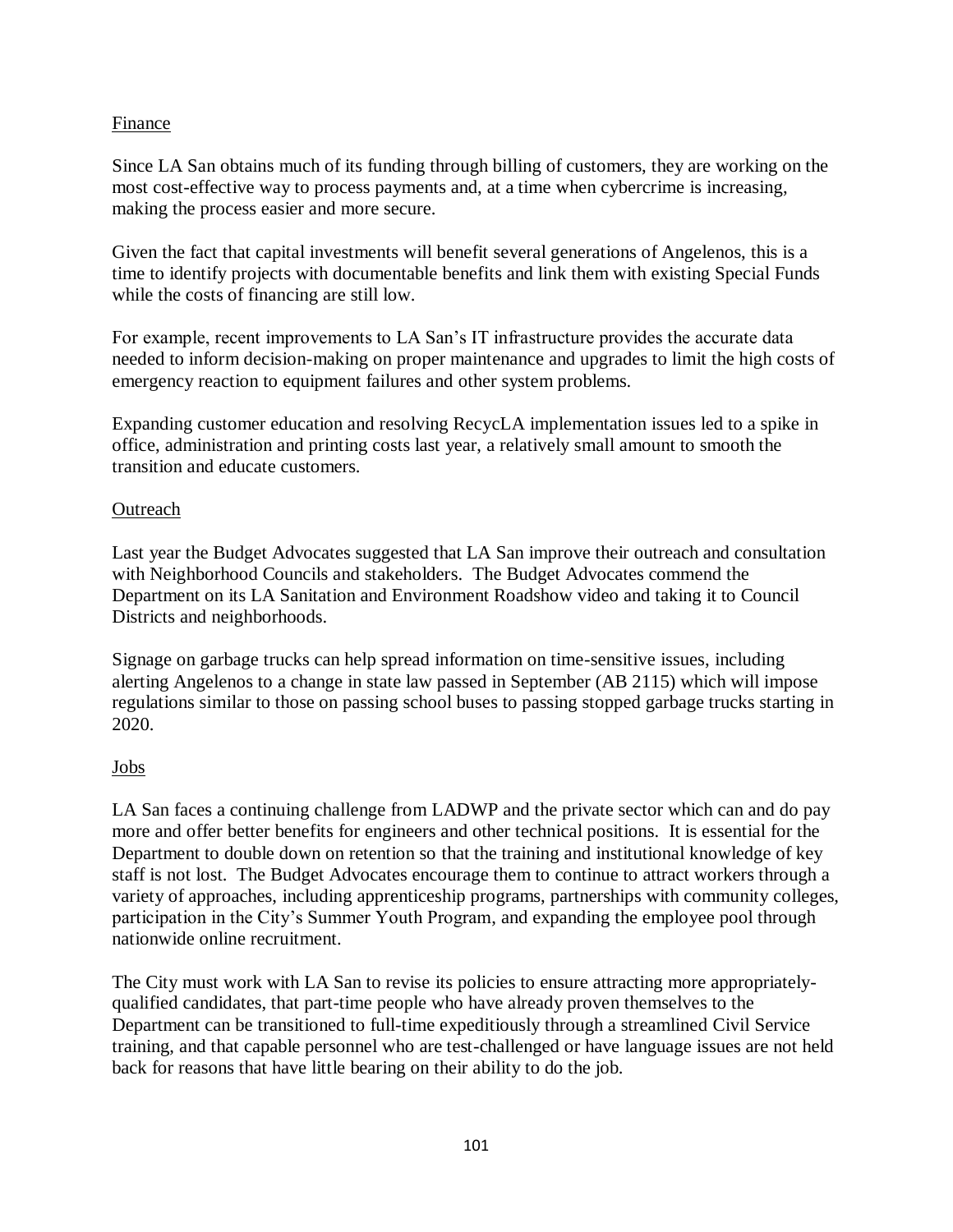### Risk management

LA San's risk manager should continue to work direct and indirect ways to reduce liability claims, as such costs are unpredictable and settlements can set precedent for future pay-outs. Part of that includes educating both their workers and stakeholders on what constitutes appropriate conduct – if people are aware of what should be done (safely passing stopped trucks, installation of back-flow valves), they will have far less of a claim against the City if things go wrong.

### Homelessness

Agencies report a first-time decrease in people living on the streets of Los Angeles but, in their day-to-day work, LA San does not see a reduction in the homeless population. With life on the streets becoming entrenched in some parts of the City and ballooning in others, the bigger picture needs to be addressed on a political level.

In the meantime, the HOPE teams composed of LA San and LAPD personnel try to get people off the streets and into housing – but there needs to be supportive housing available. And the Clean Streets Teams continue to address the conditions that led to the recent typhus outbreak. Their cleanliness assessment system helps them address the areas of highest need and allocate services, but this is still insufficient to meet the needs of all neighborhoods. Trained and experienced administrative staffing is needed to ensure the teams work efficiently. They should also help with feeding data back to the Mayor's Homeless Strategies effort. Homeless Strategies needs to focus on the issues those on the streets face – whether in encampments or in cars or couch-surfing.

### **CONCLUSION**

The Budget Advocates encourage LA San to continue to prioritize the needs of its customers, adopt a fiscally conservative approach that embraces change, expand innovation, and track accountability. LA San should encourage the City and County to emphasize a more integrated approach to homelessness wherein LA San's responsibilities can become part of a solution rather than a series of Band-Aids. Furthermore, budgets must be based on a realistic assessment of the current and future needs of both the City and its stakeholders and should not be tied to past budget numbers or political tampering.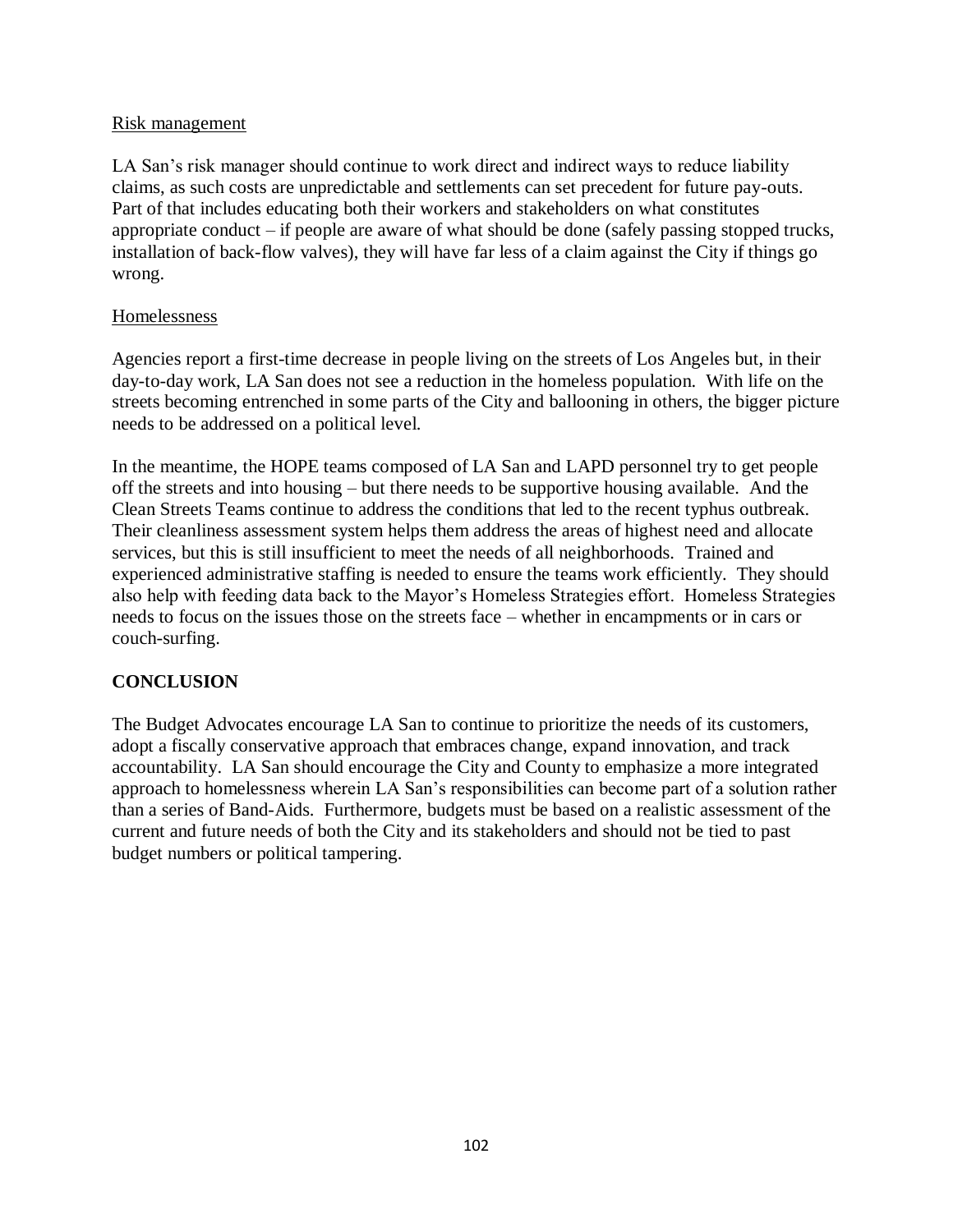### **BUREAU OF SANITATION Solid Waste and RecycLA**

### **Date of Meeting: October 30, 2018**

### **ATTENDEES**

**Department**: Enrique Zaldivar, General Manager; Lisa Mowery, Chief Financial Officer **Budget Advocates**: Liz Amsden, José Orozco Pelico, Glenn Bailey

Since the Bureau of Sanitation covers a number of distinct areas, there are now three separate reports addressing (a) Administration / Financial Concerns / Homelessness, (b) Solid waste and RecycLA, and (c) Stormwater / Green and Sustainability Issues.

### **RECOMMENDATIONS**

- Aggressively pursue a shift to smaller black bins with reduced charges to encourage waste reduction driven by consumers
- Incentivize RecycLA franchisees to, upon request, provide green waste bins at no charge to their customers
- Pressure the City Attorney to use recordings from the pilot camera surveillance program to aggressively pursue and fine those guilty of illegal dumping
- Support request for more drivers to expand bulky item pick up
- Coordinate with multi-person buildings for end of month (renter move-outs) pick-ups

### **DISCUSSION**

### **Overview**

The Los Angeles Bureau of Sanitation ("LA San") has approximately 3,300 authorized positions, of which approximately 2,800 are active employees, and an annual revenue budget of over \$1 billion. The vast majority of their budget is derived from customer billings and Special Funds (funds the City sets aside for specific purposes that cannot be tapped for General Fund uses) with only a small percent, primarily used for homelessness-related services, coming from the City's General Fund. As well as its traditional sewage and solid waste responsibilities, the latter recently expanded under RecycLA, LA San also oversees important environmental and infrastructure programs including the City's Clean Water (sewage collection and treatment) program, the Solid Resources program, and the Watershed Protection program. Some of these are mandated by the state or federal governments; others are programs developed by LA San to put them on the cutting edge of waste management. The Bureau appears to be well-managed and proactive, both in addressing day-to-day operations and in planning for the future.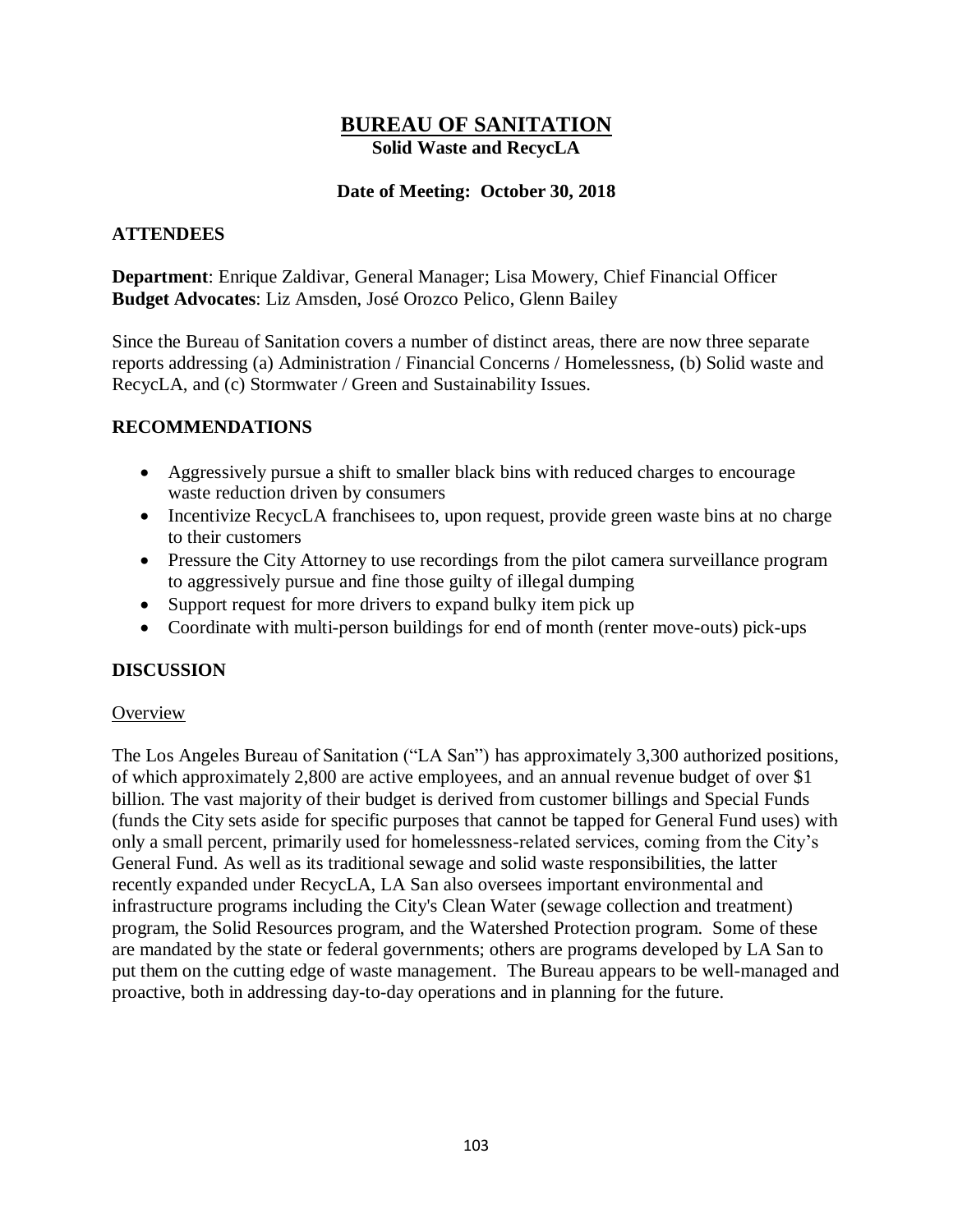### Solid Waste

Last year, the CAO advised the Budget Advocates that they would not encourage smaller black bins at reduced cost because people would just use their neighbors' bins or resort to illegal dumping. This is a spurious argument – people across the City want smaller bins and want to be rewarded with smaller payments because they are recycling and cutting back on waste and already don't use their existing capacity.

LA San currently supplies smaller bins but charges the same amount, so it is not an issue of retooling equipment. By offering a significantly reduced rate for the smaller bins, they would incentivize more people to cut back on what they throw out, either by recycling or choosing not to buy over-packaged products. Growing consumer demand does lead to change: manufacturers could be encouraged to reduce packaging and move away from single use products.

Furthermore, the CAO also told the Budget Advocates that the Bureau of Sanitation provides free green-waste services, but this is NOT completely true. Residential customers have had green pails from LA San for years but RecycLA providers can and DO charge, far too much. This must change and must be implemented by the City to ensure RecycLA provides condo and business-owners with the same amenities as LA San does for residential dwellers.

### RecycLA

This program promoted by the City Council had a very rough start due to unrealistic expectations all around, but has improved in both services and communications with their customers. However, the Bureau still needs to provide strict oversight to ensure that businesses and multiunit housing are afforded equal or equivalent services to LA San's residential customers. LA San's RecycLA Stars program works with the service providers to award stars to business and apartment owners who have been proactive in effectively educating their customers, demonstrating efficient ways to reduce waste and increase recycling, including contributions to landfill diversion through better food recovery, changing materials sourcing, and composting. The Budget Advocates support this, and request that LA San increase the publicity on these awards to help spread best practices throughout the City.

Furthermore, LA San needs to address oversight of the franchisees to ensure proper handling of all forms of waste and to ensure that toxins and particulate matter do not pollute our air or enter our water, and that light and noise from operations does not impact neighbors or create an urban blight. Penalties need to be significant and swift to protect stakeholder interests.

### Bulky Items/Dumping

LA San needs to vigorously pursue enforcement based on the recordings from the pilot camera surveillance program with the City Attorney for the program to be effective. Success will not only create income but reduce expenses by inhibiting future dumping.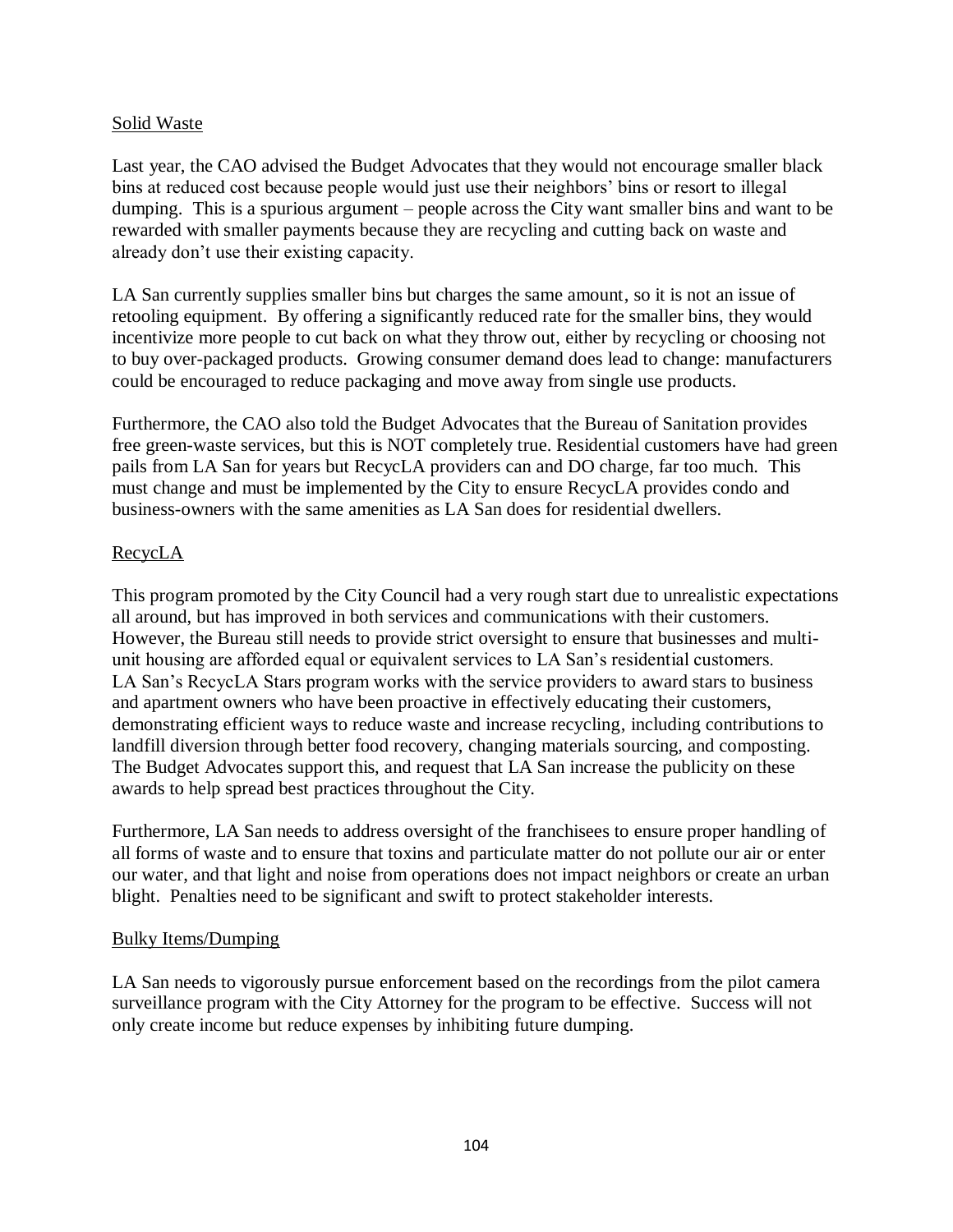The Budget Advocates encourage LA San's tech gurus to improve efficiency by coordinating with landlords on the end-of -month pick-ups which coincide with renters moving out of and into multi-unit buildings.

The threat of fines combined with ongoing outreach has led to an uptick in bulky item pick-up requests; to service these, the Department needs more drivers. The Budget Advocates strongly support that, with the caveat that the City take steps to address the impact moves have on solid waste, from bulky items to empty boxes to the dumping of food and medicine, with the goal of improved education and enhanced recycling.

### **CONCLUSION**

LA San should continue to seek out innovative approaches from around the world to incorporate into its long term planning, and move forward expeditiously on those projects which are applicable to Los Angeles. LA San's progressive plans as regards the City's water and garbage should be included in its budget requests moving forward. Furthermore, its budgets must be based on a realistic assessment of the current and future needs of both the City and its stakeholders and should not be tied to past budget numbers or political tampering.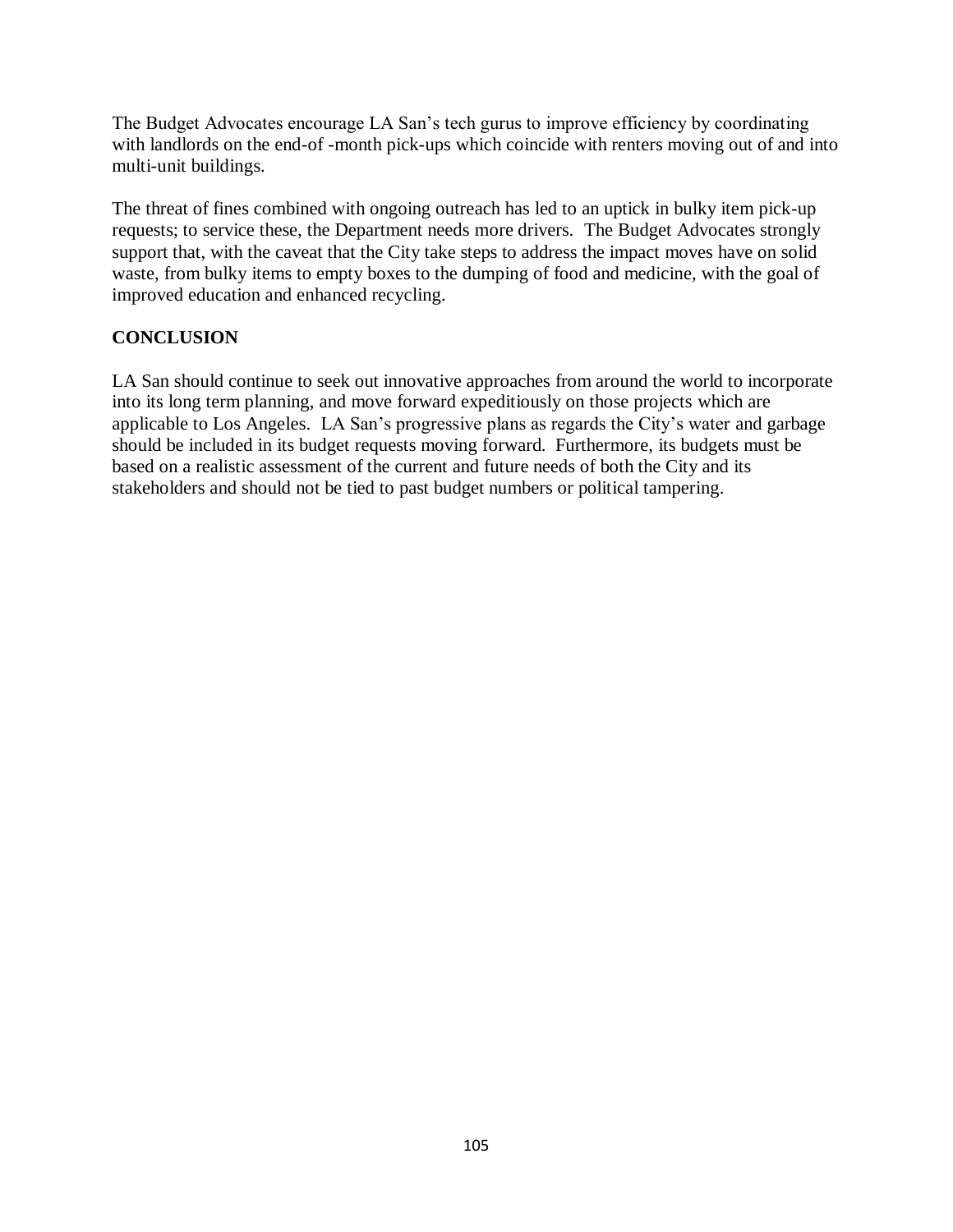### **BUREAU OF SANITATION Stormwater / Green and Sustainability Issues**

### **Date of Meeting: October 30, 2018**

### **ATTENDEES**

**Department:** Enrique Zaldivar, General Manager; Lisa Mowery, Chief Financial Officer **Budget Advocates**: Liz Amsden, José Orozco Pelico, Glenn Bailey

Since the Bureau of Sanitation covers a number of distinct areas, there are now three separate reports addressing (a) Administration / Financial Concerns / Homelessness, (b) Solid waste and RecycLA, and (c) Stormwater / Green and Sustainability Issues.

### **RECOMMENDATIONS**

- Promote the development of local recycling plants and markets
- Ensure green waste bins for RecycLA customers at no cost as requested
- Explore other markets for green waste
- Pursue education of businesses, condo associations, consumers
- Continue to address organics recycling
- Work with LADWP on smart landscaping
- Expand smart approach to disposal by working with BIDs (Business Improvement Districts)
- Reduce the Southland's reliance on imported water by expanding water capture and recycling and increasing effective water conservation by residents, businesses and the **City**
- Continue to build sustainability and resilience in the face of climate change, economic swings and potential natural and manmade disasters

### **DISCUSSION**

### **Overview**

The Los Angeles Bureau of Sanitation ("LA San") has approximately 3,300 authorized positions of which approximately 2,800 are active employees, and an annual revenue budget of over \$1 billion. The vast majority of their budget is derived from customer billings and Special Funds (funds the City sets aside for specific purposes that cannot be tapped for General Fund needs) with only a small percent, primarily used for homelessness-related services, coming from the City's General Fund. As well as its traditional sewage and solid waste responsibilities, LA San also oversees important environmental and infrastructure programs including the City's Clean Water (sewage collection and treatment) program, the Solid Resources program, and the Watershed Protection program. Some of these are mandated by the state or federal governments; others are programs developed by LA San to put them on the cutting edge of waste management. The Bureau appears to be well-managed and proactive, both in addressing day-today operations and in planning for the future.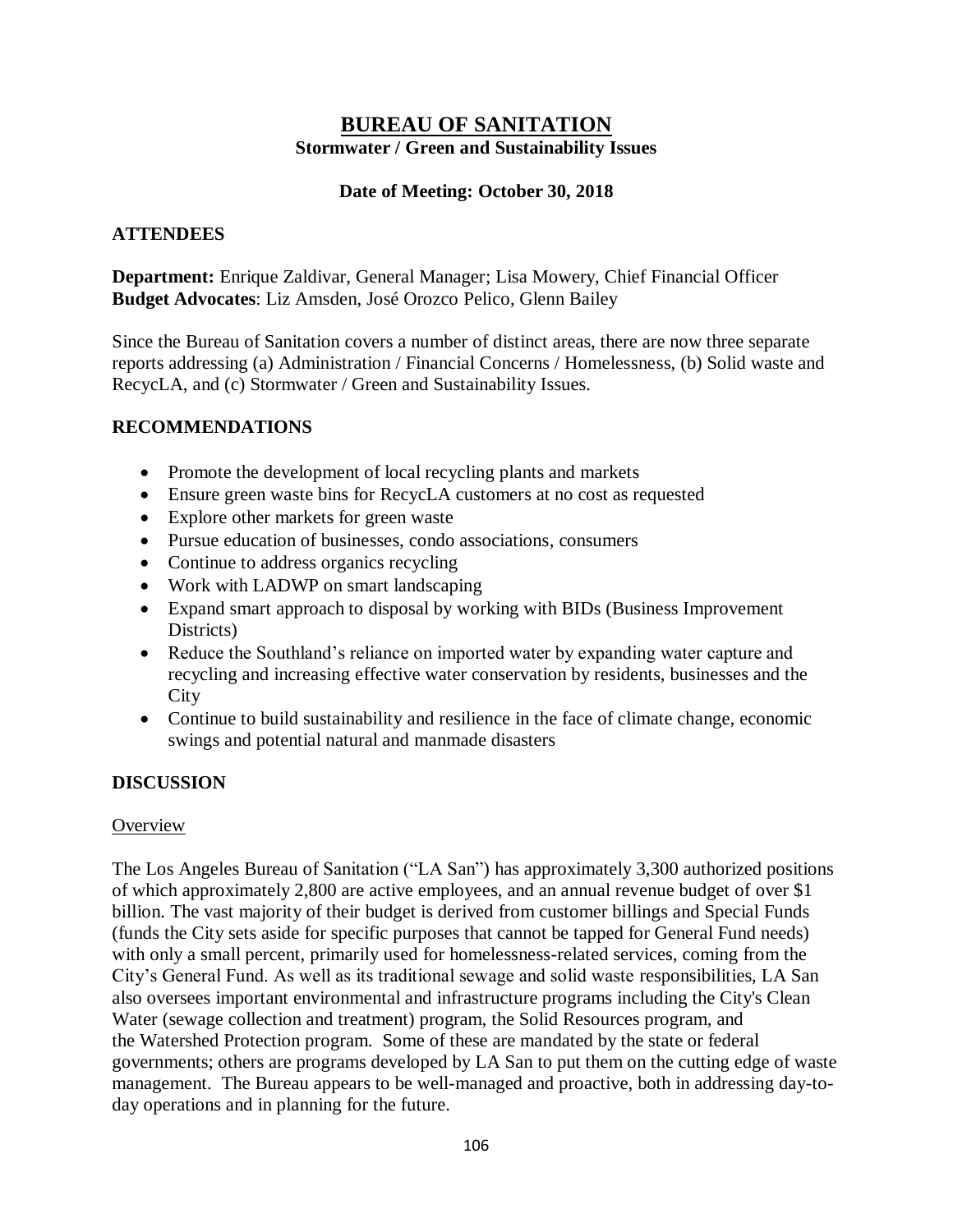### Recycling

One of the current challenges facing LA San is the need to revamp their recycling approach in the aftermath of China's ban on recyclables. The ban has seen the bottom line on that sector swing from \$5 million in income to a cost of \$10 million. The Budget Advocates suggest the Bureau take this as an opportunity to increase efficiency and to work with the City to facilitate the development of local businesses, both to handle the workflow from trash to usable products and to use their output to manufacture goods needed by customers in Los Angeles and elsewhere. Furthermore, they can use their existing water, power, real estate and other resources to leverage synchronistic economic growth for the City and increase resilience for the greater LA area.

The Budget Advocates ask that the City and LA San aggressively source more and better markets for green waste, perhaps including the recycling of fibrous materials, since currently green waste costs \$38/ton vs \$34/ton for landfill dumping.

These green waste costs may be a factor in the RecycLA providers not offering it for free to its customers (green bins are included in the solid waste fee for LA San's residential customers). This must be addressed to slash the amount of green waste going to landfills, especially from the many townhouse and apartment complexes across the City. The Budget Advocates recommend LA San investigate a combination of attracting businesses which can use this as raw material, and better quality composting which will improve the demand from stakeholders upset by finding over-large chunks, broken glass, and other potentially hazardous materials in what they receive. Further, LA San should source synchronistic suggestions from other sources.

RecycLA got off to a rocky start with a lot of finger-pointing, but it is incumbent on all parties to focus on improving the service at all levels including requiring RecycLA franchisees to provide free green recycling to their customers (over 80% of whom believed they were to receive green bins at no cost). As well as diverting waste from landfills, this would discourage paving over for cost purposes existing water permeable green spaces and removal of much-needed tree canopy. In the face of these changes, it is encouraging that LA San is willing to take on the challenge of holding on to and expanding the culture of recycling that it has worked hard to develop in its customers.

The Budget Advocates encourage LA San to continue working with BIDs on selling aesthetically pleasing ALBs (automated litter bins) across the City, expanding its green accreditation program, and partnering with companies to seed and spread best ideas, as well as working with other City departments to ensure that new and expanding businesses improve their disposal practices.

### Sustainability

The Budget Advocates encourage LA San to continue its work on moving local manufacturing to more sustainable processes by expanding on the Clean Up, Green Up initiative and aggressively promoting the implementation of the best results under their green accreditation program, working through other government entities to provide the seed money to spread successes such as the Sofitel's investment in ORCA, a system that diverts tons of food waste from landfills.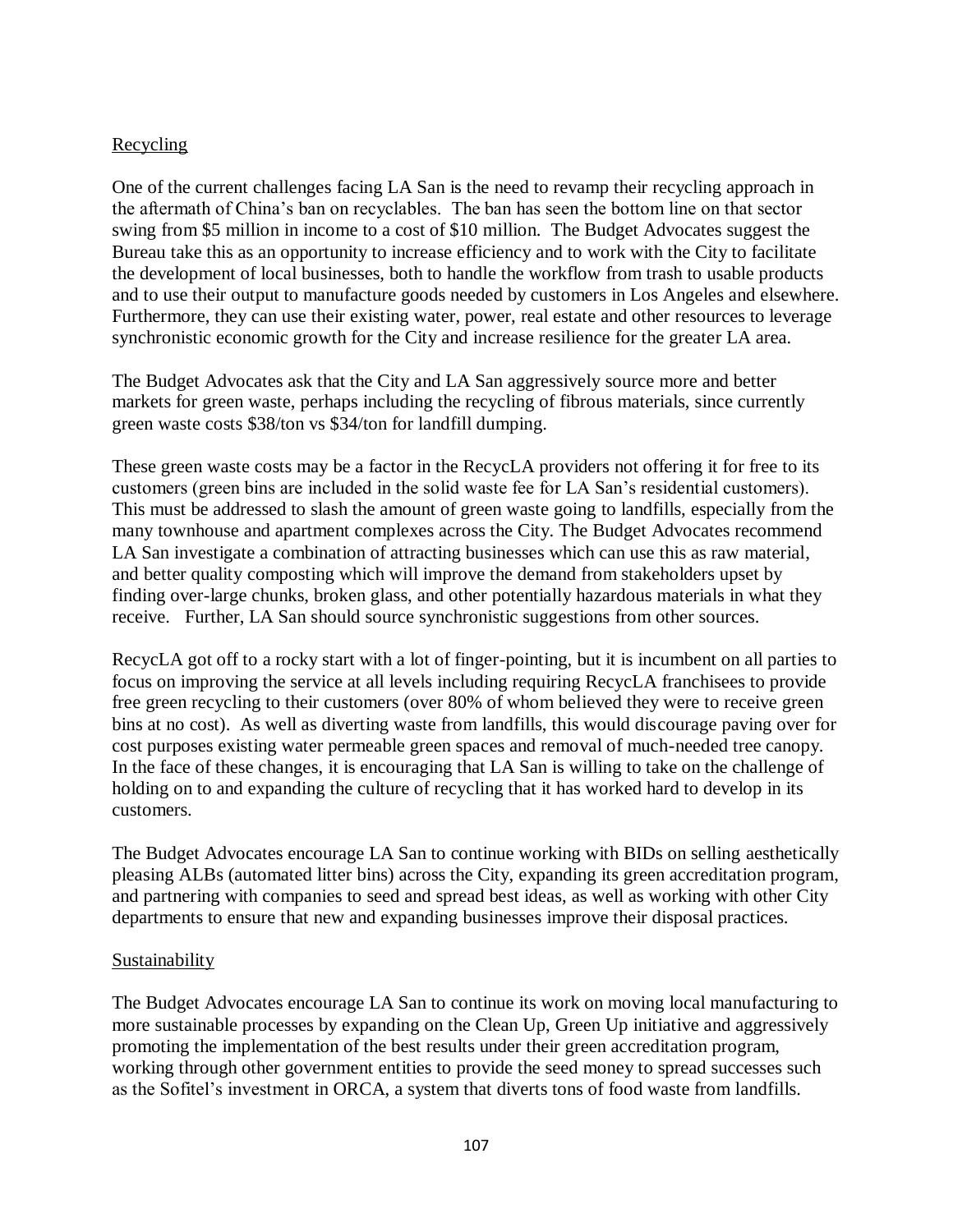Water is a valuable commodity in southern California, where the Los Angeles Aqueduct was immortalized in the movie "Chinatown" for bringing water from the Owens Valley to Los Angeles to drive the explosive growth of the City's population, agriculture and industry a hundred years ago. Today Northern California along with the Colorado River system and the Owens Valley supply most of the City's needs through an aqueduct system, with water management spread out across a number of different entities including the State, LA County, LADWP and LA San. Given the vulnerability of the City's water infrastructure to earthquakes or other natural disasters or terrorist acts, the City must move towards local sustainability through enhancement of secondary water sources and tertiary water use, expedited improvement of storm water reclamation, development of improved desalination technology, repurposing of the City's reservoirs, and increased efficiencies at individual, business and City levels. Given the amount of sewage the City's residents and businesses produce, its collection and treatment is a priority, both to reclaim water as well as to limit the likelihood of spreading bacteria and disease throughout Los Angeles.

Together the City's Emergency Management Department, LADWP, LA County, LA San and all people living and working in the greater SoCal area must plan for the worst if the City and its people are to successfully overcome the crises Los Angeles will face in years to come, including earthquakes, wildfire management, terrorist threats, and insurrection.

And, moving forward, LA San must take the initiative to work with all other entities on issues where jurisdictions intersect. If runoff is an issue in the hills, if LA County will be taxing nonpermeable surfaces, if RecycLA customers pave over parkland to avoid paying for green bins, if LADWP rewards customers for putting in plastic grass, if there are no LA-based contractors for residential permeable paving… What next?

# **CONCLUSION**

LA San should continue to seek out innovative approaches from around the world to incorporate into its long term planning, and move forward expeditiously on those projects that are applicable to Los Angeles. The Bureau should develop and provide the Budget and Finance Committee with best-case/worst case scenarios for innovative strategies necessary for the City's continued successful growth and survival in the face of growth, drought and climate change.

The Budget Advocates encourage LA San to continue to prioritize the needs of its customers, and adopt a fiscally conservative approach that embraces change, expands innovation, and tracks accountability.

In a rapidly changing world, especially one where sustainability, resilience, the remediation of air and water pollution and rectifying climate change have become imperatives, LA San's progressive plans regarding the City's water and garbage should be included in its budget requests moving forward. Furthermore, its budgets must be based on a realistic assessment of the current and future needs of both the City and its stakeholders and not on past budget numbers or political tampering.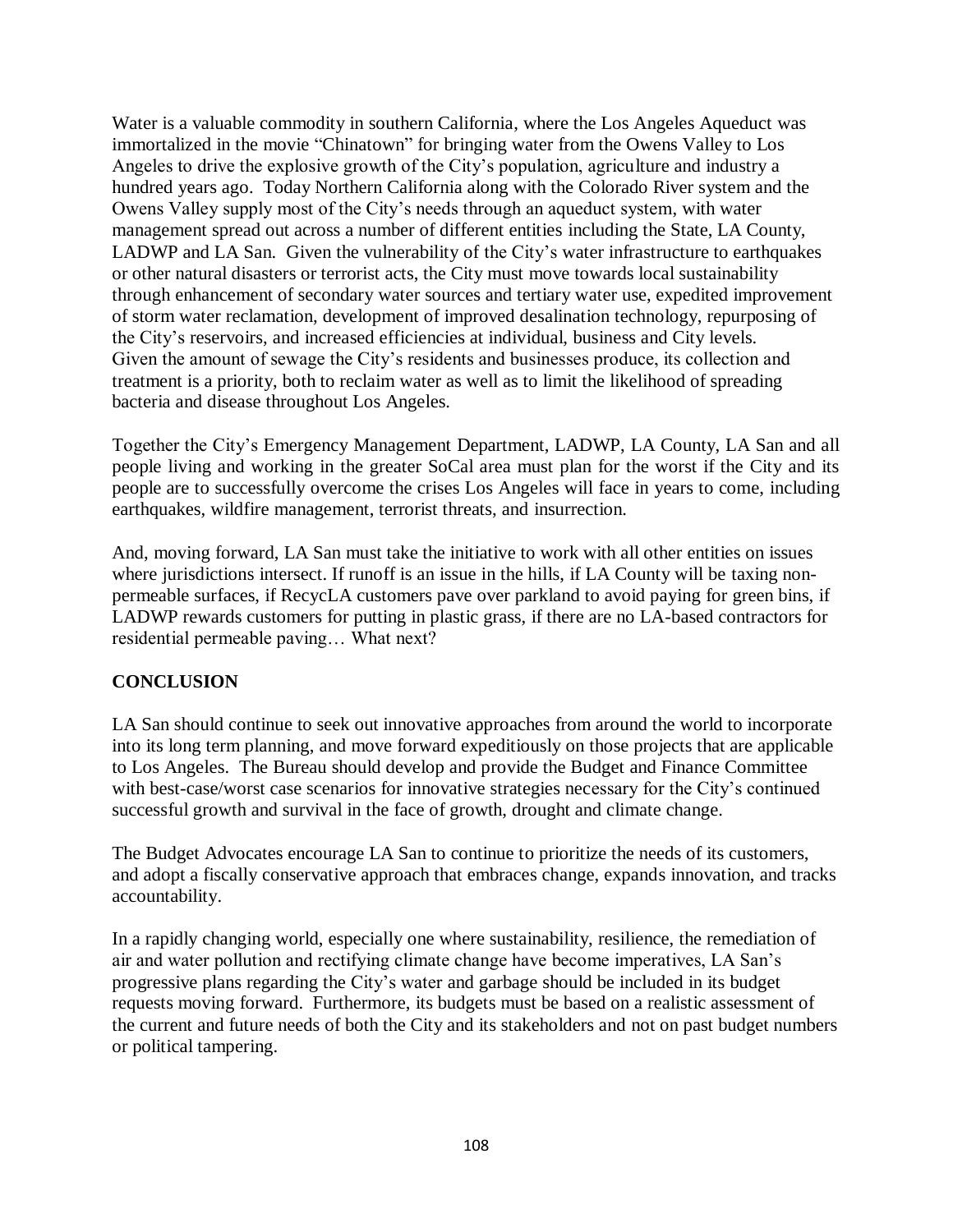# **BUREAU OF STREET LIGHTING**

#### **Date of Meeting: November 2, 2018**

#### **ATTENDEES**

**Department**: Megan Hackney, Assistant Director; Kerney Marine, Assistant Director **Budget Advocate**: Joanne M. Yvanek-Garb

### **RECOMMENDATIONS**

- Create a position for a FUSE Fellow to work on the 5-year Smart City strategic plan
- Hire at least 1 dedicated crew to replace stolen copper wiring
- Create new job classifications to replace employees due to turnover and retirement
- Hire 10 new field staff positions
- Hire a new Senior Analyst to manage co-locations

### **DISCUSSION AND ISSUES**

The Bureau is responsible for the system operation, maintenance and repair of LA's streetlights, including light failure, post damage and vandalism. It is responsible for designing and constructing the system, as well as rehabilitating or replacing older deteriorated lighting. The coordination of processing all street lighting maintenance assessments as well as updating is within its purview, plus the general administration and support for the executive, technical and administrative areas of the Bureau.

The Bureau of Street Lighting has moved into the  $21<sup>st</sup>$  century. Currently, the Bureau maintains about 219,000 streetlights and has over 400 different styles ranging from modern to ornate and/or historic. The old bulb system streetlights are being replaced with LED lights, saving the city \$9,000,000 in electricity costs. The Bureau's operations are funded entirely through Special Funds (rather than the General Fund).

A major issue is the theft of copper wire and power, which has become very expensive. Such theft creates not only a safety and liability issue, but can overload the system causing outages and damage to the wires and street lighting infrastructure. The result can be a lengthy period of light outages and repair times. Crews scheduled to work on regular maintenance or emergency projects are now being deployed to work on poles that have been subject to copper wire or power theft. At least one dedicated crew for replacement and repair is desperately needed.

There are about 15,000 high voltage underground circuits with high energy inefficient lamps. At the rate of 5,000 high voltage lights per year the project is scheduled for completion in fiscal year 2020-2021.

There are 2 new major programs: Co-location services and the Smart City program. In the colocation program, small cell antennas and cabinets for communication devices are now being colocated on standard design light poles, with the cell companies leasing the poles throughout the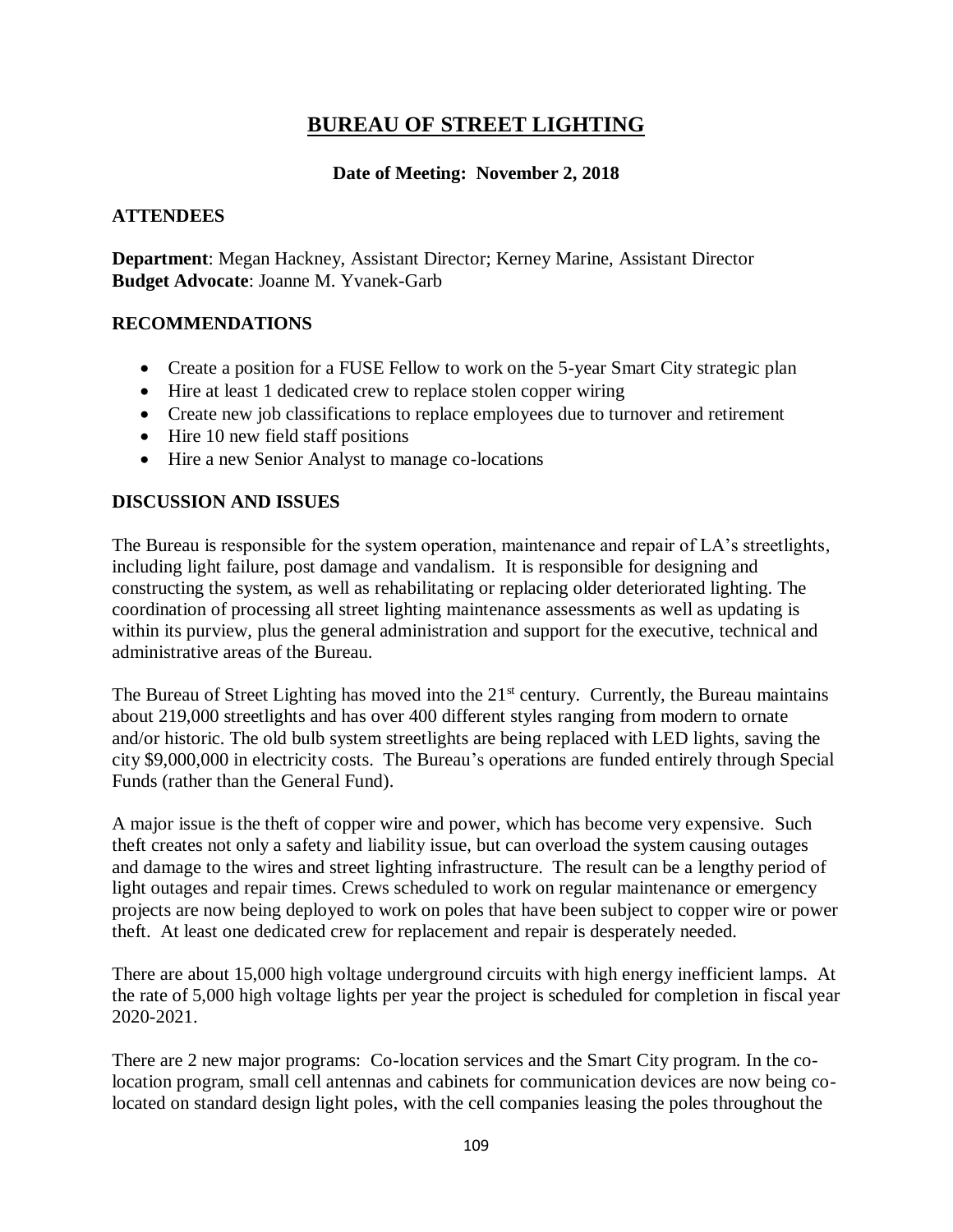City. If required, the work could involve the replacement of poles, installation of larger and stronger foundations and, when necessary, the rewiring of circuits for higher capacity, or conversion from high-voltage to low-voltage. Similarly, EV chargers are being attached to light poles. There are currently 132 electric car chargers attached to City light poles, with an additional 150 to be added in 2019 and another 150 in 2020.

In the Smart City Program, sensors can be placed on the light poles to create smart hubs. These can include sensors to count pedestrians to better serve foot traffic in high volume areas, air quality monitors to determine air pollution, fire detectors, and sensors to determine if the streetlight is functioning or needs repair or replacement. All of this can be done by remote control.

Additional Personnel needs:

- All of these new programs will require additional personnel. Department employees are retiring or leaving, and their old job classifications need to be updated for all of the new technology.
- The 5-year Smart City plan and the Bureau's Strategic Plan require someone with special knowledge, such as a Fuse Fellow, to oversee the development and on-going management of these plans.
- The Bureau is now working with all 15 of the Council districts and the Neighborhood Councils and members of the general community. A service coordinator to work with the community, Council districts and Neighborhood Councils should be hired.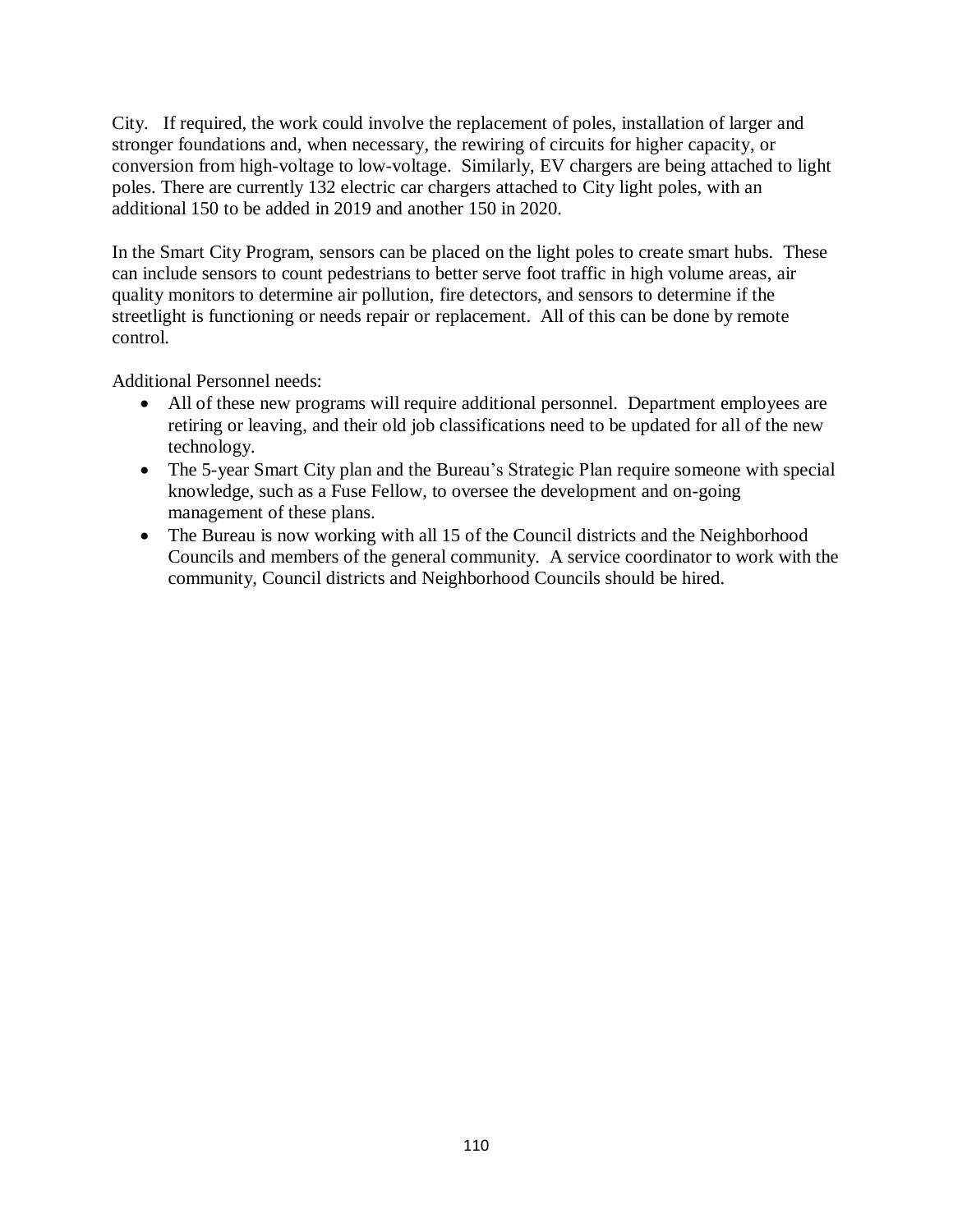# **BUREAU OF STREET SERVICES**

# **Date of Meeting: September 27, 2018**

# **ATTENDEES**

**Bureau**: Director Adel Hagekhalil; Assistant Directors Stephanie Clements, Greg Spotts, Keith Mozee, and Fred Mousavipour; Service Coordinator Veronica Maxwell; Division Managers Ming Gong (Methods & Standards), John Sapone (Resurfacing) **Budget Advocates**: Tony Michaelis, Evelyn Valdez **Additional Attendee**: Jane Demian, Eagle Rock stakeholder

# **RECOMMENDATIONS**

- Make data available to the public broken down by project, documenting dollars spent, services provided, performance metrics and project schedules (existing and future) drilled down by Council District (CD), Neighborhood Council (NC) area and street
- Support budget requests to enhance and expand BSS planning efforts
- Support budget requests to improve and enhance the electronic data available on the BSS website
- Implement audit recommendations presented in the Controller's 2014 Report: "LA Street: The Road to the Future" and, specifically, analyze performance and associated costs for each component of the pavement preservation program
- Establish a Neighborhood Council Street Service Advisory Committee
- Increase funding for City tree management and maintenance
- Develop a comprehensive risk and liability reduction strategy
- Implement small area sidewalk repairs rather than wait for entire street funding which incorporates ADA curb changes
- Implement an alley repair program

# **DISCUSSION**

# **Overview**

The mission of the BSS is to provide quality street services in a timely and efficient manner and to create a more livable and sustainable City. BSS goals are to improve the quality of the street surface, maintain a safe, clean and green public right of way, and build streetscape improvements. Core Services are Pavement Preservation, Urban Forestry, Motorized Street Sweeping and Investigation/Enforcement.

Staffing: The largest employee program categories are Pavement Preservation (418), Street Improvement Construction (271), Street Tree and Parkway Maintenance (218), Maintaining Streets (200) and Street Sweeping (117).

The BSS' budget is \$173 million, mostly from Special Funds (General Fund \$36 million - 21%, Special Funds-\$137 million - 79%). The Special Fund money is from the following sources: Gas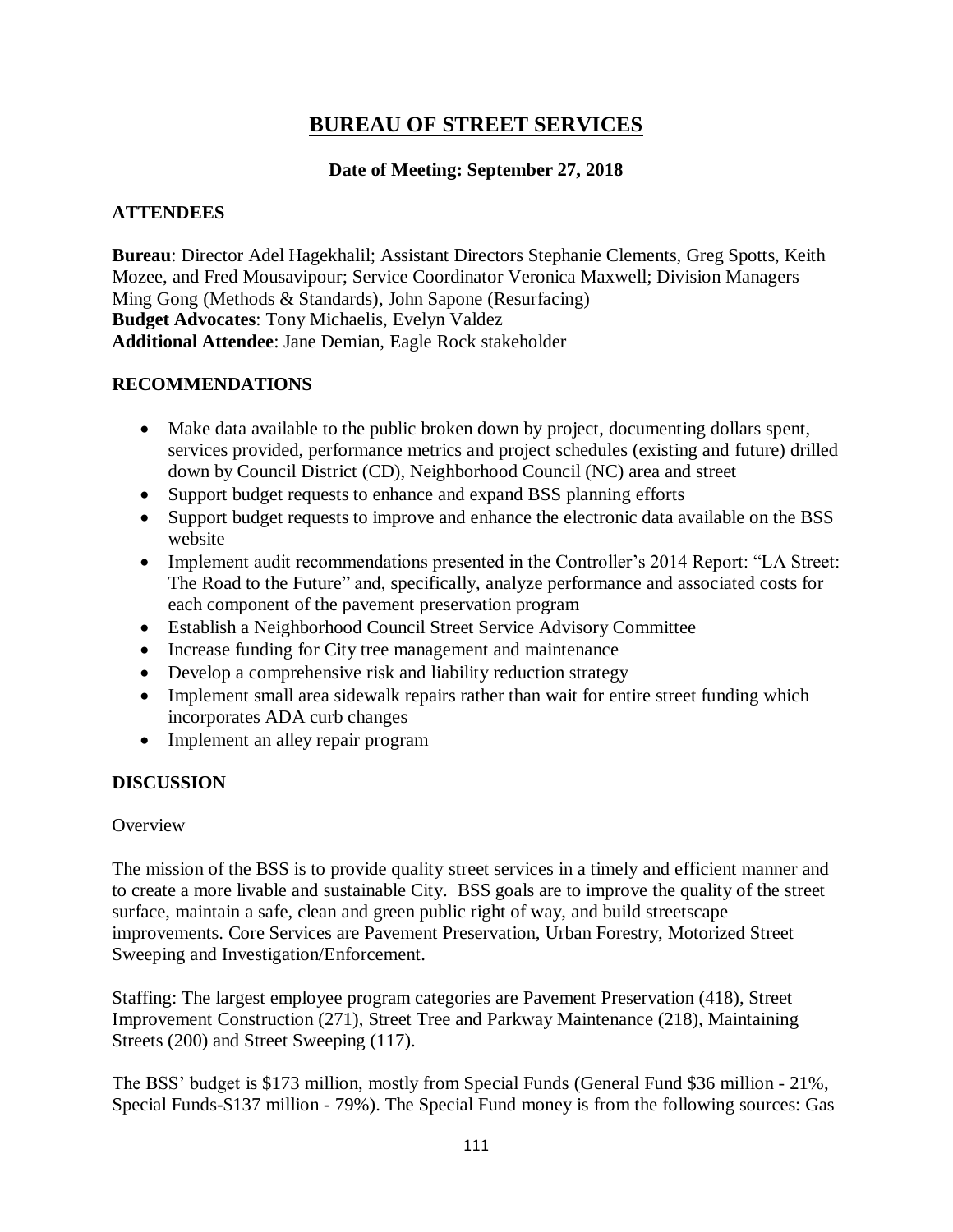Tax (\$58.5 million), Proposition A (\$2.2 million), Street Damage Restoration Fee (SDRF) (\$23.2 million), Stormwater Pollution Abatement Fund (\$5.5 million), Measure R Local Return (\$25 million), Proposition C (\$8.5 million), Sidewalk Repair Fund (\$8.5 million), and Measure M Local Return (\$5.7 million).

The expenses of the various BSS programs are: Pavement Preservation-\$93 million (55%), Street Improvement Construction-\$18 million (11%), Maintaining Streets-\$17 million (10%), Street Tree and Parkway Maintenance-\$19.7 million (9%), Street Sweeping-\$12 million (7%), General Admin-\$5 million (3%), Investigation/Enforcement-\$5 million (3%), and Street Improvement Engineering-\$4 million (2%).

# Issues

Sources of Funds: Special Funds are considered more stable and preferable to the General Fund, so the current distribution of 79%/21% is positive. Although delayed, it is expected that the SDRF will be approved shortly and will not have a significant negative effect on operations. In addition, other aspects of the SDRF will encourage utilities to be more cooperative and should improve service efficiency and operations, such as the need to determine if the LADWP construction holds for selected streets are accurate. In addition, SDRF may enable better coordination with private companies like Verizon.

Data Concerns: Budgets and the BSS website provide high level data which looks interesting but does not allow for cost effectiveness analysis, performance measurement or street by street repair status. It is important to be able to see detailed dollar and service allocation by Council District and Neighborhood Council area in order to understand how tax dollars are being spent, and to allow key stakeholders to provide input into the project decision-making process. BSS management acknowledged that data available is not optimal and will work to get usable data for NC's within 3-5 years.

FUSE Report: The Budget Advocates and dozens of Neighborhood Councils also endorse the 2017 FUSE report evaluating the state of street-related infrastructure programs in Los Angeles. BSS management expressed support for interdepartmental coordination and has taken proactive steps in this area.

Alley repair and maintenance: BSS management indicated that alleys are considered unimproved areas which usually are not funded and are considered a property owner's responsibility. As a result, small asphalt repair can provide some relief, but a more comprehensive approach is not available at this time. Alley funding comes from the General Fund.

Performance Metrics: These were reviewed and concerns were raised about the value of metrics listed in terms of service impact and the ability to view real time data in terms of transactional responsiveness. Again, the level of data and data systems offered limits the ability to properly evaluate City service performance. For instance, the public does not have access to Micro Paver street-specific recommendations or the Pavement Condition Index (PCI) data by street and Neighborhood Council area. The interactive website map does not provide individual PCI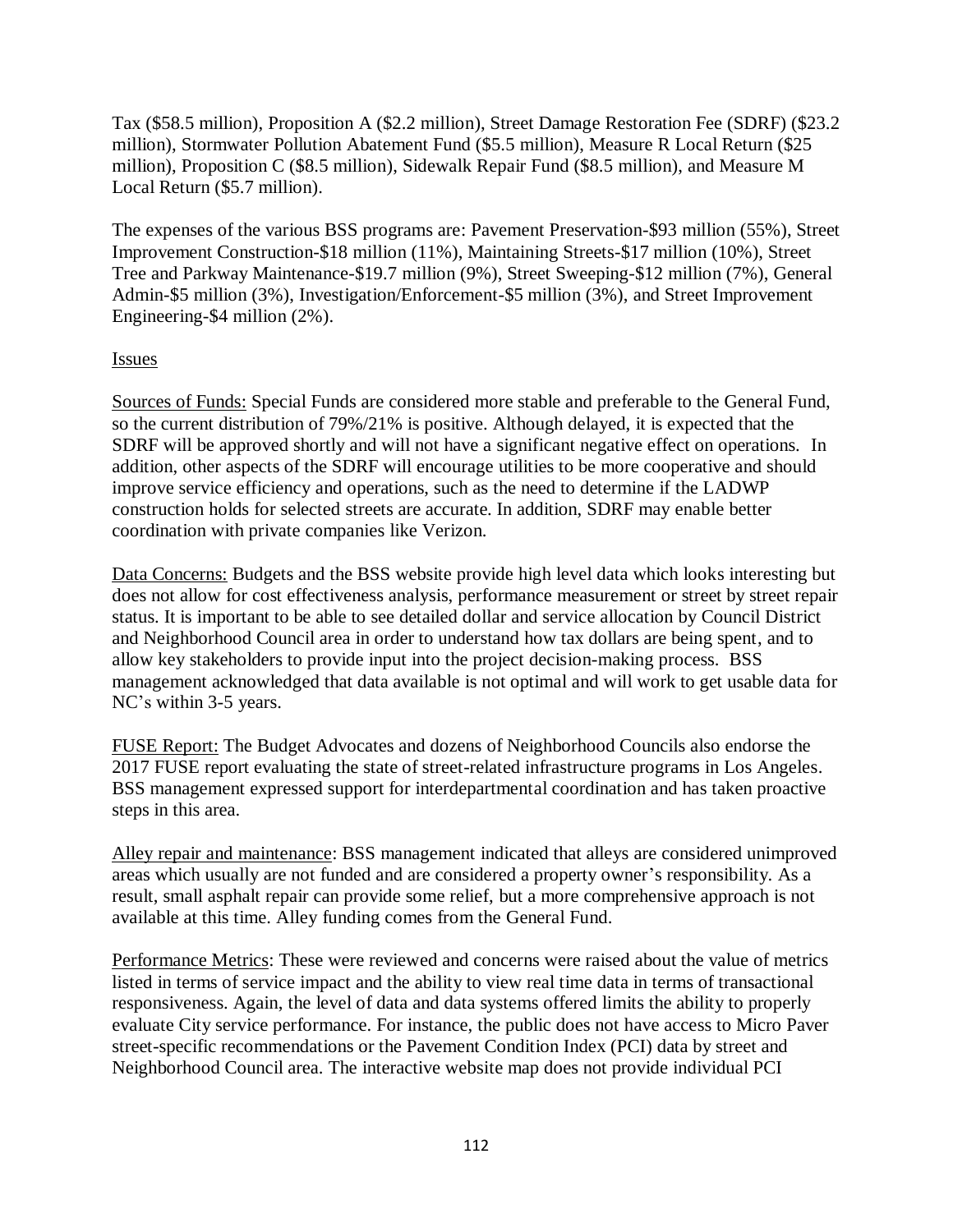percentages. There is no cost data for projects listed. The Monthly Committed Street Reports need to have data sorted by NC area and be in an electronically flexible format.

Pavement Preservation Metrics: Approximately 2,400 lane-miles have been resurfaced and slurry sealed. Assistant Director Keith Mozee provided a table showing lane-miles by Council district. Although that is helpful, there should be details on what projects were done, how the decisionmaking process was completed, and corresponding data, along with cost details. All of this should be electronically available on the BSS website. The interactive map on the website provides some of this information but not nearly enough detail. In addition, the Monthly Committed Street Reports are available on the website but cannot be sorted and needs to be looked at by NC/CD.

Overlay of concrete with asphalt resurfacing: This is the most cost-efficient and effective way to address concrete street repair vs. concrete patchwork based on resident opposition. Asphalt, if maintained properly can remain effective for 40 years. Sunset and Temple are concrete overlays. No overlay means higher costs and delays in replacement.

Innovation Initiatives: Director Hagekhalil is proposing a 3-Month Look Ahead Report and Report Back for Neighborhood Councils, a Neighborhood Advisory Committee to help guide and give input to Department activities, and an interactive work/performance dashboard. In addition, the Director requests support for Planning, a Health of Street Index, and other technologies which will enhance reporting.

Pothole Technology: Assistant Director Spotts reported on potholes. New technology has dramatically improved resident reporting, service efficiency and delivery. In dry months there used to be 500 requests per month, but now it is 2,000 per month due to MYLA311. There are 24 inspectors with tablets in the field who are responding to requests in real time and completing work within 1-3 days. About 10-12% of requests are not repairable as potholes and are referred to resurfacing. The NC Blitz pothole program started before new technology and is not really needed based on the success of the new system, but it is well liked in the neighborhoods. The success of both programs may result in more ala carte services (e.g. storm drain clearance).

Urban Forest Budget: Jane Demian, a stakeholder with the Eagle Rock Neighborhood Council attended the meeting with a particular interest in the Urban Forestry Budget (a term used to describe all City tree-related management and maintenance). Jane indicated that 55% of LA trees have been lost, and many mature trees are continuing to be removed due to sidewalk repair, disease and lack of maintenance, without replacement. Trees undergoing drought conditions which are not watered become more susceptible to disease. She represents a coalition which supports an increase in the Urban Forest Budget in order to address these concerns. She pointed to best practice programs in Seattle and Santa Monica which have preserved 90% of trees during sidewalk repairs. Assistant Director Stephanie Clements indicated that 53 tree-related staff were approved in the current fiscal year which will result in moving most tree-related work in-house, including 2 dead tree/stump crews and 1 pruning crew.

Assistant Director Greg Spotts provided a comprehensive overview of tree management as follows: The biggest loss of trees is due to disease and insects: in the thousands, compared to the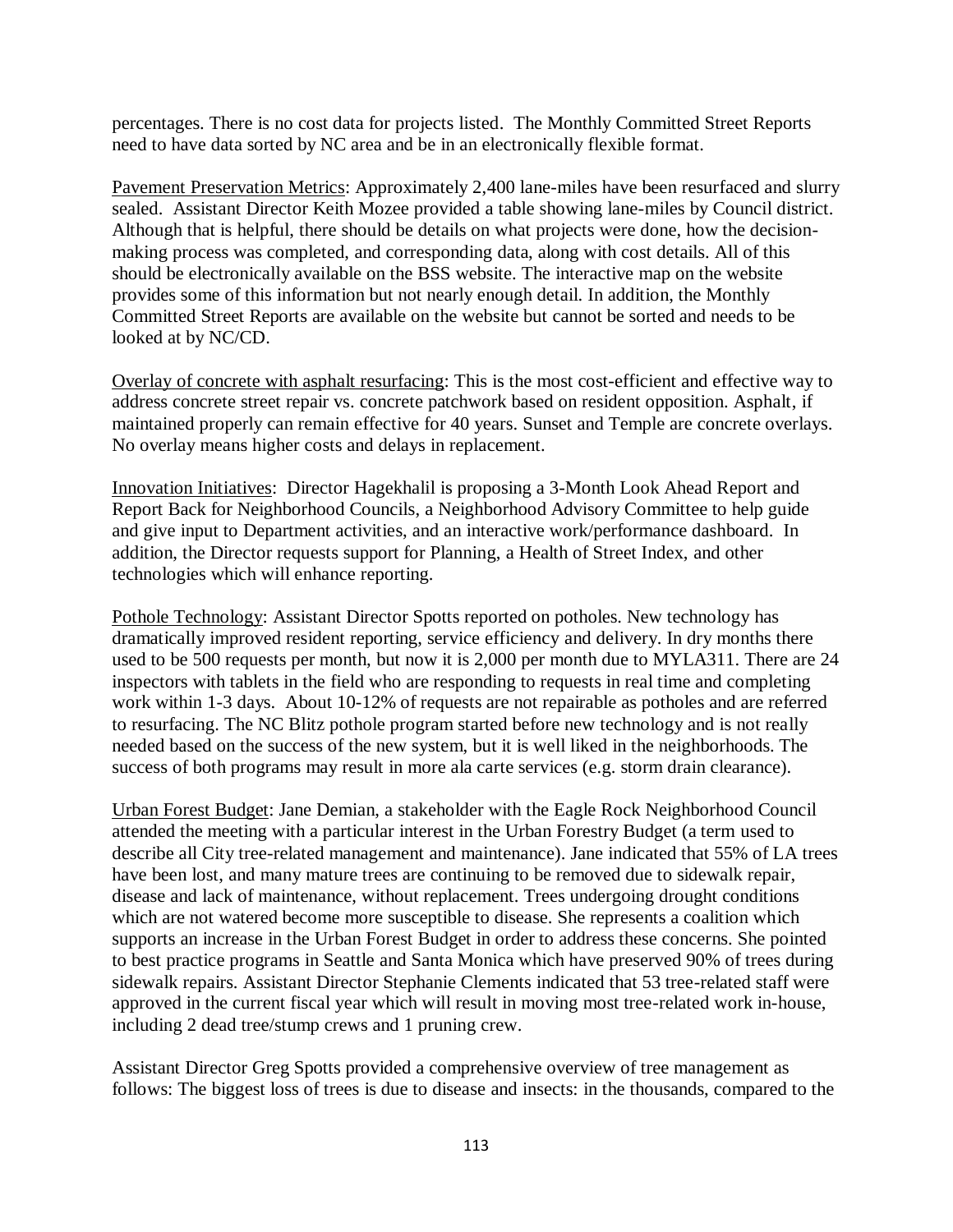loss of approximately one hundred due to the sidewalk repair program. One new crew removed 1,100 dead trees and stumps in 2017-18, and 2 crews can do 2,000. The best practice is trimming every 5-7 years. There are about 700,000 trees in the City. To achieve the best practice, the BSS needs to trim 100,000 per year, but in the best-funded year, the BSS can do 35,000 tree trims per year. Emergency response is well-funded and most requests have a 1-day turnaround which resolves safety concerns but does not include cleanup (i.e., it takes up to 30 days for cleanup, log removal, etc. with a goal of 3 days). Jane noted that to mitigate the number of trees lost to disease requires that Urban Forestry be adequately funded to water and maintain street trees and strengthen them against disease. Keeping mature trees is the best practice. The options are to remove and replant new trees (2 to 1 replacement ratio or 4 to 1 for protected trees) or reconfigure the street. The Bureau of Engineering (BOE) manages the street repair program and BSS provides services. The 53 new staff have planted 500 new trees.

# **CONCLUSION:**

BSS is emphasizing developing an ongoing collaborative relationship with Neighborhood Councils in an oversight and advisory capacity, which may improve the quality and quantity of services provided to the neighborhoods.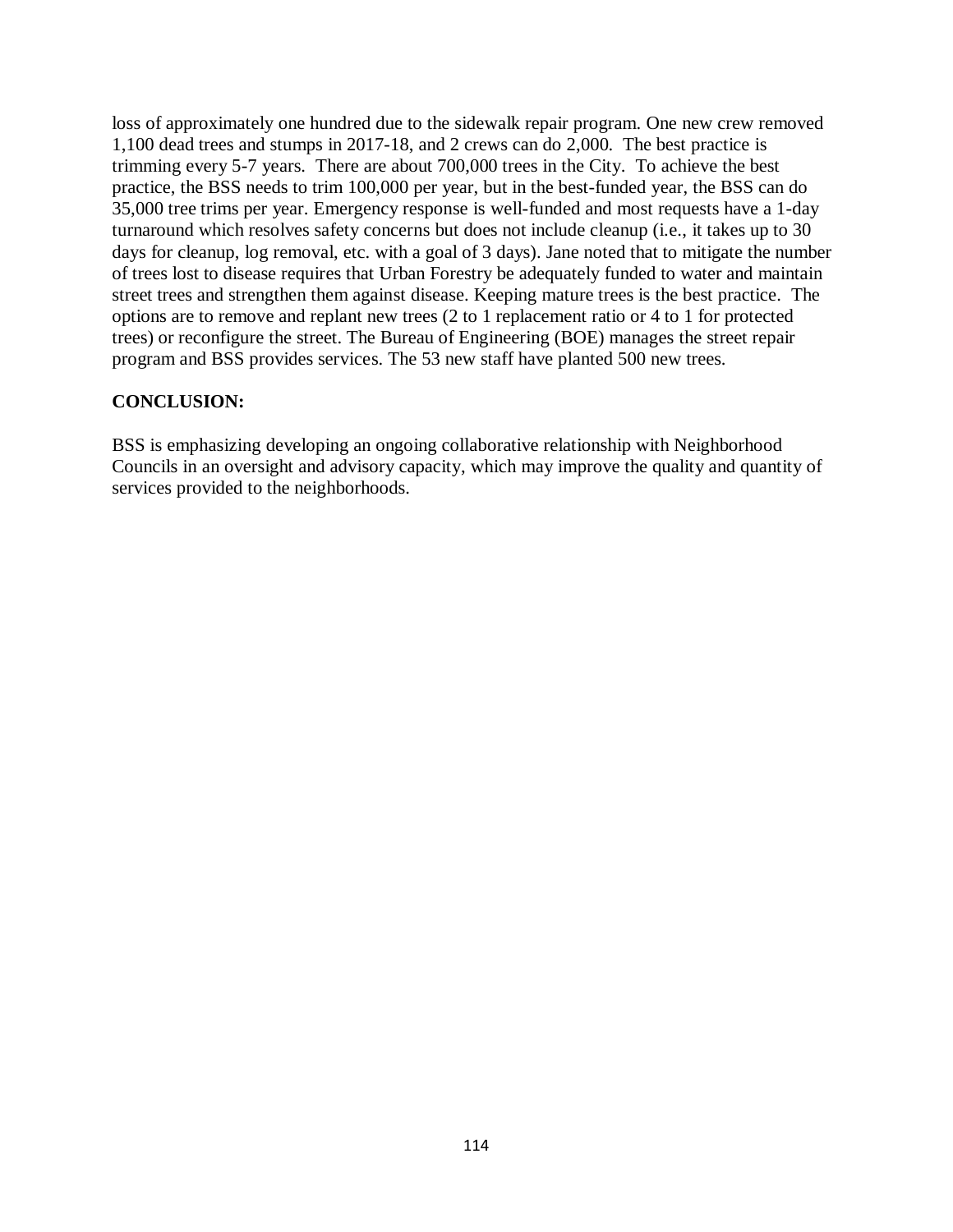# **DEPARTMENT OF TRANSPORTATION**

### **Date of Meeting: October 19, 2018**

### **ATTENDEES**

**Department:** Assistant General Manager Monique Earl **Budget Advocates:** Jon Liberman, Faalaniga "Nina" Smith

#### **RECOMMENDATIONS**

The Committee did not make any recommendations.

#### **DISCUSSION**

#### Department Functions

This Department is responsible for the development of plans to meet the ground transportation needs of the traveling public and commerce; it has centralized authority over the conceptual planning and operation of the City's streets and highways system; and it provides a primary interface with other governmental agencies on transportation matters. The Department studies parking and traffic needs; provides for the installation and maintenance of traffic signs, signals, parking meters, street name signs, and other transportation control devices; controls traffic and pedestrian movement at all intersections; enforces parking rules and regulations and accounts for all revenue therefrom; coordinates the development of off-street parking; oversees crossing guard services; provides public utility regulation through investigation of services and rates of the privately owned public utilities; regulates the rates and services of taxicabs, ambulances, and sightseeing vehicles, and issues permits to drivers of public transportation vehicles; prepares and enforces provisions of franchises; and audits franchise payments.

#### Background Information

The discussion below for Revenue and for Staffing utilizes fiscal year 2018-2019 numbers.

#### Revenue

Based on the FY 2018-19 Adopted Budget, the Los Angeles Department of Transportation (LADOT) produced \$224,045,000 in General Fund Revenues of which parking fees accounted for 63.34%, SPRF Transfer accounted for 14.33%, licenses, permits and fees accounted for 13.23%, and franchise income accounted for 9.10%.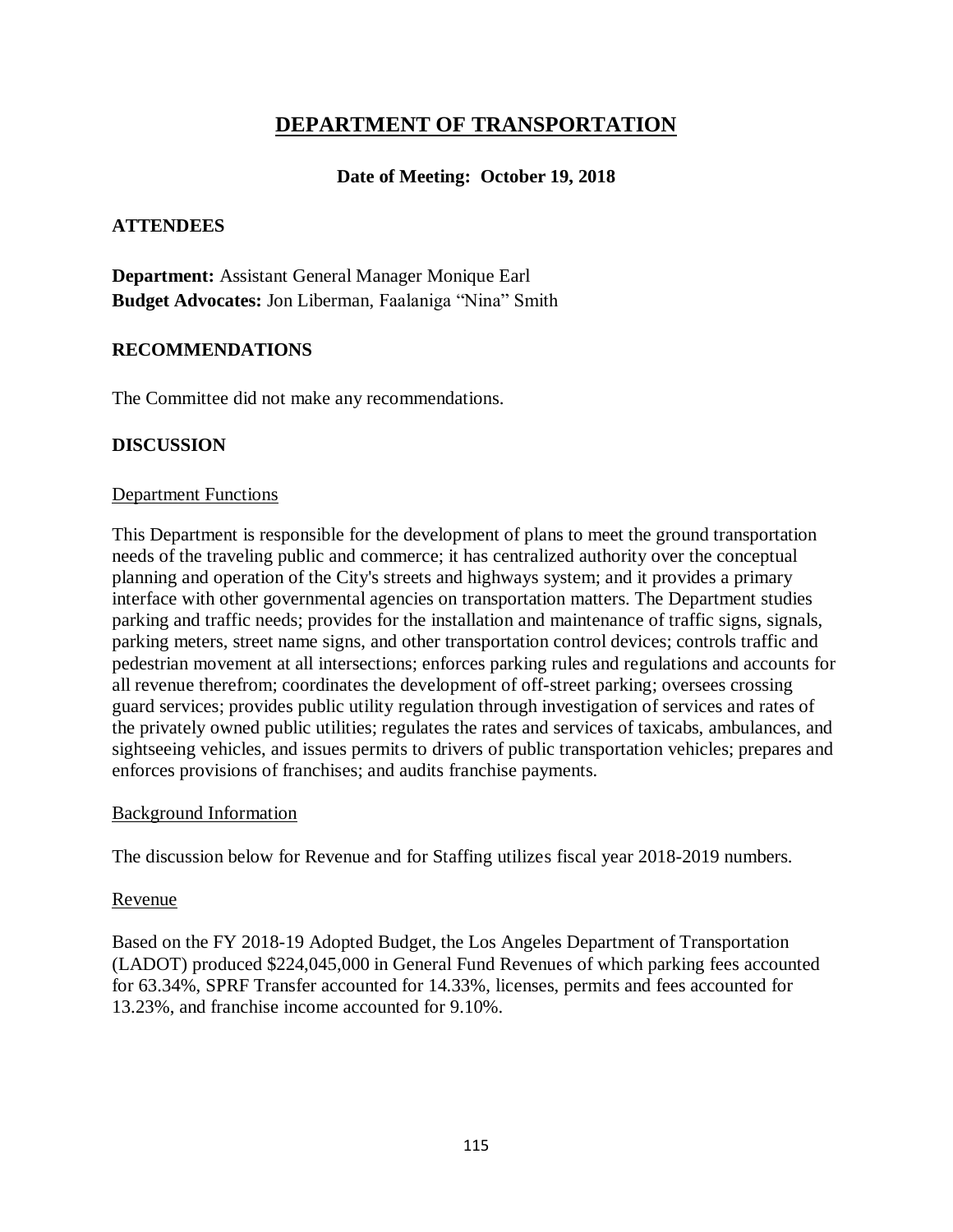# Staffing

Based on the FY 218-19 Adopted Budget, LADOT has approval for 1,372 Regular Authority (funded) positions and 332 Resolution Authority (temporary) positions.

### Items Covered with LADOT

1. Q. Your General Manager, Seleta Reynolds, has been General Manager for 4-5 years. What are the major programs that she has implemented at LADOT? A. Vision Zero is the primary program brought to the Department. She has grown this from a \$1,000,000 budget in its first year to a \$15,000,000 budget now. Another major program is **Play Streets**. The City lacks adequate recreational spaces in some areas. Working with City Council Offices, LADOT shuts down portions of City streets for one or more days to create mobile playgrounds for the public. This program is funded through grants. A third program, Urban Mobility in a Digital Age, is a unique City plan to try to determine the effect of technology on large urban areas. The plan is developed with industry, government and technology companies to try and determine the effects of future developments on the City's transportation needs. It will involve items such as autonomous driven vehicles and shared vehicles such as Uber or Lyft. Funding for this program has increased from \$200,000 in fiscal year 2014-2015 to \$1,500,000 in fiscal

year 2018-2019.

2. Q. Were there any lessons learned after the implementation of Vision Zero in Council District # 11?

A. There will be a greater emphasis in developing and executing a communications engagement strategy when new elements of Vision Zero are rolled out. A new position was established, Assistant General Manager for Communications and Community Engagement, to make certain that there is appropriate planning for the roll-out.

- 3. Q. What is being done to enhance the bicycle riding experience in Los Angeles? A. LADOT is developing and establishing more protected bike lanes in the City. They are also using new striping patterns, and, in some areas, they are installing dedicated bike signals. LADOT has also established a bicycle sharing program in conjunction with Metro. It was first established downtown and is now being expanded.
- 4. Q. What is being done to regulate the "Bird" and "Lime" electric rental scooters? There appear to be several areas that need regulation such as: (a) riding without helmets, (b) young children under the age of 10 riding the vehicles, (c) riding two or more on a single scooter, (d) abandoning scooters on private property and leaving them there for several days, and (e) having more scooters than needed in a given geographic area. For example, the City has no formal agreement yet with any provider of scooters, but the providers are operating as if they already had a City franchise.

A. Currently the City is developing a strategy for licensing some providers. Any regulations would affect what the providers can or cannot do. They would not apply to bad behavior by any rider. However, as of the date of this interview the LA Police